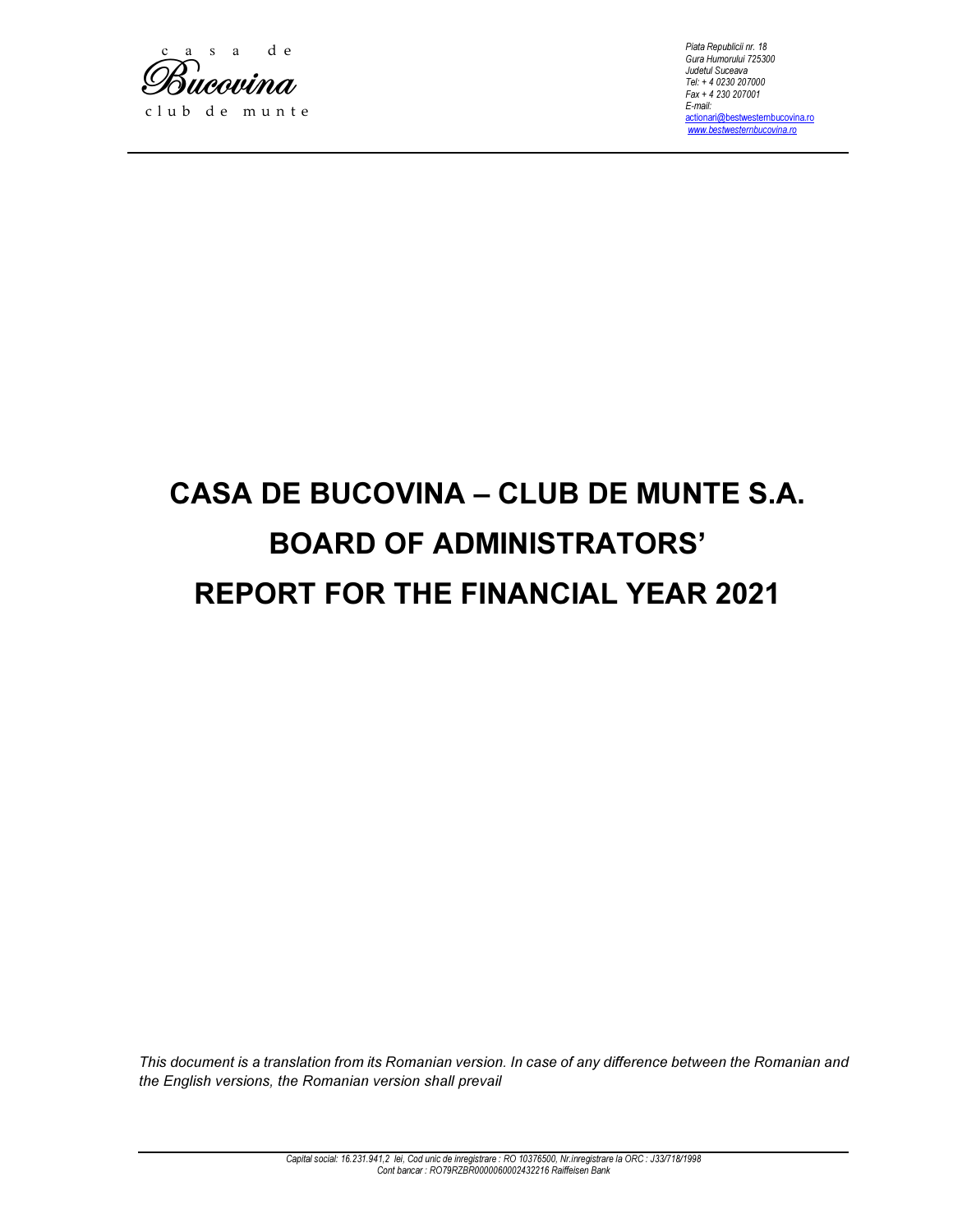| Yearly report in accordance with:                   | Law no. 24/2017 and FSA Regulation 5/2018             |
|-----------------------------------------------------|-------------------------------------------------------|
| For the financial year:                             | 2021                                                  |
| Date of the report:                                 | 22.03.2022                                            |
| Name of the issuer:                                 | CASA DE BUCOVINA – CLUB DE MUNTE S.A.                 |
| Headquarters:                                       | Gura Humorului, 18, Republicii Square, Suceava County |
| Phone/fax no:                                       | +40 230 207 000/ +40 230 207 001                      |
| Sole Registration Code:                             | 10376500                                              |
| Registration Number with the Trade Register:        | J33/718/1998                                          |
| Regulated market on which the securities are traded | <b>Bucharest Stock Exchange</b>                       |
| Subscribed and paid-up share capital:               | 16.231.941,2 lei                                      |
| Key features of the issued securities:              | 162.319.412 shares, with a face value of 0,1          |
|                                                     | lei/share                                             |
| LEI code                                            | 2549003JCE4UBBB88S53                                  |

### Main results of issuer's activity

| <b>Financial results</b>                                                                         | 2021        | 2020          |
|--------------------------------------------------------------------------------------------------|-------------|---------------|
| Revenue from touristic services, of which:                                                       | 6,010,935   | 3,618,006     |
| Revenue from hotel services                                                                      | 2,532,384   | 1,413,559     |
| Revenue from catering (restaurant, bar)                                                          | 3,179,611   | 1,990,536     |
| Revenue from SPA, playgrounds, various                                                           | 86,543      | 38,450        |
| Revenue from rentals                                                                             | 212,397     | 175,461       |
| Other revenue                                                                                    | 522,983     | 3,427         |
| <b>Operating revenue</b>                                                                         | 6,533,918   | 3,621,433     |
| Operating expenses                                                                               | (6,493,686) | (5,088,113)   |
| <b>Operating profit/(loss)</b>                                                                   | 40,232      | (1,466,680)   |
| Financial revenue                                                                                | 226,995     | 300,725       |
| Net gain/(loss) from the revaluation of financial assets at fair value<br>through profit or loss | 376,171     | (789, 401)    |
| Profit/(Loss) before taxes                                                                       | 643,398     | (1,955,356)   |
| Profit/(Loss) for the financial year                                                             | 622,876     | (1, 971, 774) |

| <b>Financial position</b>                             | 31.12.2021 | 31.12.2020 |
|-------------------------------------------------------|------------|------------|
| Cash and current accounts                             | 3,499,696  | 439,297    |
| Deposits at banks                                     | 3,829,297  | 6,145,978  |
| Financial assets at fair value through profit or loss | 5,278,126  | 4,901,954  |
| Financial assets at amortized cost                    | 2,235,268  | 2,231,281  |
| Inventories                                           | 179,853    | 168,096    |
| Other assets                                          | 840,247    | 485,312    |
| Tangible and intangible fixed assets                  | 23,367,215 | 23,908,798 |
| <b>Total assets</b>                                   | 39,229,702 | 38,280,716 |
| Trade payables                                        | 529,764    | 312,236    |
| Other liabilities                                     | 446.340    | 337,758    |
| <b>Total liabilities</b>                              | 976,104    | 649,994    |
| <b>Equity</b>                                         | 38,253,598 | 37,630,722 |
| <b>Total equity and liabilities</b>                   | 39,229,702 | 38,280,716 |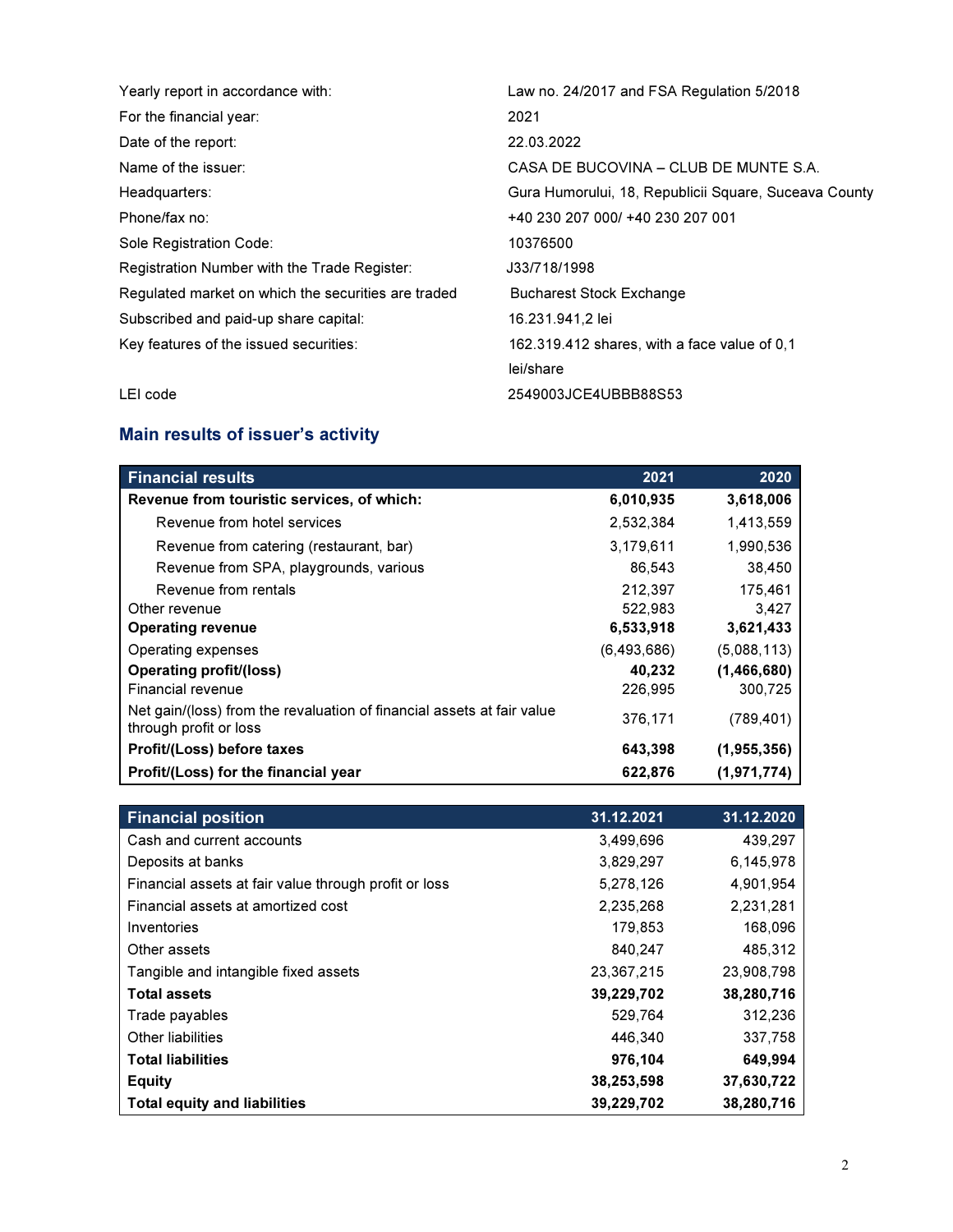#### 1. Analysis of the Company's activity

#### 1.1. a) Description of issuer's main activity

Casa de Bucovina- Club de Munte SA's core business is hotel services, catering and recreational/leisure services, the sale of travel packages, the organization of conferences or events for national and foreign companies, etc.

The company's core activity is stipulated under article 5 of the Constitutive Act, and according to NACE codification – 5510 it is defined as "Hotels and other similar accommodation facilities".

Best Western Bucovina, the company's main asset, is a hotel that offers the unique experience of Bucovina's hospitality.

The main asset of the company is a four-star hotel which has been operating since 2002, affiliated with the international Best Western chain. The hotel has the following facilities:

- 130 rooms/ 220 beds;
- 2 restaurants (180 and 60 seats);
- 7 different sizes conference rooms (25 to 280 seats);
- lobby bar (60 seats);
- terrace;
- summer terrace;
- SPA area.
- 1.1. b) The issuer's incorporation date

Casa de Bucovina – Club de Munte SA was established in March 1998 as a stock company with private capital, having 6 founding shareholders, legal Romanian entities. After initiating and carrying out a public offer of shares, the company was listed on the Bucharest Stock Exchange, starting with 12 May 2008 and having the BCM ticker.

1.1. c) Description of any merger or significant reorganization of the issuer, of its subsidiaries or controlled companies during the financial year

In the financial year 2021 the company was not involved in any mergers. Casa de Bucovina – Club de Munte SA does not have subsidiaries, nor controlled companies.

During January - December 2021 the company carried out its main activity amid the worldwide continuation of the COVID - 19 pandemic, with travel restrictions imposed / suggested by the World Health Organization or the Romanian authorities.

In 2021 the activity was carried out in compliance with all legal provisions in force. For the safety of clients and staff, we have temporarily restricted or limited access to some of our facilities and maintained a set of prevention and protection measures implemented in 2020, in accordance with the regulations in force and with the recommendations issued by the World Health Organization. These measures will be permanently adapted, depending on the medical evolution and the recommendations of the authorities.

1.1. d) Description of asset acquisitions and/or asset disposals

In the first semester of 2021 the bonds issued by FIROS S.A. and acquired in 2018 have reached their maturity. The principal amount was collected in full by the Company.

On 18 August 2021, the Board of Administrators of CASA DE BUCOVINA – CLUB DE MUNTE S.A. has decided the subscription of lei 2,225,000 and the purchase of 890,000 corporate bonds, guaranteed, issued by FIROS S.A., with a face value of lei 2.5/bond. The subscription of the respective bonds was made on 19.08.2021 (1,700,000 lei, representing 680,000 bonds) and on 27.08.2021 (525,000 lei, representing 210,000 bonds). The interest rate is fixed, 4% per year, and the interest is paid every 90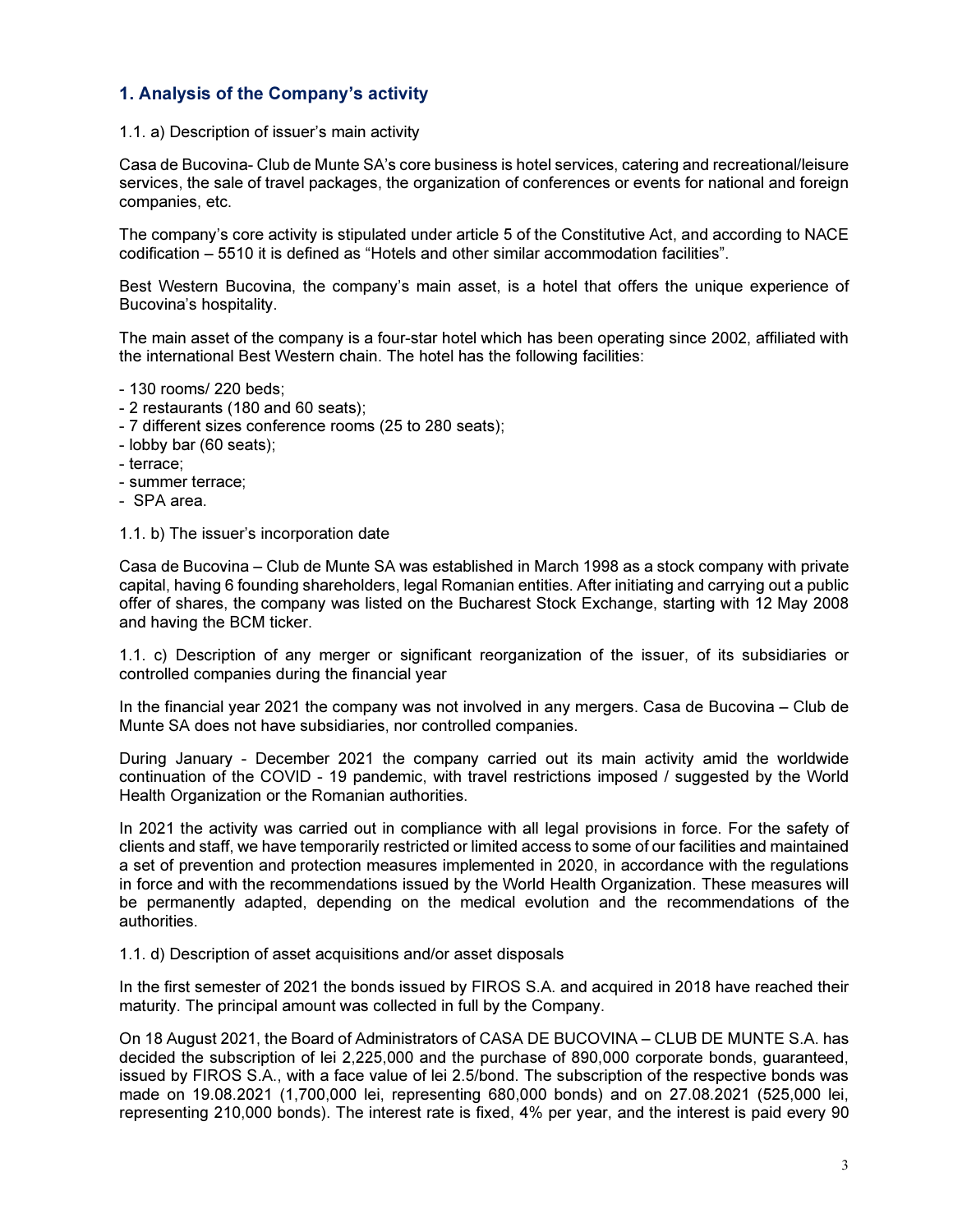calendar days from the date of each subscription. The maturity of the bonds is 36 months from the date of subscription..

The company has made CAPEX investments, in accordance with the budget approved by the Ordinary General Shareholders Meeting on 29 April 2021.

For 2021, a minimum of repair works, replacements and facilities have been budgeted to ensure the continuation of the activity at the assumed quality standards.

The budget allocated for these renovations / investments was 40.000 lei. The realized value was 18.521 lei. The investments were made entirely from the company's own resources.

1.1.1. General valuation elements:

a) profit: In the year 2021 the company registered an operating profit amounting to 40.232 lei (2020: operating loss of 1.466.680 lei) and a net profit of 622.876 lei (2020: net loss of 1.971.774 lei).

b) turnover: In 2021 the turnover of Casa de Bucovina – Club de Munte SA increased by 66,1% yearon-year, reaching 6.010.935 lei.

c) export: Not applicable.

d) costs: In 2021 the company's operating expenses registered an ingrease of 27,6% yoy (6.493.686 lei). More information on the structure of expenditures can be found in chapter 5 - Financial statements.

e) % of market share held: In 2021 the accommodation capacities in Gura Humorului increased with a number of 26 rooms, all in 3 and 4-star accommodation facilities. This increase has lead to a decrease of the market share held by the company in recent years, from 15,5% in 2014 to 9,6% in 2021.

f) liquidity: At the end of 2021 the company's cash, current accounts and deposits with banks amounted to 7.328.993 lei.

1.1.2. Evaluation of the issuer's technical level

The company provides a full range of services: from basic hotel services (accommodation and food & beverage), all-inclusive packages for seminars, conferences and congresses, to tailored services for clients or groups.

The company has used all the distribution channels for tourism: both Romanian and foreign travel agencies, online booking reservation websites, direct distribution to corporate and individual clients.

Given that the main business segments, namely itinerant groups of tourists, especially from the European Community and the corporate events segment, have been restricted, the company has turned its attention to attracting as many Romanian tourists as possible.

The marketing strategies used were based on promoting the concept of an area still unspoiled by the side effects of mass tourism, positioning Bucovina as a destination where local customs and traditions are at home.

The marketing strategies and pricing policies were characterized by a maximum elasticity, adapted to a price-sensitive market, consumer dominated.

The following service packages were created and promoted:

- active vacation offers;
- offers with relaxation packages in Arinis park;
- holydays packages with early booking discounts;
- the project "Family camp".

For the domestic market, the company uses both traditional distribution channels – travel agencies, congress organizers, reception, as well as modern and unconventional channels (Online Travel Agencies and Facebook).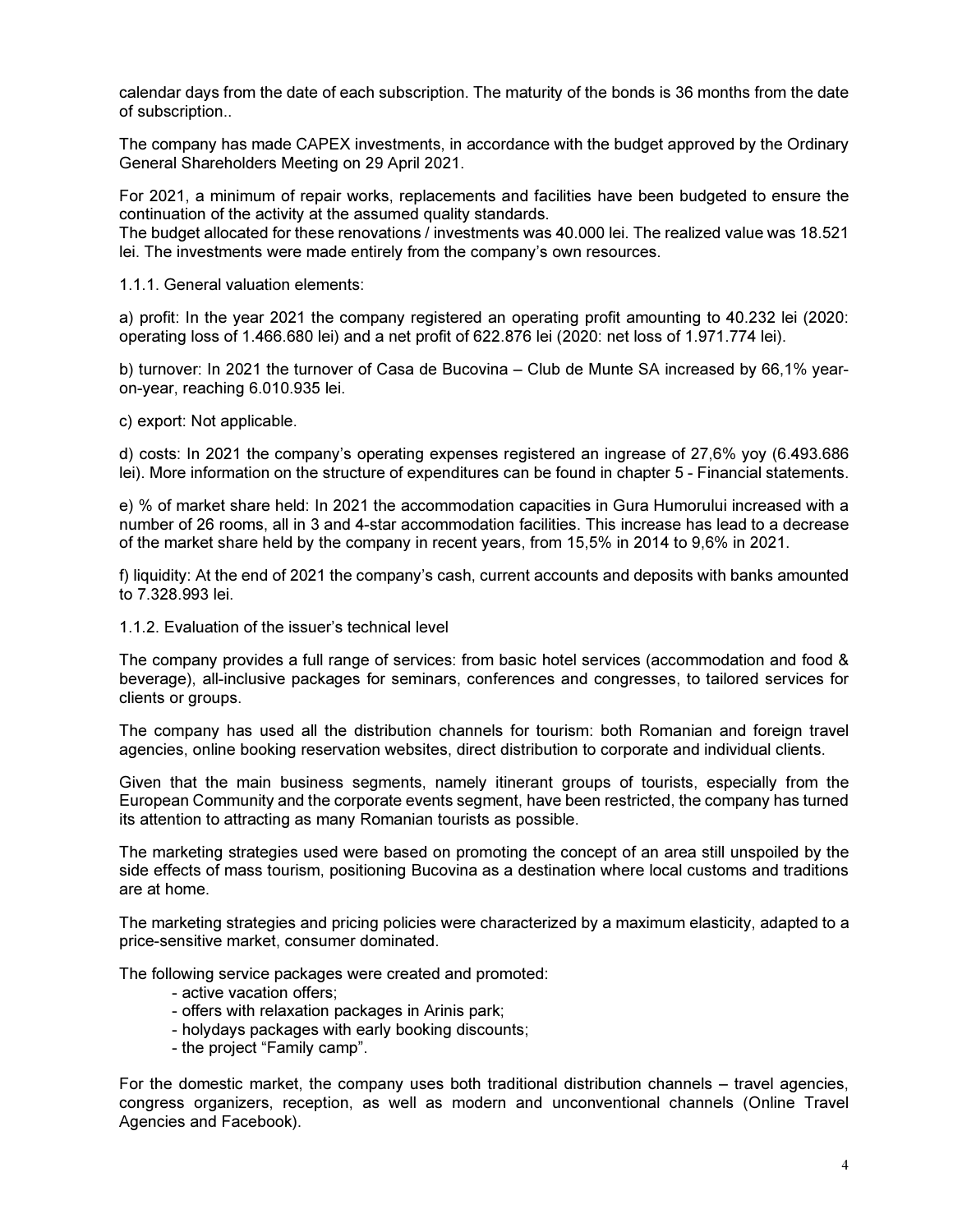

Breakdown of revenue from touristic services

Revenue from SPA, playgrounds, various Revenue from rentals

On the accommodation segment, the revenues registered a growth of 2.8% compared to the budget and of 79% compared to 2020. The increase in the number of tourists staying in the hotel as well as the lifting of some of the restrictions imposed on customers without accommodation in 2020 have also generated an increase catering revenue. Thus, the food and beverage segment registered a revenue growth of 60% yoy, and it also was 14.5% higher than budgeted for this activity segment.

Description of the new products taken into consideration of which a substantial part of the assets would be affected in the next financial year, as well as the development stage of these products: Not applicable

1.1.3. Evaluation of the supply activity

In 2021 the company continued the program of developing the relationship with the local producers for the food raw materials - meat and dairy products, as well as with specific HORECA suppliers, while maintaining extended commercial relations with the main Cash & Carry stores in the area.

The company is not dependent on the imports of goods, their share being a rather small one.

The inventories of raw materials have a reduced size, thus determining a good inventories turnover.

1.1.4. Evaluation of the sales activity

a) Description of the evolution of sales on the domestic and/or foreign market and of the sales prospects on the medium and long term

Compared to the previous year, in 2021 the company registered a 66% increase in operating revenue, due to the 79% growth of the revenue from hotel services, while the revenue from food and beverage segment were 60% higher.

In the first semester of 2021, the company registered a slower growth of revenues from its core business, amid drastic measures to limit travel, events organization and customer access to public catering units.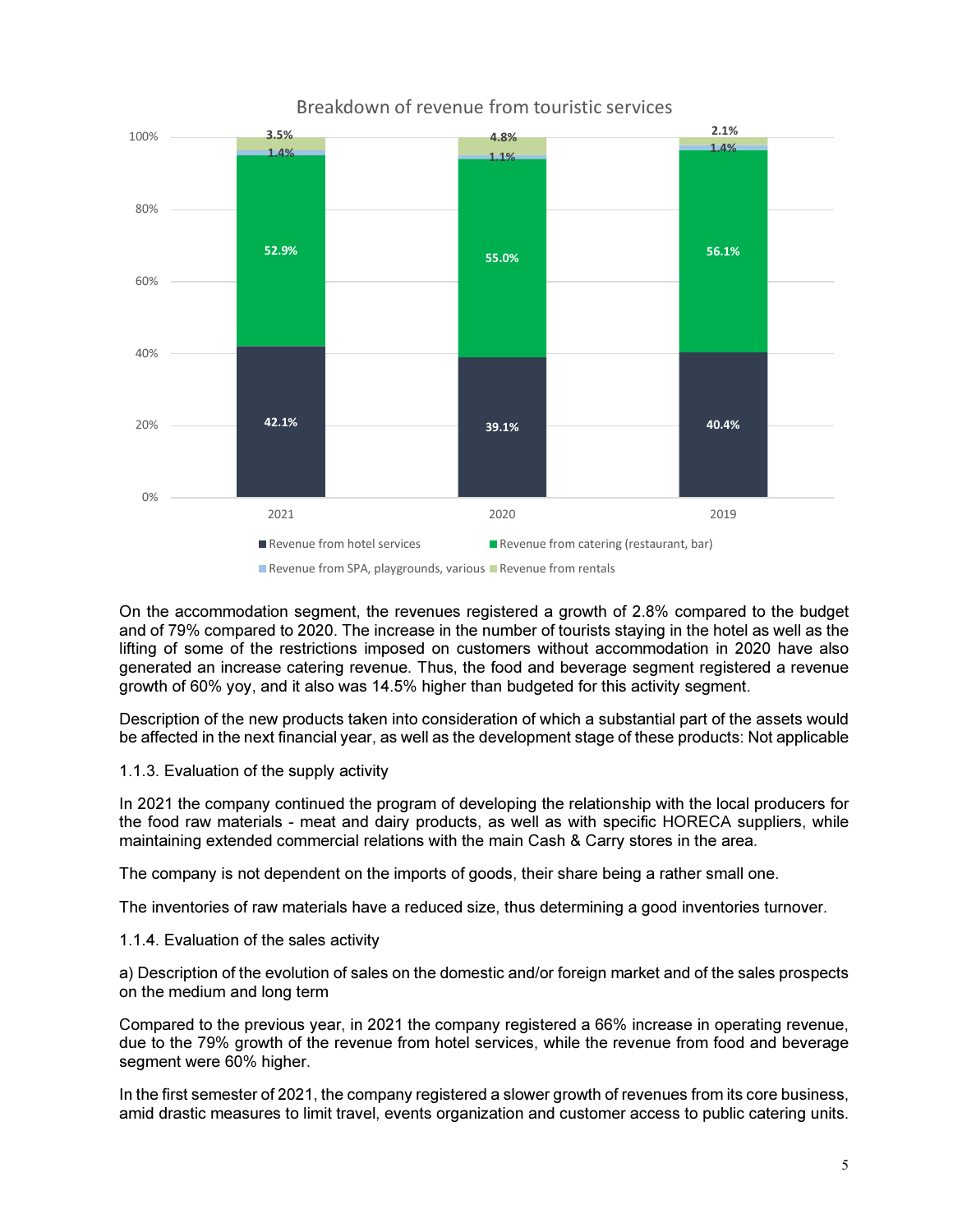In the second half of the year, the increase in turnover was higher, especially in the third quarter and during the winter holidays, even if in October and November the activity was deeply affected by the 4th wave of the Covid-19 pandemic.

Even if all business segments returned to activity, after a year in which some were suspended in proportion of over 90%, the main business segment remained, as in 2020, the segment of Romanian individual tourists. During the children's holiday, a peak season was recorded, with the months of July and August bringing an occupancy rate of over 60% and a level of income of almost 85% compared to 2019. The autumn period brought a new period with restrictions on the use of restaurants and a decrease in the number of tourists.

| Indicator            | 31.12.2021 | 31.12.2020 | 31.12.2019 |
|----------------------|------------|------------|------------|
| Occupancy rate       | 29.3%      | 21.13%     | 51.4%      |
| Accommodation-nights | 13.590     | 7.840      | 24.382     |
| Number of rooms      | 128        | 129        | 130        |

Accommodation-night – the 24-hour interval in which a room is occupied

Compared to previous years, the segment of individual tourists has increased, both due to the granting of holiday tickets to employees in the public system and due to the increased availability due to the lack of leisure groups. The granting of holiday tickets has led to an increase in bookings, especially on direct booking channels, the tourists trying to book directly at the hotel in order to check the possibility of payment with this form of payment.

b) Description of the competitive situation in the issuer's field of activity, the market share of the issuer's products or services and of its main competitors

The Best Western Bucovina Hotel is still the only hotel that operates under an international franchise in the area of the monasteries of Bucovina.

For the cultural circuit groups segment and the MICE segment Casa de Bucovina –Club de Munte SA competes with the hotels from the areas close to Bucovina: Piatra Neamt, Bistrita and Iasi, that have large and modern locations, with similar or superior capacities and facilities.

For the individual tourists' segment, the local competition is represented by 3-4 stars hotels and guesthouses, in Suceava, Gura Humorului, Campulung Moldovenesc, Vatra Dornei, as well as on the touristic route of the monasteries (Voronet – Putna – Sucevita – Moldovita).

In 2021, in Gura Humorului the accommodation capacity with another 26 rooms, most of them located in premium locations, with swimming pools and extensive spa areas. Even if the attractiveness of the area increases every year due to the projects for the development of relaxation and leisure possibilities, the accommodation capacity grows at an equally fast pace. The new locations, smaller, oriented towards individual tourism, have a higher degree of attractiveness during this period when tourists want a limitation of contact with other people or seek complete spa services.

c) Description of any significant dependency of the issuer towards a single client or towards a group of clients whose loss would have a negative impact on the issuer's revenues

The slow return of the international tourism segment, corroborated by the drastic limitation of the activity for the events segment, showed us that a further development of the attractiveness for the individual tourists segment is necessary.

1.1.5. Evaluation of the issuer's employees/personnel

Regarding human resources, on 31.12.2021 compared to 2020, the evolution and personnel breakdown was as follows: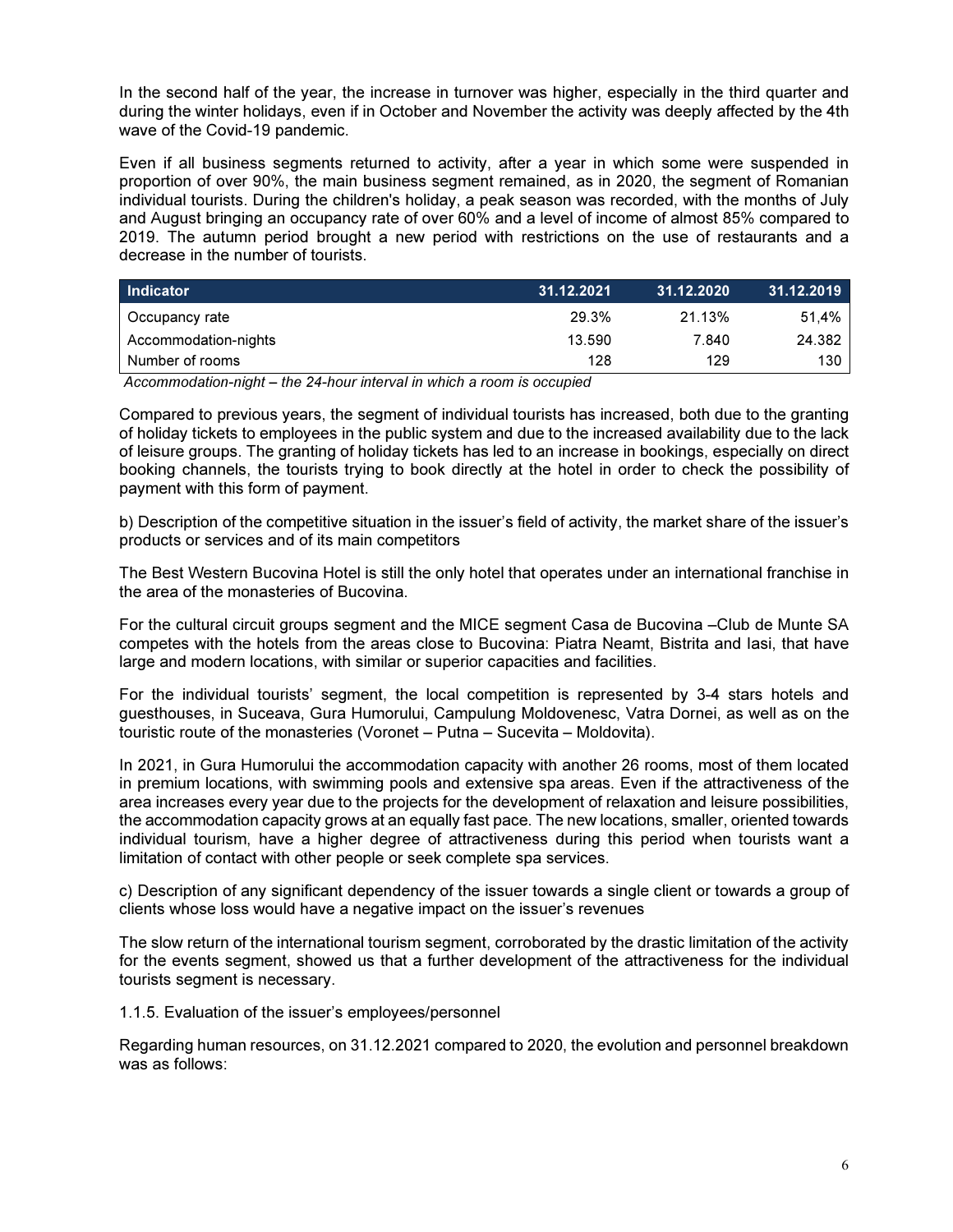|                                                                     | No. of personnel |      | <b>Weight in total personnel</b> |       |
|---------------------------------------------------------------------|------------------|------|----------------------------------|-------|
|                                                                     | 2021             | 2020 | 2021                             | 2020  |
| Total personnel hotel and leisure, of which:                        | 38               | 31   | 69,1%                            | 63,3% |
| - accommodation                                                     | 15               | 15   | 27,3%                            | 30,6% |
| - food&beverage                                                     | 22               | 16   | 40,0%                            | 32,7% |
| - SPA                                                               | 1                |      | 1,8%                             |       |
| Maintenance, repairs, transport, ancillary,<br>production personnel | 11               | 12   | 20,0%                            | 24,5% |
| <b>TESA</b> personnel                                               | 6                | 6    | 10.9%                            | 12,2% |
| Total                                                               | 55               | 49   | 100%                             | 100%  |

In 2021 a number employees benefited from the provisions of ordinance no. 132/2020 regarding the reduction of working time (Kurzarbeit), with the support of 75% of the reduced salary by the Romanian State.

The company's relations with its employees are governed by the Collective Labor Agreement. No labor union does operate within the company.

Conflicting elements that can negatively affect the working relations at the company level do not exist nor are reported.

1.1.6. Evaluation of the impact of the issuer's activity on the environment

In 2013 the company obtained the environmental permit no.115/03.04.2013 with validity until 03.04.2023. The activity of the company does not have a significant environmental impact.

For the year 2020 Casa de Bucovina – Club de Munte S.A. did not register litigations for breaches of environmental protection rules and does not foresee such litigations at the date of the report.

1.1.7. Evaluation of the research and development activity

No research and development activities are performed within the company.

1.1.8. Evaluation of the issuer's risk management

The main risks the company is exposed to are the interest rate risk, the currency risk, the price risk, the liquidity risk, the taxation risk, the economic environment risk, operational risk and reputational risk.

The general risk management strategy aims to maximize the company's profit based on the level of risk to which it is exposed and to minimize the potential adverse variations on the financial performance of the company. The company uses a variety of policies and procedures for the management and assessment of the types of risks the company is exposed to.

#### Interest rate risk

As of 31 December 2021 and 31 December 2020 a significant portion of the Company's assets are interest-bearing, the cash and cash equivalents are generally invested at a short-term interest rate. The Company does not hold instruments with a variable interest rate. The interest rates on its cash deposits range between 1.7% and 2.85% and for the bonds held the interest rate is 4% p.a..

#### Currency risk

The company is exposed to currency risk due to fluctuations of the currency exchange rates, as operating revenues are received under contracts with EUR-denominated prices, with no specific clauses to cover the potential risk of this nature. These contracts have as beneficiaries Romanian travel agencies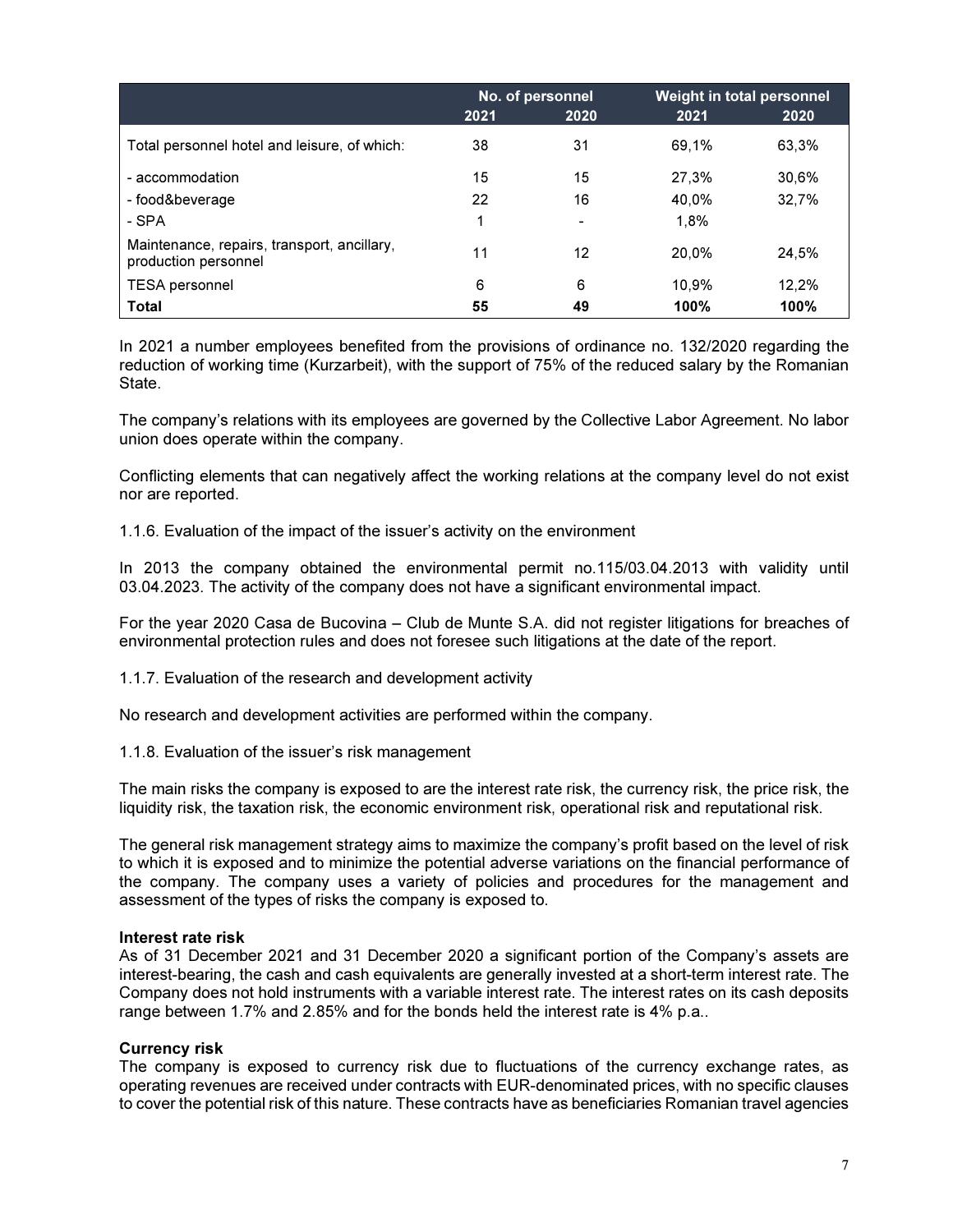that are only intermediaries and cannot assume currency fluctuation risks. Most of the company's financial assets and liabilities are denominated in national currency.

#### Price risk

The Company is exposed to the risk associated with the variation of the prices of food and non-food products, necessary for the Company's activity. The Company manages this risk through an adequate supply program.

#### Credit risk

The credit risk is the risk of loss or failure to achieve estimated profits, due to the counterparty's failure to fulfill its financial obligations. The Company is exposed to the credit risk following its liquidities in the current accounts, bank deposits and other receivables.

The Company's exposure to credit risk is influenced mainly by the individual characteristics of each customer. The management has established a credit policy under which each new client is individually analyzed in terms of creditworthiness before being offered the Company's standard terms of payment and delivery. Customers who do not meet the established conditions can perform transactions with the Company only with payment in advance.

#### Liquidity risk

Liquidity risk is the company's risk to encounter difficulties in fulfilling the obligations associated with financial liabilities that are settled in cash or by the transfer of another financial asset. The company's approach regarding its liquidity management consists in ensuring, as much as possible, that it would always have sufficient liquidities to meet its due liabilities, both under normal conditions and under stress conditions, without incurring unacceptable losses or putting at risk the company's reputation. Generally, the company ensures that it has enough cash to cover its operating expenses

#### Risk related to taxation

The Romanian fiscal legislation provides detailed and complex provisions, having passed through several changes in recent years. Text interpretation and practical procedures for implementing the tax legislation might vary, with the risk that certain transactions are interpreted differently by the tax authorities compared to the Company's treatment. The Romanian Government has a number of agencies authorized to conduct audits (inspections) of companies operating in Romania. These inspections are similar to tax audits in other countries and may cover not only tax matters, but other legal and regulatory matters of interest to these agencies. It is possible that the Company continues to be subject to tax audits on the extent of new tax regulations being issued.

#### Economic environment risk

The Company's management cannot foresee all the effects of potential economic or financial crises that would impact the sector in which the company operates, nor their potential impact on the present financial statements. The Company's management believes that it has adopted the necessary measures for the sustainability and the development of the company in current market conditions.

#### Operational risk

The operational risk is defined as the risk of recording losses or failure to achieve the estimated profits due to internal factors such as the inappropriate conduct of internal activities, the existence of inadequate personnel or systems, inadequate application of sanitary measures imposed to prevent infection with Covid-19 or due to external factors such as economic conditions, technological advances, the state of alert caused by the Covid-19 pandemic, DSP provisions. The operational risk is inherent in all of the Company's activities.

The policies defined for the operational risk management have taken into consideration each type of events that can generate significant risks and the ways of their manifestations, to remove or minimize losses of financial or operational type.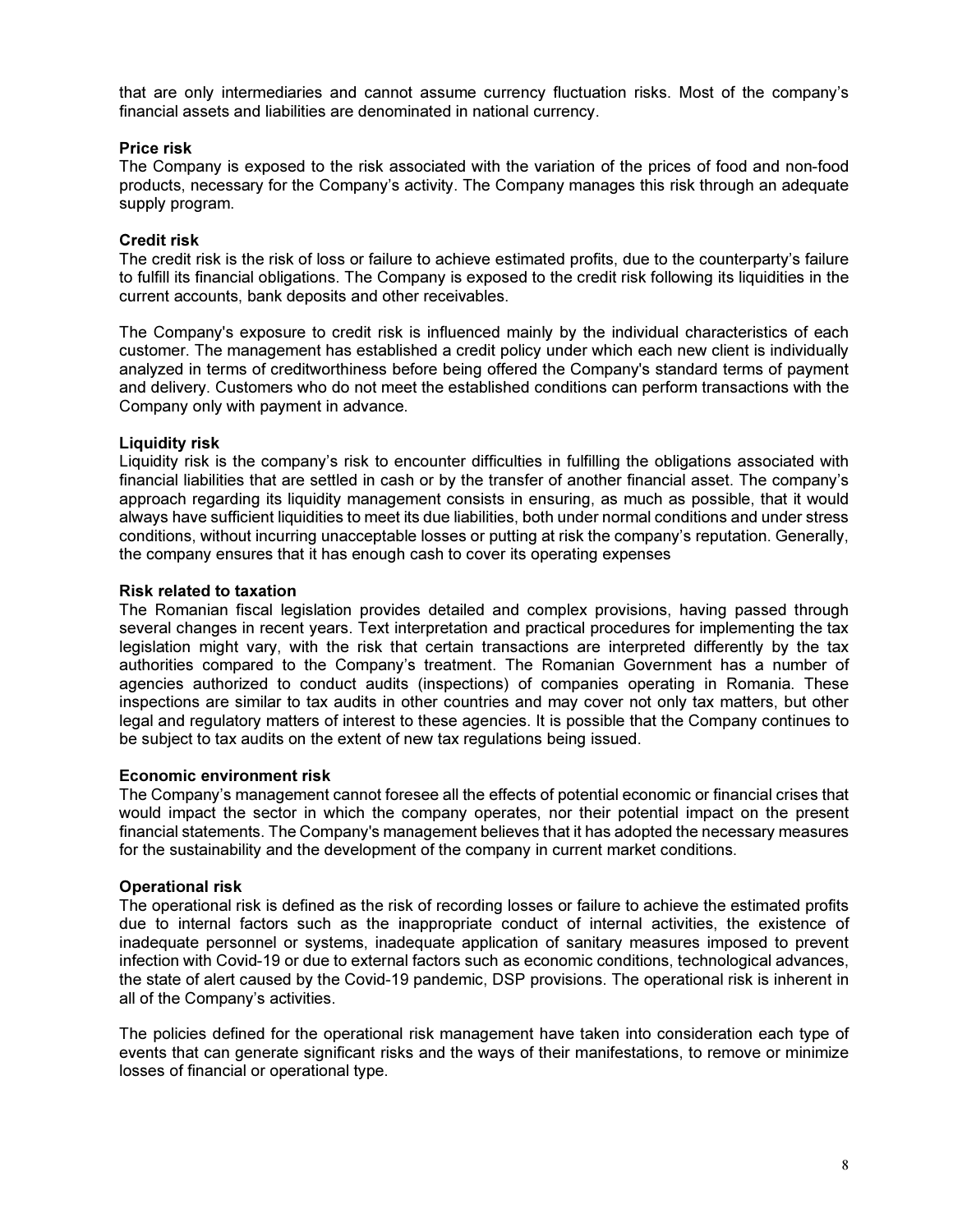#### Reputational risk

Reputational risk is the risk of loss or failure to make estimated profits due to the lack of confidence of tourists, travel agencies, third parties, employees, in the integrity of the Company, in the Company's ability to manage the new conditions of business.

Reputational risk management aims at ensuring a permanent positive image, in accordance with the reality of the market, with the economic environment, with the restrictions determined by the Covid-19 pandemic, in front of customers.

#### Capital adequacy

The company policy is to maintain a solid capital base necessary to maintain the trust of investors, creditors and the market and to sustain the future development of the entity. The company's equity includes the paid-up capital, different types of reserves and retained earnings. The company is not subject to mandatory capital requirements.

#### Internal control

The company has implemented an internal control system by applying internal methods and procedures at each department level.

#### Internal audit

The main responsibilities of the internal auditor are as follows:

- Establish, implement and maintain an audit plan to assess and review the effectiveness and adequacy of systems, internal control mechanisms and procedures;
- Verification of the compliance with the rules and working procedures adopted by the Board of Administrators of the company;
- Issuing reports on the topics specified in the internal audit plan addressed to the Board of Administrators of the company;
- Issuing recommendations based on the outcome of the activity carried out under the audit plan;
- Verify compliance with the recommendations in the reports.

In 2021, the internal audit activity for Casa de Bucovina – Club de Munte S.A. has been carried out in compliance with the internal audit plan established in accordance with the objectives and the specific activity of the company.

1.1.9. Elements of perspective on the issuer's activity

a) Presentation and analysis of trends, elements, events or uncertainty factors that affect or could affect the issuer's liquidity, compared to the same period last year

For 2022, the company is considering the appearance of factors of macroeconomic uncertainty or of tendencies to keep the tourist circulation at a reduced level, especially the international tourism, a situation that could affect the company's activity and liquidity. Maintaining restrictions on the organization of conferences and congresses, the companies' reluctance to organize corporate events and restrictions for foreign tourists on trips to other countries with low vaccination rates will be important obstacles in trying to restart the international tourism industry.

Although the performance of the company will be significantly affected, we consider that the Company currently has and continues to take the necessary measures to ensure a sufficient cash flow to pay its due obligations, both under normal conditions and under stress conditions, without bearing unacceptable losses or endangering the reputation of the company.

At the date of this report, the company evaluates the events and factors of uncertainty and the potential financial impact of the war in Ukraine, in order to identify the necessary measures to be implemented, following which the investors will be informed accordingly.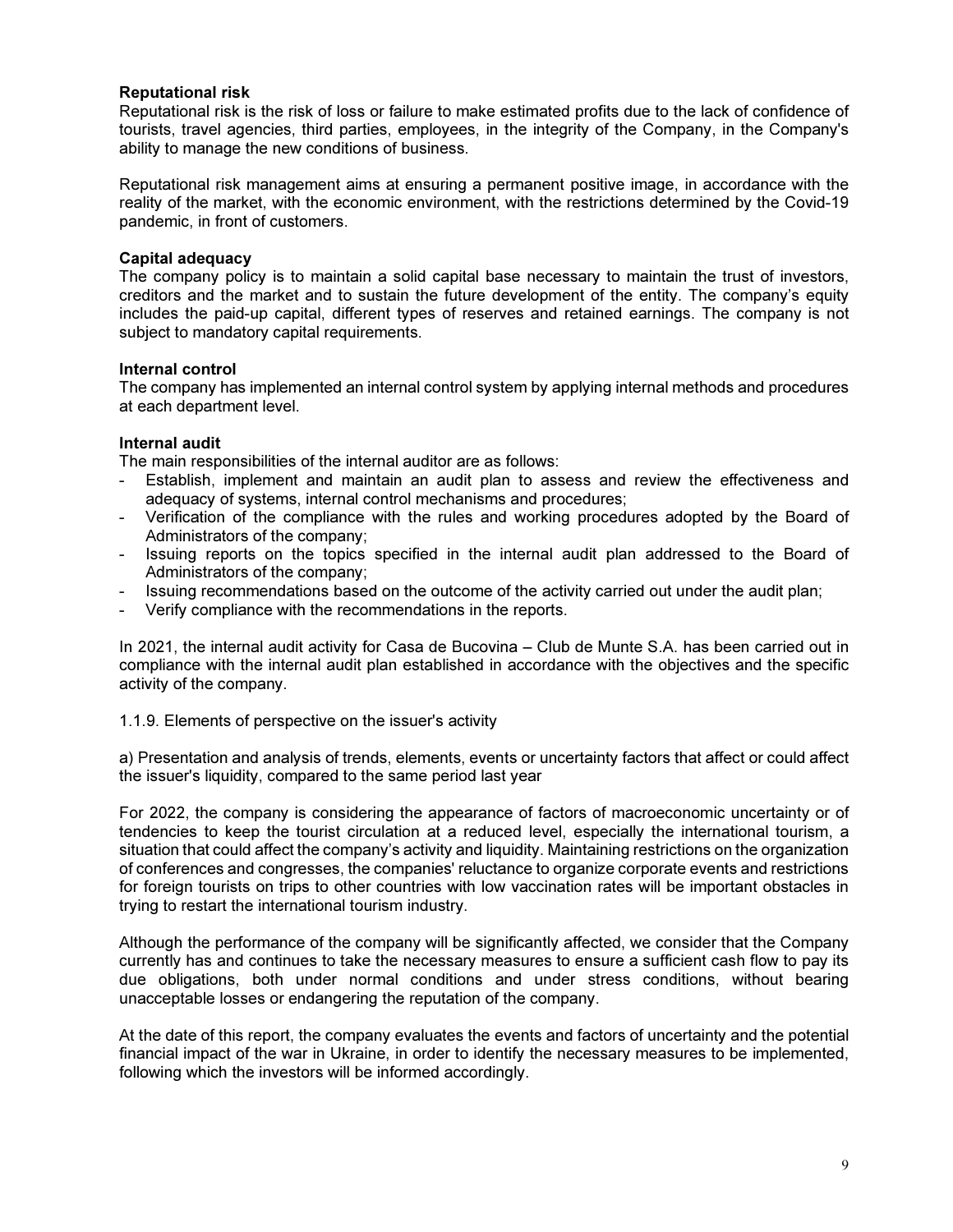The Company cannot accurately quantify the economic impact on its financial performance, but it continuously monitors the evolution of the relevant events, in order to identify the best directions of action through which the continuity of the company's activity can be ensured.

b) Presentation and analysis of the effects of capital expenditures, current or anticipated, on the financial status of the issuer compared to the same period last year.

In 2021 the budget allocated for renovations/investments amounted to 40.000 lei. The realized value was of 18.521 lei. The investments were made entirely from the company's own resources

Regarding the anticipated expenses, these will be realized in accordance with the revenue and expenditure budget, submitted to the OGSM approval on 28/29.04.2022.

c) Presentation and analysis of events, transactions and economic changes that significantly affect the revenue from the main activity.

See those mentioned in sub-point 1.1.9. a).

#### 2. The issuer's tangible assets

2.1. Specification of the location and characteristics of the main production facilities owned by the issuer

The company owns a total land area of 175.880 sqm (located in Gura Humorului and in the Arinis Dendrologic Park), of which 172.654 sqm are fully owned and 3.488 sqm are taken into concession.

Along with the land, the company owns the following buildings:

- hotel (opened in 2002) located in Gura Humorului, 18, Republicii street, Suceava county, consisting of basement, mezzanine, ground floor and 8 floors, 130 rooms with a capacity of 220 guests;
- catering capacity: 2 restaurants with 180 and 60 seats, bar (60 seats) and terrace (60 seats);
- conference center: 6 rooms in the hotel (capacity between 25 and 100 seats);
- multipurpose stand-alone conference room with a capacity of 280 seats;
- office space in a Gura Humorului, 18, Republicii street, with a built surface of 171 sqm;
- Arinis Inn located in Arinis Park terrace with a capacity of 140 seats.

2.2. Description and analysis of the wear degree of the issuer's assets

The depreciation of fixed assets is computed in accordance with legal provisions, using the straight-line depreciation. The depreciation periods (which approximate the lives of the assets) are in accordance with the current legislation.

Each year the company incurs renovation expenses, which are included in the REB and approved by the GSM in order to maintain the Best Western standards.

2.3. Specification of the potential issues related to the issuer's ownership of tangible assets

At 31.12.2021 the company has not identified potential issues related to the ownership of its tangible assets.

All land and buildings owned by the company are registered.

#### 3. The issuer's securities market

3.1. Specification of the markets in Romania and other countries on which the securities issued by the company are traded.

The shares issued by the company have been traded on the Bucharest Stock Exchange starting with 12.05.2008, having the ticker BCM, ISIN code ROBUCMACNOR5 and Bloomberg ticker BCM RO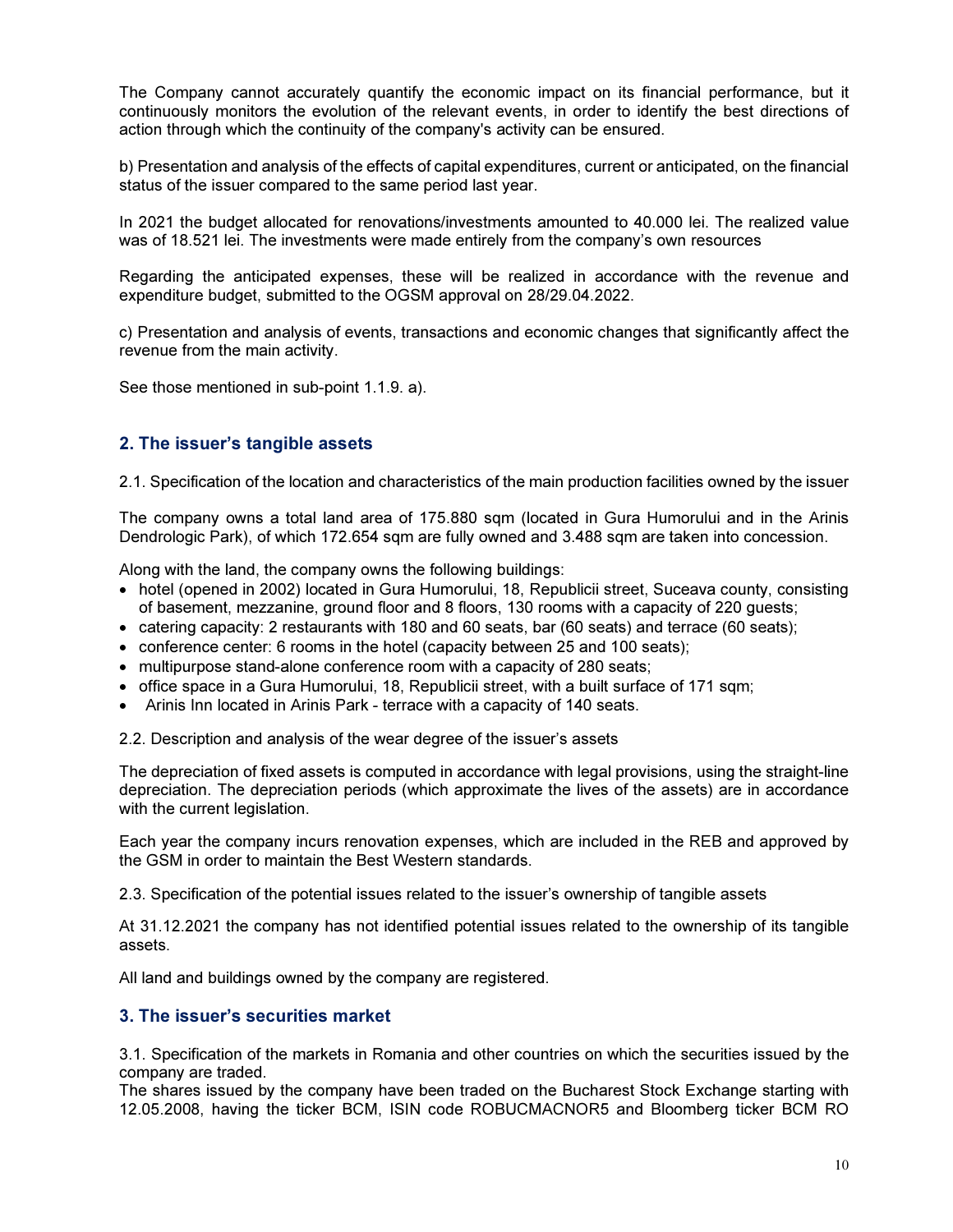equity. The record of Casa de Bucovina – Club de Munte SA's shares and shareholders is held by the Central Depository, a company authorized by the NSC/FSA.

Information on the trading of BCM shares in 2021 compared with 2020 and 2019 is presented in the table below:

|                             | 2021       | 2020       | 2019        |
|-----------------------------|------------|------------|-------------|
| Total volume (shares)*      | 14.766.083 | 18.799.210 | 19.647.788* |
| Minimum price (lei/share)** | 0.0800     | 0.0730     | 0.0645      |
| Maximum price (lei/share)** | 0.0995     | 0.1030     | 0.1130      |
|                             |            |            |             |

\* Including the 5.020.188 shares repurchased by the company within the public tender offer

\*\* Closing prices



At the end of the years 2021 and 2020 the shareholding structure of Casa de Bucovina – Club de Munte SA was the following:

|                    | 31.12.2021       |        | 31.12.2020              |        |  |
|--------------------|------------------|--------|-------------------------|--------|--|
|                    | Number of shares | (%)    | <b>Number of shares</b> | (%)    |  |
| SIF Muntenia S.A.  | 112.400.276      | 69.25  | 112.400.276             | 69,25  |  |
| Other shareholders | 49.919.136       | 30.75  | 49.919.136              | 30,75  |  |
| Total              | 162.319.412      | 100.00 | 162.319.412             | 100,00 |  |

#### 3.2. Description of the issuer's dividend policy

Casa de Bucovina - Club de Munte SA does not have a multi-annual dividend policy, dividend distribution and the amounts allocated as dividends are established annually by the General Shareholders Meeting.

Casa de Bucovina - Club de Munte SA has paid dividends for the financial years 2013-2017 and 2019, according to the following table:

| llei.                | $2013*$     | 2014    | $2015**$ |                                       | $2016$ $2017***$ | 2018 | 2019             |
|----------------------|-------------|---------|----------|---------------------------------------|------------------|------|------------------|
| Net profit           | 620.463     | 620.507 | 518.751  |                                       | 608.926 672.741  |      | 55.385 2.847.039 |
| Dividends            | 1.336.392.8 |         |          | 552.220.7 502.018.8 568.954.6 669.358 |                  |      | 0 2.272.472      |
| Gross dividend/share | 0.0080      | 0.0033  | 0.0030   | 0.0034                                | 0.0040           |      | 0.014            |

\* According to GSM decision from 30.04.2014, the total value of the profit to be distributed included both the profit to be distributed for the financial year 2013, as well as the and undistributed retained earnings as per GSM decision from 23.04.2013 (lei 809.019)

\*\* According to GSM decision from 29.04.2016, the total value of the profit to be distributed included both the profit to be distributed for the financial year 2015, as well as the undistributed retained earnings for the financial year 2013 (lei 63.178) and the undistributed retained earnings for the financial year 2014 (lei 30.459)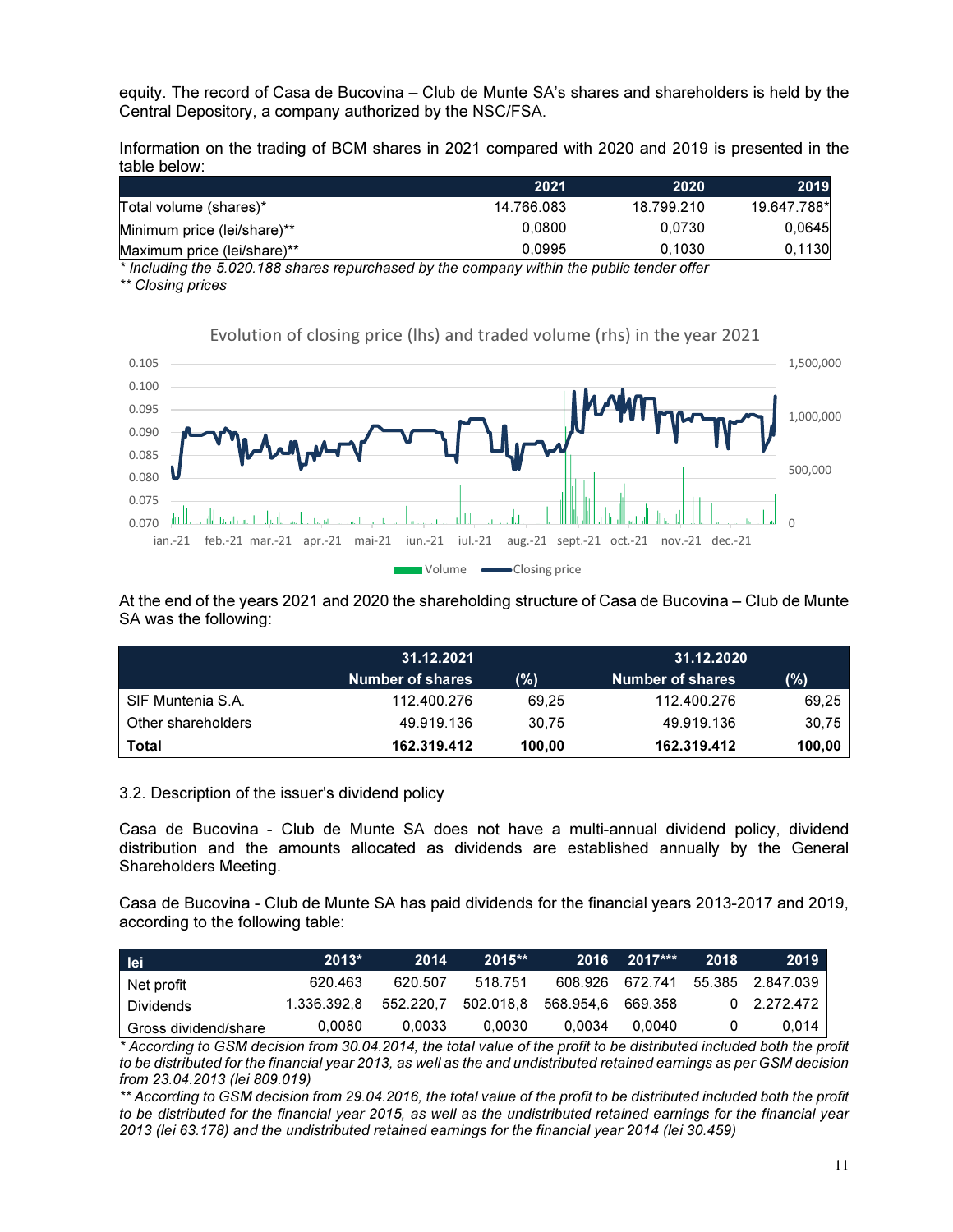\*\*\* According to GSM decision from 20.04.2018, he total value of the profit to be distributed included both the profit to be distributed for the financial year 2017, as well as the undistributed retained earnings for the financial years 2015 and 2016 (13.919,58 lei)

According to the OGSM decision on 29.04.2021 the net loss recorded in the financial year 2020, amounting to 1.971.774, was covered from the reported result from the previous years, amounting to 1.193.189 lei and from other reserves, amounting to 778.585 lei.

3.3. Description of any activity performed by the issuer regarding the acquisition of its own shares

Not applicable.

If the issuer has subsidiaries, specification of the number and face value of shares issued by the parent company which are held by its subsidiaries.

Casa de Bucovina – Club de Munte SA does not have subsidiaries.

3.5. If the issuer has issued bonds and/other debt securities, a presentation on how the company meets its obligations to the holders of such securities.

Casa de Bucovina – Club de Munte SA has not issued bonds and/or other debt securities during the year 2021.

3.6. Corporate governance

The company has made and will make the necessary professional and administrative efforts to ensure alignment with the provisions of the Corporate Governance Code and the transparent presentation of these results.

The company disseminates on its website, www.bestwesternbucovina.ro, information about its structures of corporate governance and also the list of the members of the Board of Administrators, the updated Constitutive Act and the declaration of conformity.

The Board of Administrators of Casa de Bucovina – Club de Munte has met 12 times in 2021, to analyze the activity of the company and the perspectives of ensuring the continuity of the activity and its future development.

The company's Board of Administrators has two independent members. According to the information gathered from the members of the Board of Administrators, there is no relationship between the board member and a shareholder who holds directly or indirectly shares representing more than 5% of all voting rights and which could hinder the member's position regarding the Board of Administrators' decisions.

As of the date of this report, Mr. Dan Florin Marinescu, President of the Board of Administrators of the Company, is also General Manager and member in the Board of Administrators of BUCUR S.A., President of the Board of Administrators of FONDUL ROMAN DE GARANTARE A CREDITELOR PENTRU INTREPRINZATORII PRIVATI – IFN S.A. and member in the Board of Administrators of VALEA CU PESTI S.A.. Mrs. Cristina Gagea, member in the company's Board of Administrators is also a member in the Board of Administrators of MUNTENIA MEDICAL COMPETENCES SA. Mrs. Dana Ababei, member in the company's Board of Administrators, is also the General Manager of CMF Consulting S.A. Mr. Dumitru Florin Chiribuca, member in the company's Board of Administrators is also the Head of Local Taxes Office within Gura Humorului City Hall. Otherwise mentioned above, the company has no information on the existence of other relatively permanent commitments and professional obligations of the members of the company's Board of Administrators.

The Audit Committee has been established. The company will analyze the opportunity to create other advisory committees to examine the important aspects proposed by corporate governance and to support the activity of the Board of Administrators.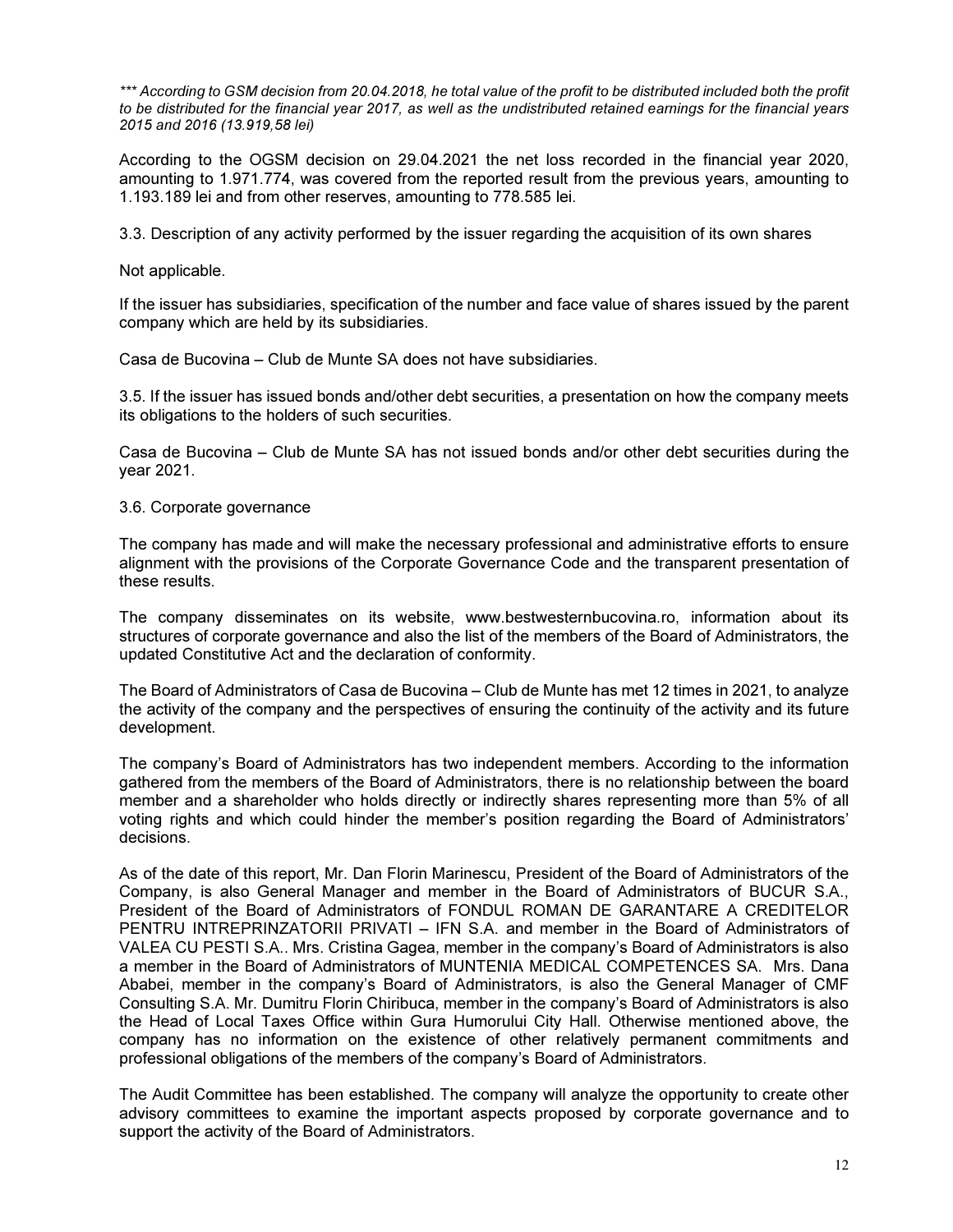The current and financial reports are currently and systematically provided to company's shareholders. Information regarding the General Shareholders Meeting, the convening notice, the agenda, the special power of attorney forms, vote by correspondence forms, draft resolutions are posted on a special section of the company's website. The company ensures the immediate information of all the shareholders about the decisions made and the vote result after the General Shareholders Meeting. The shareholders' participation to the meeting is strongly encouraged, shareholders who cannot attend have the opportunity to vote by correspondence or by representative.

The Investors Relation is supported by an internal structure that informs the shareholders in accordance with the questions submitted in writing by phone.

Casa de Bucovina - Club de Munte SA's Corporate Governance declaration is annexed to this report.

#### 4. Issuer's management

#### 4.1. The Board of Administrators

According with the Constitutive Act of the Company and the resolutions of the General Shareholders Meeting, the company has adopted the unitary management system, which entails appointing a Board of Administrators composed of an odd number of Administrators and delegating the management of the company to a general manager.

The Board of Administrators consists of 5 members. The members of the board have four-year mandates, according with the legal provisions in force.

On the OGSM on 28.04.2020, the company's shareholders have chosen the following persons as members of the Board of Administrators, with a term of 4 years: Mircea Constantin, Cristina Gabriela Gagea, Ion Romica Tamas, Dana Ababei and Dumitru Florin Chiribuca. Subsequently, the members of the Board of Administrators have chosen Mr. Mircea Constantin as President and Mr. Ion Romica Tamas as Vice-President.

The Ordinary General Meeting of Shareholders of the Company, convened on 29 April 2021, decided the election of Mr. Marinescu Dan Florin as a member of the Board of Directors, with a term equal to the remaining period until the expiration of the mandate of his predecessor, respectively from 01 May 2021 to 28 April 2024, following the resignation of Mr. Constantin Mircea starting dated 30 April 2021.

Subsequently, in the meeting of the Board of Administrators on 06.05.2021, Dan Florin Marinescu was elected President of the Board of Administrators.

The CVs of the administrators are available on the company's website, www.bestwesternbucovina.ro, under the Shareholder Information section, Corporate Governance sub-section.

According to available information to the company, there is no agreement, arrangement or family relationship between the administrators and another person due to whom that person was appointed administrator.

As of 31.12.2021, the members of the Board of Administrators held shares issued by Casa de Bucovina - Club de Munte SA as follows:

- Ion Romica Tamas: 99.000 shares;
- Dan Florin Marinescu: 0 shares:
- Dumitru Florin Chiribuca: 0 shares;
- Ababei Dana: 0 shares;
- Gagea Cristina: 0 shares.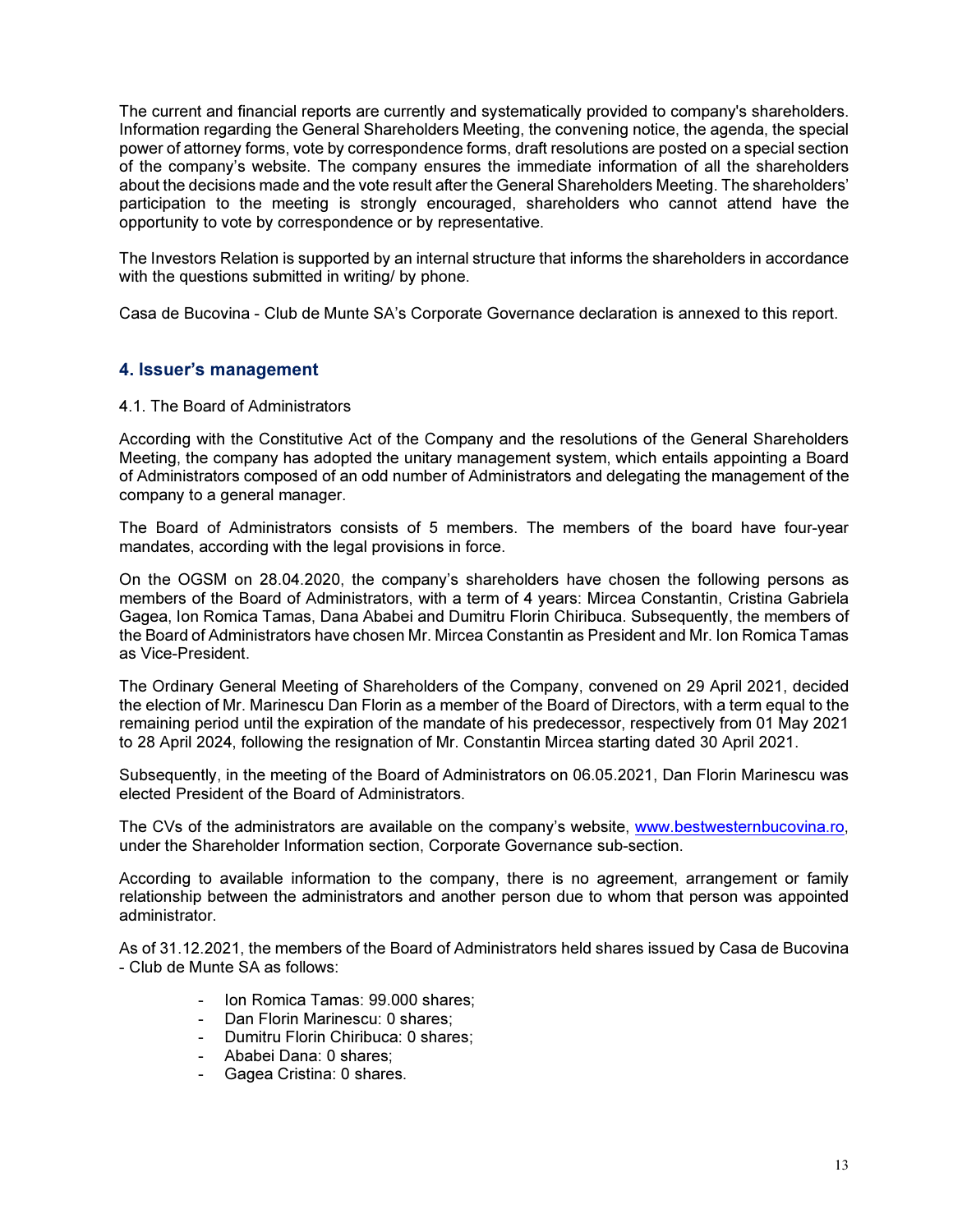#### 4.2. The executive management

In 2021 the executive management of the company was provided by:

- General Manager Mandate contract (starting with 16.02.2014) Ion Romica Tamas;
- Economic Manager Permanent contract (11.11.2002-31.07.2020) Livia Misiuc;
- $\bullet$  Head of financial-accounting service Permanent contract (starting with 23.09.2003) Dorina Tiron)
- Sales Manager Permanent contract (starting with 01.07.1999) Doina Prosciuc;
- Food & Beverage Manager Permanent contract (starting with 01.11.2006) Stefan Ghisovan;

 Accommodation Manager – Permanent contract (starting with 08.11.2003) - Analaura – Iuliana Simota;

Technical Director – Permanent contract (starting with 12.08.2002) – Mihai Sava.

According to available information to the company, there is no agreement, arrangement or family relationship between the members of the executive management and another person due to whom that person was appointed member of the executive management.

As of 31.12.2021, the members of the executive management held shares issued by Casa de Bucovina - Club de Munte SA as follows:

- Ion Romica Tamas: 99.000 shares;
- Dorina Tiron: 1.055 shares;
- Doina Prosciuc: 43.516 shares:
- Stefan Ghisovan: 1.406 shares;
- Analaura Iuliana Simota: shares;
- Mihai Sava: 20.352 shares.

4.3. For all the persons mentioned at 4.1. and 4.2. above a mention of potential dispute or administrative proceedings during the past five years regarding their activity within the issuer, or any other action pertaining to their ability to meet the requirements of their roles within the issuer.

The company is not aware of any potential dispute or administrative proceedings during the past five years for the members of the Board of Administrators or the members of executive management regarding their activity within the company, or any other action pertaining to their ability to meet the requirements of their roles within the issuer.

#### 5. Financial and accounting situation

#### 5.1. Financial statements

The financial statements at 31 December 2021 have been prepared in accordance with Finance Ministry Order no. 2844/12.12.2016 for the approval of Accounting Regulations in accordance with the International Financial Reporting Standards applicable to companies whose securities are admitted to trading on a regulated market. The transition date to the International Financial Reporting Standards was 1 January 2011.

The financial statements are denominated in lei and are audited by 3B Expert Audit.

The table below shows the main elements of the company's financial position as of 31.12.2021, compared with elements of the company's financial position as of 31.12.2020 and 31.12.2019: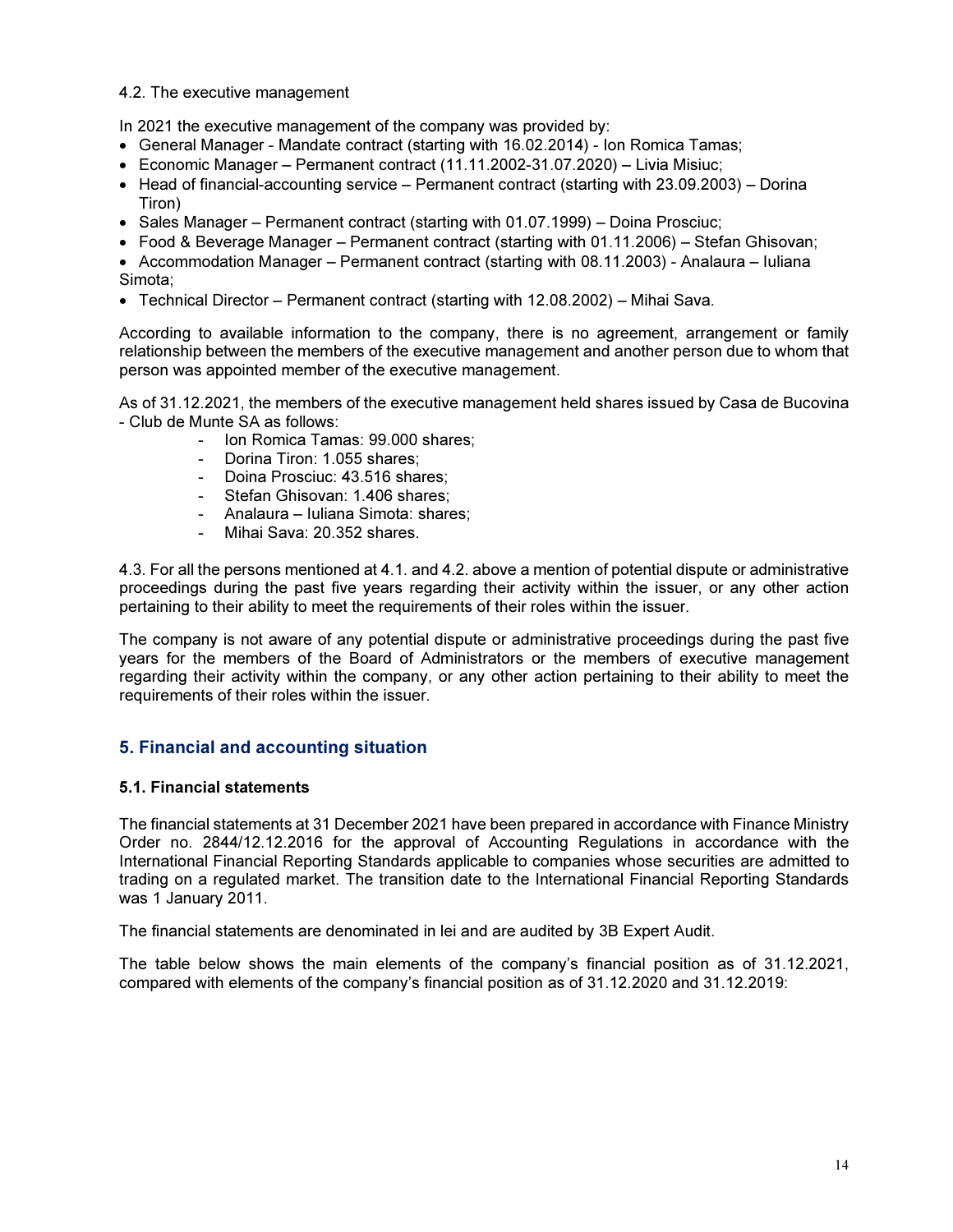| lei                                                         | <b>31 December 2021</b> | 31 December 2020 | 31 December 2019 |
|-------------------------------------------------------------|-------------------------|------------------|------------------|
| Assets                                                      |                         |                  |                  |
| Cash and bank accounts                                      | 3.499.696               | 439.297          | 1.902.266        |
| Deposits at banks                                           | 3.829.297               | 6.145.978        | 7.618.305        |
| Financial assets at fair value<br>through profit or loss    | 5.278.126               | 4.901.954        | 5.691.356        |
| Financial assets at amortized<br>cost/Loans and receivables | 2.235.268               | 2.231.281        | 2.229.836        |
| Inventories                                                 | 179.853                 | 168.096          | 222.466          |
| Other assets                                                | 840.247                 | 485.312          | 776.479          |
| Tangible and intangible fixed assets                        | 23.367.215              | 23.908.798       | 24.435.244       |
| <b>Total assets</b>                                         | 39.229.702              | 38.280.716       | 42.875.950       |
| <b>Liabilities</b>                                          |                         |                  |                  |
| Trade payables                                              | 529.764                 | 312.236          | 400.438          |
| Other liabilities                                           | 446.340                 | 337.758          | 600.546          |
| <b>Total liabilities</b>                                    | 976.104                 | 649.994          | 1.000.984        |
| <b>Equity</b>                                               |                         |                  |                  |
| Share capital                                               | 31.078.307              | 31.078.307       | 31.887.100       |
| Own shares                                                  |                         |                  | (426.985)        |
| Reserves from revaluation of<br>tangible assets             | 14.439.568              | 14.605.420       | 14.771.272       |
| Reported result                                             | (7.264.277)             | (8.053.005)      | (4.356.419)      |
| <b>Total equity</b>                                         | 38.253.598              | 37.630.722       | 41.874.967       |
| <b>Total equity and liabilities</b>                         | 39.229.702              | 38.280.716       | 42.875.950       |

Taking into account the interest rates in the market, significantly lower than the inflation rate, as well as the liquidities available, in 2018 the company purchased fund units issued by the closed-end fund Star Value, with a total value of approx. 5 million lei, with exposure to issuers traded on the Bucharest Stock Exchange, specially to the issuers that constitute the BET FI Index.

With the entry into force of IFRS 9 Financial Instruments, the Company has classified the fund units as financial assets at fair value through profit or loss, which implies the inclusion in the statement of comprehensive income of realized or unrealized gains or losses from holding the fund units.

More information regarding the elements that constitute the statement of financial position is presented in the Notes to the financial statements for the financial period ended 31 December 2021.

The main elements of the statement of comprehensive income for the last three financial years are presented in the following table:

| lei                                                              | 2021        | 2020        | 2019        |
|------------------------------------------------------------------|-------------|-------------|-------------|
| Revenue from touristic services                                  | 6.010.935   | 3.618.006   | 9.962.804   |
| Other revenue                                                    | 522.983     | 3.427       | 3.025       |
| Expenses with raw materials and consumables                      | (1.129.783) | (762.300)   | (1.211.996) |
| Expenses with merchandise                                        | (1.222.603) | (788.647)   | (1.948.030) |
| Expenses on services provided by third parties                   | (468.618)   | (352.595)   | (1.010.768) |
| Employee benefits expenses                                       | (2.216.020) | (1.996.133) | (3.099.364) |
| Depreciation and impairment of tangible and intangible<br>assets | (611.926)   | (624.280)   | (610.851)   |
| Other expenses                                                   | (844.736)   | (564.158)   | (920.730)   |
| Operating profit / (loss)                                        | 40.232      | (1.466.680) | 1.164.090   |
| Financial revenue                                                | 226.995     | 300.725     | 297.066     |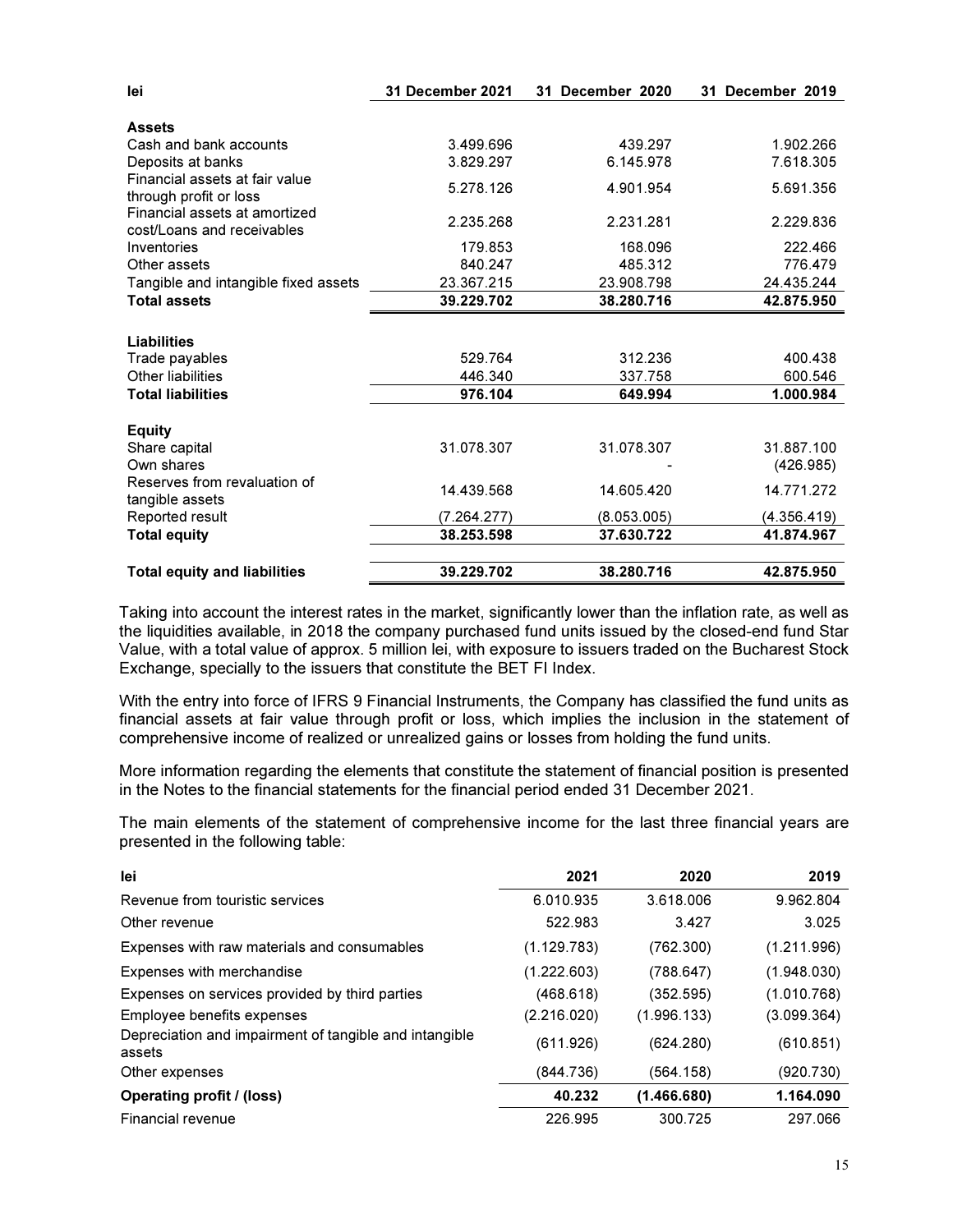| lei                                                                                 | 2021     | 2020        | 2019      |
|-------------------------------------------------------------------------------------|----------|-------------|-----------|
| Net gain / (Net loss) from financial assets at fair value<br>through profit or loss | 376.171  | (789.401)   | 1.574.628 |
| Profit / (loss) for the financial year                                              | 643.398  | (1.955.356) | 3.035.784 |
| Tax expense                                                                         | (20.522) | (16.418)    | (188.745) |
| Net profit / (loss) for the financial year                                          | 622.876  | (1.971.774) | 2.847.039 |
| Other comprehensive income                                                          |          |             |           |
| Items that can be reclassified to profit or loss                                    |          |             |           |
| Increase in revaluation reserve of tangible assets                                  | -        | ۰           |           |
| Total comprehensive income for the period                                           | 622.876  | (1.971.774) | 2.847.039 |

Compared to the previous year, in 2021 the company registered a 66% increase in operating revenues, due to a 79% increase in revenue from hotel services, while the revenue from food&beverage grew by 60%.

The company benefited in 2021 from receiving a state aid in the form of a grant, through the State aid scheme established by GEO 224/2020, with subsequent amendments and completions, implemented by the Ministry of Economy, Entrepreneurship and Tourism (MEAT) through AIMMAIPE, amounting to 520.317 lei.

The company has taken measures to keep operational expenses to a minimum, by optimizing the size of operational staff, optimizing inventories, limiting energy and gas consumption, thus achieving an increase in expenses of only 27.6% yoy. Personnel expenses increased by 11% while merchandise expenses increased by 55%, third party services by 33% and utility costs by 50%. Thus, the company registered an operational profit of 40,232 lei.

The net profit for 2021 was also influenced by the positive financial result of 603.166 lei, due both to the action of marking-to-market the fund units held (376.171 lei) and to the interest on deposits and bonds (226.995 lei), leading to a net profit of 622.876 lei, compared to the net loss of 1.971.774 lei registered in 2020.

More information regarding the elements that constitute the statement of profit or loss and other comprehensive income is presented in the Notes to the financial statements for the financial period ended 31 December 2021.

| lei                                                                                                         | 31 December<br>2021 | 31 December<br>2020 | 31 December<br>2019 |
|-------------------------------------------------------------------------------------------------------------|---------------------|---------------------|---------------------|
| I. Cash flow from operating activities                                                                      |                     |                     |                     |
| 1 – Result before taxes                                                                                     | 643.398             | (1.955.356)         | 3.035.784           |
| 2 - Adjustments for non-cash items and other                                                                |                     |                     |                     |
| items included in investing or financing                                                                    | 55.815              | 1.087.166           | (786.750)           |
| activities, of which:                                                                                       |                     |                     |                     |
| 2.1. Depreciation of fixed assets                                                                           | 611.926             | 624.280             | 610.851             |
| 2.2. Provisions for risks and charges                                                                       | 62.379              | (97.403)            | 80.950              |
| 2.3. Impairment of current assets                                                                           | (14.990)            | 64.682              | 12.273              |
| 2.4. Profit/(loss) from assets disposal                                                                     |                     |                     | 290.229             |
| 2.5. (Net gain) / net loss from the revaluation of<br>financial assets at fair value through profit or loss | (376.171)           | 789.401             | (1.574.628)         |
| 2.6. Interest income                                                                                        | (227.329)           | (293.796)           | (283.027)           |
| 2.7. Adjustments for other non-cash items                                                                   |                     |                     | 76.602              |
| 3 - Changes in working capital during the period,<br>of which:                                              | (77.750)            | 117.813             | (33.195)            |
| 3.1. (Increase) / Decrease in balances of trade<br>receivables and other receivables                        | (326.579)           | 245.073             | 22.517              |
| 3.2. (Increase) / Decrease in inventory balance                                                             | (11.757)            | 54.370              | (36.051)            |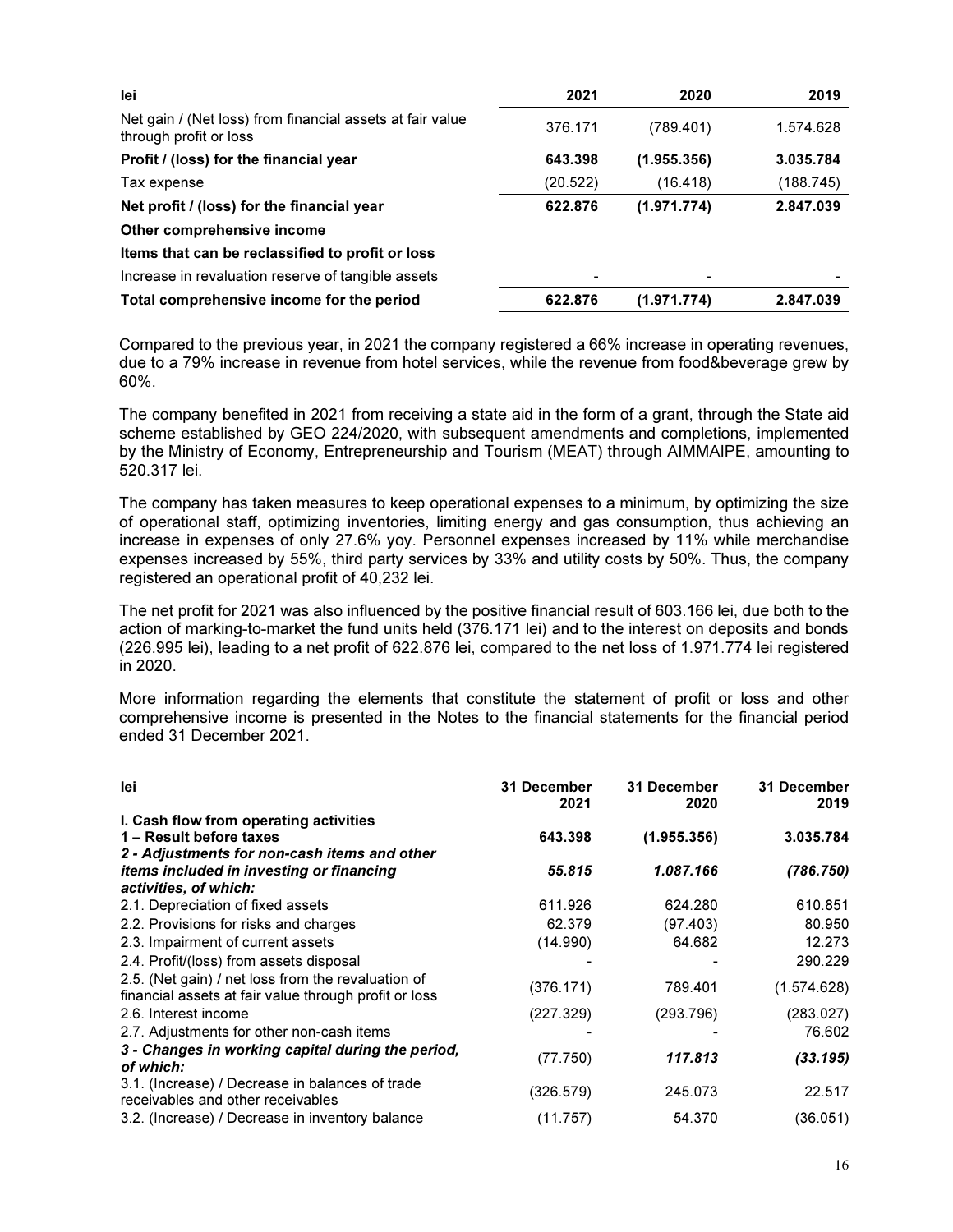| lei                                                                                            | 31 December<br>2021 | 31 December<br>2020 | 31 December<br>2019 |
|------------------------------------------------------------------------------------------------|---------------------|---------------------|---------------------|
| 3.3. Increase / (Decrease) in trade payables and<br>other liabilities balances                 | 260.586             | (181.630)           | (19.662)            |
| 4. Profit/Income tax paid                                                                      | (14.754)            | (130.020)           | (50.794)            |
| Net cash from operating activities (A)                                                         | 609.709             | (880.397)           | 2.165.044           |
| <b>II. Cash flow from investment activities</b>                                                |                     |                     |                     |
| 5 - cash payments for the acquisition of tangible and                                          |                     |                     |                     |
| intangible assets, including improvements,<br>recognized in profit or loss                     | (83.708)            | (116.423)           | (583.517)           |
| 6 - cash receipts from financial assets measured at<br>amortized cost on their maturity        | 2.225.000           |                     |                     |
| 7 – cash payments for the acquisition of financial<br>assets measured at amortized cost        | (2.225.000)         |                     |                     |
| 8 - cash receipts from interest and similar                                                    | 200.023             | 316.635             | 285.559             |
| 9 - net placements in deposits with a maturity of<br>more than 3 months and less than one year | 2.340.000           | 1.448.042           | (1.644.085)         |
| Net cash from investment activities (B)                                                        | 2.456.315           | 1.648.254           | (1.942.043)         |
| III. Cash flow from financing activities                                                       |                     |                     |                     |
| 10 - dividend payments to shareholders                                                         | (4.224)             | (2.230.925)         | (8.663)             |
| 11 - cash payments to shareholders for the buy-back<br>of company's share                      |                     |                     | (426.985)           |
| Net cash from financing activities (C)                                                         | (4.224)             | (2.230.925)         | (435.648)           |
| Cash flows - Total $(A+B+C)$                                                                   | 3.058.800           | (1.463.068)         | (212.647)           |
| Cash at beginning of period                                                                    | 436.897             | 1.899.966           | 2.112.613           |
| Cash at end of period                                                                          | 3.495.697           | 436.897             | 1.899.966           |

#### 5.2. Liquidity, risk and management indicators

| <b>Liquidity indicators</b>    |                                                                      | 2021  | 2020  |
|--------------------------------|----------------------------------------------------------------------|-------|-------|
| Current liquidity              | Current assets / Current liabilities                                 | 19,07 | 25,45 |
| Quick liquidity - acid test    | (Current assets-Inventories) / Current<br>liabilities                | 18.86 | 25,15 |
| <b>Risk indicators</b>         |                                                                      | 2021  | 2020  |
| Indebtedness                   | Debt / Equity*100                                                    | n/a   | n/a   |
| Interest coverage ratio        | EBIT / Interest costs                                                | n/a   | n/a   |
|                                |                                                                      |       |       |
| <b>Management indicators</b>   |                                                                      | 2021  | 2020  |
| Inventory turnover             | COGS / Average inventory                                             | 7,03  | 4,04  |
| Days of storage                | Average inventory / COGS *365                                        | 51,94 | 90,38 |
| Clients turnover (days)        | Average clients balance / Turnover *365                              | 6.95  | 30,81 |
| Trade payables turnover (days) | Average suppliers balance / Acquired goods<br>(without services)*365 | 25,45 | 35,05 |
| Fixed assets turnover          | Turnover / Fixed assets                                              | 0.28  | 0, 15 |

#### 5.3. Revenues and Expenditures Budget Execution

The main financial indicators registered in 2021, compared with the 2021 REB are presented in the following table: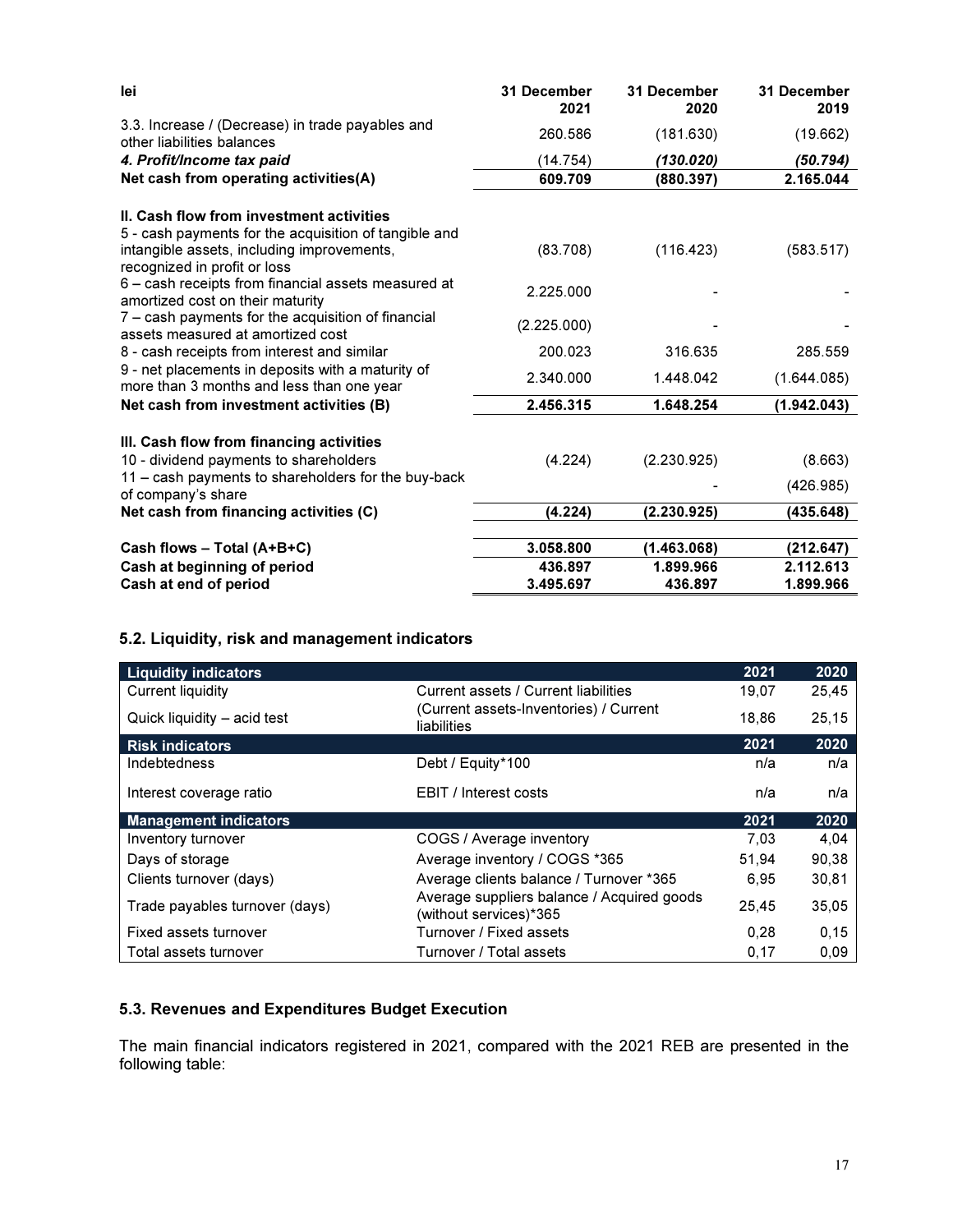|                                                                                                  | <b>REB 2021</b> | <b>Actual 2021</b> |
|--------------------------------------------------------------------------------------------------|-----------------|--------------------|
| Total revenues                                                                                   | 5.756.526       | 6.010.935          |
| Total expenses                                                                                   | 3.345.769       | 3.681.787          |
| Profit from operating activity*                                                                  | 2.410.757       | 2.329.148          |
| General, marketing, utilities and maintenance expenses                                           | 1.421.212       | 1.595.075          |
| GOP**                                                                                            | 989.545         | 734.073            |
| Expenses with the BOA, auditors, taxes, royalties, insurance                                     | 541.200         | 586.377            |
| Operating result before the expenses with depreciation, repairs,<br>modernization and provisions | 448.345         | 147.698            |
| Depreciation                                                                                     | 624.000         | 611.926            |
| Repairs and modernization expenses                                                               | 40.000          | 18.521             |
| Other revenue/(expenses) outside the main activity, net                                          |                 | 522.983            |
| <b>Operating result</b>                                                                          | $-215.655$      | 40.232             |
| <b>Financial result</b>                                                                          | 226,000         | 603.166            |
| Gross result                                                                                     | 10.345          | 643.398            |

\* The profit from operating activity is determined as the difference between the revenue earned on all activity segments and the expenses incurred for all activity segments, less general costs, marketing, utilities, maintenance, expenses with the Administration Board, taxes, royalties, insurances, depreciation, provisions and repairs and modernization expenses

\*\* GOP - Gross Operating Profit

#### 6. Annexes

Corporate Governance Declaration

Statement of conformity

Financial statements at 31.12.2021

Notes to the financial statements at 31.12.2021

The auditor's report for the financial statements at 31.12.2021

#### 7. Signatures

# Ion Romica Tamas **International Community Community** Dorina Tiron

Director Manager

Vice-President of the Board of Administrators Head of Financial-Accounting Department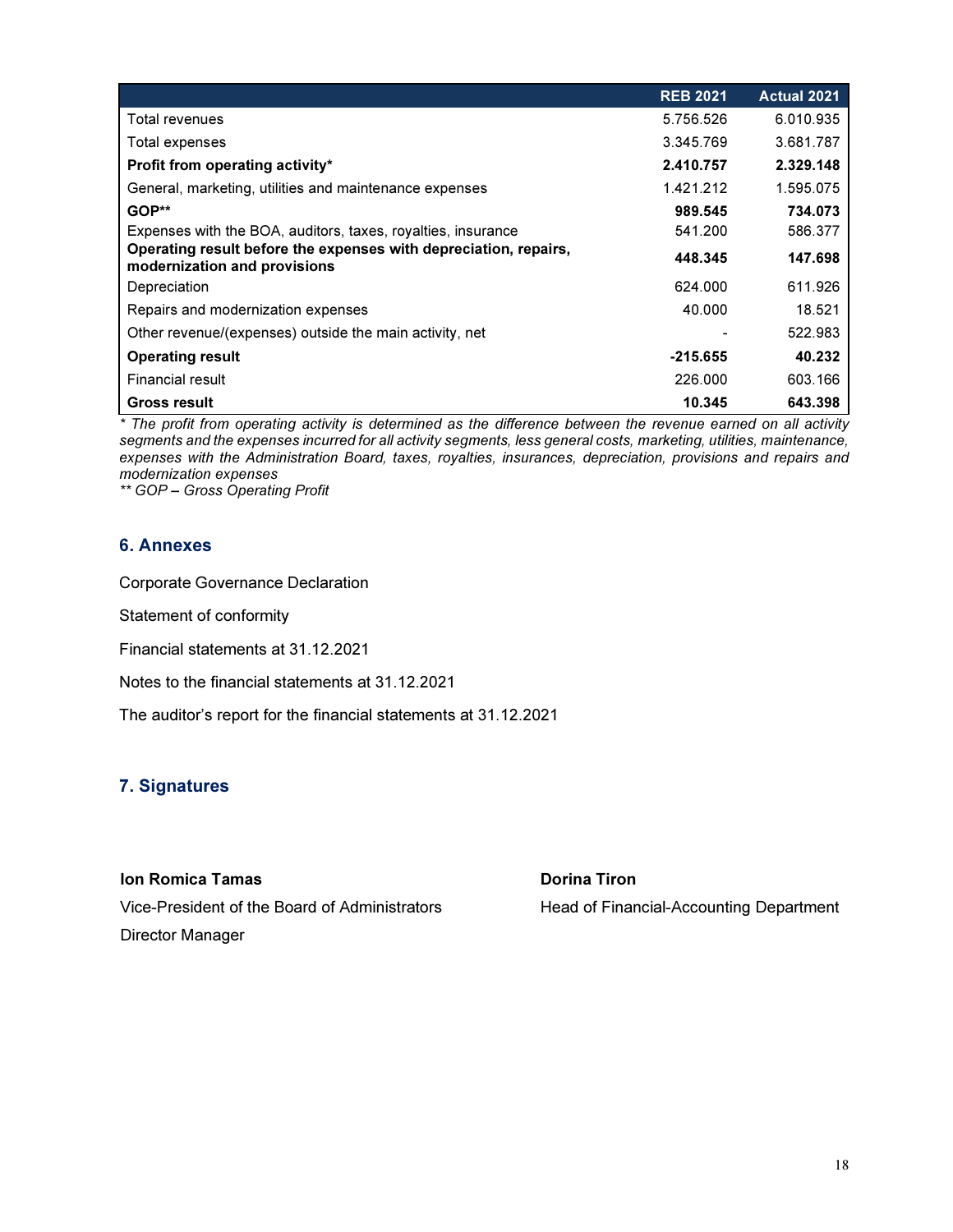### Status of compliance with the provisions of the new BSE Corporate Governance Code as of 31 December 2021

| Code provisions                                                                                                                                                                                                                                                                                                                                                                                                                                                                                                            | Complies | Does not<br>comply or<br>partially<br>complies | <b>Observations</b> |
|----------------------------------------------------------------------------------------------------------------------------------------------------------------------------------------------------------------------------------------------------------------------------------------------------------------------------------------------------------------------------------------------------------------------------------------------------------------------------------------------------------------------------|----------|------------------------------------------------|---------------------|
| <b>SECTION A - RESPONSIBILITIES</b>                                                                                                                                                                                                                                                                                                                                                                                                                                                                                        |          |                                                |                     |
| A.1.<br>All companies should have internal<br>regulation of the Board which<br>includes terms of reference/<br>responsibilities for Board and key<br>management functions of the<br>company, applying, among others,<br>the General Principles of Section A.                                                                                                                                                                                                                                                               | $\chi$   |                                                |                     |
| A.2.<br>Provisions for the management of<br>conflict of interest should be<br>included in Board regulation.<br>In any event, members of the Board<br>should notify the Board of any<br>conflicts of interest which have<br>arisen or may arise, and should<br>refrain from taking part in the<br>discussion (including by not being<br>present where this does not render<br>the meeting non-quorate) and from<br>voting on the adoption of a<br>resolution on the issue which gives<br>rise to such conflict of interest. | $\chi$   |                                                |                     |
| A.3.<br>The Board of Directors should have<br>at least five members.                                                                                                                                                                                                                                                                                                                                                                                                                                                       | X        |                                                |                     |
| A.4.<br>The majority of the members of the<br>Board should be non-executive. Not<br>less than two non-executive<br>members of the Board of Directors<br>should be independent, in the case<br>of Premium Tier Companies. Each<br>member of the Board should submit<br>a declaration that he/she is                                                                                                                                                                                                                         | $\chi$   |                                                |                     |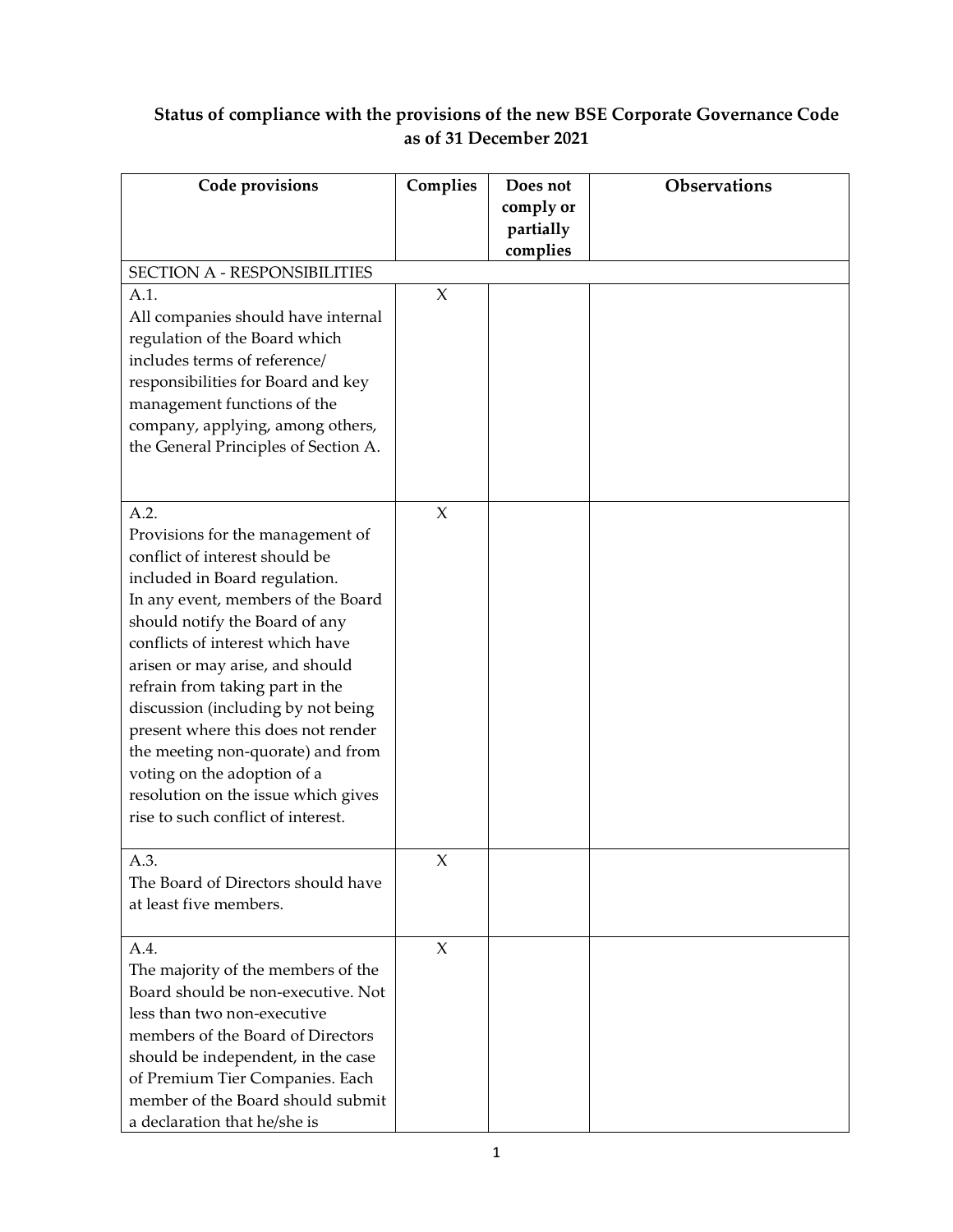| Code provisions                                                       | Complies | Does not  | <b>Observations</b>                |
|-----------------------------------------------------------------------|----------|-----------|------------------------------------|
|                                                                       |          | comply or |                                    |
|                                                                       |          | partially |                                    |
|                                                                       |          | complies  |                                    |
| independent at the moment of<br>his/her nomination for election or    |          |           |                                    |
| re-election as well as when any                                       |          |           |                                    |
| change in his/her status arises, by                                   |          |           |                                    |
| demonstrating the ground on which                                     |          |           |                                    |
| he/she is considered independent in                                   |          |           |                                    |
| character and judgment.                                               |          |           |                                    |
| A.5.                                                                  | $\chi$   |           | The information is included in the |
| A Board member's other relatively                                     |          |           | annual report presented to the     |
| permanent professional                                                |          |           | General Shareholders Meeting.      |
| commitments and engagements,                                          |          |           |                                    |
| including executive and                                               |          |           |                                    |
| nonexecutive Board positions in                                       |          |           |                                    |
| companies and not-for-profit                                          |          |           |                                    |
| institutions, should be disclosed to                                  |          |           |                                    |
| shareholders and to potential<br>investors before appointment and     |          |           |                                    |
| during his/her mandate.                                               |          |           |                                    |
|                                                                       |          |           |                                    |
| A.6.                                                                  | $\chi$   |           | The information is included in the |
| Any member of the Board should                                        |          |           | annual report presented to the     |
| submit to the Board, information on                                   |          |           | General Shareholders Meeting.      |
| any relationship with a shareholder                                   |          |           |                                    |
| who holds directly or indirectly,<br>shares representing more than 5% |          |           |                                    |
| of all voting rights.                                                 |          |           |                                    |
|                                                                       |          |           |                                    |
| A.7.                                                                  | X        |           |                                    |
| The company should appoint a<br>Board secretary responsible for       |          |           |                                    |
| supporting the work of the Board.                                     |          |           |                                    |
|                                                                       |          |           |                                    |
| A.8.                                                                  |          | $\chi$    | Implementation pending             |
| The corporate governance                                              |          |           |                                    |
| statement should inform on<br>whether an evaluation of the Board      |          |           |                                    |
| has taken place under the                                             |          |           |                                    |
| leadership of the chairman or the                                     |          |           |                                    |
| nomination committee and, if it has,                                  |          |           |                                    |
| summarize key action points and                                       |          |           |                                    |
| changes resulting from it. The                                        |          |           |                                    |
| company should have a                                                 |          |           |                                    |
| policy/guidance regarding the                                         |          |           |                                    |
| evaluation of the Board containing                                    |          |           |                                    |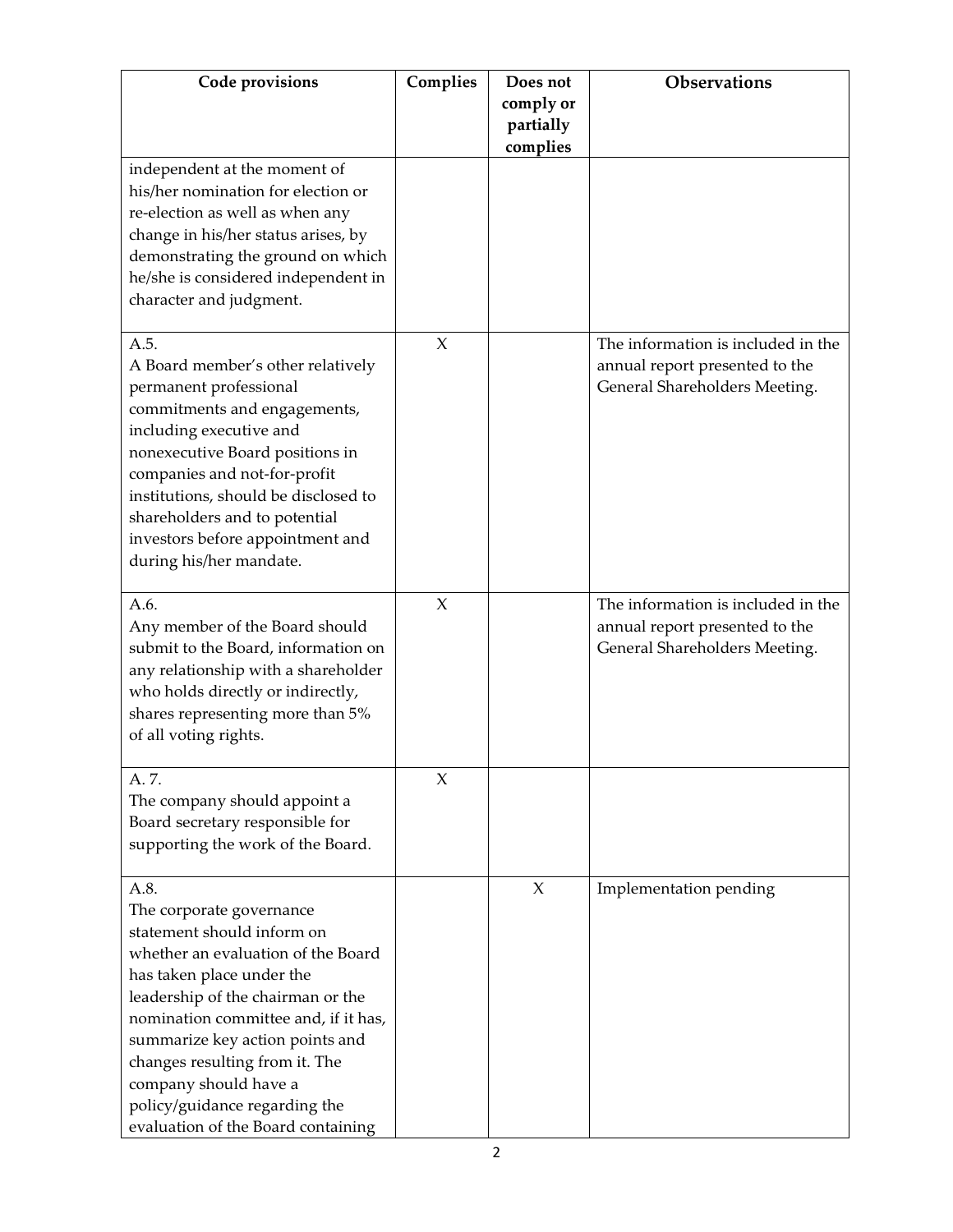| Code provisions                                                                                                                                                                                                                                                                                                             | Complies | Does not<br>comply or | Observations                                                                                                                                                                                                             |
|-----------------------------------------------------------------------------------------------------------------------------------------------------------------------------------------------------------------------------------------------------------------------------------------------------------------------------|----------|-----------------------|--------------------------------------------------------------------------------------------------------------------------------------------------------------------------------------------------------------------------|
|                                                                                                                                                                                                                                                                                                                             |          | partially<br>complies |                                                                                                                                                                                                                          |
| the purpose, criteria and frequency<br>of the evaluation process.                                                                                                                                                                                                                                                           |          |                       |                                                                                                                                                                                                                          |
| A.9.<br>The corporate governance<br>statement should contain<br>information on the number of<br>meetings of the Board and the<br>committees during the past year,<br>attendance by directors (in person<br>and in absentia) and a report of the<br>Board and committees on their<br>activities.                             | X        |                       | The information is included in the<br>annual report presented to the<br>General Shareholders Meeting.                                                                                                                    |
| A.10.<br>The corporate governance<br>statement should contain<br>information on the precise number<br>of the independent members of the<br>Board of Directors.                                                                                                                                                              | $\chi$   |                       | The information is included in the<br>annual report presented to the<br>General Shareholders Meeting.                                                                                                                    |
| A.11.<br>The Board of Premium Tier<br>companies should set up a<br>nomination committee formed of<br>non-executives, which will lead the<br>process for Board appointments and<br>make recommendations to the<br>Board. The majority of the members<br>of the nomination committee<br>should be independent.                |          | $\chi$                | The Board of Administrators has<br>assumed the charges of the<br>nomination committee, to<br>evaluate the candidates for<br>position of member of BoA and to<br>make recommendations to the<br>GSM for their appointment |
| SECTION B - RISK MANAGEMENT AND INTERNAL CONTROL SYSTEM                                                                                                                                                                                                                                                                     |          |                       |                                                                                                                                                                                                                          |
| B.1<br>The Board should set up an audit<br>committee, and at least one member<br>should be an independent non-<br>executive. In the case of Premium<br>Tier companies, the audit committee<br>should be composed of at least three<br>members and the majority of the<br>audit<br>committee<br>should<br>be<br>independent. | X        |                       |                                                                                                                                                                                                                          |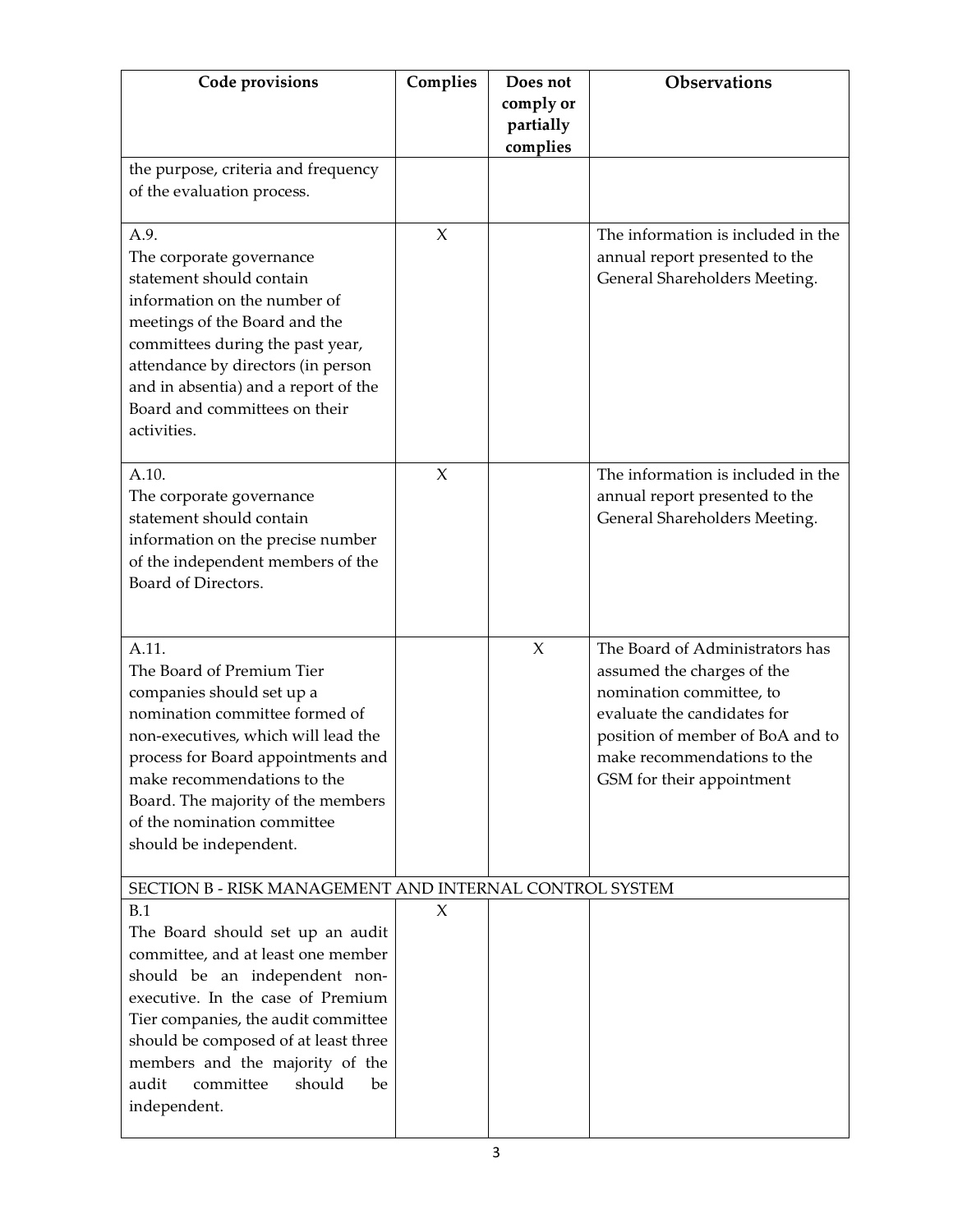| Code provisions                                                             | Complies | Does not               | <b>Observations</b>                                                   |
|-----------------------------------------------------------------------------|----------|------------------------|-----------------------------------------------------------------------|
|                                                                             |          | comply or<br>partially |                                                                       |
|                                                                             |          | complies               |                                                                       |
|                                                                             |          |                        |                                                                       |
| B.2.                                                                        | $\chi$   |                        |                                                                       |
| The audit committee should be<br>chaired by an independent non-             |          |                        |                                                                       |
| executive member.                                                           |          |                        |                                                                       |
|                                                                             |          |                        |                                                                       |
| B.3.                                                                        |          | $\chi$                 | Implementation pending                                                |
| Among its responsibilities, the audit<br>committee should undertake an      |          |                        |                                                                       |
| annual assessment of the system of                                          |          |                        |                                                                       |
| internal control.                                                           |          |                        |                                                                       |
|                                                                             |          |                        |                                                                       |
| B.4.                                                                        |          | $\chi$                 | The company intends to make the                                       |
| The assessment should consider the<br>effectiveness and scope of the        |          |                        | necessary efforts to comply                                           |
| function,<br>internal<br>audit<br>the                                       |          |                        |                                                                       |
| adequacy of risk management and                                             |          |                        |                                                                       |
| internal control reports to the audit                                       |          |                        |                                                                       |
| of<br>committee<br>the<br>Board,<br>management's responsiveness and         |          |                        |                                                                       |
| in<br>effectiveness<br>dealing<br>with                                      |          |                        |                                                                       |
| identified internal control failings or                                     |          |                        |                                                                       |
| weaknesses and their submission of                                          |          |                        |                                                                       |
| relevant reports to the Board.                                              |          |                        |                                                                       |
| B.5.                                                                        |          | $\chi$                 | Under the applicable regulations,                                     |
| The audit committee should review                                           |          |                        | at the end of each semester, the                                      |
| conflicts of interests in transactions                                      |          |                        | financial auditor will analyze the                                    |
| of the company and its subsidiaries<br>with related parties.                |          |                        | reported transactions during that<br>semester according to art. 82 of |
|                                                                             |          |                        | Law no. 24/2017 and will draw up                                      |
|                                                                             |          |                        | a report stating whether the price,                                   |
|                                                                             |          |                        | in conjunction with the rights and                                    |
|                                                                             |          |                        | obligations<br>assumed by the<br>parties, is correct in relation to   |
|                                                                             |          |                        | other existing offers on the market                                   |
| B.6.                                                                        | X        |                        |                                                                       |
| The<br>audit<br>committee<br>should                                         |          |                        |                                                                       |
| evaluate the efficiency of the internal<br>control<br>system<br>and<br>risk |          |                        |                                                                       |
| management system.                                                          |          |                        |                                                                       |
|                                                                             |          |                        |                                                                       |
| B.7.                                                                        | $\chi$   |                        |                                                                       |
| The audit committee should monitor<br>the application of statutory and      |          |                        |                                                                       |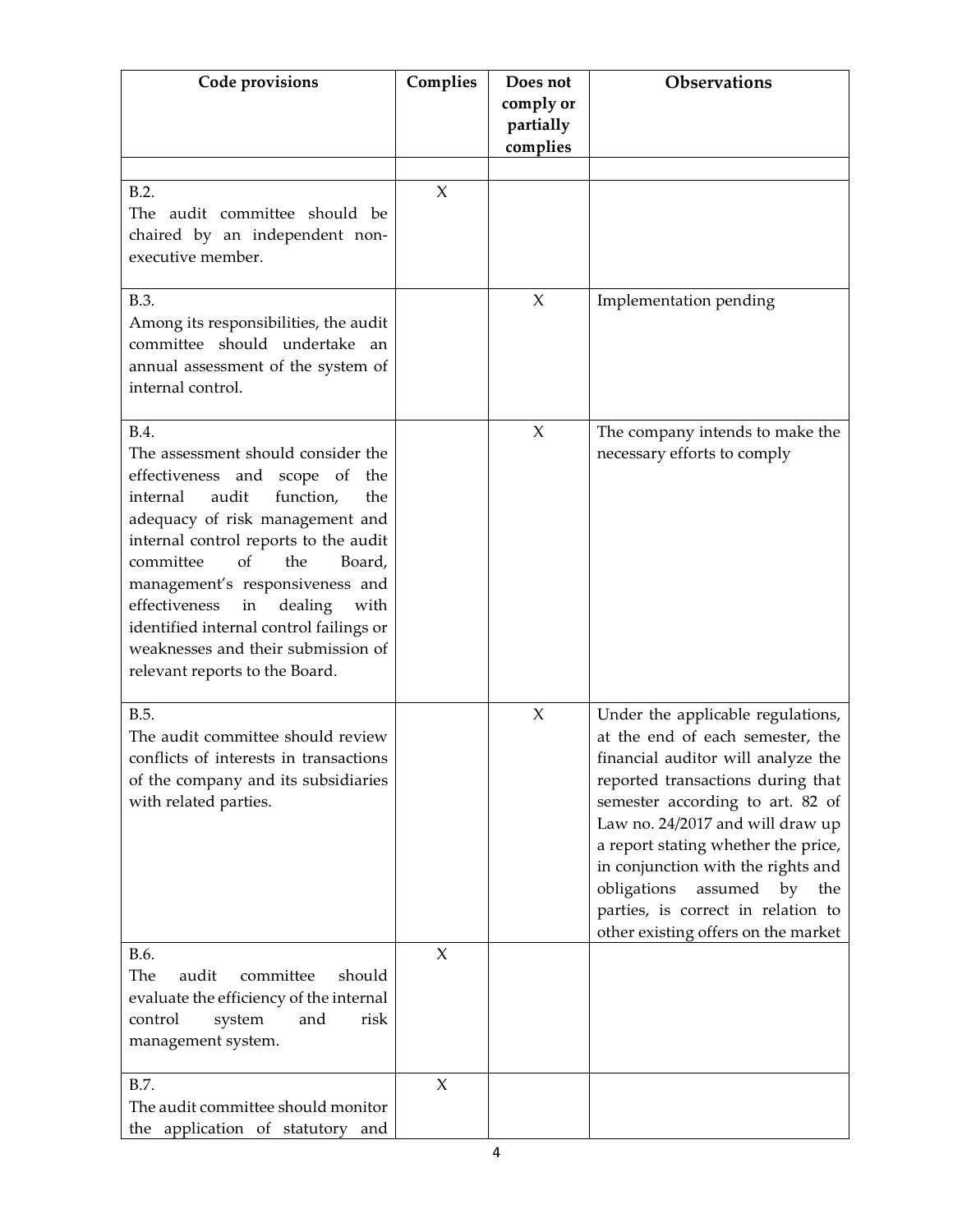| Code provisions                                                                                                                                                                                                                                                                                                                                                                     | Complies            | Does not<br>comply or<br>partially | Observations |
|-------------------------------------------------------------------------------------------------------------------------------------------------------------------------------------------------------------------------------------------------------------------------------------------------------------------------------------------------------------------------------------|---------------------|------------------------------------|--------------|
| accepted standards of<br>generally<br>internal<br>auditing.<br>The<br>audit<br>should receive<br>committee<br>and<br>evaluate the reports of the internal<br>audit team.                                                                                                                                                                                                            |                     | complies                           |              |
| B.8.<br>Whenever<br>the<br>Code<br>mentions<br>reviews or analysis to be exercised<br>by the Audit Committee, these<br>should be followed by periodical (at<br>least annual), or ad-hoc reports to be<br>submitted to the Board afterwards.                                                                                                                                         | X                   |                                    |              |
| B.9.<br>No shareholder may be given undue<br>preference over other shareholders<br>with regard to transactions and<br>agreements made by the company<br>with shareholders and their related<br>parties.                                                                                                                                                                             | $\boldsymbol{\chi}$ |                                    |              |
| B.10.<br>The Board should adopt a policy<br>ensuring that any transaction of the<br>company with any of the companies<br>with which it has close relations, that<br>is equal to or more than 5% of the net<br>assets of the company (as stated in<br>the latest financial report), should be<br>approved by the Board following an<br>obligatory opinion of the audit<br>committee. | X                   |                                    |              |
| B.11.<br>The internal audits should be carried<br>out by a separate structural division<br>(internal audit department) within<br>the company or by retaining an<br>independent third-party entity.                                                                                                                                                                                  | $\chi$              |                                    |              |
| B.12.<br>To ensure the fulfillment of the core<br>functions of the internal<br>audit<br>department,<br>should<br>it<br>report                                                                                                                                                                                                                                                       | $\chi$              |                                    |              |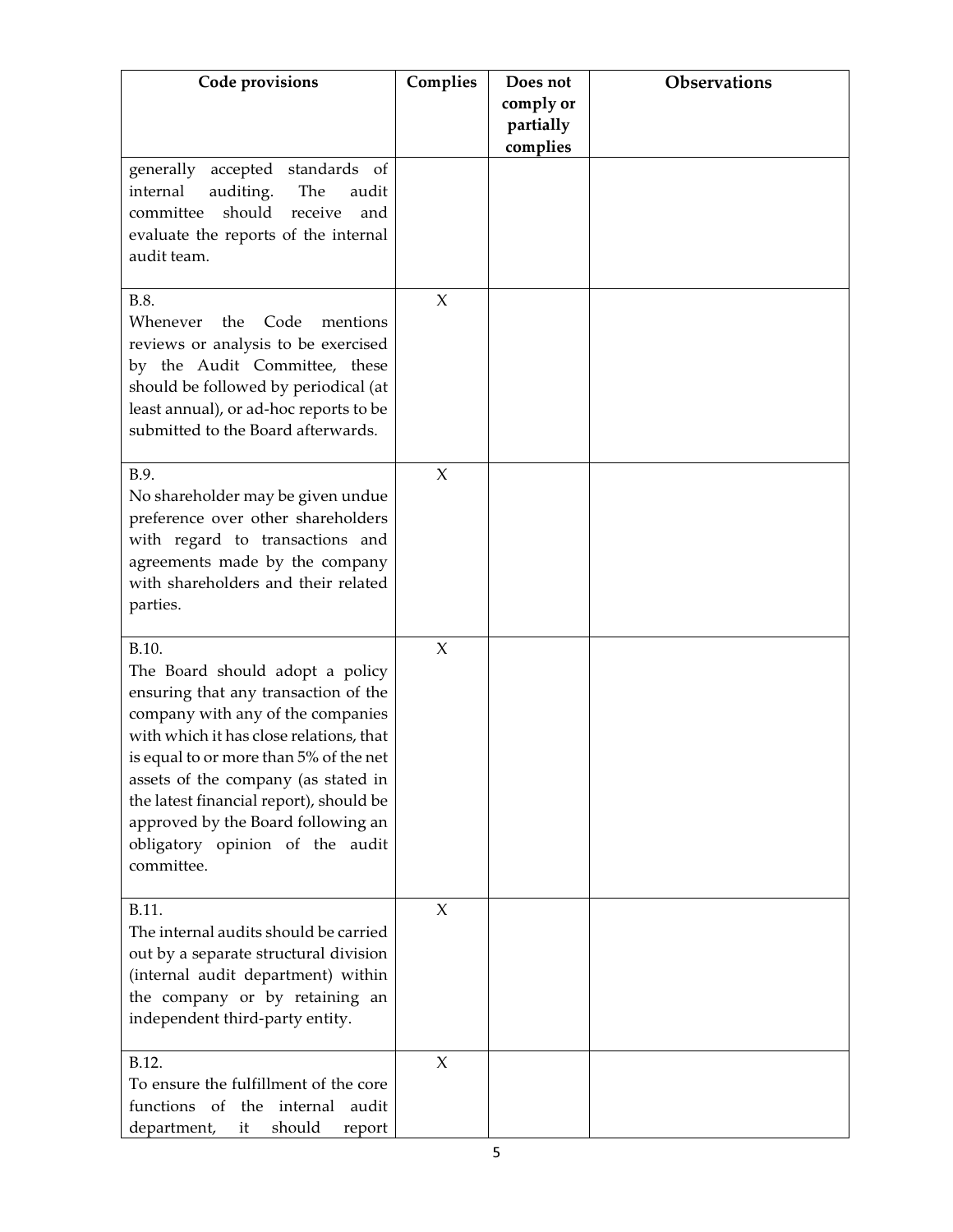| Code provisions                                                     | Complies | Does not              | Observations |
|---------------------------------------------------------------------|----------|-----------------------|--------------|
|                                                                     |          | comply or             |              |
|                                                                     |          | partially<br>complies |              |
| functionally to the Board via the                                   |          |                       |              |
| audit committee. For administrative                                 |          |                       |              |
| purposes and in the scope related to                                |          |                       |              |
| the obligations of the management                                   |          |                       |              |
| to monitor and mitigate risks, it                                   |          |                       |              |
| should report directly to the chief                                 |          |                       |              |
| executive officer.                                                  |          |                       |              |
| SECTION C - FAIR REWARDS AND MOTIVATION                             |          |                       |              |
| C.1.                                                                | X        |                       |              |
| The company should publish a                                        |          |                       |              |
| remuneration policy on its website                                  |          |                       |              |
| and include in its annual report a                                  |          |                       |              |
| remuneration statement on the                                       |          |                       |              |
| implementation of this policy                                       |          |                       |              |
| during the annual period under                                      |          |                       |              |
| review.                                                             |          |                       |              |
| Any essential change of the                                         |          |                       |              |
| remuneration policy should be<br>published on the corporate website |          |                       |              |
| in a timely fashion.                                                |          |                       |              |
| SECTION D - BUILDING VALUE THROUGH INVESTORS' RELATIONS             |          |                       |              |
| D.1.                                                                | X        |                       |              |
| The company should have an                                          |          |                       |              |
| <b>Investor Relations function -</b>                                |          |                       |              |
| indicated, by person (s) responsible                                |          |                       |              |
| or an organizational unit, to the                                   |          |                       |              |
| general public. In addition to                                      |          |                       |              |
| information required by legal                                       |          |                       |              |
| provisions, the company should                                      |          |                       |              |
| include on its corporate website a                                  |          |                       |              |
| dedicated Investor Relations                                        |          |                       |              |
| section, both in Romanian and<br>English, with all relevant         |          |                       |              |
| information of interest for investors,                              |          |                       |              |
| including:                                                          |          |                       |              |
|                                                                     |          |                       |              |
| D.1.1.                                                              | X        |                       |              |
| Principal corporate regulations: the                                |          |                       |              |
| articles of association, general                                    |          |                       |              |
| shareholders' meeting procedures;                                   |          |                       |              |
| D.1.2.                                                              | $\chi$   |                       |              |
| Professional CVs of the members of                                  |          |                       |              |
| its governing bodies, a Board                                       |          |                       |              |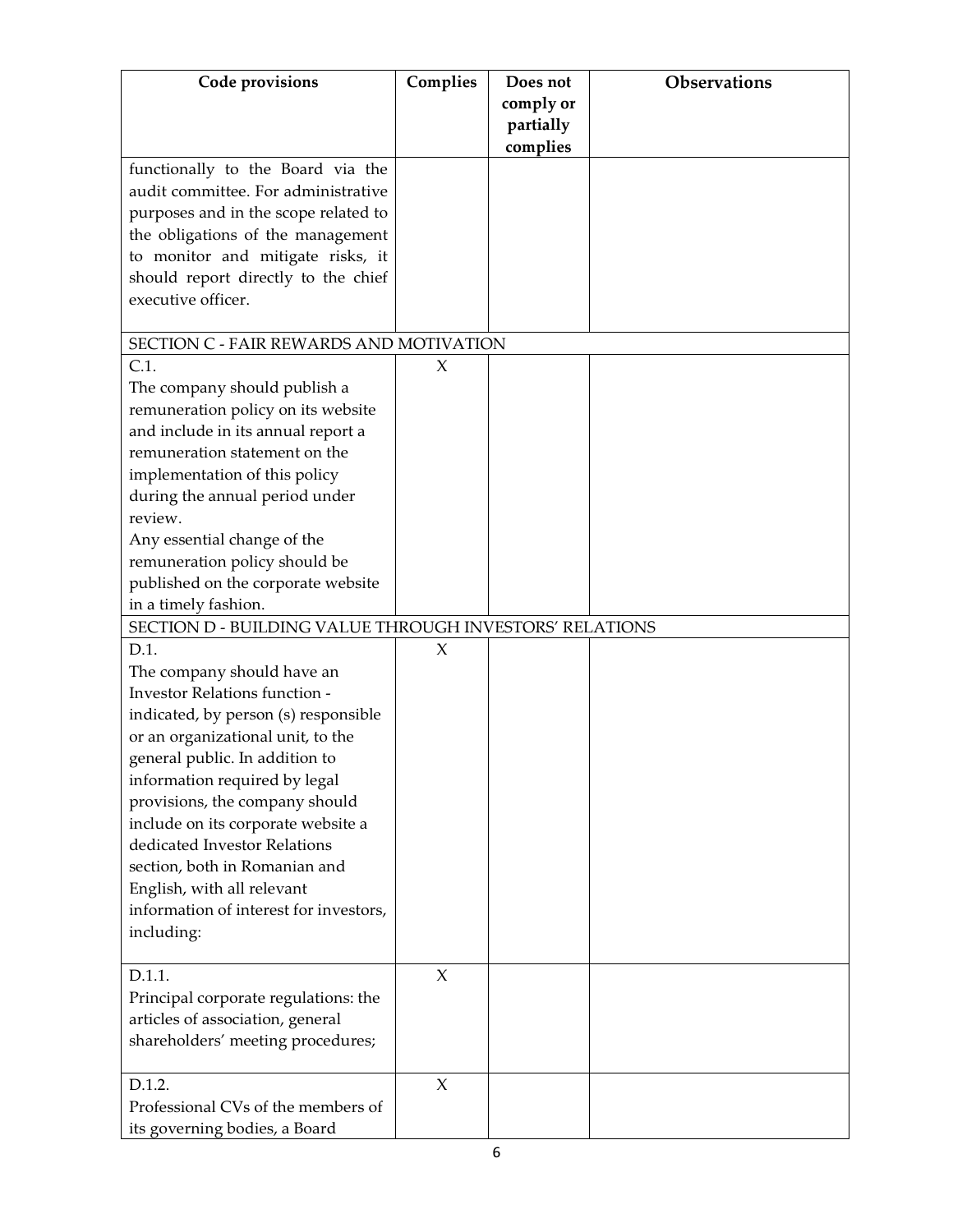| Code provisions                                                                                                                                                                                            | Complies | Does not<br>comply or<br>partially<br>complies | <b>Observations</b>                                                                                       |
|------------------------------------------------------------------------------------------------------------------------------------------------------------------------------------------------------------|----------|------------------------------------------------|-----------------------------------------------------------------------------------------------------------|
| member's other professional<br>commitments, including executive<br>and non-executive Board positions<br>in companies and not-for-profit<br>institutions;                                                   |          |                                                |                                                                                                           |
| D.1.3.<br>Current reports and periodic<br>reports (quarterly, semi-annual and<br>annual reports);                                                                                                          | X        |                                                |                                                                                                           |
| D.1.4.<br>Information related to general<br>meetings of shareholders;                                                                                                                                      | $\chi$   |                                                |                                                                                                           |
| D.1.5.<br>Information on corporate events;                                                                                                                                                                 | X        |                                                |                                                                                                           |
| D.1.6.<br>The name and contact data of a<br>person who should be able to<br>provide knowledgeable information<br>on request;                                                                               | $\chi$   |                                                | Shareholders can request<br>information by using the e-mail<br>adress<br>actionari@bestwesternbucovina.ro |
| D.1.7.<br>Corporate presentations (e.g. IR<br>presentations, quarterly results<br>presentations, etc.), financial<br>statements (quarterly, semiannual,<br>annual), auditor reports and annual<br>reports. | X        |                                                |                                                                                                           |
| D.2.<br>A company should have an annual<br>cash distribution or dividend<br>policy. The annual cash distribution<br>or dividend policy principles<br>should be published on the<br>corporate website.      |          | $\chi$                                         |                                                                                                           |
| D.3.<br>A company should have adopted a<br>policy with respect to forecasts,<br>whether they are distributed or not.                                                                                       |          | $\chi$                                         | The company intends to make the<br>necessary efforts to comply                                            |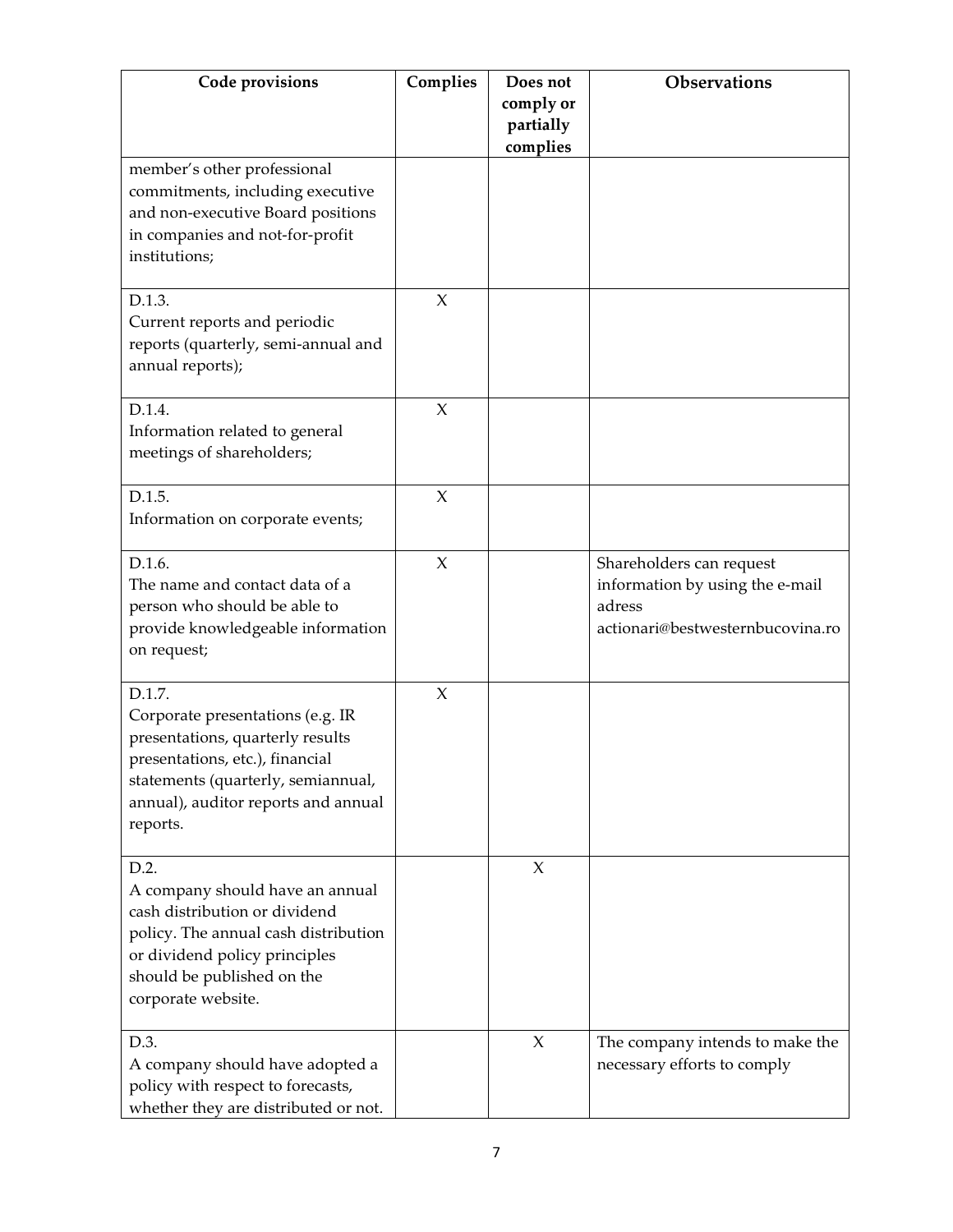| Code provisions                                                                                                                                                                                                                                                                                                                      | Complies            | Does not<br>comply or<br>partially<br>complies | Observations |
|--------------------------------------------------------------------------------------------------------------------------------------------------------------------------------------------------------------------------------------------------------------------------------------------------------------------------------------|---------------------|------------------------------------------------|--------------|
| The forecast policy should be<br>published on the corporate website.                                                                                                                                                                                                                                                                 |                     |                                                |              |
| D.4.<br>The rules of general meetings of<br>shareholders should not restrict the<br>participation of shareholders in<br>general meetings and the exercising<br>of their rights. Amendments of the<br>rules should take effect, at the<br>earliest, as of the next general<br>meeting of shareholders.                                | $\chi$              |                                                |              |
| D.5.<br>The external auditors should attend<br>the shareholders' meetings when<br>their reports are presented there.                                                                                                                                                                                                                 | X                   |                                                |              |
| D.6.<br>The Board should present to the<br>annual general meeting of<br>shareholders a brief assessment of<br>the internal controls and significant<br>risk management system, as well as<br>opinions on issues subject to<br>resolution at the general meeting.                                                                     | $\chi$              |                                                |              |
| D.7.<br>Any professional, consultant, expert<br>or financial analyst may participate<br>in the shareholders' meeting upon<br>prior invitation from the Chairman<br>of the Board. Accredited journalists<br>may also participate in the general<br>meeting of shareholders, unless the<br>Chairman of the Board decides<br>otherwise. | Х                   |                                                |              |
| D.8.<br>The quarterly and semi-annual<br>financial reports should include<br>information in both Romanian and<br>English regarding the key drivers<br>influencing the change in sales,<br>operating profit, net profit and                                                                                                           | $\boldsymbol{\chi}$ |                                                |              |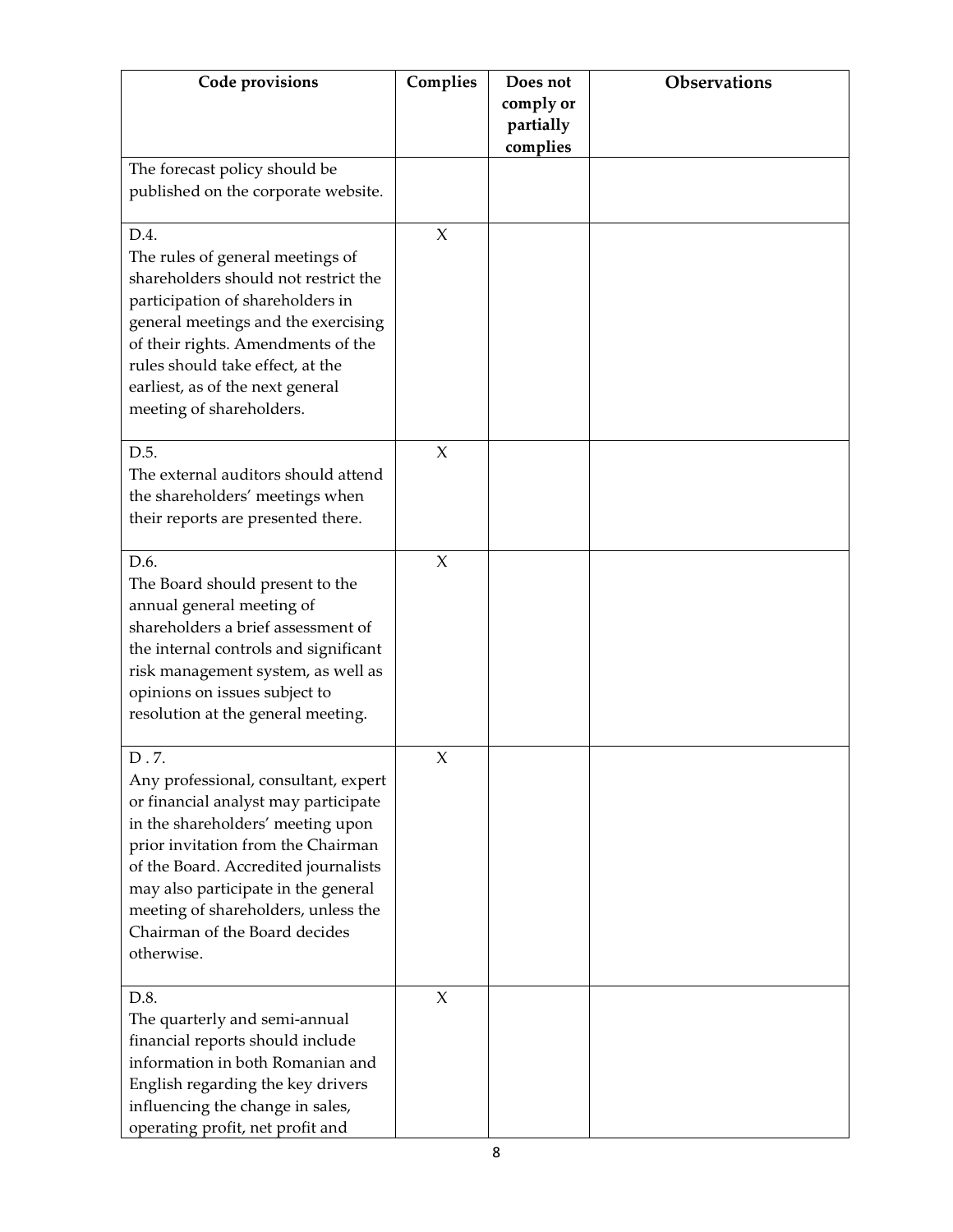| Code provisions                                                    | Complies | Does not  | Observations                          |
|--------------------------------------------------------------------|----------|-----------|---------------------------------------|
|                                                                    |          | comply or |                                       |
|                                                                    |          | partially |                                       |
| other relevant financial indicators,                               |          | complies  |                                       |
| both on quarter-on-quarter and                                     |          |           |                                       |
| year-on-year terms.                                                |          |           |                                       |
|                                                                    |          |           |                                       |
| D.9.                                                               |          | $\chi$    | The company intends to make the       |
| A company should organize at least                                 |          |           | necessary efforts to comply           |
| two meetings/conference calls with                                 |          |           |                                       |
| analysts and investors each year.                                  |          |           |                                       |
| The information presented on these                                 |          |           |                                       |
| occasions should be published in                                   |          |           |                                       |
| the IR section of the company                                      |          |           |                                       |
| website at the time of the                                         |          |           |                                       |
| meetings/conference calls.                                         |          |           |                                       |
| D.10.                                                              |          | $\chi$    | The Company does not have yet a       |
| If a company supports various                                      |          |           | policy guiding the supporting of      |
| forms of artistic and cultural                                     |          |           | various forms of artistic and         |
| expression, sport activities,                                      |          |           | cultural expression, sport            |
| educational or scientific activities,                              |          |           | activities, educational or scientific |
| and considers the resulting impact<br>on the innovativeness and    |          |           | activities                            |
|                                                                    |          |           |                                       |
| competitiveness of the company<br>part of its business mission and |          |           |                                       |
| development strategy, it should                                    |          |           |                                       |
| publish the policy guiding its                                     |          |           |                                       |
| activity in this area.                                             |          |           |                                       |
|                                                                    |          |           |                                       |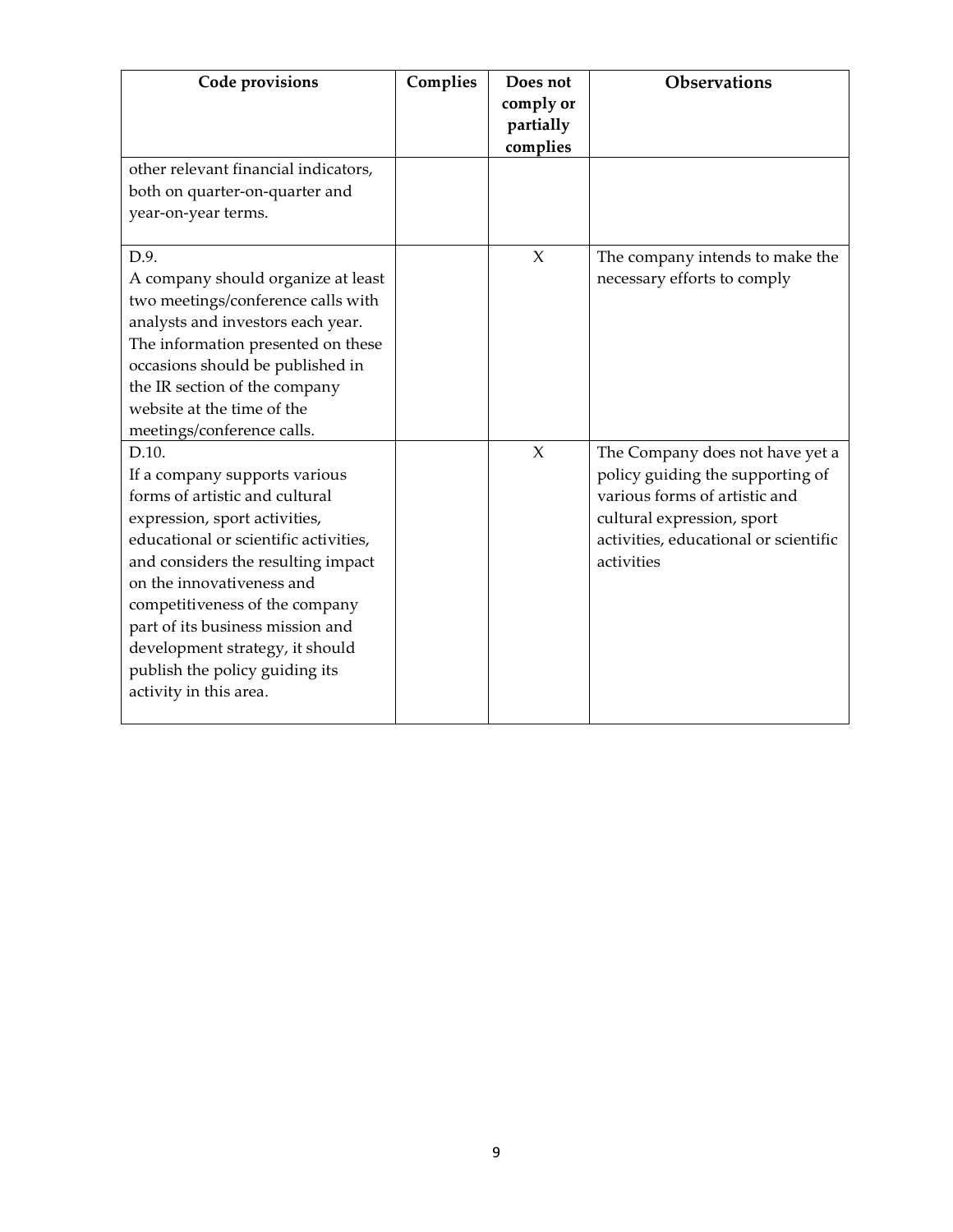

Piata Republicii nr. 18 Gura Humorului 725300 Județul Suceava Tel: + 4 0230 207000 Fax + 4 230 207001 E-mail: actionari@bestwesternbucovina.ro www.bestwesternbucovina.ro

#### Statement of responsibility for the preparation of the financial statements for the year 2021

As administrators of CASA DE BUCOVINA - CLUB DE MUNTE S.A., in accordance with the provisions of the Accounting Law no. 82/1991 republished and art. 63 alin. 2, letter. c from Law no. 24/2017, we assume the responsibility for the preparation of the financial statements and confirm that:

- a) To our knowledge, the annual financial statements for the year 2021 were prepared in accordance with the applicable accounting standards
- b) The annual financial statements as of 31 December 2021 provide a fair view of the assets, liabilities, financial position and the profit and loss account of CASA DE BUCOVINA - CLUB DE MUNTE SA.
- c) CASA DE BUCOVINA CLUB DE MUNTE SA operates under a going concern basis.
- d) The Board of Administrators' annual report for the year 2021 includes a fair analysis of the development and performance of CASA DE BUCOVINA - CLUB DE MUNTE SA, as well as description of the main risks and uncertainties specific to the activity carried out.

Ion Romica Tamas Vice-President of the Board of Administrators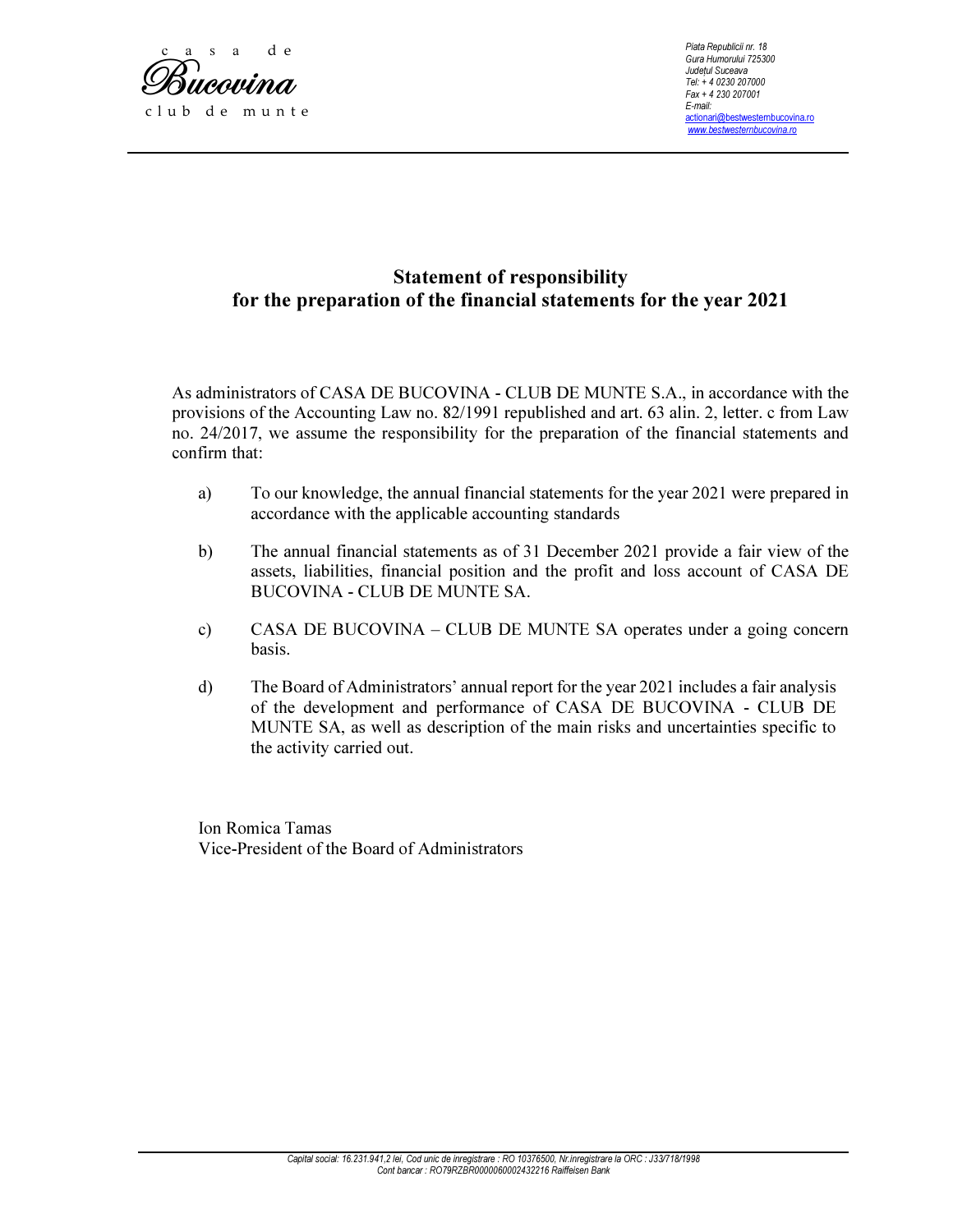Casa de Bucovina – Club de Munte S.A.

Financial Statements at 31 December 2021

Prepared in accordance with FMO no.2844/12.12.2016, for the approval of the accounting Regulations compliant with International Financial Reporting Standards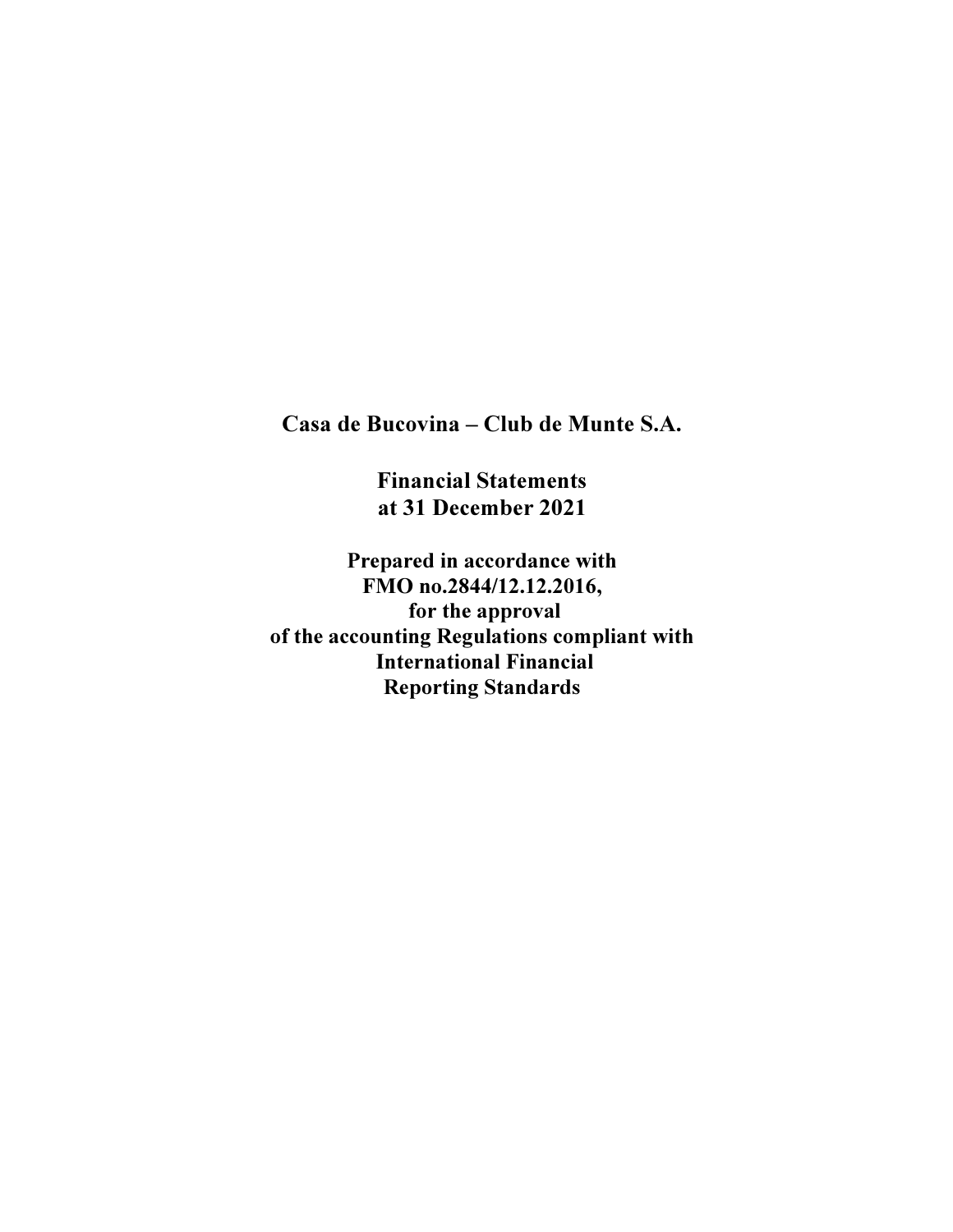#### **Contents**

#### Independent auditor's report

#### Financial statements

| Statement of profit or loss and other comprehensive income |          |
|------------------------------------------------------------|----------|
| Statement of financial position                            |          |
| Statement of changes in equity                             | $3 - 4$  |
| Statement of cash flow                                     |          |
| Notes to the financial statements                          | $7 - 50$ |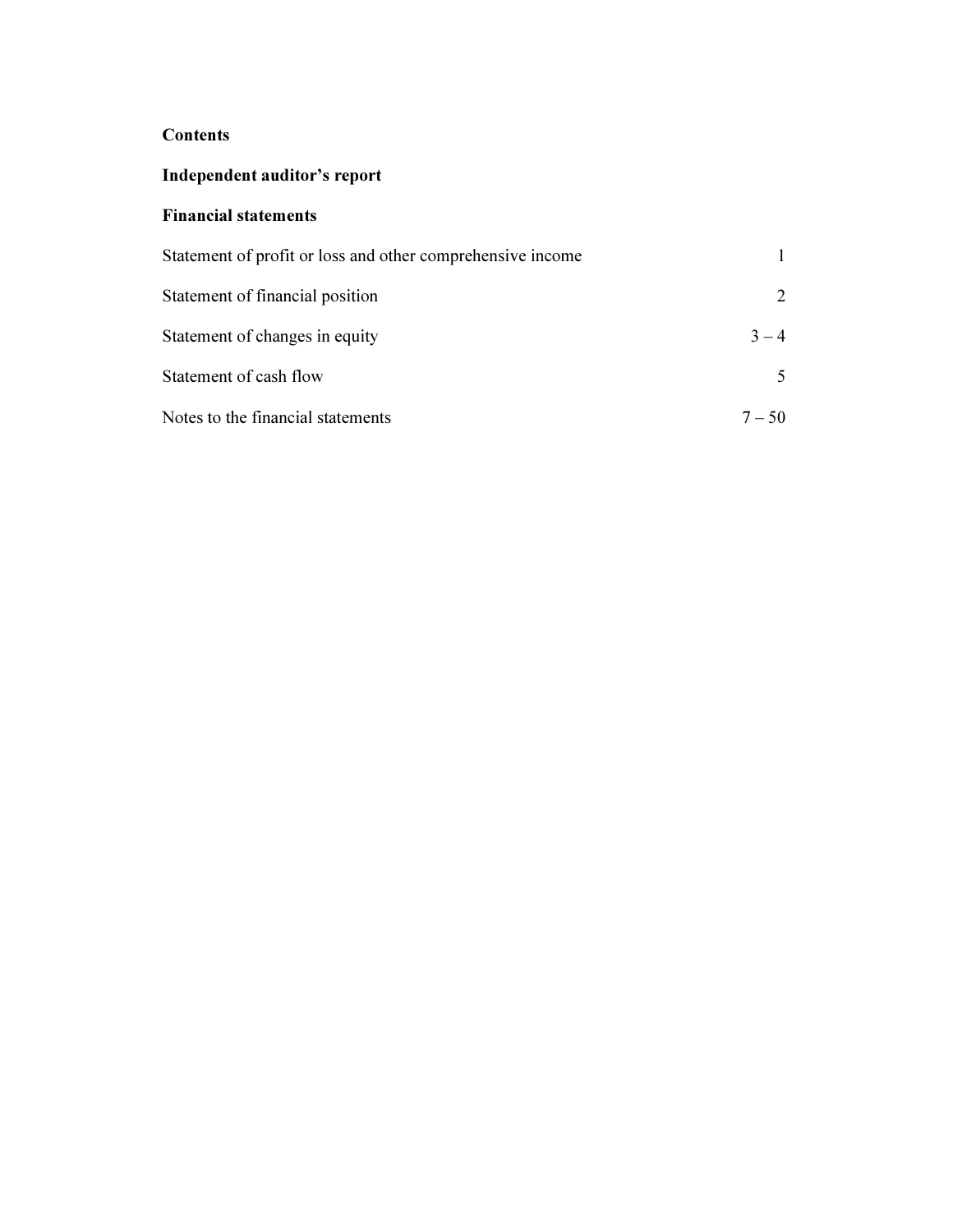## Casa de Bucovina – Club de Munte S.A. Statement of profit or loss and other comprehensive income

for the financial year ended 31 December 2021

| in lei                                                                                  | <b>Note</b> | 2021        | 2020        |
|-----------------------------------------------------------------------------------------|-------------|-------------|-------------|
| Revenue from touristic services                                                         | 5           | 6.010.935   | 3.618.006   |
| Other revenue                                                                           | 6           | 522.983     | 3.427       |
| Expenses with raw materials and consumables                                             |             | (1.129.783) | (762.300)   |
| Expenses with merchandise                                                               |             | (1.222.603) | (788.647)   |
| Expenses on services provided by third parties                                          | 7           | (468.618)   | (352.595)   |
| Employee benefits expenses                                                              | 8           | (2.216.020) | (1.996.133) |
| Depreciation and impairment of tangible and intangible assets                           | 9           | (611.926)   | (624.280)   |
| Other expenses                                                                          | 10          | (844.736)   | (564.158)   |
| Operating profit / (loss)                                                               |             | 40.232      | (1.466.680) |
|                                                                                         |             |             |             |
| Financial revenue                                                                       | 11          | 226.995     | 300.725     |
| Net gain / (Net loss) from financial assets at fair value through profit or<br>loss     | 12          | 376.171     | (789.401)   |
| Profit / (loss) for the financial year                                                  |             | 643.398     | (1.955.356) |
| Tax expense                                                                             | 13          | (20.522)    | (16.418)    |
| Net profit / (loss) for the financial year                                              |             | 622.876     | (1.971.774) |
| Other comprehensive income                                                              |             |             |             |
| Items that can be reclassified to profit or loss                                        |             |             |             |
| Increase in revaluation reserve of tangible assets                                      |             |             |             |
| Total comprehensive income for the period                                               |             | 622.876     | (1.971.774) |
| <b>Earnings per share</b>                                                               | 14          |             |             |
| <b>Basic</b>                                                                            |             | 0,0037      | (0, 0121)   |
| Diluted                                                                                 |             | 0,0037      | (0, 0121)   |
| The financial statements were approved by the Board of Administrators on 22 March 2022. |             |             |             |

| Tamas Ion Romica | Tiron Dorina                              |
|------------------|-------------------------------------------|
| General Manager  | Head of Financial – Accounting Department |

The notes on pages 7 to 50 are part of the financial statements.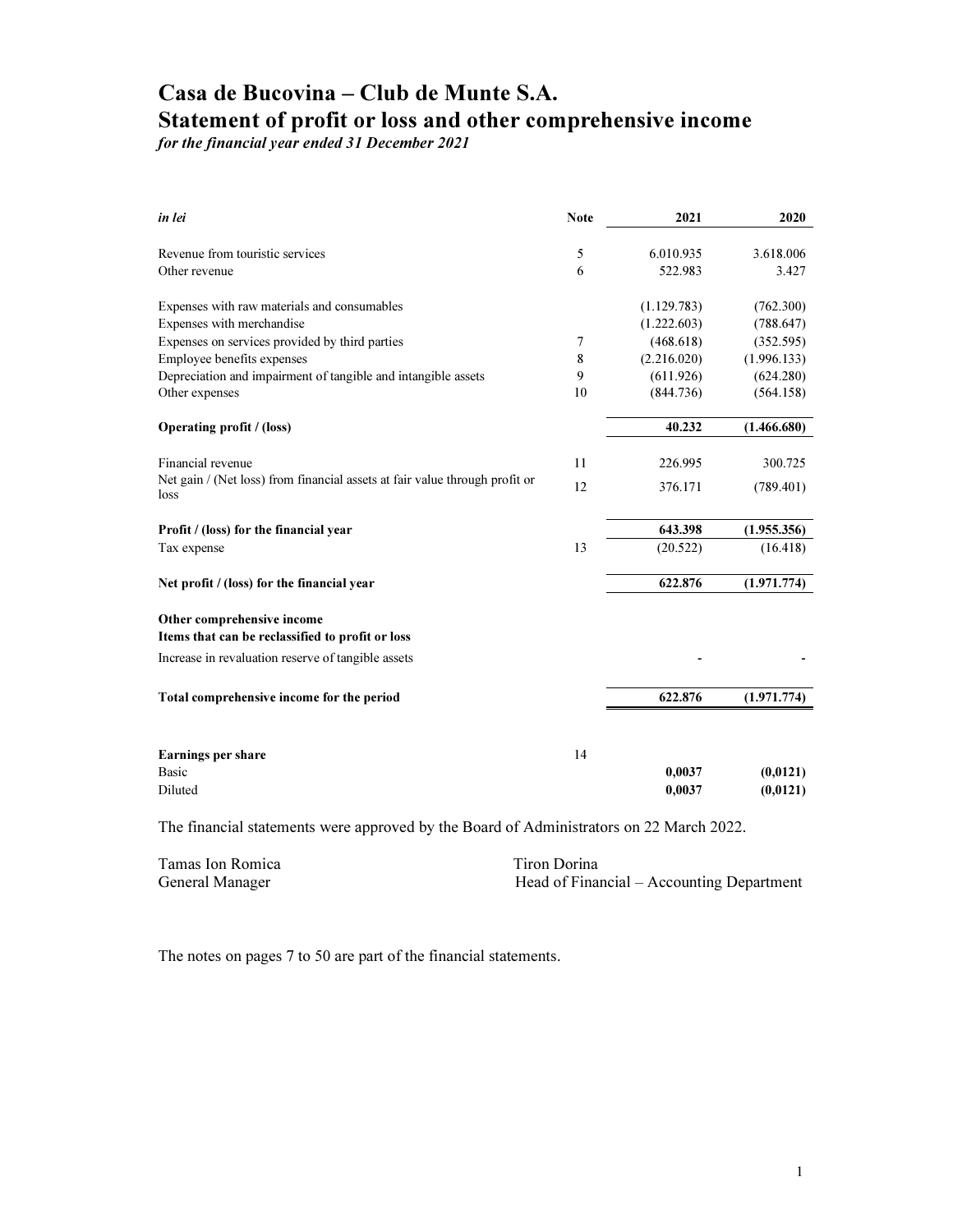## Casa de Bucovina – Club de Munte S.A. Statement of financial position

as at 31 December 2021

| in lei                                                | <b>Note</b>     | 31 December<br>2021 | 31 December<br>2020 |
|-------------------------------------------------------|-----------------|---------------------|---------------------|
| <b>Assets</b>                                         |                 |                     |                     |
| Cash and current accounts                             | 15              | 3.499.696           | 439.297             |
| Deposits at banks                                     | 16              | 3.829.297           | 6.145.978           |
| Financial assets at fair value through profit or loss | 17a)            | 5.278.126           | 4.901.954           |
| Financial assets measured at amortised cost           | 17 <sub>b</sub> | 2.235.268           | 2.231.281           |
| <b>Inventories</b>                                    |                 | 179.853             | 168.096             |
| Other assets                                          | 18              | 840.247             | 485.312             |
| Tangible and intangible assets                        | 19              | 23.367.215          | 23.908.798          |
| <b>Total assets</b>                                   |                 | 39.229.702          | 38.280.716          |
| <b>Liabilities</b>                                    |                 |                     |                     |
| Trade payables                                        | 20              | 529.764             | 312.236             |
| Other liabilities                                     | 21              | 446.340             | 337.758             |
| <b>Total liabilities</b>                              |                 | 976.104             | 649.994             |
| <b>Equity</b>                                         |                 |                     |                     |
| Share capital                                         | 22a)            | 31.078.307          | 31.078.307          |
| Own shares                                            | 22 <sub>b</sub> |                     |                     |
| Reserves from revaluation of tangible assets          | 22c)            | 14.439.568          | 14.605.420          |
| Retained earnings                                     | 22 d            | (7.264.277)         | (8.053.005)         |
| <b>Total equity</b>                                   |                 | 38.253.598          | 37.630.722          |
| <b>Total equity and liabilities</b>                   |                 | 39.229.702          | 38.280.716          |

Tamas Ion Romica<br>General Manager Fire Head of Finar

Head of Financial – Accounting Department

The notes on pages 7 to 50 are part of the financial statements.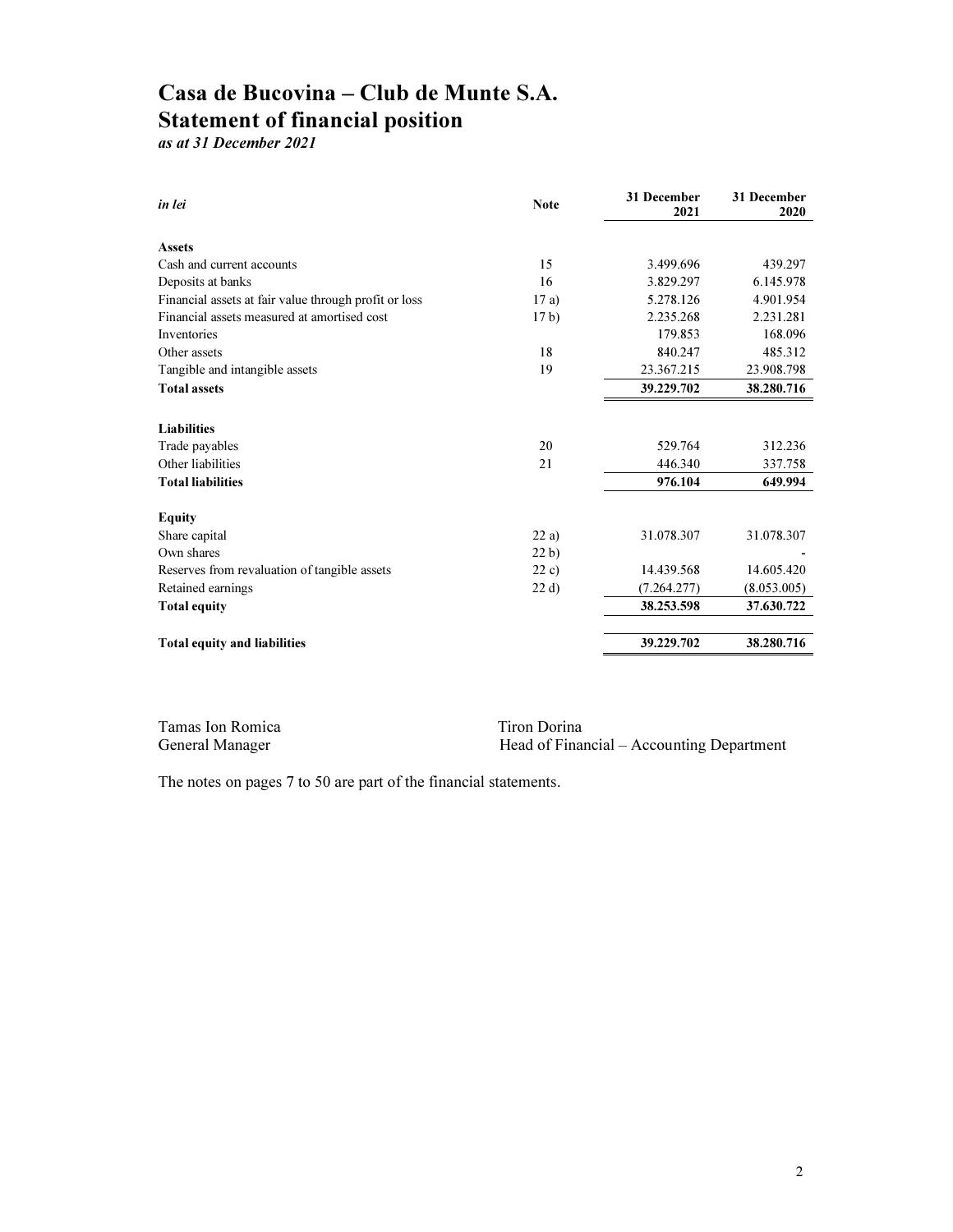## Casa de Bucovina – Club de Munte S.A. Statement of changes in equity

as at 31 December 2021

| in lei                                                                      | Share capital | <b>Reserves from</b><br>revaluation of<br>tangible assets | <b>Retained</b><br>earnings | <b>Total</b> |
|-----------------------------------------------------------------------------|---------------|-----------------------------------------------------------|-----------------------------|--------------|
| <b>Balance as at 1 January 2021</b>                                         | 31.078.307    | 14.605.420                                                | (8.053.005)                 | 37.630.722   |
| Total comprehensive income for the period                                   |               |                                                           |                             |              |
| Net result for the period                                                   |               |                                                           | 622.876                     | 622.876      |
| Other comprehensive income                                                  |               |                                                           |                             |              |
| Increase in revaluation reserve for tangible assets, net<br>of deferred tax |               |                                                           |                             |              |
| Total comprehensive income for the period                                   |               |                                                           | 622.876                     | 622.876      |
| Transactions with shareholders recognized directly<br>in equity             |               |                                                           |                             |              |
| Dividends to be paid                                                        |               |                                                           |                             |              |
| Share capital decrease                                                      |               |                                                           |                             |              |
| Total transactions with shareholders recognized<br>directly in equity       |               |                                                           |                             |              |
| Other changes in equity                                                     |               |                                                           |                             |              |
| Transfer from revaluation reserve to retained earnings<br>as depreciation   |               | (165.852)                                                 | 165.852                     |              |
| Total other changes in equity                                               |               | (165.852)                                                 | 165.852                     |              |
| <b>Balance as at 31 December 2021</b>                                       | 31.078.307    | 14.439.568                                                | (7.264.277)                 | 38.253.598   |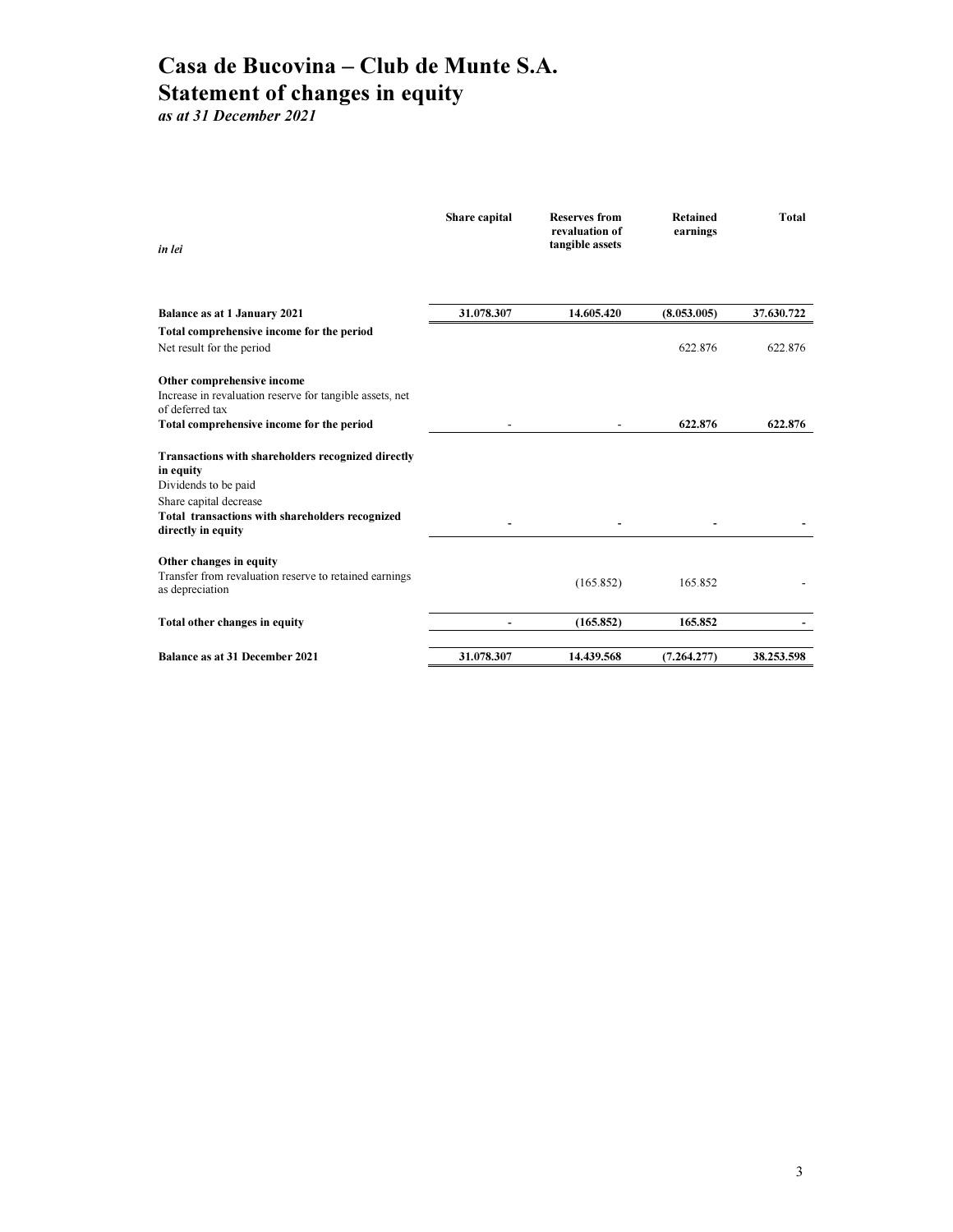## Casa de Bucovina – Club de Munte S.A. Statement of changes in equity

as at 31 December 2020

| in lei                                                                       | <b>Share</b><br>capital | Own<br>shares  | <b>Reserves from</b><br>revaluation of<br>tangible assets | <b>Retained</b><br>earnings | Total       |
|------------------------------------------------------------------------------|-------------------------|----------------|-----------------------------------------------------------|-----------------------------|-------------|
| <b>Balance as at 1 January 2020</b>                                          | 31.887.100              | (426.985)      | 14.771.272                                                | (4.356.419)                 | 41.874.967  |
| Total comprehensive income for the period                                    |                         |                |                                                           |                             |             |
| Net result for the period                                                    |                         |                |                                                           | (1.971.774)                 | (1.971.774) |
| Other comprehensive income                                                   |                         |                |                                                           |                             |             |
| Increase in revaluation reserve for tangible<br>assets, net of deferred tax  |                         |                |                                                           |                             |             |
| Total comprehensive income for the period                                    |                         |                |                                                           | (1.971.774)                 | (1.971.774) |
| <b>Transactions with shareholders recognized</b><br>directly in equity       |                         |                |                                                           |                             |             |
| Dividends to be paid                                                         |                         |                |                                                           | (2.272.471)                 | (2.272.471) |
| Share capital decrease                                                       | (808.793)               | 426.985        |                                                           | 381.807                     |             |
| <b>Total transactions with shareholders</b><br>recognized directly in equity | (808.793)               | 426.985        |                                                           | (1.890.664)                 | (2.272.471) |
| Other changes in equity                                                      |                         |                |                                                           |                             |             |
| Transfer from revaluation reserve to retained<br>earnings as depreciation    |                         |                | (165.852)                                                 | 165.852                     |             |
| Total other changes in equity                                                | ä,                      | $\overline{a}$ | (165.852)                                                 | 165.852                     |             |
| <b>Balance as at 31 December 2020</b>                                        | 31.078.307              | $\overline{a}$ | 14.605.420                                                | (8.053.005)                 | 37.630.722  |

Tamas Ion Romica<br>General Manager Tiron Dorina<br>Head of Finar

Head of Financial – Accounting Department

The notes on pages 7 to 50 are part of the financial statements.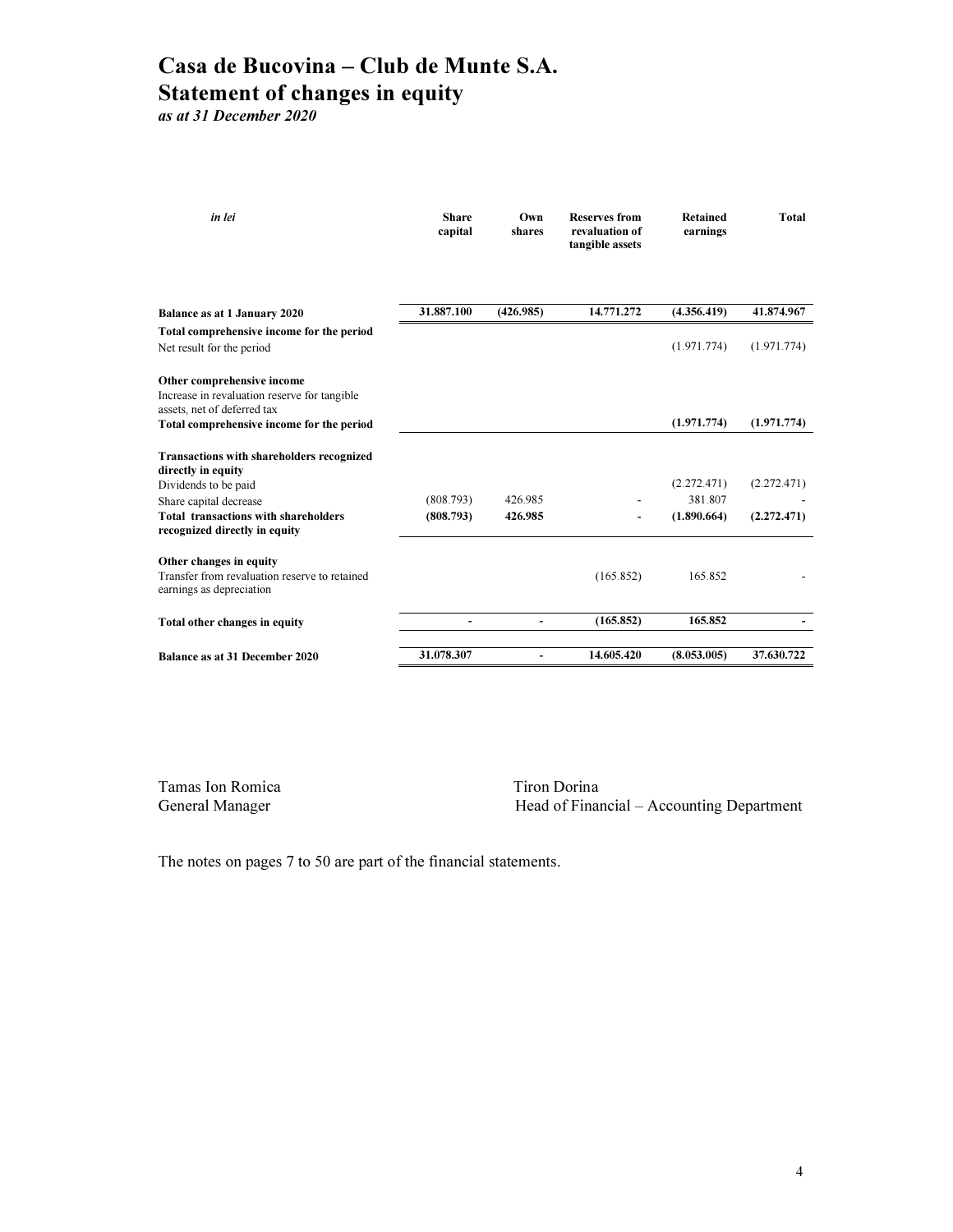## Casa de Bucovina – Club de Munte S.A. Statement of cash flow

for the financial year ended 31 December 2021

| in lei                                                                                                                           | <b>Note</b> | 2021        | 2020        |
|----------------------------------------------------------------------------------------------------------------------------------|-------------|-------------|-------------|
| I. Cash flow from operating activities                                                                                           |             |             |             |
| 1 - Profit / (Loss) before taxes                                                                                                 |             | 643.398     | (1.955.356) |
| 2 - Adjustments for non-cash items and other items included in<br>investing or financing activities, of which:                   |             | 55.815      | 1.087.166   |
| 2.1. Depreciation of fixed assets                                                                                                | 17          | 611.926     | 624.280     |
| 2.2. Provisions for risks and charges                                                                                            |             | 62.379      | (97.403)    |
| 2.3. Impairment adjustments of assets                                                                                            |             | (14.990)    | 64.682      |
| 2.4. (Net gain) / Net loss from financial assets at fair value through profit<br>or loss                                         | 11          | (376.171)   | 789.401     |
| 2.5. Interest income                                                                                                             |             | (227.329)   | (293.796)   |
| 3 - Changes in working capital during the period, of which:                                                                      |             | (77.750)    | 117.813     |
| 3.1. (Increase) / Decrease in balances of trade receivables and other<br>receivables                                             |             | (326.579)   | 245.073     |
| 3.2. (Increase) / Decrease in inventory balance                                                                                  |             | (11.757)    | 54.370      |
| 3.3. Increase / (Decrease) in trade payables and other liabilities balances                                                      |             | 260.586     | (181.630)   |
| 4. Tax paid                                                                                                                      |             | (14.754)    | (130.020)   |
| Net cash from operating activities (A)                                                                                           |             | 609.709     | (880.397)   |
| II. Cash flow from investment activities                                                                                         |             |             |             |
| 5 - cash payments for the acquisition of tangible and intangible assets,<br>including improvements, recognized in profit or loss |             | (83.708)    | (116.423)   |
| 6 - cash receipts from interest and similar                                                                                      |             | 200.023     | 316.635     |
| 7 - net placements in deposits with a maturity of more than 3 months and<br>less than one year                                   |             | 2.340.000   | 1.448.042   |
| 8 - . cash receipts from financial assets measured at amortized cost on<br>their maturity                                        |             | 2.225.000   |             |
| 9 - cash payments for the acquisition of financial assets measured at<br>amortized cost                                          |             | (2.225.000) |             |
| Net cash from investment activities (B)                                                                                          |             | 2.456.315   | 1.648.254   |
| III. Cash flow from financing activities                                                                                         |             |             |             |
| $10 -$ dividend payments to shareholders                                                                                         |             | (4.224)     | (2.230.925) |
| 11 - cash payments to shareholders for the buy-back of own shares                                                                |             |             |             |
| Net cash used in financing activities (C)                                                                                        |             | (4.224)     | (2.230.925) |
| Cash flows – Total $(A+B+C)$                                                                                                     |             | 3.058.800   | (1.463.068) |
| Cash at beginning of period                                                                                                      |             | 436.897     | 1.899.966   |
| Cash at end of period                                                                                                            |             | 3.495.697   | 436.897     |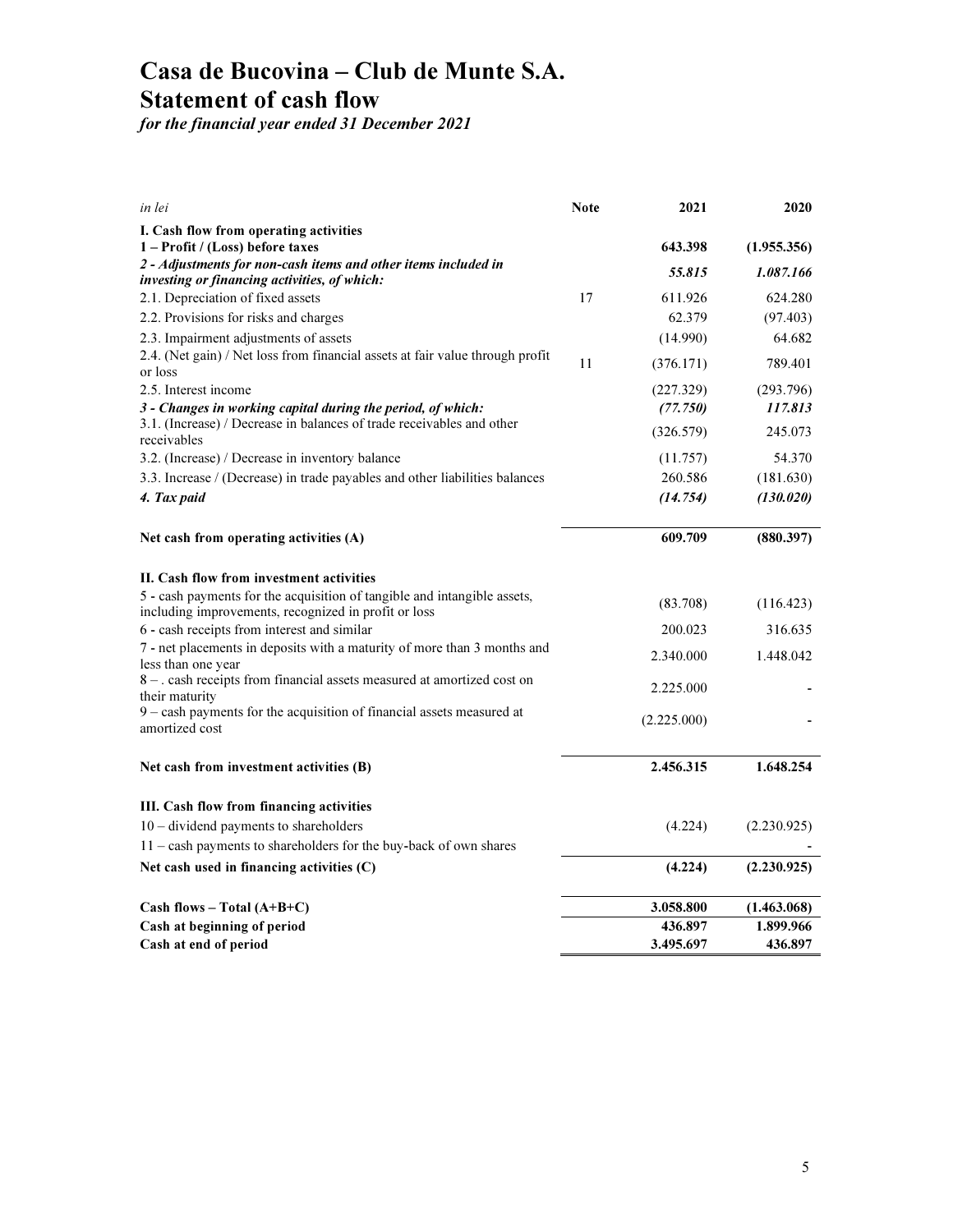## Casa de Bucovina – Club de Munte S.A. Statement of cash flow

for the financial year ended 31 December 2021

#### Cash and cash equivalents include:

| in lei                                              | <b>Note</b> | 2021      | 2020    |
|-----------------------------------------------------|-------------|-----------|---------|
| Cash on hand                                        |             | 6.632     | 22.390  |
| Current accounts in banks                           |             | 838.929   | 414.507 |
| Bank deposits with a maturity of less than 3 months |             | 2.650.136 | -       |
| Total cash and cash equivalents                     | 13          | 3.495.697 | 436.897 |

| Tamas Ion Romica | Tiron Dorina                              |
|------------------|-------------------------------------------|
| General Manager  | Head of Financial – Accounting Department |

The notes on pages 7 to 50 are part of the financial statements.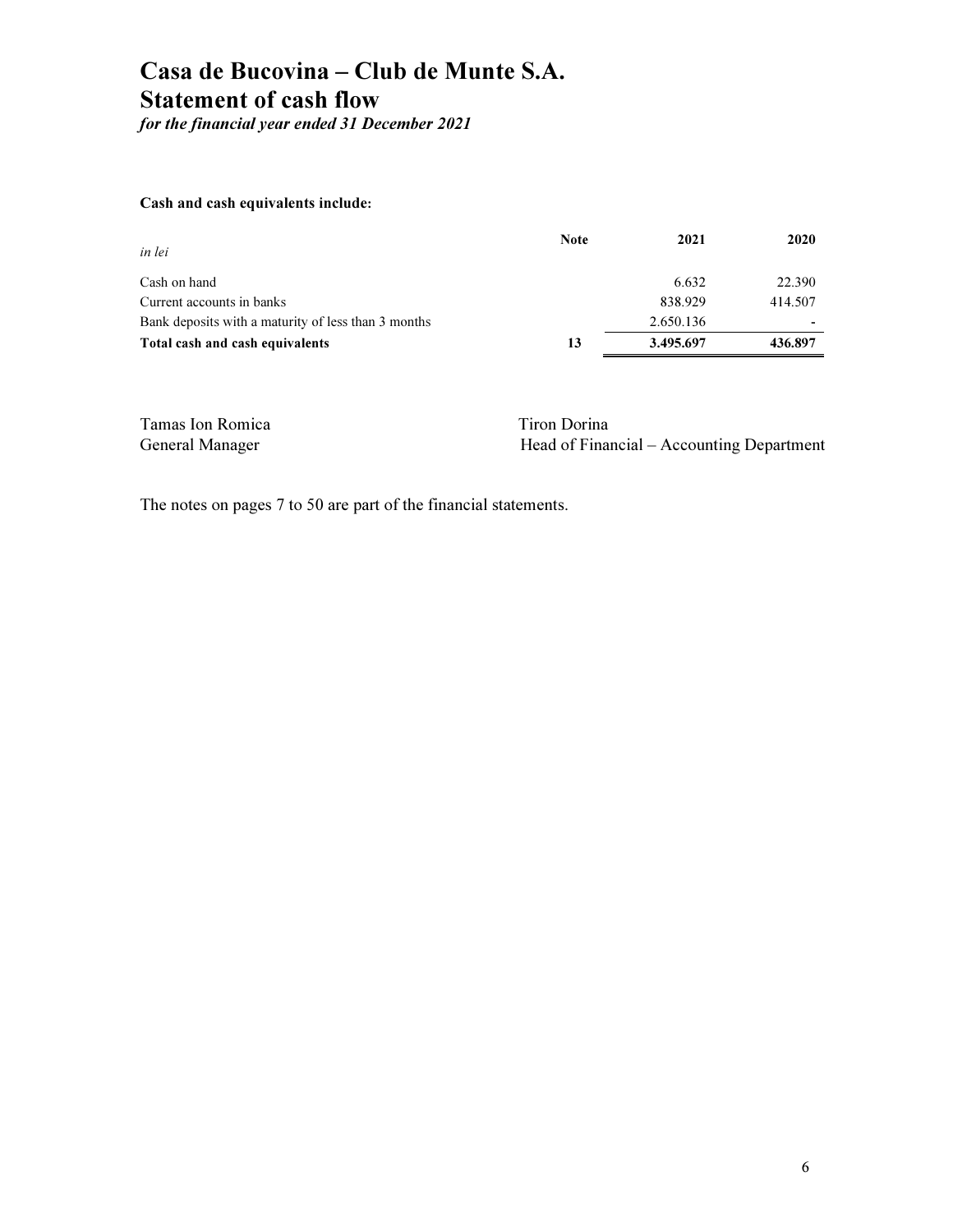For the financial year ended 31 December 2021

#### 1. The reporting entity

Casa de Bucovina – Club de Munte SA (the "Company") is a joint stock company which operates in Romania in accordance with the provisions of Company Law no. 31/1990 republished with subsequent amendments and completions. The Company is headquartered in Gura Humorului, 18 Republicii Square, Suceava county.

The Company has as main activity hotel services, catering and recreational/leisure services, selling tourism services, organizing conferences or events, for national and foreign companies.

The Company's shares are listed on the Bucharest stock exchange, II tier, with the BCM ticker, starting with 12 May 2008.

As of 31 December 2021, 69,25% of the Company is owned by SIF Muntenia SA, and 30,75% by other shareholders. Depozitarul Central Bucuresti keeps the evidence of shares and shareholders, according to the legal provisions.

Specific indicators:

|     | Indicator               | 31.12.2021                  | 31.12.2020 |
|-----|-------------------------|-----------------------------|------------|
|     | 1. Occupancy rate       | 29.3%                       | 21,1%      |
|     | 2. Accommodation-nights | 13.590                      | 7.840      |
|     | 3. Number of rooms      | 128                         | 129        |
| $-$ | .<br>.<br>------        | $\sim$<br>.<br>---<br>- - - | ___<br>___ |

The statutory audit for the financial year 2021 has been performed by 3B Expert Audit SRL. The auditor has exclusively provided financial audit services. The financial auditor's fee for the year ended 31 December 2021 is of 27.695 lei (31.12.2020: 26.086 lei).

#### 2. Basis of preparation

#### (a) Declaration of conformity

The financial statements have been prepared in accordance with the Finance Ministry Order no. 2844/12.12.2016 for the approval of the accounting Regulations compliant with the International Financial Reporting Standards, applicable to companies whose securities are traded on a regulated market, with subsequent amendments and completions. The International Financial Reporting Standards are the standards adopted according to the procedure set out in the (CE) Regulation no. 1606/2002 of the European Parliament and the Council as of 19 July 2002 for the enforcement of International Accounting Standards.

The Company is part of SIF Muntenia Group, being its subsidiary. SIF Muntenia prepares annual financial statements in accordance with FSA Rule no. 39/2015 approving the Accounting Regulations compliant with the International Financial Reporting Standards applicable to entities authorized, regulated and supervised by the Financial Supervisory Authority, Sector of Investments and Financial Instruments (FSA Rule no. 39/2015).

Starting 1 January 2018, SIF Muntenia has complied with the assesment criteria as an investment entity, in accordance with IFRS 10 "Consolidated Financial Statements." Consequently, SIF Muntenia has no longer prepared consolidated financial statements starting with the financial year 2018, with individual financial statements being the entity's only financial statements.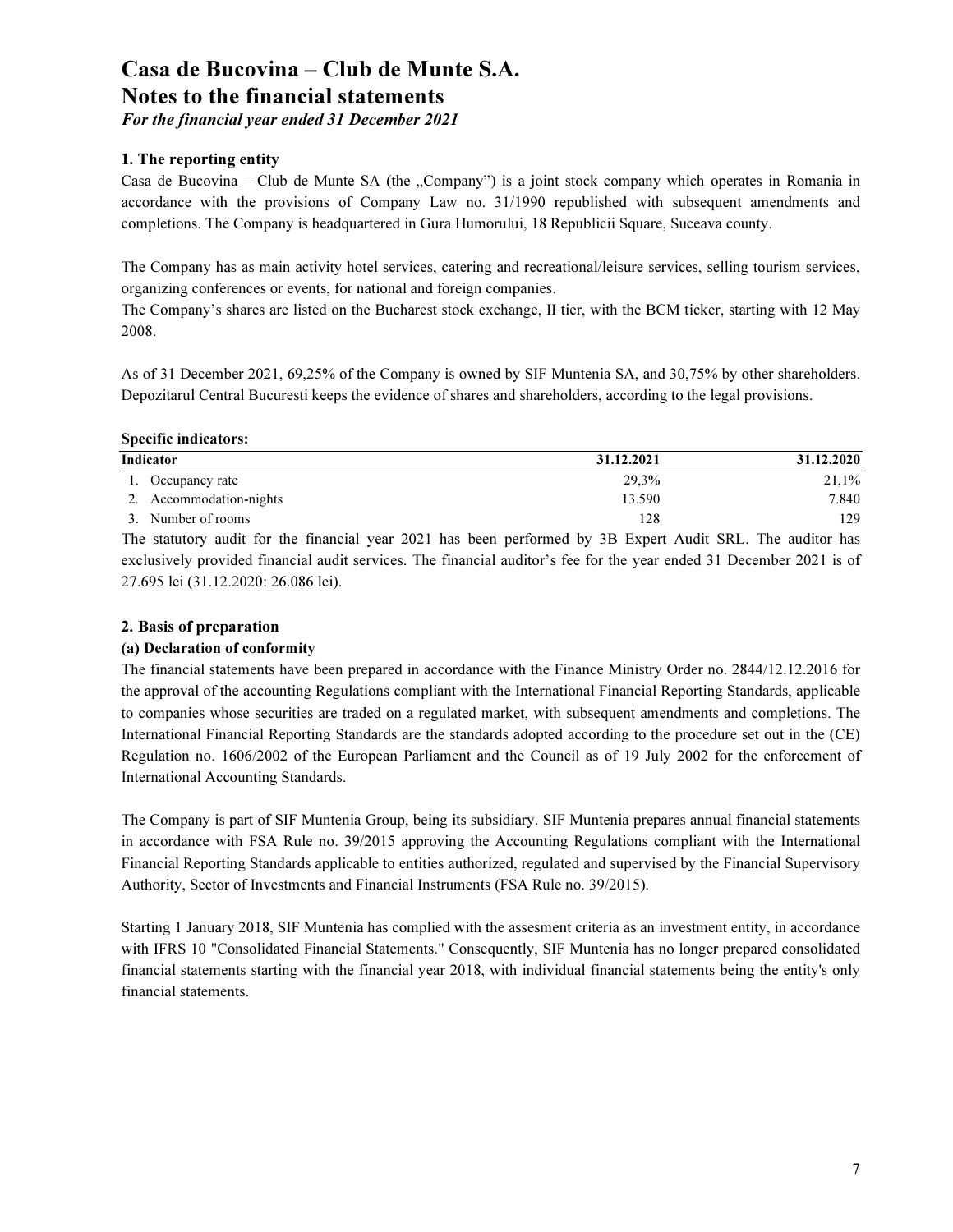For the financial year ended 31 December 2021

#### 2. Basis of preparation (continued)

#### (b) Presentation of financial statements

The financial statements are presented in accordance with IAS 1 "Presentation of Financial Statements". The Company has adopted a presentation based on liquidity in the statement of financial position and a presentation of revenues and expenditures according to their nature in the statement of comprehensive income, considering that these methods of presentation provide information that is reliable and more relevant than those that would have been presented under other methods allowed by IAS 1.

#### (c) Functional and presentation currency

The Company's management considers that the functional currency, as defined by IAS 21 "Effects of exchange rate variation", is the Romanian leu (lei). Individual financial statements are presented in lei, rounded to the nearest leu, the currency chosen by the Company's management as presentation currency.

#### (d) Basis of valuation

The financial statements were prepared using the fair value convention for financial assets at fair value through profit or loss. Other assets and financial liabilities, as well as the non-financial assets and liabilities are presented at amortized cost, revalued value or historical cost.

#### (e) Use of estimates and judgements

The preparation of financial statements in accordance with International Financial Reporting Standards involves the management's use of estimates, judgments and assumptions that affect the application of accounting policies, as well as the reported value of assets, liabilities, income and expenses. Judgments and assumptions associated with these estimates are based on historical experience and on other factors deemed reasonable considering these estimates. The results of these estimates form the basis for judgments related to accounting values of assets and liabilities that cannot be obtained from other sources of information. The results obtained can differ from these estimates.

Judgments and the assumptions are regularly reviewed by the Company. Revisions to accounting estimates are recognized in the period in which the estimates are revised if the revisions affect only that period, or in the period in which the estimates are revised and future periods if the revisions affect both the current period and future periods.

#### (f) Going concern

The financial statements are prepared on a going concern basis which assumes the Company will continue to operate in the foreseeable future ( see Note 4).

The hotel sector has been severely affected by traffic and travel restrictions due to the coronavirus epidemic. Against the background of the COVID-19 pandemic, HoReCa units faced a lack of financial flows as well as a lack of predictability. In 2021, the hotel industry benefited from several measures that contributed to the relaunch of the hospitality sector. Thus, this year the Company benefited from state aid schemes established on the basis of GEO 224/2020 and continued this year to benefit from the facilities brought by GEO 132/2020.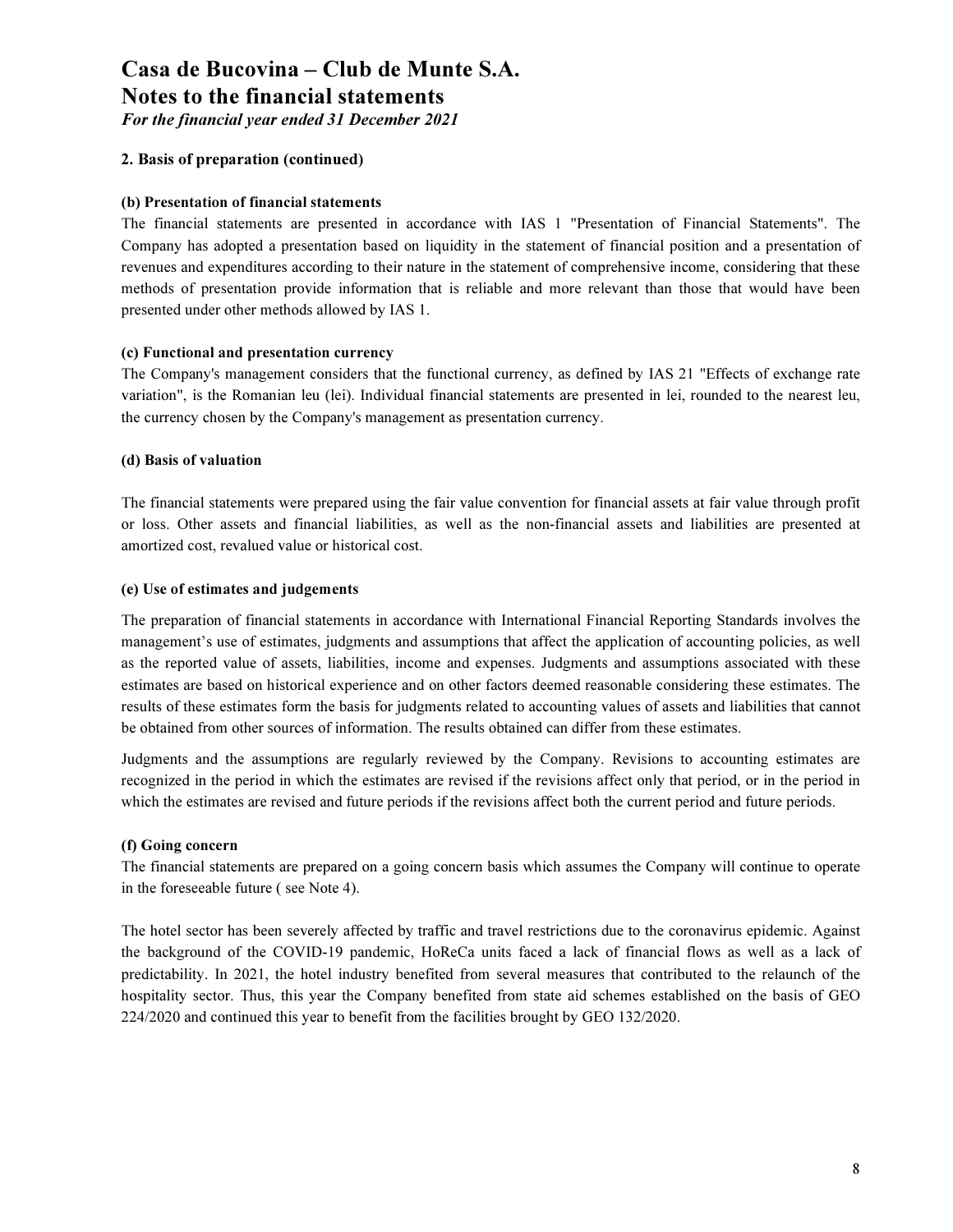For the financial year ended 31 December 2021

#### 2. Basis of preparation (continued)

#### (f) Going concern (continued)

In 2021, the Company registered an improvement of the main financial indicators, registering increases shareholders' equity (2%), in the cash flows from the operating activity and a positive net result for the financial year in the amount of 622.876 lei (31 December 2020: net loss 1.971.774 lei).

Based on these analysis, the management considers that the Company will be able to continue its activity in the foreseeable future and therefore the application of the principle of going concern in the preparation of the financial statements is justified.

#### 3. Significant accounting policies

The accounting policies have been applied consistently to all the periods presented in the financial statements prepared by the Company.

#### (a) Transactions in foreign currency

Operations denominated in foreign currency are recorded in lei at the official exchange rate at the settlement date of transactions. Monetary assets and liabilities denominated in foreign currencies at the date of the statement of financial position are translated into the functional currency at the exchange rate of that day.

Gains or losses from their settlement and conversion using the exchange rate at year-end of monetary assets and liabilities denominated in foreign currency are recognized in profit or loss.

The exchange rates of the main foreign currencies were:

| Currency        | 31 December 2021 | 31 December 2020 | <b>Variation</b> |
|-----------------|------------------|------------------|------------------|
| Euro (EUR)      | 1: LEU 4.9481    | 1: LEU 4.8694    | $+1,60\%$        |
| US Dollar (USD) | 1: LEU 4.3707    | 1: LEU 3.9660    | $+10,2%$         |

#### (b) Accounting for the hyperinflation effect

Under IAS 29, "Financial reporting in hyperinflationary economy", the financial statements of an entity whose functional currency is the currency of a hyperinflationary economy should be presented in the measuring current unit at the balance sheet date (non-monetary items are restated using a general price index from the date of purchase or contribution).

Under IAS 29, an economy is considered hyperinflationary if, among other factors, the cumulative inflation rate over a period of three years exceeds 100%.

Continued decline in inflation and other factors related to the characteristics of the economic environment in Romania indicate that the economy whose functional currency was adopted by the Company ceased to be hyperinflationary with effect for financial periods starting with 1 January 2004. Therefore, the provisions of IAS 29 were adopted in the preparation of the financial statements until 31 December 2003.

#### (c) Cash and cash equivalents

Cash and cash equivalents include: actual cash, current accounts and deposits made with banks (including blocked deposits and interest on bank deposits).

When drawing up the statement of cash flows, the following have been considered as cash and cash equivalents: the actual cash, the current accounts with banks and the deposits with an initial maturity of less than 90 days (excluding blocked deposits).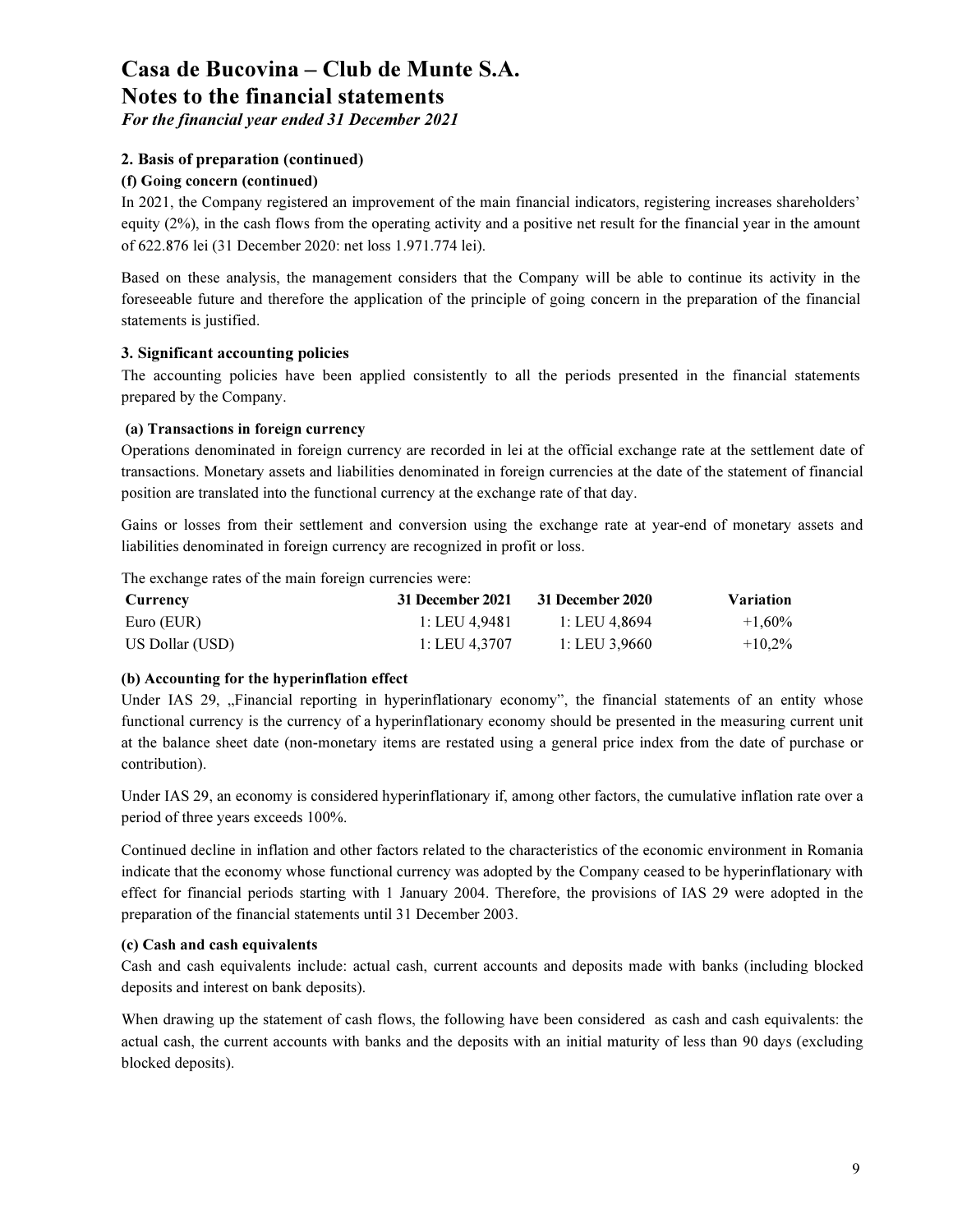For the financial year ended 31 December 2021

#### 3. Significant accounting policies (continued)

- (d) Financial assets and liabilities
- (i) Classification

The company classifies the financial instruments held into the following categories:

#### Financial assets measured at amortized cost

A financial asset is measured at amortized cost if it meets both of the conditions below and is not designated as at fair value through profit or loss:

- is owned within a business model whose purpose is to keep assets for the collection of contractual cash flows; and - its contractual conditions generate, at certain dates, cash flows that are only principal payments and interest on the principal due.

At the date of transition to IFRS9, on 01.01.2018, the financial assets held by the Company, except for financial assets held at fair value through profit or loss, were classified in this category.

#### Financial assets at fair value through other items of comprehensive income

A financial asset is measured at fair value through other comprehensive income only if it meets both of the following conditions and is not designated at fair value through profit or loss:

- is owned within a business model the objective of which is achieved both by collecting contractual cash flows and by selling financial assets; and

- its contractual conditions generate, at certain dates, cash flows that represent only principal payments and interest on the principal due.

Upon the initial recognition of an investment in equity instruments that are not held for trading, the Company may irrevocably choose to make subsequent changes in fair value in other comprehensive income. These options apply to each instrument, as appropriate.

As at 31 December 2021 the Company does not hold financial assets classified in this category.

#### Financial assets at fair value through profit or loss

All financial assets that are not classified at amortized cost or at fair value through other comprehensive income, as described above, will be measured at fair value through profit or loss. In addition, upon initial recognition, the Company may irrevocably designate that a financial asset that otherwise meets the requirements to be measured at amortized cost or fair value through other comprehensive income is measured at fair value through profit or loss, if this eliminates or significantly reduces an accounting mismatch that would otherwise arise if it were otherwise.

The Company owns financial assets classified in this category as described in the Note 17 a).

#### (ii) Recognition

Financial assets and financial liabilities are recognized on the date on which the Company becomes party to the contractual terms of the respective instrument. Financial assets and liabilities are measured at initial recognition at fair value.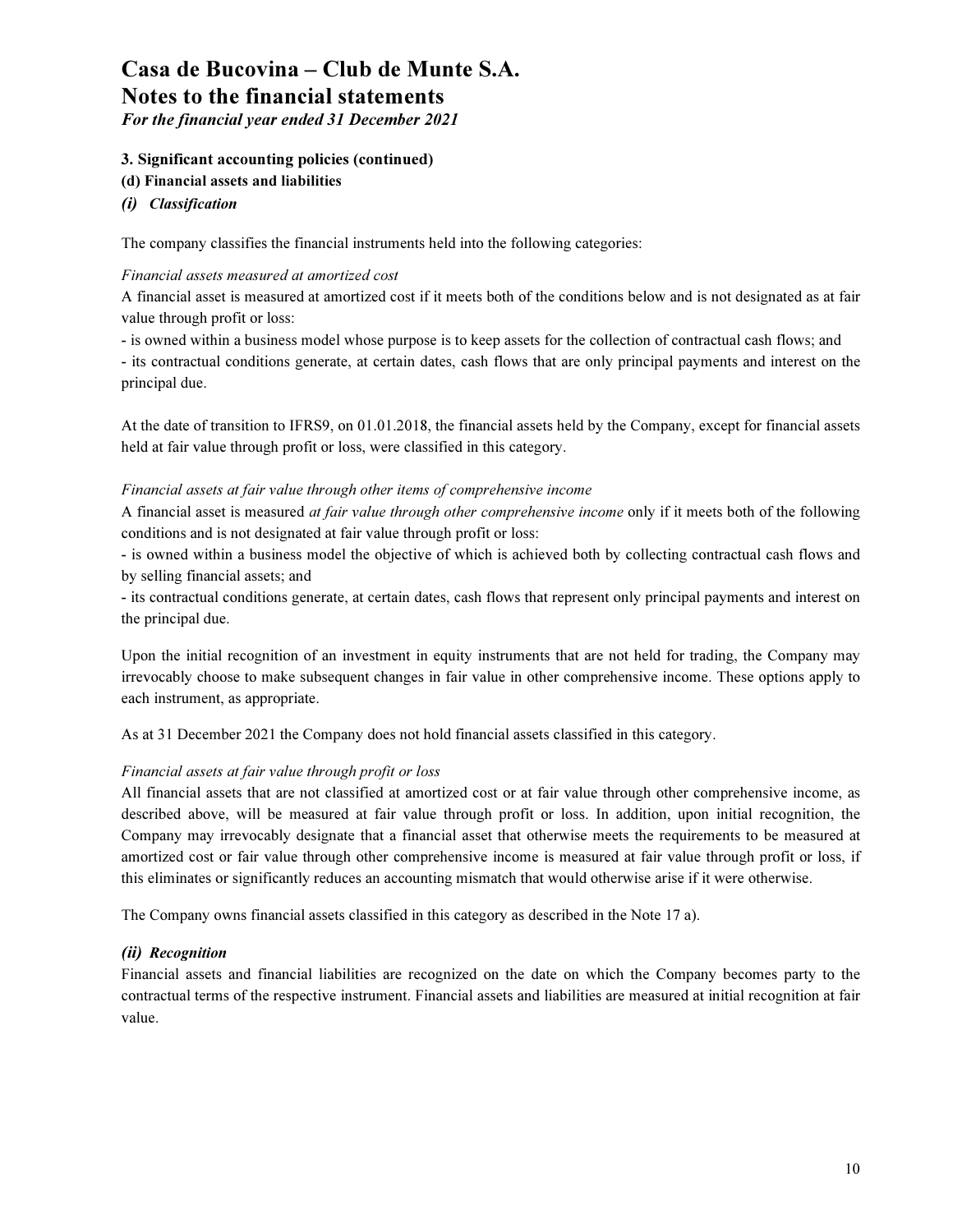For the financial year ended 31 December 2021

#### 3. Significant accounting policies (continued)

#### (d) Financial assets and liabilities (continued)

#### (iii) Compensations

Financial assets and liabilities are offset and the net result is presented in the statement of financial position only when there is a legal right to compensation if their intention is to settle on a net basis, or if the achievement of the asset and settlement of the liabilities is intended simultaneously.

Revenues and expenses are presented net only when permitted by the accounting standards, or for the profit and loss resulted from a group of similar transactions such as the trading activity of the Company.

#### (iv) Valuation

#### Valuation at amortised cost

The amortized cost of a financial asset or liability is the amount at which that asset or financial liability is measured after initial recognition, less principal payments, plus or minus the accumulated depreciation to date, using the effective interest method, less reductions related to impairment losses.

#### Valuation at fair value

The fair value is the price that would be received to sell an asset or paid to settle a liability in a transaction carried out under normal conditions, at the valuation date, between participants on the main market (the market with the highest turnover and activity level) or if no principal market, on the most advantageous market in which the Company has access to on that date. The fair value of a liability reflects the risk of non-compliance (non-performing risk).

When available, the Company measures the fair value of an instrument using the price quoted on an active market for that instrument. A market is considered active if transactions with the asset or liability are at a sufficient frequency and volume to constantly provide information to establish the price.

If there is no quoted price in an active market, the Company uses valuation techniques that maximize the use of relevant observable input data and minimize the use of unobservable input data. The chosen evaluation technique incorporates all the factors that market participants would consider when determining the price of a transaction.

The best proof of the fair value of a financial instrument at initial recognition is the transaction price - the fair value of the consideration received or given. If the Company determines that the fair value at the initial recognition differs from the transaction price and the fair value is obvious either by the existence of an active market quotation for a similar asset or liability or by a valuation technique based on observable market entry, that instrument is initially measured at fair value. Subsequently, the difference between the fair value and the trading price is depreciated in profit or loss, over the life of the financial instrument.

Financial assets and long positions are measured at the purchase price (bid). Debt and short positions are measured at the sale price (ask). When the Company has risk positions that can be covered, average market prices can be used to measure the risk position, and adjustments to sale or purchase prices are applied only to open net positions.

The Company recognizes the transfer between fair value hierarchy levels at the end of the reporting period in which the transfer took place.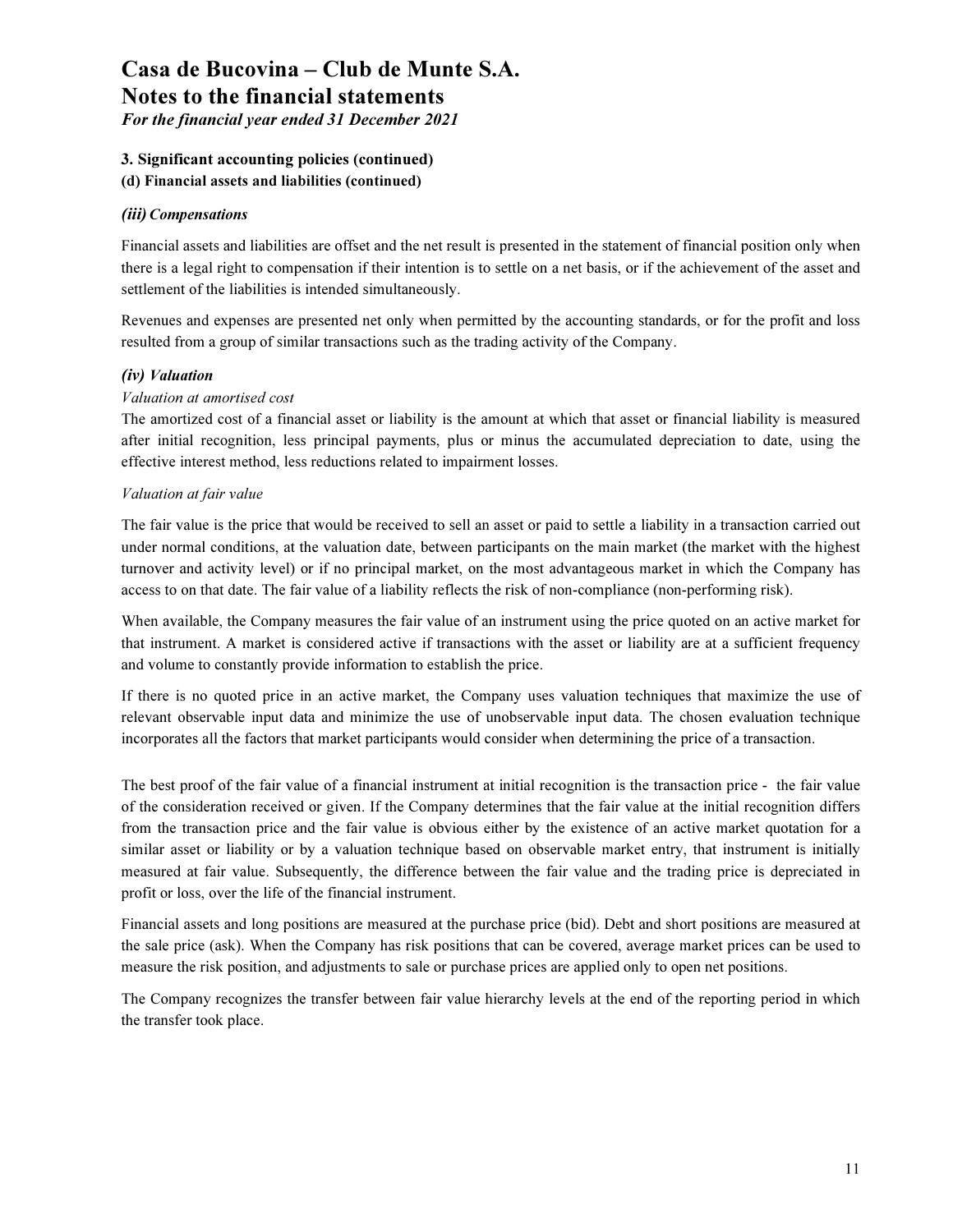For the financial year ended 31 December 2021

#### 3. Significant accounting policies (continued)

#### (d) Financial assets and liabilities (continued)

#### (v) Impairment identification and valuation of expected credit losses

The expected credit loss is the difference between all contractual cash flows that are owed to the Company and the present value of all cash flows that the Company expects to receive, using the original effective interest rate.

A financial asset or group of financial assets is impaired as a result of credit risk in the event that one or more events occured that have a negative impact on the estimated future cash flows of the assets.

The Company assesses whether the credit risk for a financial asset has increased significantly from initial recognition on the basis of information available without cost or undue effort, which is an indicator of significant credit risk increases since initial recognition.

The Company recognizes in profit or loss the amount of changes in expected loss of credit over the life of the financial assets as impairment gain or loss.

Gains or losses from impairment are determined as the difference between the carrying amount of the financial asset and the present value of future cash flows using the effective interest rate of the financial asset at its original date.

The Company recognizes favorable changes in expected credit losses during the entire lifetime as an impairment gain, even if the expected credit loss during its lifetime is less than the amount of expected credit loss that was included in the cash flows estimated at the initial recognition.

#### (v) Derecognition

The Company derecognizes a financial asset when the rights to receive cash flows from that financial asset expire or when the Company has transferred the rights to receive the contractual cash flows related to that financial asset in a transaction in which it substantially transferred all the risks and rewards related to the ownership. Also, the Company fully derecognizes the financial assets when it does not have reasonable estimates of thr recovery of the contractual cash flows.

Any interest in transferred financial assets held by the Company or created for the Company is recognized as a separate asset or liability.

The Company derecognizes a financial liability when its contractual obligations have been completed or when contractual obligations are canceled or expired.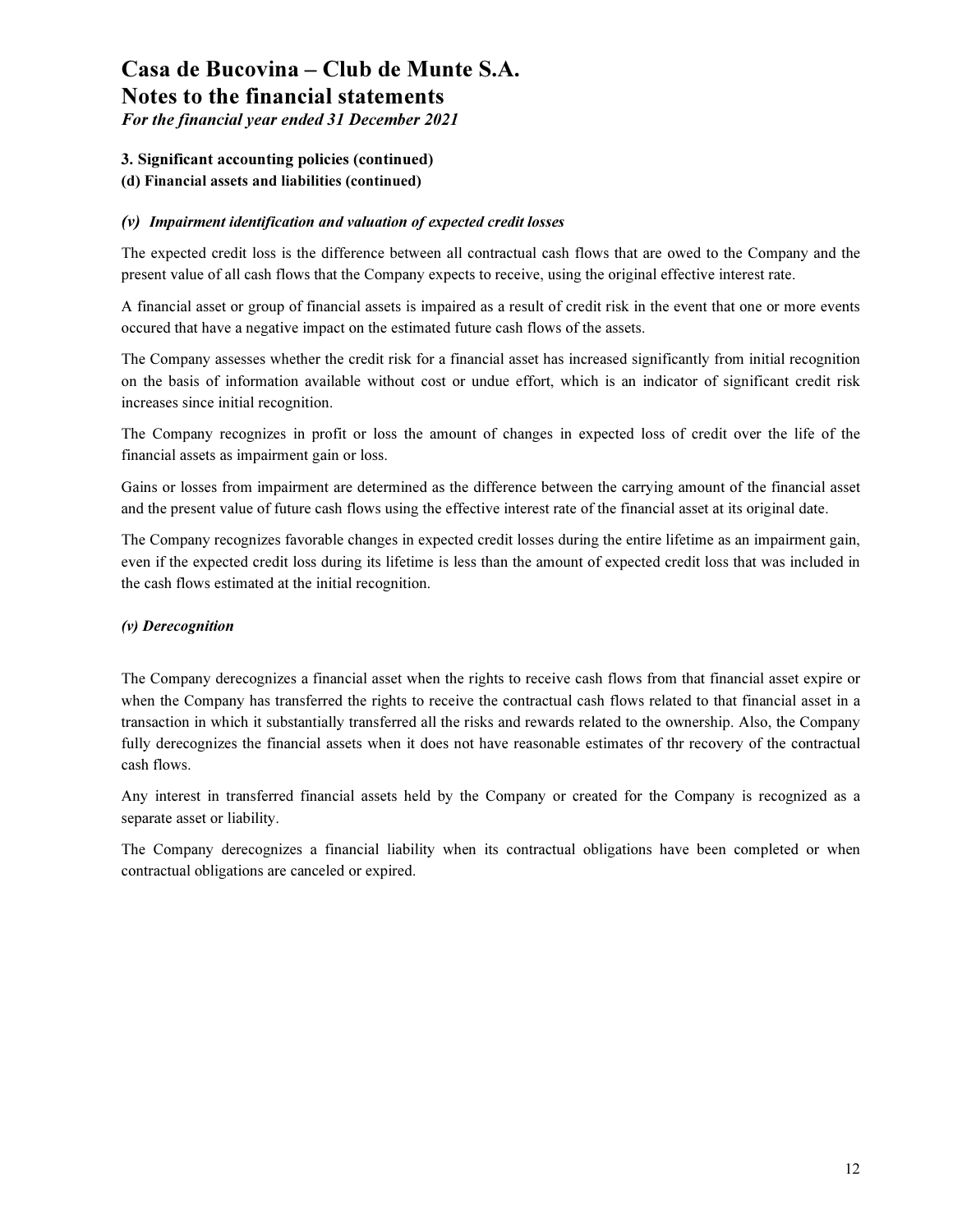For the financial year ended 31 December 2021

#### 3. Significant accounting policies (continued)

(d) Financial assets and liabilities (continued) )

#### (vi) Gains and losses on disposal

Gains or losses on the disposal of a financial asset or financial liability measured at fair value through profit or loss are recognized in the current profit or loss.

In the derecognition of equity instruments designated as financial assets at fair value through other comprehensive income, gains or losses representing favorable or unfavorable valuation differences, identified in revaluation reserves, are recognized in other comprehensive income (retained earnings representing the surplus realized - IFRS 9).

Upon derecognition of financial assets, the retained earnings as of the date of transition to IFRS 9 is transferred to a retained earnings representing the surplus realized.

A gain or loss on a financial asset that is measured at amortised cost is recognized in current profit or loss when the asset is derecognised.

#### (e) Other financial assets and liabilities

Other financial assets and liabilities are measured at amortised cost using the effective interest method, less any impairment losses.

#### (f) Tangible assets

#### (i) Recognition and valuation

Tangible assets recognized as assets are initially valued at cost. The cost of a tangible assets item comprises the purchase price, including non-recoverable taxes, after deducting any commercial discounts and any costs directly attributable to bringing the asset to the location and conditions necessary for it to be used for the purpose intended by the management, such as: staff costs arising directly from the construction or acquisition of assets, the costs of site preparation, initial delivery and handling costs, installation and assembly costs, professional fees.

Tangible assets are classified by the Company in the following asset classes of the same nature and similar use:

- Land;
- Constructions;
- Equipment, technical equipment and machinery;
- Vehicles;

.

Other tangible assets.

Land and constructions are stated at revalued amount, this being the fair value at the date of the revaluation less any subsequent accumulated depreciation and any accumulated impairment losses.

The other tangible assets are stated at cost less any accumulated depreciation and any accumulated impairment losses if they were recognized after the date of 31 December 2003 respectively the at the inflated value of the cost or depreciation until 31 December 2003 (if the assets were acquired before that date) less any accumulated depreciation and any accumulated impairment losses after 31 December 2003.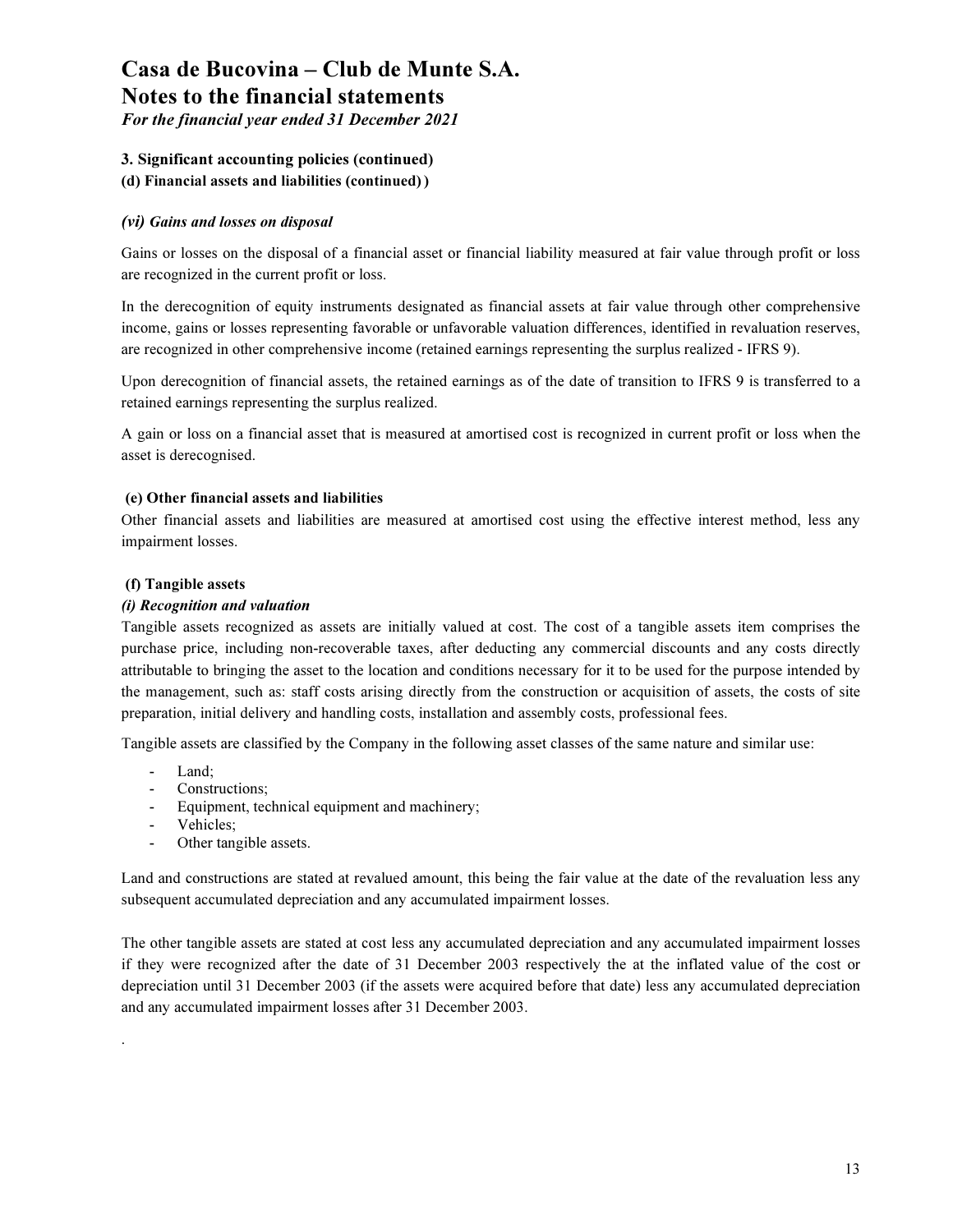For the financial year ended 31 December 2021

#### 3. Significant accounting policies (continued)

#### (f) Tangible assets (continued)

Fair value is based on market price quotations adjusted, if necessary, to reflect differences in the nature, location or conditions of that asset.

Revaluations are performed by specialized assessors, members of ANEVAR. The frequency of the revaluations is dictated by market dynamics for the land and constructions owned by the Company.

Land and buildings are stated at the amounts from revaluation at 31 December 2015 and 31 December 2018. The most recent revaluation was performed by the Company at 31 December 2018.

The expenditures with the maintenance and repairs of tangible assets are recorded in the statement of comprehensive income when incurred, while significant improvements to tangible assets, which increase the value or duration of their life, or which increase their capacity to generate economic benefits, are capitalized.

#### (ii) Depreciation

Depreciation is calculated using the straight-line method over the estimated useful life of the assets as follows:

| Constructions                       | $40-50$ years |
|-------------------------------------|---------------|
| Equipment                           | $2-12$ years  |
| <b>Vehicles</b>                     | 4-8 years     |
| Furniture and other tangible assets | $4-12$ years  |

Land is not subject to depreciation.

Depreciation methods, useful life durations and estimated residual values are reviewed by the Company's management at each reporting date.

#### (iii) Sale/scrapping of tangible assets

Tangible assets that are scrapped or sold are removed from the statement of financial position along with the corresponding accumulated depreciation. Any profit or loss resulting from such operations is included in the current profit or loss.

#### (g) Intangible assets

#### (i) Recognition and valuation

The intangible assets acquired by the Company, which have a determined useful life duration are stated at cost less cumulated depreciation and less cumulated impairment losses.

#### (ii) Subsequent expenses

The subsequent expenses are capitalized only when these lead to an increase in the value of future economic benefits incorporated in the asset to whom these expenses are destined to. All the other expenses, including the expenses for goodwill and brands are recognized in profit or loss as they are incurred.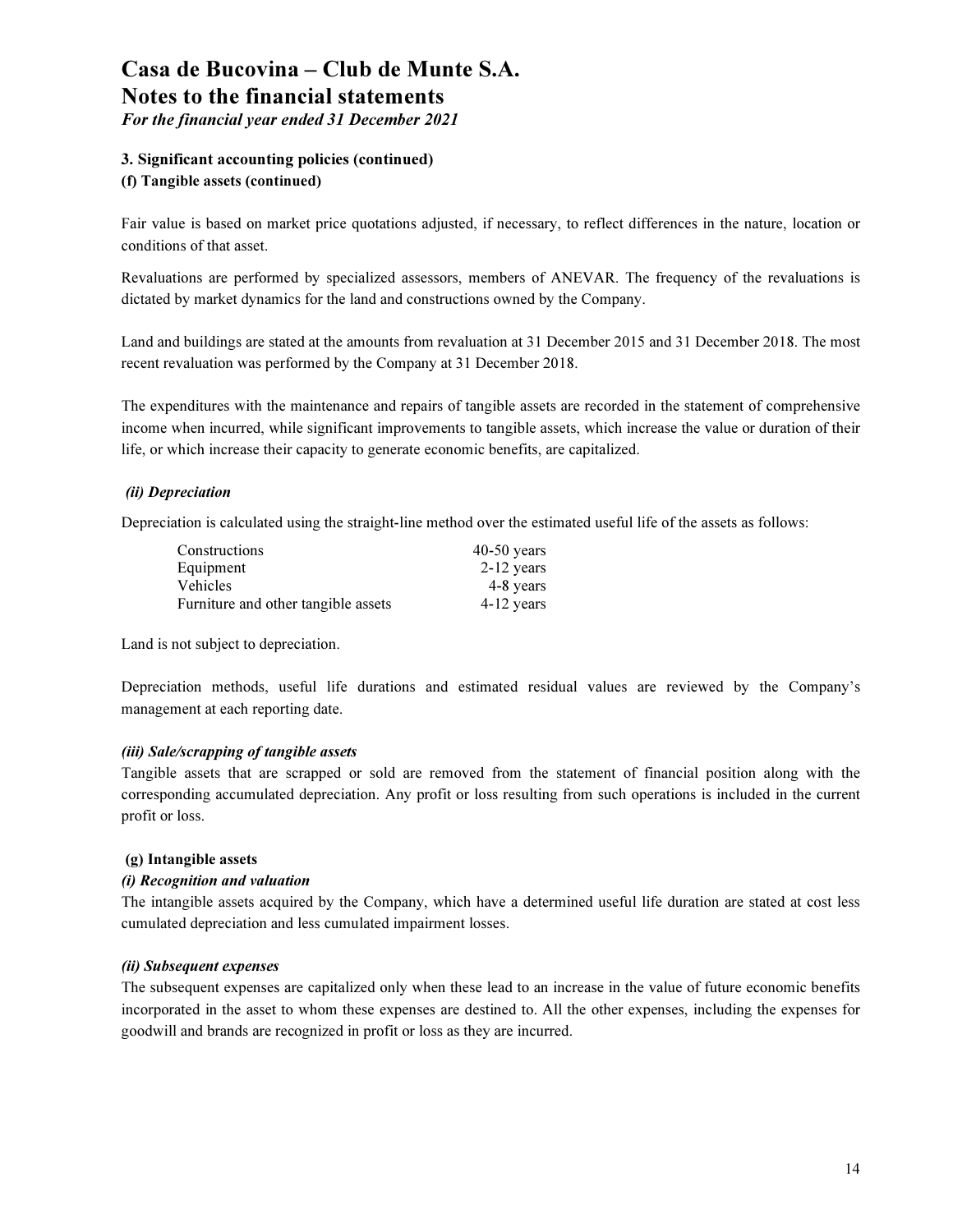For the financial year ended 31 December 2021

#### 3. Significant accounting policies (continued)

(g) Intangible assets (continued)

#### (iii) Depreciation of intangible assets

Depreciation is calculated at the asset's cost less its residual value.

The depreciation is recognized in profit or loss using the straight-line method over the estimated useful life of the intangible assets, other than goodwill and brands, from the date they are ready to use.

The estimated useful life durations for the current and comparative periods are the following:

software 3 years.

The depreciation methods, useful life durations and residual values are revised at the end of each financial year and adjusted, if necessary.

#### (h) Inventories

Inventories are valued at the lower of cost and net realizable value. The cost of inventories is based on the average price method and includes the expenses related to the acquisition of inventories, the production or processing costs and other costs supported to bring the inventories in the current form and location.

The net realizable value is the sale price estimated across the normal business course, less the estimated cost for completion and the necessary costs to make the sale.

#### (i) Impairment of non-financial assets

The carrying amount of the Company's assets that are not financial, other than deferred tax assets, are revised at each reporting date to identify the existence of indications of impairment. If such indication exists, the recoverable amount is estimated for the respective assets.

An impairment loss is recognized when the carrying amount of the asset or its cash-generating unit exceeds its recoverable amount. A cash-generating unit is the smallest identifiable group that generates cash and independently of other assets and other groups of assets has the capacity to generate cash. Impairment losses are recognized in the statement of comprehensive income.

The recoverable amount of an asset or cash-generating unit is the maximum of its value in use and its fair value less costs to sell the asset or unit. To determine value in use, future cash flows are discounted using a pre-tax discount rate that reflects current market conditions and risks specific to the asset.

Impairment losses recognized in prior periods are assessed at each reporting date to determine whether they decreased or no longer exist. The impairment loss shall be resumed if there was a change in the estimates used to determine the recoverable amount. An impairment loss is resumed only if the asset's carrying amount does not exceed the carrying amount that would have been determined, net of depreciation and amortization, if no impairment loss had been recognized.

#### (j) Dividends to be distributed

Dividends are treated as a profit distribution in the period they were declared and approved by the General Shareholders Meeting. The dividends declared before the reporting date are registered as liabilities at the reporting date.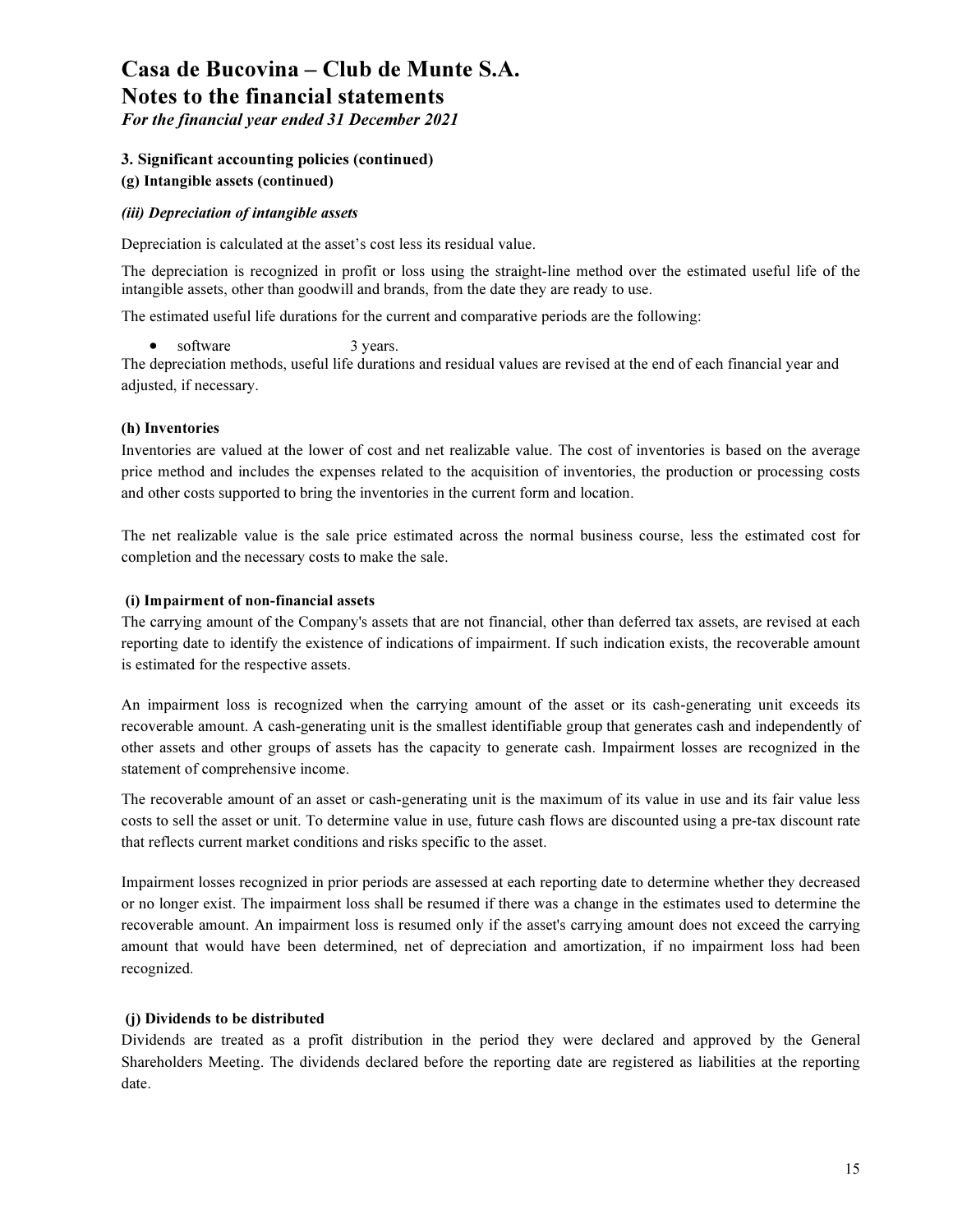For the financial year ended 31 December 2021

#### 3. Significant accounting policies (continued)

#### (k) Revaluation reserves

Revaluations are carried out with sufficient regularity so that the carrying amount does not substantially differ from the value which would be determined using the fair value at the date of the statement of financial position. In this regard, the Company performed revaluations of tangible assets (land and constructions) with independent assessors at 31 December 2018.

The difference between the value resulting from revaluation and the net carrying amount of tangible assets is stated in the revaluation reserve, as a distinct sub-element within equity.

If the revaluation result is an increase of the carrying amount, then it is treated as follows: as an increase in the revaluation reserve stated in equity if there was not a decrease previously recognized as an expense for the same asset or as income to compensate the expense with the decrease previously recognized for that asset.

If the revaluation result is a decrease below the net carrying amount, it is treated as an expense equal to the full amount of the impairment when in the revaluation reserve there is not recorded an amount related to that asset (revaluation surplus) or as a decrease in revaluation reserve to the lower of that reserve amount and the value of the decrease, and the potential not-covered difference is recorded as an expense.

The revaluation surplus included in the revaluation reserve is transferred to retained earnings when this surplus represents a realized gain. The gain is deemed realized as the asset for which the revaluation reserve was constituted is depreciated, respectively at its removal if it has not been completely depreciated. No part of the revaluation reserve may be distributed, directly or indirectly, except where revalued asset was sold, in which case the revaluation surplus is the gain actually realized.

#### (l) Legal reserves

Legal reserves are constituted as 5% of the gross profit at the end of the year, until the legal reserves amount to 20% of the nominal paid-up share capital, according to legal provisions. These reserves are tax deductible and are only distributed at the liquidation of the Company.

#### (m) Provisions for risks and expenses

Provisions are recognized in the statement of financial position when the Company acquires the obligation related to a past event and in the future it is likely to be required to a consumption of economic resources to extinguish this obligation and a reasonable estimate of the obligation can be made. To determine the provision, future cash flows are discounted using a pre-tax discount rate that reflects current market conditions and risks specific to the liability.

#### (n) Related parties

The parties are considered to be related with the Company in case one of the parties has the possibility to directly or indirectly control the other party or can influence significantly the other party through its holding or based on contractual rights, familial or other relationship, as defined by IAS 24, Presentation of information regarding related parties".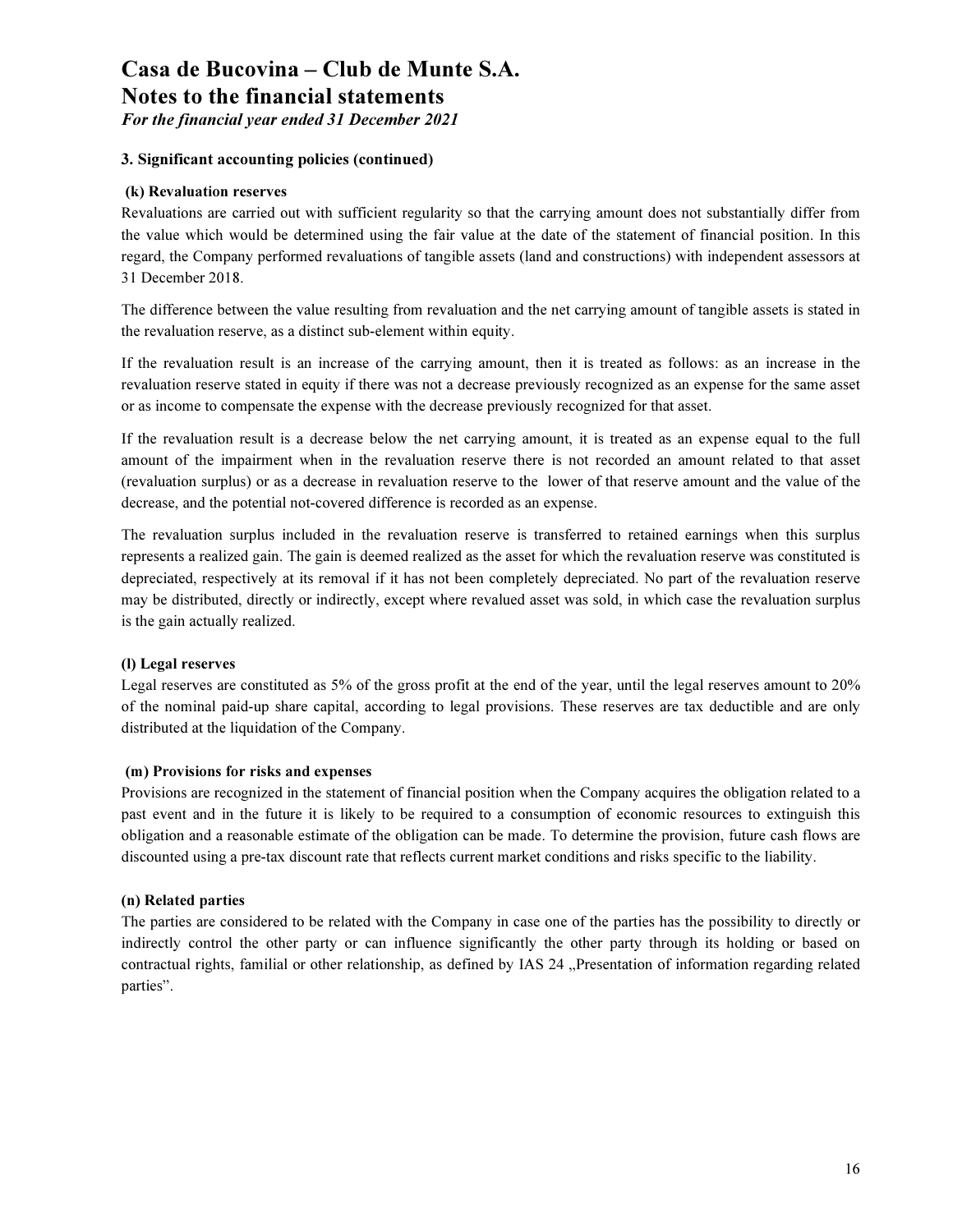For the financial year ended 31 December 2021

#### 3. Significant accounting policies (continued)

#### (o Employees benefits

#### (i) Short term benefits

Obligations with short-term benefits granted to employees are not updated and are recognized in the statement of profit or loss as the services are provided.

Short-term employee benefits include salaries, bonuses. Short-term employee benefits are recognized as an expense when services are rendered. The Company recognizes a provision for the amounts expected to be paid as short-term cash bonuses or employee benefit schemes, while the company currently has a legal or constructive obligation to pay those amounts as a result of past service rendered by employees and whether that obligation can be estimated reliably.

#### (ii) Defined contribution plans

All the Company's employees are insured and have the legal obligation to contribute (through social contributions) to the Romanian State pension system (a State defined contribution plan).

Starting with 2018, the Company retains, declares and pays on behalf of its employees the contribution to social security and the contribution to health insurance according to the provisions of the Fiscal Code modified by GEO no.79 / 2017.

The Company is not engaged in any independent pension scheme and consequently, has no other obligations in this regard. The Company is not engaged in any other post-retirement benefit system. The Company has no obligation to provide further services to current or former employees.

#### (iii) Long term employees benefits

The Company's net obligation in respect of services related to long-term benefits is the amount of future benefits that employees have earned in return for services rendered by them in the current and prior periods.

The Company has no obligation to grant benefits to employees at the retirement date.

#### (p) Revenues

#### (i) Sale of goods

Revenue for goods sold during the current activities are measured at fair value of the amounts received or receivable, less returns, trade discounts and rebates for volume. Revenue is recognized when there is persuasive evidence, usually in the form of an executed sales contract and the risks and benefits resulting from the ownership of goods are transferred substantially to the buyer, the recovery of the amounts is probable, the costs and potential returns of goods can be reliably estimated, the entity is no longer involved in the managing the goods sold and the revenue amount can be measured reliably. If it is likely for certain discounts or rebates to be granted and their value can be measured reliably, then they are recognized as a reduction of revenue as the sales are recognized.

#### (ii) Services rendering

Revenues from rendering of services are recorded as they are made. Services also include the execution of works and other operations cannot be treated as a delivery of goods.

The stage of completion of the works is determined based on statements accompanying invoices, records of acceptance or other evidence on the stage of completion of the services rendered.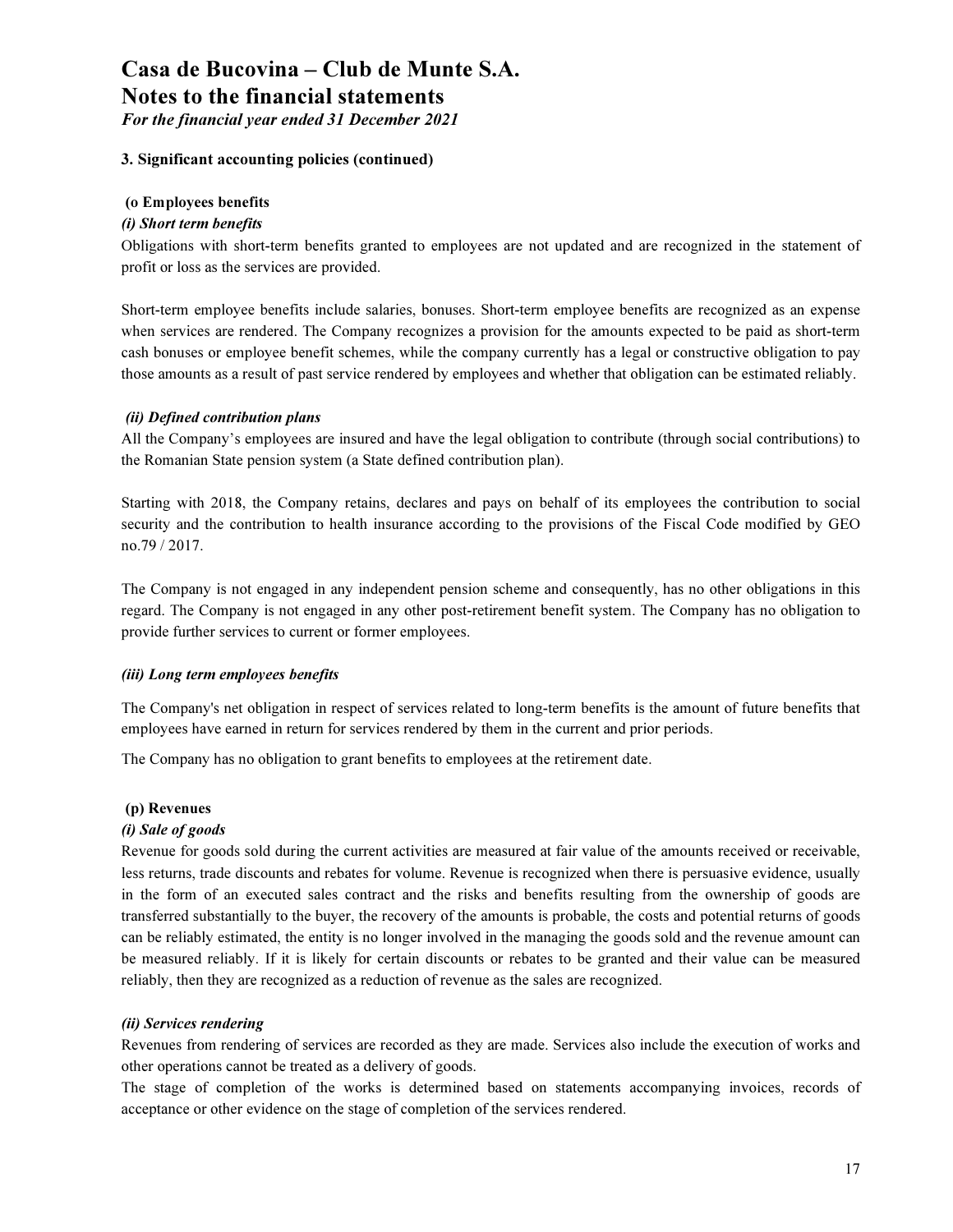For the financial year ended 31 December 2021

#### 3. Significant accounting policies (continued)

#### (q) Financial revenue and expenses

Financial revenues include interest revenue related to invested amounts. Interest revenue is recognized in profit or loss on an accrual basis, based on the effective interest method.

The gains and losses from the differences of the exchange rate related to financial assets and liabilities are reported on a net basis, either as financial revenue or financial expense, based on foreign exchange fluctuations: net gain or net loss.

#### (r) Impozitul curent și amânat

Starting with 2017, the Company applies the provisions of the Law no.170/2016 on the specific tax to certain activities, with derogation from Title II of the Fiscal Code.

In 2021, the Company applied the legal facilities related to the specific tax, as follows:

- $\checkmark$  according to GEO 226/2020 Art XXV whereby the specific tax was not due for the period 01.01.2021 31.03.2021;
- according to GEO 19/2021 Art I it was not due for a period of 90 days calculated starting with 1 April 2021;
- $\checkmark$  GEO 153/2020 Art I, the Company benefited from a 2% reduction of the specific tax.

In 2020, the Company applied the legal facilities related to the specific tax, as follows:

- $\checkmark$  according to GEO 48/2020 Art IX whereby the specific tax was due depending on the number of days worked;
- $\checkmark$  according to GEO 99/2020 Art I specific tax was not due for the period 25.06.2020 23.09.2020;
- $\checkmark$  according to GEO 181/2020 Art 14 specific tax was not due for the period 26.10.2020 31.12.2020.

For the other types of activities, which are not subject to the specific tax, the Company owes income tax according to art. 10 paragraph (1) of Law no. 170/2016 and art. 9 of the Order of the Minister of Tourism and the Minister of Public Finance no. 264/14.03.2017 / 464/17.03.2017 for the approval of the Methodological Norms for the application of Law no. 170/2017. In the years 2020-2021 both specific tax and current income tax were calculated. The items of revenue and expenses that fall under Title II "Income Tax" of the Fiscal Code related to the financial years 2020 and 2021 are mainly represented by financial revenue and net losses/gains from the revaluation of financial assets at fair value through profit or loss.

Pentru exercițiul financiar încheiat la 31 decembrie 2021, rata impozitului pe profit a fost de 16% (31 decembrie 2020: 16%).

For the financial year ended 31 December 2021, the corporate tax rate was  $16\%$  (31 December 2020: 16%).

At the end of the financial year 2021, from the analysis of the elements of temporary differences, it was found that they are not related to other possible economic activities, other than those falling under the provisions of Law no. 170/2016. Consequently, at 31 December 2021, the Company does not have any liabilities/receivables related to the deferred tax.

#### (s) Earnings per share

The Company presents basic earnings per share and diluted for ordinary shares. Basic earnings per share is determined by dividing profit or loss attributable to ordinary equity shareholders by the Company's weighted average number of ordinary shares outstanding over the reporting period. Diluted earnings per share is determined by adjusting the profit or loss attributable to ordinary shareholders and the weighted average number of ordinary shares with dilution effects arising from potential ordinary shares.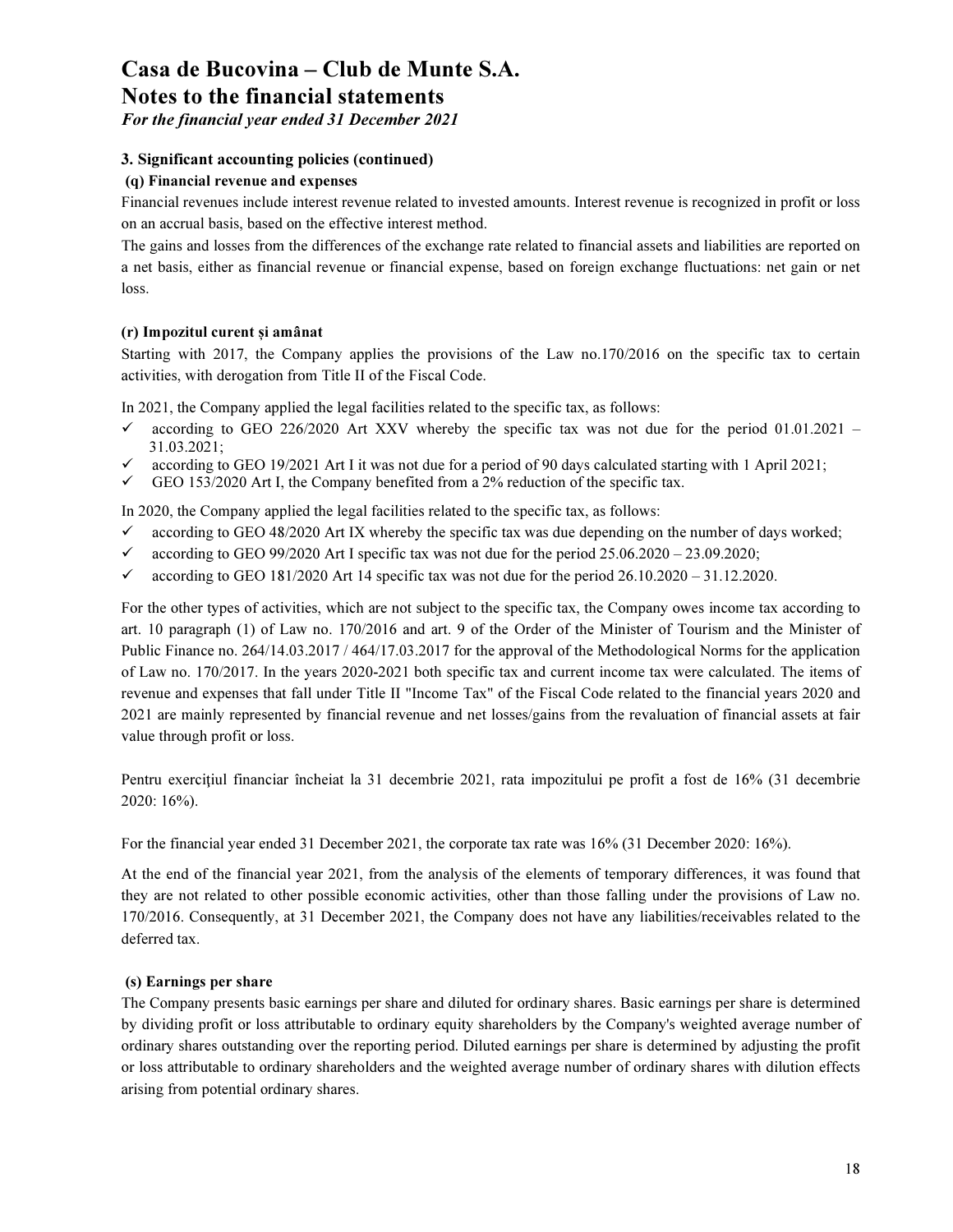For the financial year ended 31 December 2021

#### 3. Significant accounting policies (continued)

#### (t) Subsequent events

Events occurred after the financial year are those events favorable and unfavorable, that occur between the end of the financial year and the date the financial statements are authorized for issue.

Subsequent events that provide additional information about the Company's position to the date of ending the financial year (adjusting events) are reflected in the financial statements.

Events after the financial year that require no adjustments are shown in the notes, when considered significant.

#### (u) Activity segments

An activity segment is the component of an entity:

- a) which is engaged in business activities that could obtain revenues and could incur expenses;
- b) whose results of the activities are regularly examined by the main decision factor from the entity, in order to make decisions regarding the allocated resources for the segment and the evaluation of its performance, and
- c) for which separate financial information is available

An entity shall separately report information about an activity segment that respects any of the following quantitative criteria:

- a) its reported revenue, including: revenue from external clients and sales or transfers between segments represent 10% or more of the combined revenues, internal and external, of all activity segments;
- b) the absolute value of its reported profit or loss is 10% or the higher, in absolute value, of (i) the combined profit reported for all activity segments that did not report a loss and (ii) the combined loss for all activity segments that reported a loss;
- c) its assets represent 10% or more of the combined assets of all activity segments.

The Company's activity is hotel services. All the revenues from accommodation, conference rooms rental, SPA services, catering, realized in the same location do not constitute activity segments in accordance with IFRS 8.

#### (v) Leases

As of 1 January 2019, in accordance with IFRS 16 "Leases", a contract is, or contains a lease if it transmits the right to control the use of an asset identified for a period of time in exchange for a consideration.

As a lessee, based on the leasing agreements, the Company did not recognize assets related to the right of use of the underlying asset and lease liabilities arising from these contract, because it has applied the exceptions from the application of IFRS 16 for leases with a lease term of 12 months or less and which do not contain purchase options and leases where the underlying asset has a low value.

As a lessor, the financial statements remain unaltered by the introduction of the new standard.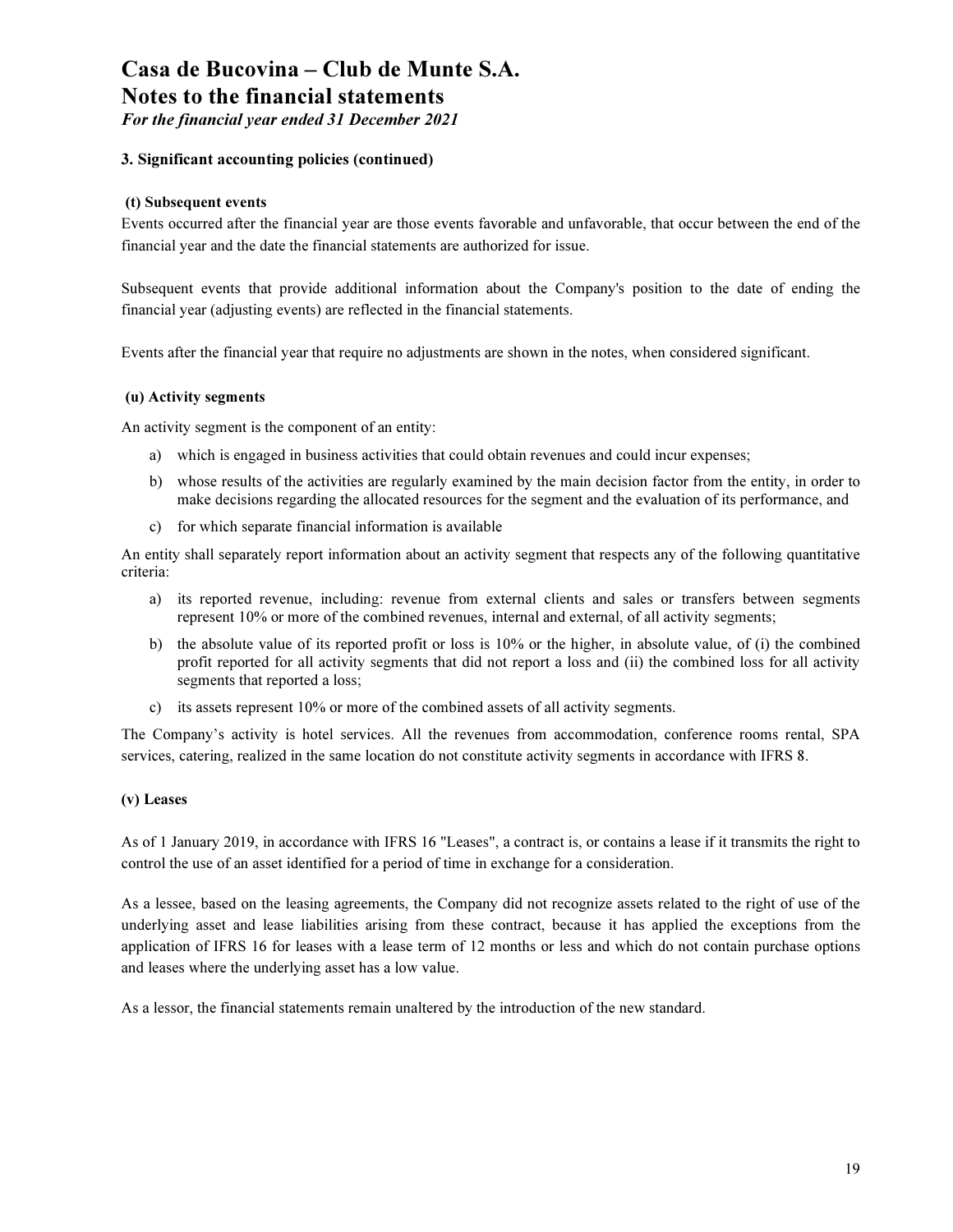For the financial year ended 31 December 2021

#### 3. Significant accounting policies (continued)

(v) Leases (continued)

#### Amendment to IFRS 16, "Leases" - Covid-19 lease concessions

As a result of the COVID-19 pandemic, the financial leasing contracts may be modified, in the sense of granting concessions by the lessors. Such concessions could take a variety of forms, including granting grace periods from rent payments and deferring lease payments. On 28 May 2020, the IASB issued an amendment to IFRS 16, which provides an optional practical instrument for tenants to assess whether such a lease concession in connection with COVID-19 is a change in the lease. Tenants can choose to account for such lease concessions in the same way as if there were no rent changes. In many cases, this will result in the concession being accounted for as variable lease payments in the period(s) in which the event took place or the condition triggering the reduced payment occurs.

#### (w) Government subsidies

The Company recognizes government grants in accordance with the provisions of IAS 20 Accounting for Government Grants and Disclosure of Government Assistance.

Government grants are "government assistance in the form of transfers of resources to an entity in return for compliance, in the past or in the future, with certain conditions relating to the operating activity of the entity. Grants exclude those forms of government assistance that cannot be reasonably assigned a certain amount, as well as those transactions with the government that are indistinguishable from the entity's normal business operations. '

IAS 20 distinguishes between two types of grants: those related to assets, called investment grants, and those related to revenue.

Asset grants are "government grants for which the principal condition is that a beneficiary entity must purchase, build or otherwise acquire fixed assets. There may also be secondary conditions which restrict the type or location of the assets or the periods in which they are to be acquired or held".

Revenue subsidies are "government subsidies other than assets."

Government grants can be accounted for in accordance with one of two approaches: the capital-based approach, in which a grant is recognized outside profit or loss, and the revenue-based approach, in which the grant is entered in the income statement, in a single exercise or in several exercises.

The company registered in the years 2020 - 2021 government subsidies on revenues.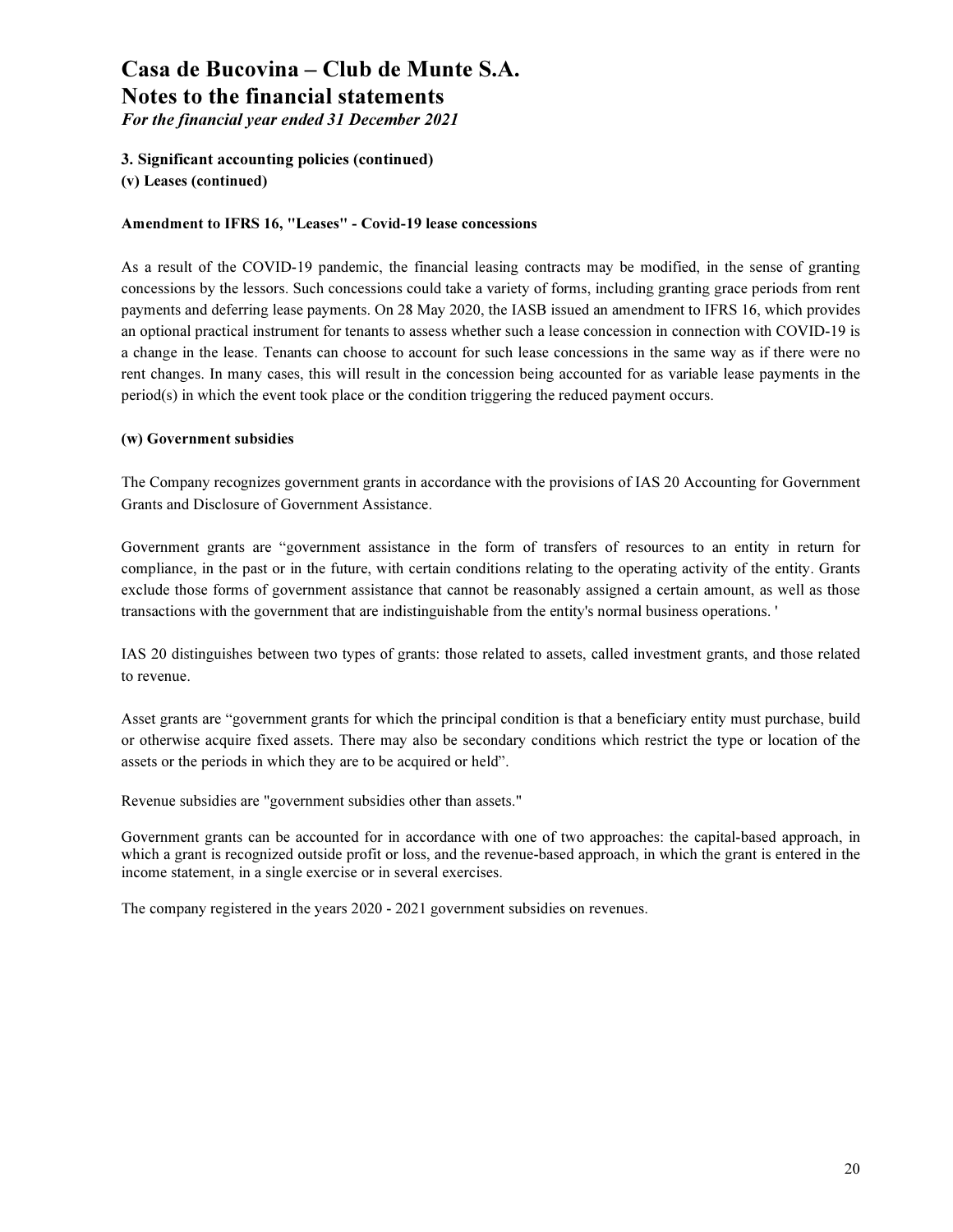For the financial year ended 31 December 2021

#### 3. Significant accounting policies (continued)

#### (x) Standards and interpretations that are not yet effective

A number of new standards, amendments and interpretations of standards are not yet in force at the time of financial statements and have not been applied in the preparation of these financial statements:

#### (i) The classification of liabilities as current liabilities and long-term liabilities (amendments to IAS 1 – Presentation of Financial Statements); the effective date: annual periods as of 1 January 2023

The amendments are intended to promote consistency in the application of requirements, helping companies to determine whether the statement of financial position, debt and other liabilities with an uncertain settlement date should be classified as current (due or potential to be settled within one year) or non-current. .

Issued: 23 January 2020 (https://www.iasplus.com/en/news/2020/01/ias-1) (https://www.iasplus. com/en/publications/global/ifrsin-focus/2020/ias-1)

#### (ii)Property, plant and equipment - Proceeds before intended use (Amendments to IAS 16 "Property, plant and equipment"); date of entry into force: the annual reporting periods beginning on or after 1 January 2022

The amendments prohibit deducting from the cost of an item of property, plant and equipment any proceeds from selling items produced while bringing that asset to the location and condition necessary for it to be capable of operating in the manner intended by management. Instead, an entity recognises the proceeds from selling such items, and the cost of producing those items, in profit or loss.

Issued: 14 May 2020 (https://www.iasplus.com/en/news/2020/05/ias-16) (https://www.iasplus.com/en/publications/global/ifrs-infocus/2020/package-of-narrow-scope-amendments)

#### (iii) Onerous Contracts — Cost of Fulfilling a Contract (Amendments to IAS 37); date of entry into force: the annual reporting periods beginning on or after 1 January 2022

Amendaments specify that the 'cost of fulfilling' a contract comprises the 'costs that relate directly to the contract'. Costs that relate directly to a contract can either be incremental costs of fulfilling that contract (examples would be direct labour, materials) or an allocation of other costs that relate directly to fulfilling contracts (an example would be the allocation of the depreciation charge for an item of property, plant and equipment used in fulfilling the contract).

Issued: 14 May 2020 (https://www.iasplus.com/en/news/2020/05/ias-37) (https://www.iasplus.com/en/publications/global/ifrs-infocus/2020/package-of-narrow-scope-amendments)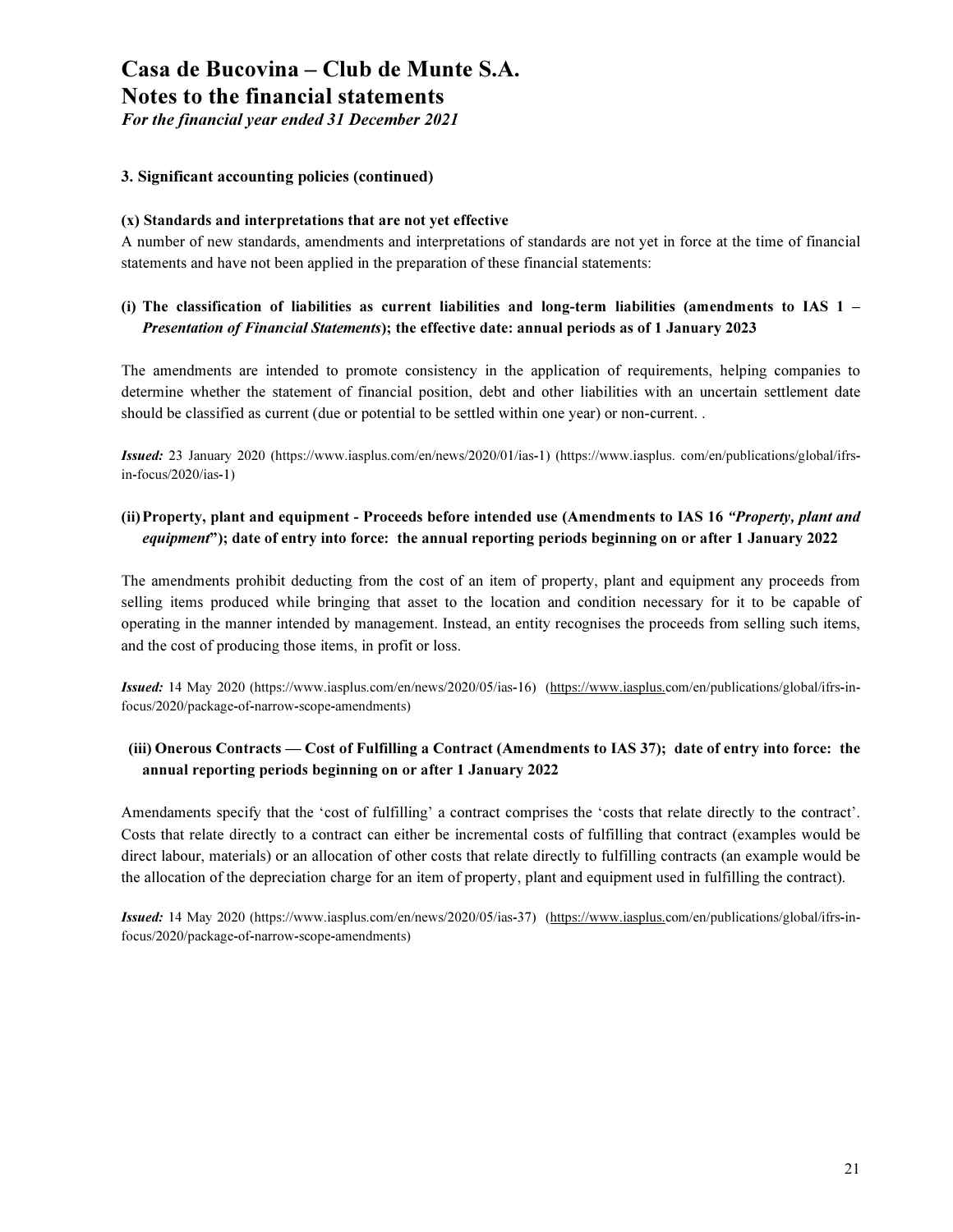For the financial year ended 31 December 2021

#### 3. Significant accounting policies (continued)

(x) Standards and interpretations that are not yet effective (continued)

(iv) Improvements of standards in 2020; date of entry into force: the annual reporting periods beginning on or after 1 January 2022:

IFRS 1 "First-time Adoption of IFRS"– The amendment permits a subsidiary that applies paragraph D16(a) of IFRS 1 to measure cumulative translation differences using the amounts reported by its parent, based on the parent's date of transition to IFRSs.

IFRS 9 "Financial Instrument"– The amendment clarifies which fees an entity includes when it applies the '10 per cent' test in paragraph B3.3.6 of IFRS 9 in assessing whether to derecognise a financial liability. An entity includes only fees paid or received between the entity (the borrower) and the lender, including fees paid or received by either the entity or the lender on the other's behalf.

IFRS 16 "Leases"– The amendment to Illustrative Example 13 accompanying IFRS 16 removes from the example the illustration of the reimbursement of leasehold improvements by the lessor in order to resolve any potential confusion regarding the treatment of lease incentives that might arise because of how lease incentives are illustrated in that example.

IAS 41 "Agriculture"– he amendment removes the requirement in paragraph 22 of IAS 41 for entities to exclude taxation cash flows when measuring the fair value of a biological asset using a present value technique.

Issuedt: 14 May 2020 (https://www.iasplus.com/en/news/2020/05/aip) (https://www.iasplus.com/en/publications/global/ifrs-infocus/2020/package-of-narrow-scope-amendments)

#### (v) IFRS 17 "Insurance Contracts" replaces IFRS 4; date of entry into force: the annual reporting periods beginning on or after 1 January 2023

IFRS 17 aims to:

1) the introduction of a single accounting model for all types of insurance contracts, offering:

- up-to-date information on the obligations, risks and performance of insurance contracts;

2) increasing the transparency of financial information reported by insurance companies, which will give investors and analysts more confidence in the insurance industry;

3) the possible alignment of insurance accounting with the general accounting of other industries that apply IFRS.

The key changes in IFRS 17 compared to the existing standard (IFRS 4) are the prescription of the method of measuring insurance liabilities, and the timing and manner of recognition of revenue.

An entity must recognize the insurance contracts it issues at the most recent date between

(a) the beginning of the insurance period;

- (b) the due date of the first installment of the insurance premium; and
- (c) when contracts become onerous.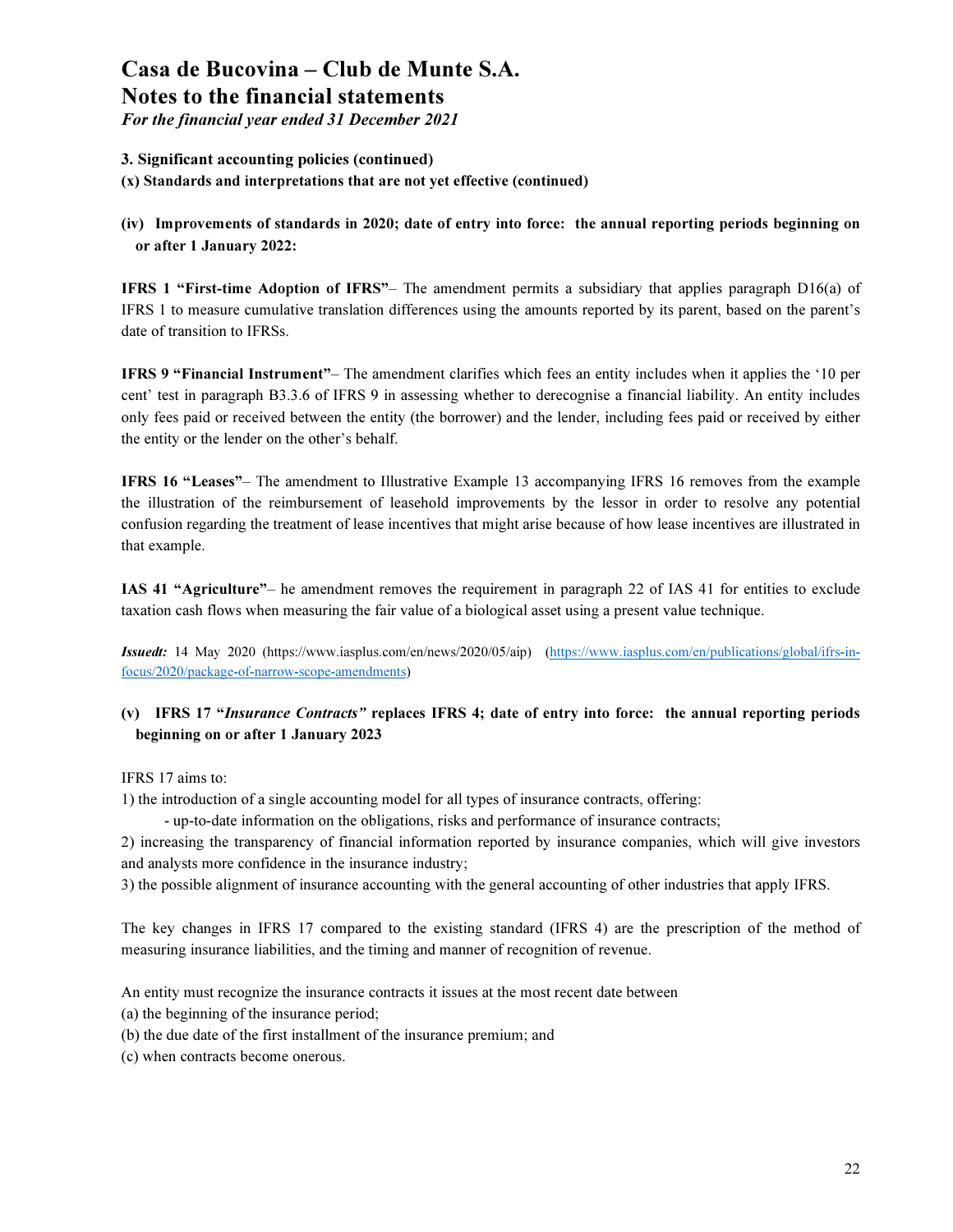For the financial year ended 31 December 2021

#### 3. Significant accounting policies (continued)

(x) Standards and interpretations that are not yet effective (continued)

(v) IFRS 17 (continued)

When the entity recognizes the insurance contracts:

a) it must valuate them applying the General Valuation Model provided by the standard, or, if it is allowed b) may apply the Premium Allocation Approach (PAA) - which is a more simple approach compared to the general model.

The general model stipulates that an entity must measure a group of contracts at the total value of contractual cash flows (FCF) and contractual service margin (CSM).

The amendments to IFRS 17 consist of the main amendments:

- $\checkmark$  postponement of its entry into force from 01.01.2021 to 01.01.2023;
- $\checkmark$  Additional scope exclusion for credit card contracts and similar contracts that provide insurance coverage as well as optional scope exclusion for loan contracts that transfer significant insurance risk;
- $\checkmark$  Clarification of the application of contractual service margin (CSM) attributable to investment-return service and investment-related service and changes to the corresponding disclosure requirements;
- $\checkmark$  Amendments to require an entity that at initial recognition recognises losses on onerous insurance contracts issued to also recognise a gain on reinsurance contracts held;
- $\checkmark$  Simplified presentation of insurance contracts in the statement of financial position so that entities would present insurance contract assets and liabilities in the statement of financial position determined using portfolios of insurance contracts rather than groups of insurance contracts;
- $\checkmark$  Additional transition relief for business combinations and additional transition relief for the date of application of the risk mitigation option and the use of the fair value transition approach

#### (vi) Extension of the Temporary Exemption from Applying IFRS 9 "Financial Instruments" (Amendments to IFRS 4); date of entry into force: the annual reporting periods beginning on or after 1 January 2023

The amendment modifies the date of the expiration of the temporary exemption from IFRS 4 Insurance Contracts from the application of IFRS 9 Financial Instruments.

Issued: 25 June 2020 (https://www.iasplus.com/en/news/2020/06/ifrs-17) (https://www.iasplus. com/en/publications/global/ifrs-infocus/2020/ifrs-17)

#### (vii) Classification of Liabilities as current or non-current — Deferral of effective date (amendment to IAS 1) date of entry into force: the annual reporting periods beginning on or after 1 January 2023

The amendment defers the effective date of the January 2020 amendments by one year.

Issued: 15 July 2020 (https://www.iasplus.com/en/news/2020/07/ias-1) (https://www.iasplus.‐ com/en/publications/global/ifrs-infocus/2020/ias-1-1)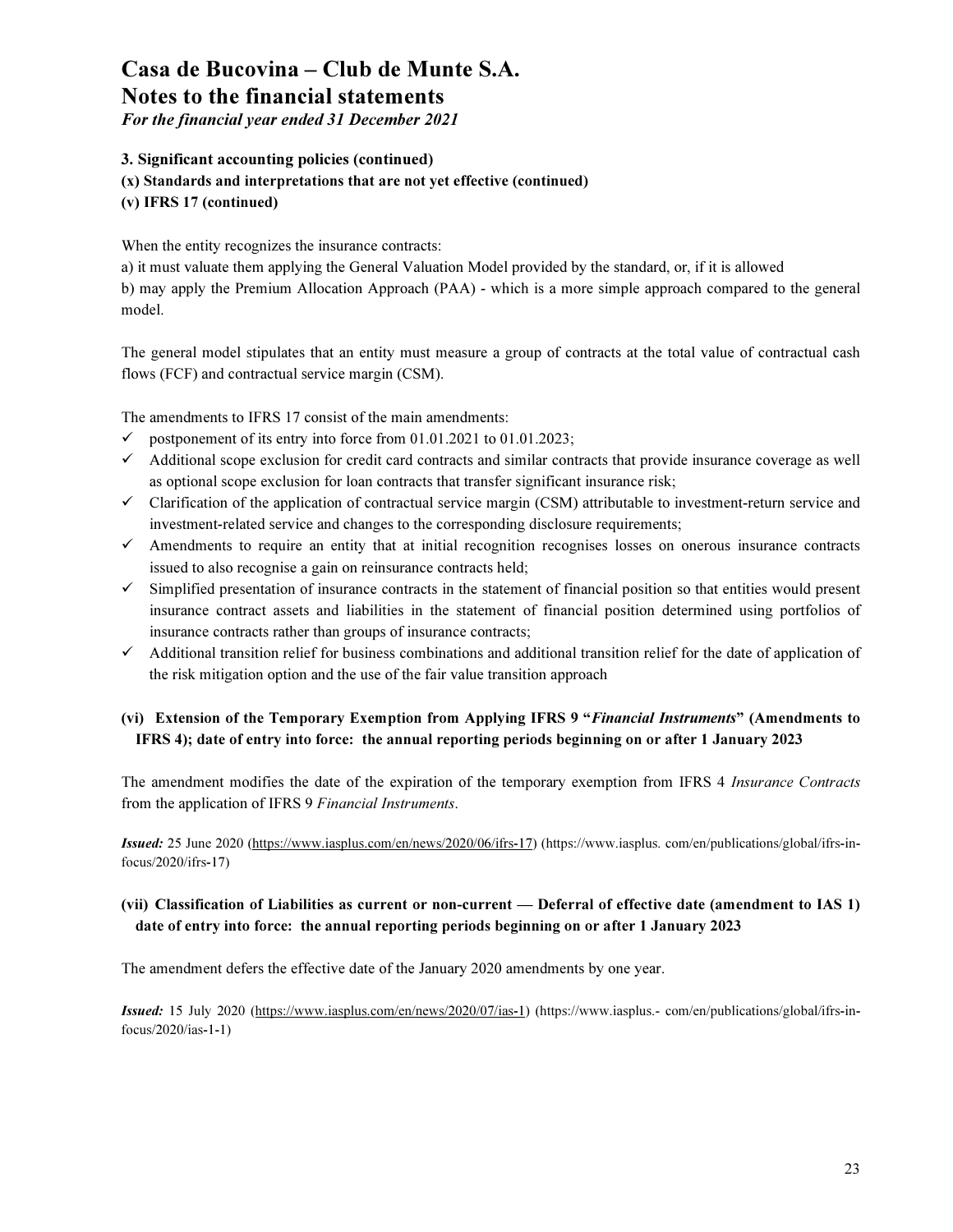For the financial year ended 31 December 2021

#### 3. Significant accounting policies (continued)

(x) Standards and interpretations that are not yet effective (continued)

#### (viii) Disclosure of Accounting Policies (Amendments to IAS 1 and IFRS Practice Statement 2); date of entry into force: the annual reporting periods beginning on or after 1 January 2023

The amendments require an entity to disclose its material accounting policy information instead of its significant accounting policies. Subsequent amendments explain how an entity can identify material accounting policy information and give examples of when accounting policy information is likely to be material. In addition, IFRS Practice Statement 2 has been amended by adding guidance and examples to explain and demonstrate the application of the 'four-step materiality process' to accounting policy information in order to support the amendments to IAS 1.

Issued: 12 February 2021 (https://www.iasplus.com/en/news/2021/02/accounting-policies)

#### (ix) Definition of Accounting Estimates (Amendments to IAS 8 "Accounting Policies, Changes in Accounting Estimates and Errors"); date of entry into force: the annual reporting periods beginning on or after 1 January 2023

In the amendments the definition of a change in accounting estimates is replaced with a definition of accounting estimates. Under the new definition, accounting estimates are "monetary amounts in financial statements that are subject to measurement uncertainty". Entities develop accounting estimates if accounting policies require items in financial statements to be measured in a way that involves measurement uncertainty. Amendments clarify that a change in accounting estimate that results from new information or new developments is not the correction of an error.

Issued: 12 February 2021 Articol (https://www.iasplus.com/en/news/2021/02/ias-8)

#### (x) Deferred Tax related to Assets and Liabilities arising from a Single Transaction (Amendments to IAS 12); date of entry into force: the annual reporting periods beginning on or after 1 January 2023

The amendments clarify that the initial recognition exemption does not apply to transactions in which equal amounts of deductible and taxable temporary differences arise on initial recognition.

Issued: 7 May 2021 (https://www.iasplus.com/en/news/2021/05/ias-12) (https://www.iasplus.com/en/publications/global/ifrs-infocus/2021/deferred-tax-amendments)

#### (xi) Initial Application of IFRS 17 and IFRS 9 — Comparative Information (Amendment to IFRS 17); date of entry into force: the annual reporting periods beginning on or after 1 January 2023

Under the amendment, an entity that first apply IFRS 17 and IFRS 9 at the same time is permitted to present comparative information about a financial asset as if the classification and measurement requirements of IFRS 9 had been applied to that financial asset before.

Issued: 9 December 2021 (https://www.iasplus.com/en/news/2021/12/ifrs-17-ifrs-9) (https://www.iasplus.com/en/publications/global/ifrs-in-focus/2021/ifrs-17-amendments)

The company does not consider that these amendments will have a significant effect on the financial statements.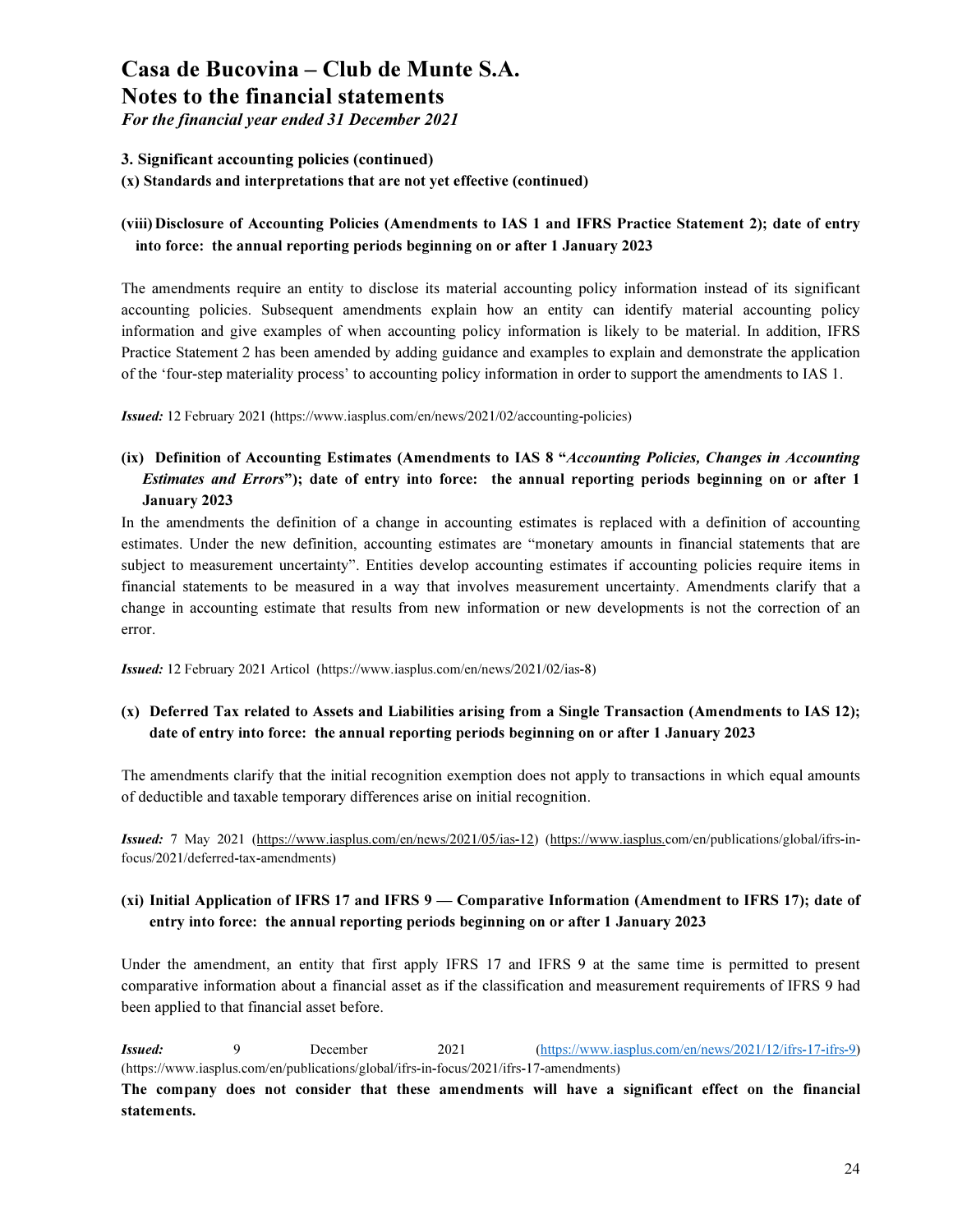For the financial year ended 31 December 2021

#### 4. Significant accounting estimates and judgments

The Management discusses the development, selection, presentation and application of significant accounting policies and estimates. All these are approved at the meetings of the Board of Administrators.

These presentations complete the information on financial risk management (see Note 26). Significant accounting judgments on applying the Company's accounting policies include:

#### Key sources of uncertainty of estimates

#### Adjustments for the impairment of assets valued at amortized cost

Assets registered at amortized cost are valued for impairment according to the accounting policy described in Note  $3(d)(v)$ .

Assessment for impairment of receivables is made on an individual level and is based on management's best estimate of the present value of cash flows expected to be received. To estimate these flows, the management makes certain estimates related to the financial position of the counterparty. Each impaired asset is individually analyzed. Accuracy of the adjustments depends on estimates of future cash flows for specific counterparties.

#### Determining the fair value of financial instruments

The fair value of financial instruments that are not traded in an active market is determined using valuation techniques in accounting policy described in Note  $3(d)(iv)$ . For financial instruments rarely traded and for which there is no price transparency, fair value is less objective and is determined using various levels of estimates of the degree of liquidity, the concentration, uncertainty of market factors, assumptions of price and other risks affecting the respective financial instrument.

#### Fair value hierarchy

The Company uses the following hierarchy for fair value measurement methods:

Level 1: Quoted prices (unadjusted) in active markets for identical assets or liabilities

Level 2: inputs other than quoted prices included in Level 1 that are observable for the asset or liability, either directly (ie as prices) or indirectly (ie derived from prices)

Level 3: inputs for the asset or liability that are not based on observable market data (unobservable inputs). This category includes all instruments where the valuation technique includes items that are not based on observable and unobservable input parameters which can have a significant effect on the assessment instrument. This category includes instruments that are valued based on quoted prices for similar instruments but which are subject to adjustments based largely on unobservable data or estimates to reflect the difference between the two instruments.

The fair value of financial assets and liabilities that are traded in active markets are based on quoted market prices or the prices quoted by brokers. For all other financial instruments, the Company determines fair value by using valuation techniques. Valuation techniques include net present value and discounted cash flow models, comparison to similar instruments for which market observable prices exist and other valuation techniques. Assumptions and variables used in valuation techniques include interest rates without risk and reference rates, margins for credit risk and other premiums used in estimating discount rates, yields on bonds and equity, exchange rates, indices price of capital, volatilities and correlations predicted. The purpose of valuation techniques is to determine the fair value of financial instruments which reflect the price at the reporting date, the price that would be determined by objective conditions market participants.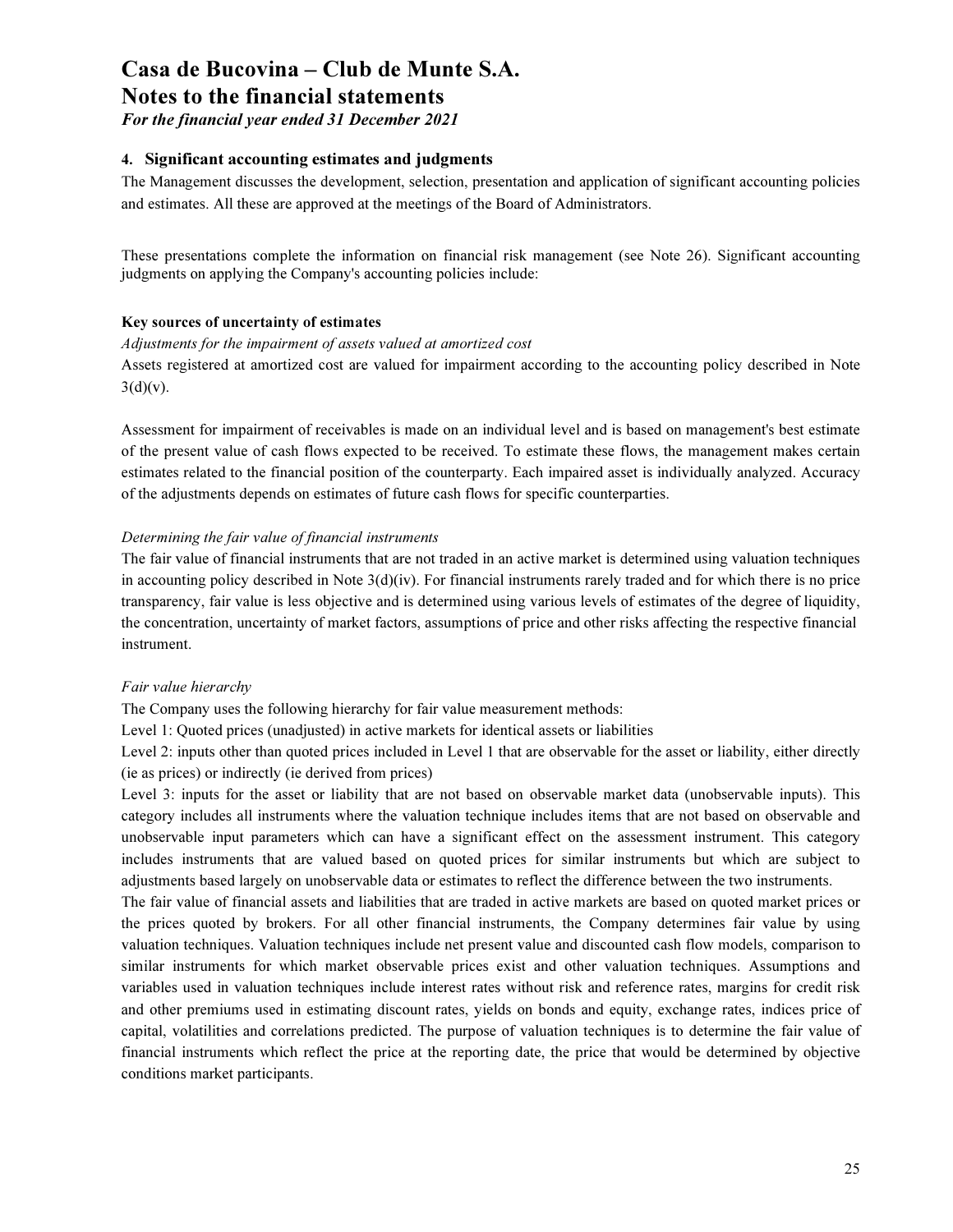For the financial year ended 31 December 2021

#### 4. Significant accounting estimates and judgments (continued)

Fair value hierarchy (continued)

| 31 December 2021                                         |         |                |           |              |
|----------------------------------------------------------|---------|----------------|-----------|--------------|
| In Lei                                                   | Level 1 | <b>Level 2</b> | Level 3   | <b>Total</b> |
| Financial assets at fair value through profit or<br>loss |         |                | 5.278.126 | 5.278.126    |
| 31 December 2020<br>In Lei                               | Level 1 | Level 2        | Level 3   | <b>Total</b> |
| Financial assets at fair value through profit or<br>loss |         |                | 4.901.954 | 4.901.954    |

For the year ended 31 December 2021, the Company presented financial assets at fair value through profit or loss on level 3 of the fair value hierarchy the closed-end fund units amounting to 5.278.126 lei (31.12.2020: 4.901.954 lei) (Note 17 a) ).

Under the fair value model for financial assets at fair value through profit or loss - fund units, a positive change of fair value of 10% leads to profit after tax increase of 527.813 lei at 31 December 2020 (31 December 2020: 490.195 lei), a negative change of 10% having an equal negative net impact.

#### Classification of financial assets and liabilities

The Company's accounting policies provide the basis for the classification of assets and liabilities, at the initial moment, in different accounting categories. Details regarding the classification of financial assets and liabilities are presented in Note 24.

#### Revaluation of tangible assets

Tangible assets such as land and buildings are subject to revaluation, and changes in fair value are recognized in other comprehensive income.

#### Measurment of fair value

On 31 December 2018, the Company's tangible assets were valued by an independent external valuer authorized by the National Association of Authorized Valuers in Romania ("ANEVAR"). Revaluations of land and buildings at 31 December 2018 were performed on the basis of the following methods, in accordance with the valuation principles and techniques contained in the ANEVAR Standards for valuation of assets:

- the comparison method for land;
- $\bullet$  the revenue method, with an average capitalization rate of 10.3%, in conjunction with the cost method, for constructions.

#### Fair value hierarchy

Based on the input data used in the valuation technique, the fair value of tangible assets was classified at level 3 of the fair value hierarchy.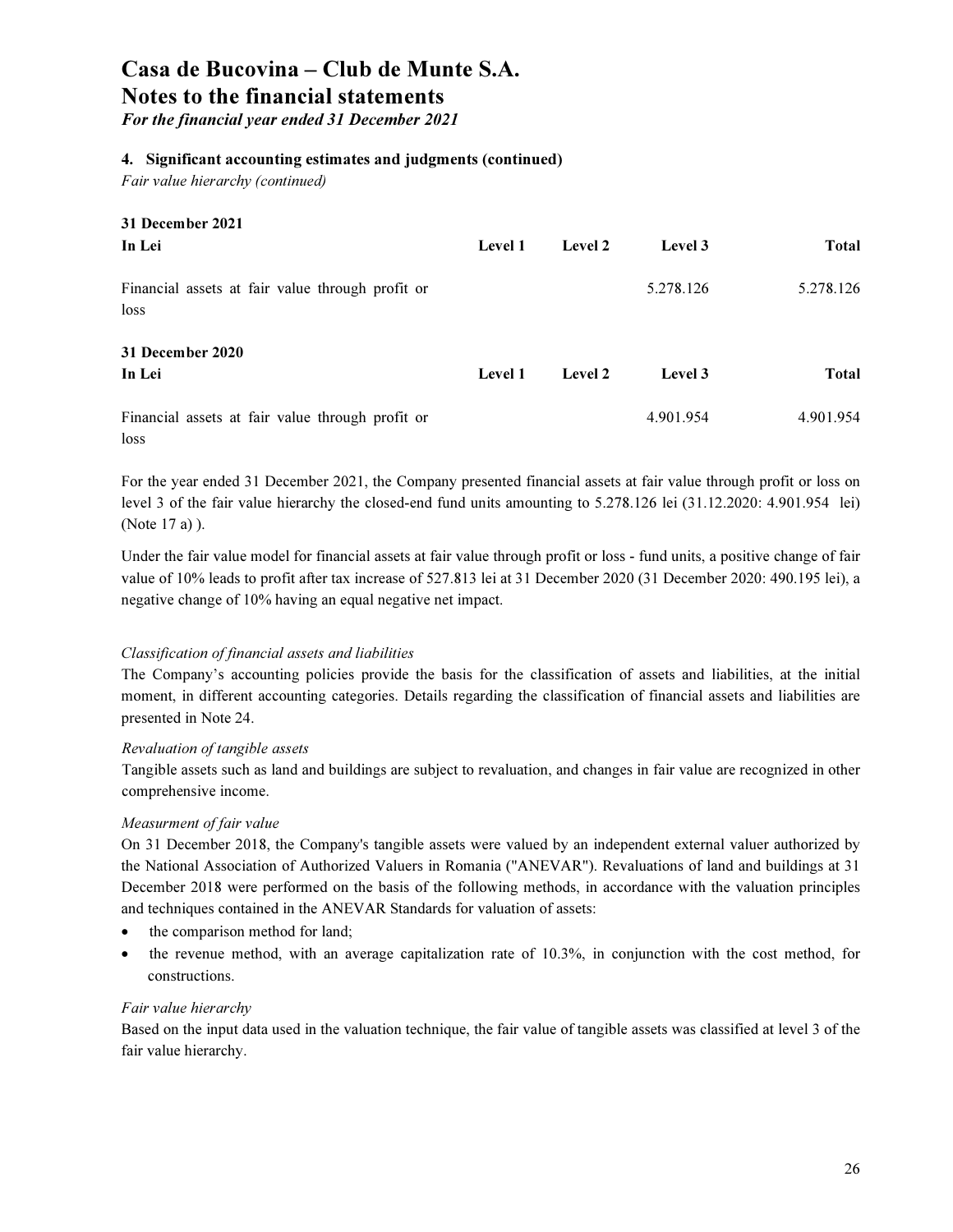For the financial year ended 31 December 2021

#### 4. Significant accounting estimates and judgments (continued)

#### Valuation techniques

In direct comparisons, the sales or offers of properties similar to those valued were collected, analyzed, compared and adjusted, to identify similarities and differences between these properties. The prices of comparables were adjusted to warrant differences in the characteristics of the properties evaluated. The benchmarks used include property rights, financing and sales conditions, post-purchase costs, market conditions, location, physical characteristics, best use, and town-planning regulations.

Under the cost-based approach, the net replacement cost method was used, in view of the specialized character of certain buildings (hotel). Therefore, the net replacement cost was determined based on the price in the updated specialist catalogs, with update indices or on the basis of works estimates. The degree of wear was determined taking into account upgrades on finishings and installations, capital repairs and building development stages.

Tangible assets have been evaluated taking into account the best use of these assets. Based on the analysis of location information and property characteristics identified in the market analysis, it was found that generally the best use is the one available at the time of the valuation

The Company's management examined the observable market data for similar assets and other information regarding the real estate market and did not find a depreciation of the value on 31.12.2021 for the owned properties.

#### Implications of the Covid-19 pandemic

In the context of the Covid-19 pandemic, the Company has identified the main risks and uncertainties to which it is exposed.

The Covid-19 pandemic has caused uncertainty in the activities of most companies. The Company's activity was suspended between 22 March 2020 – 5 June 2020, the period in which the Company continued to take the necessary measures to ensure a sufficient cash flow to pay its due obligations, both under normal and stressful conditions, without incurring unacceptable losses or endangering the Company's reputation.

Revenues from tourism activity increased in the financial year ended 31 December 2021 by approximately 66% compared to the financial year ended 31 December 2020, as a result of the relaxation of restrictions and travel relaunch measures that directly benefit the hospitality sector. Also, the Company registers an improvement of the main indicators, registering increases both of shareholders' equity (2%) and of the cash flows from the operating activity.

As it appears both from the Cash Flow Statement and from Notes 15 and 16, the Company has a solid liquidity, represented by cash and cash equivalents, deposits and other liquid financial assets, in the amount of 7.3 million lei, increasing for the financial year 2020 when it amounted to 6.5 million lei. The company has a solid policy of managing financial resources, aiming at maintaining a high liquidity of cash and investing in diversified financial instruments, with a low degree of risk, respectively, placing cash in short-term bank deposits with a maturity of up to 12 months, bonds and investment funds.

Government support measures: in 2021, the hotel industry benefited from several measures that contributed to the relaunch of the hospitality sector. Thus, this year the Company benefited from state aid schemes established on the basis of GEO 224/2020 and continued this year to benefit from the facilities brought by GEO 132/2020.

Except for the elements presented above, the Company cannot accurately quantify the economic impact on its financial performance, but continuously monitors the evolution of relevant events, in order to identify the best directions of action to ensure the continuity of the Company's activity.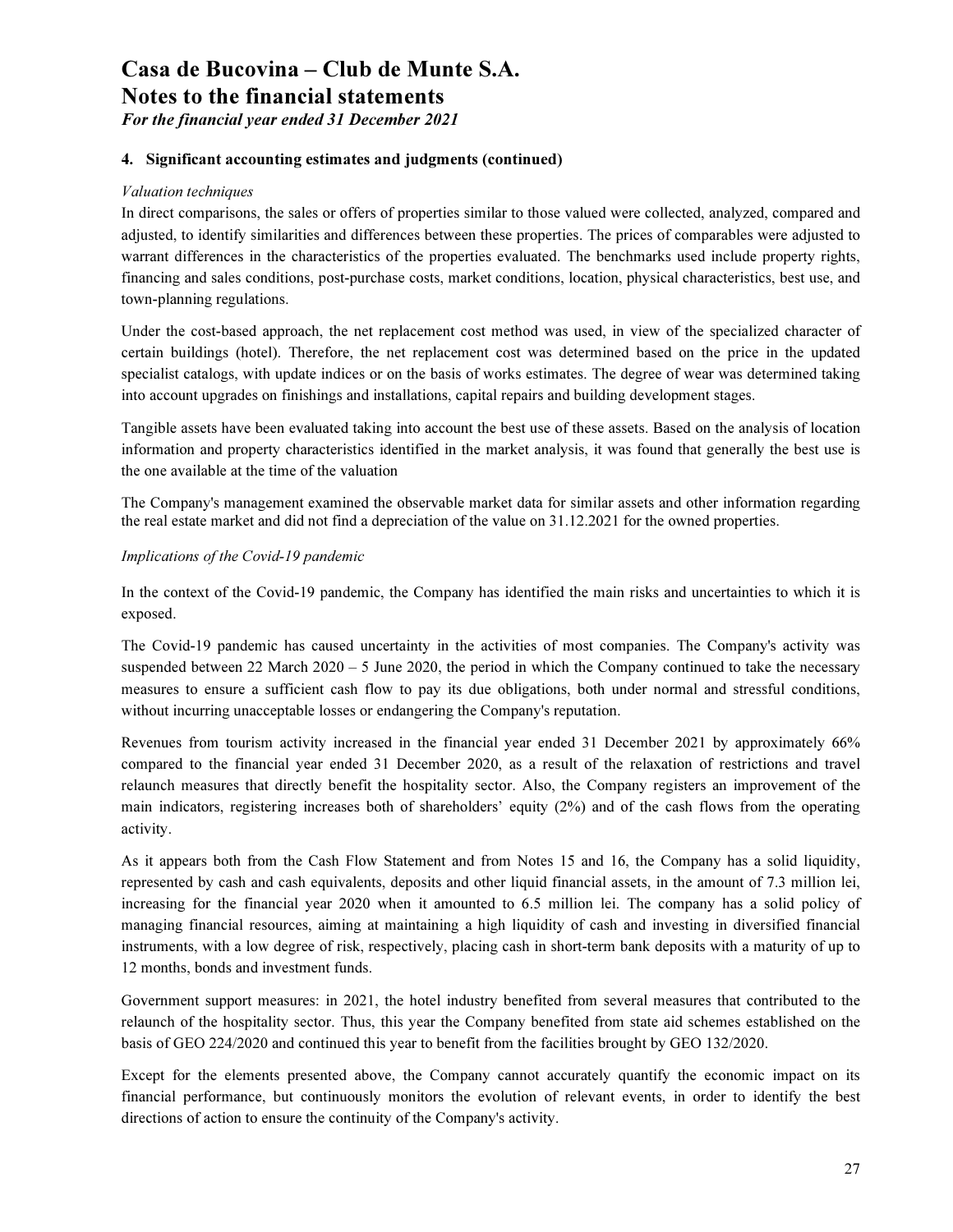For the financial year ended 31 December 2021

#### 5 Revenue from touristic services

|                                         | 31 December 2021 | 31 December 2020 |
|-----------------------------------------|------------------|------------------|
| Revenue from hotel services             | 2.532.384        | 1.413.559        |
| Revenue from catering (restaurant, bar) | 3.179.611        | 1.990.536        |
| Revenue from SPA, playgrounds, various  | 86.543           | 38.450           |
| Revenue from rental                     | 212.397          | 175.461          |
| Total                                   | 6.010.935        | 3.618.006        |

#### 6 Other revenue

|                                     | 31 December 2021 | 31 December 2020 |
|-------------------------------------|------------------|------------------|
| Revenue from turnover subsidies (i) | 520.317          |                  |
| Other revenue                       | 2.666            | 3.427            |
| Total                               | 522.983          | 3.427            |

(i) The company benefited in 2021 from receiving a state aid in the form of a grant, through the State aid scheme established by GEO 224/2020, with subsequent amendments and completions, implemented by the Ministry of Economy, Entrepreneurship and Tourism (MEAT) through AIMMAIPE

#### 7 Third party expenses

|                                       | 31 December 2021 | 31 December 2020 |
|---------------------------------------|------------------|------------------|
| Third party expenses                  | 421.893          | 321.363          |
| Expenses with repairs and maintenance | 46.725           | 31.232           |
| Total                                 | 468.618          | 352.595          |

#### 8 Personnel expenses

|                                                     | 31 December 2021 | 31 December 2020 |
|-----------------------------------------------------|------------------|------------------|
|                                                     |                  |                  |
| <b>Salaries</b>                                     | 2.159.416        | 2.171.169        |
| Expenses with social security and social protection | 71.914           | 56.696           |
| Expenses with meal tickets                          | 229.170          | 157.815          |
| Income from operating subsidies (i)                 | (244.480)        | (389.547)        |
| <b>Total</b>                                        | 2.216.020        | 1.996.133        |

(i) The company received technical unemployment in the amount of 244.480 lei based on GEO 30/2020 Art XI

The average number of employees in 2020 was of 55 (2020: 60), and the effective number of employees as of 31 December 2021 is of 57 (31 December 2020: 49).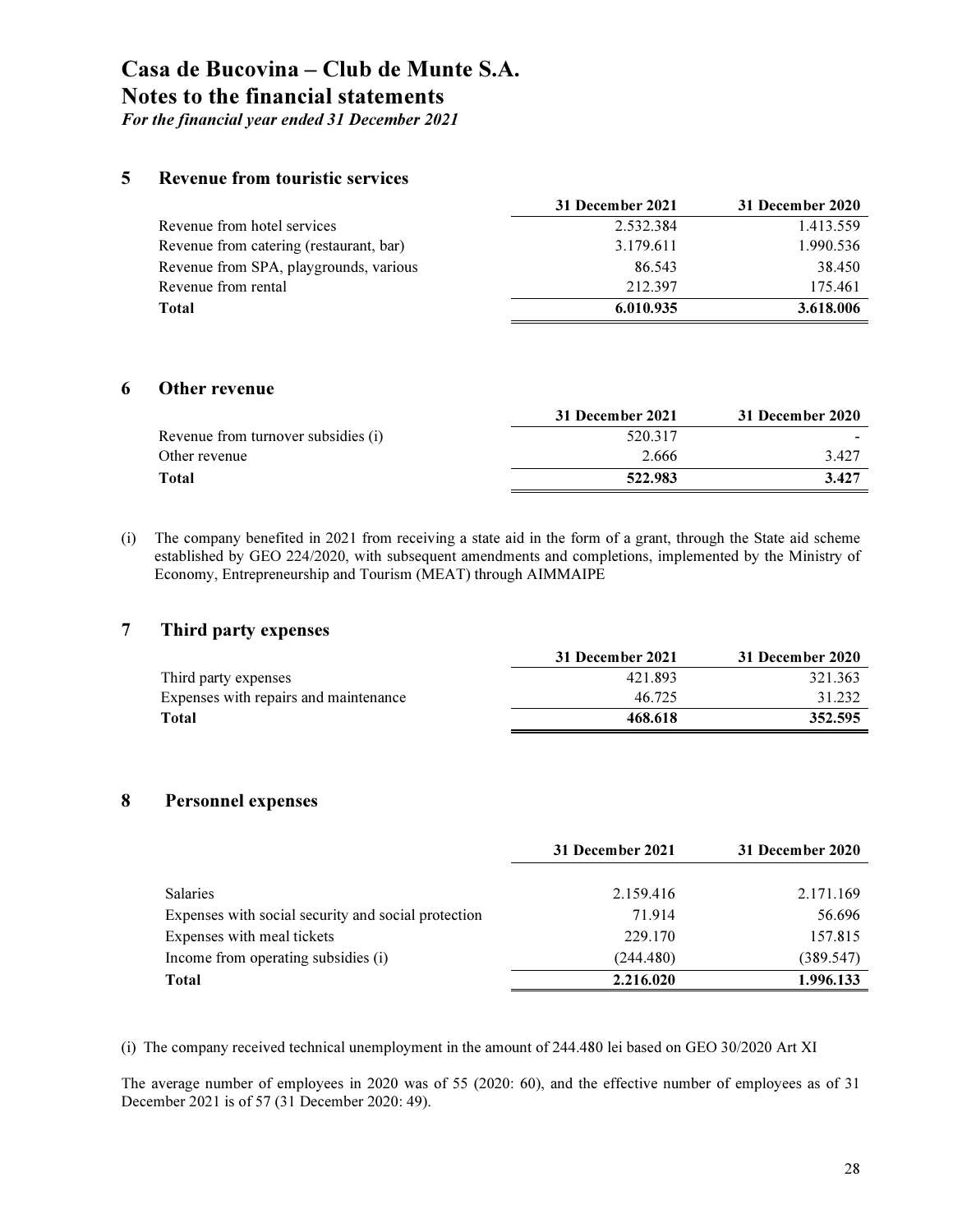# Casa de Bucovina – Club de Munte S.A.

Notes to the financial statements

For the financial year ended 31 December 2021

#### 9 Expenses with the depreciation and amortization of tangible assets 31 December 2021 31 December 2020

|                            | 611.926 | 624.280 |
|----------------------------|---------|---------|
| Expenses with depreciation | 611.926 | 624.280 |
|                            |         |         |

### 10 Other expenses

|                                                                                | 31 December 2021 | 31 December 2020 |
|--------------------------------------------------------------------------------|------------------|------------------|
| Expenses with taxes and similar                                                | 413.176          | 309.010          |
| Expenses with commissions and fees                                             | 204.760          | 116.497          |
| Postal and telecommunications expenses                                         | 45.060           | 47.231           |
| Marketing expenses                                                             | 5.343            | 7.421            |
| Expenses with bank services and similar                                        | 25.113           | 18.666           |
| Expenses with insurance premiums                                               | 27.720           | 30.034           |
| Operating expenses with provisions                                             | 62.379           | (97.403)         |
| Operating expenses with the adjustment for the impairment of<br>current assets | (14.990)         | 64.682           |
| Expenses with granted donations                                                | 13.750           | 8.550            |
| Travel expenses                                                                | 2.962            | 4.547            |
| Expenses with compensations, fines and penalties                               | 8.962            | 1.306            |
| Expenses with royalties, management and rental locations                       | 50.501           | 53.617           |
| <b>Total</b>                                                                   | 844.736          | 564.158          |

#### 11 Financial revenues

|                                         | 31 December 2021 | 31 December 2020 |
|-----------------------------------------|------------------|------------------|
| Revenues from interest received         | 227.329          | 293.796          |
| Net gain/(Net loss) from FX differences | (334)            | 6.929            |
| Total                                   | 226.995          | 300.725          |

#### 12 (Net loss) / Net gain from the revaluation of financial assets

|                                                                                                                    | 31 December 2021 | 31 December 2020 |
|--------------------------------------------------------------------------------------------------------------------|------------------|------------------|
| (Net loss) /Net gain from the revaluation of financial assets at<br>fair value through profit or loss (Note 16 a)) | 376.171          | (789.401)        |
| Total                                                                                                              | 376.171          | (789.401)        |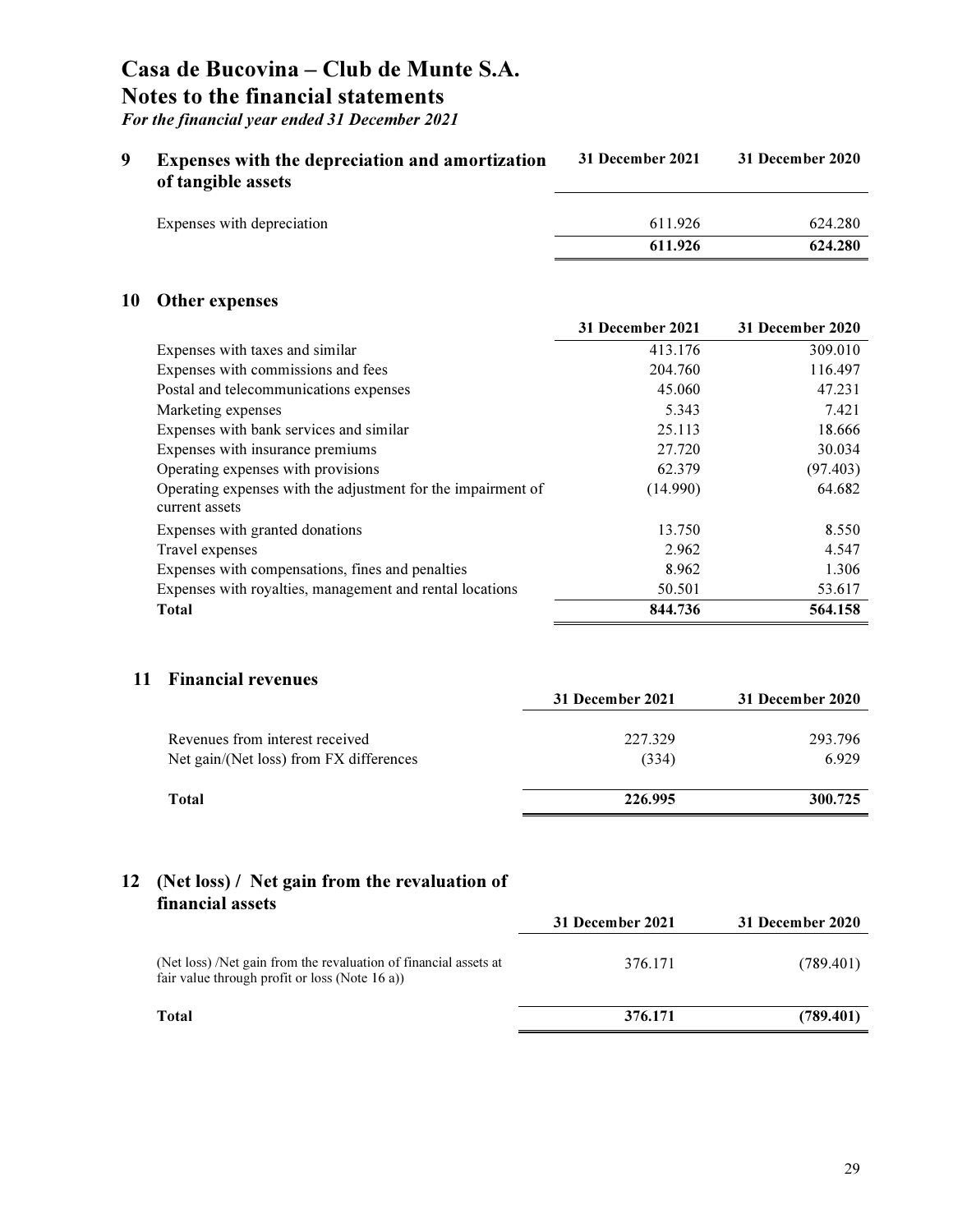For the financial year ended 31 December 2021

#### 13 Income tax expense

|    |                                                                    | 31 December<br>2021 | 31 December<br><b>2020</b> |
|----|--------------------------------------------------------------------|---------------------|----------------------------|
| a) | Current income tax                                                 |                     |                            |
|    | Expense with the current income tax                                |                     |                            |
|    | Expenses with the specific tax                                     | 20.522              | 16.418                     |
|    |                                                                    | 20.522              | 16.418                     |
|    | Deferred income tax                                                |                     |                            |
|    | Expense from deferred income tax                                   |                     |                            |
|    |                                                                    |                     |                            |
|    | Total                                                              | 20.522              | 16.418                     |
| b) | Fiscal loss to be recovered in the following years ( $Nota 3(r)$ ) | (554.750)           | (970.805)                  |

#### c) Evolution of the deferred income tax

As at 31 December 2021, respectively 31 decembrie 2020, the Company does not have defferred tax liabilities/assets, the Company's being subject to the specific tax according to Law no. 170/2016 (Note 3 r)).

#### d) Credit based on GEO 153/2020

The company has calculated the credit it can benefit from for the specific tax based on GEO 153/2020, but not registered in the financial statements at the date of their preparation, considering the non-updating by ANAF of the Code 100 declaration.

#### 14 Earnings per share

|                                              | 31 December 2021 | 31 December 2020 |
|----------------------------------------------|------------------|------------------|
| Profit attributable to ordinary shareholders | 622.876          | (1.971.774)      |
| Weighted average number of ordinary shares   | 162.319.412      | 162.319.412      |
| Basic earnings per share                     | 0.0037           | (0,0121)         |
|                                              |                  |                  |

#### 15 Cash and current accounts

|                                                          | 31 December 2021 | 31 December 2020 |
|----------------------------------------------------------|------------------|------------------|
| Current accounts                                         | 838.928          | 414.507          |
| Cash                                                     | 6.632            | 22.390           |
| Deposits with an original maturity of less than 3 months | 2.650.136        |                  |
| Other values                                             | 4.000            | 2.400            |
| Total                                                    | 3.499.696        | 439.297          |

The current accounts at banks are always at Company's disposal and are not restricted, except for the amount of 42.085 Lei (2020: 40.588 Lei) representing personnel collateral.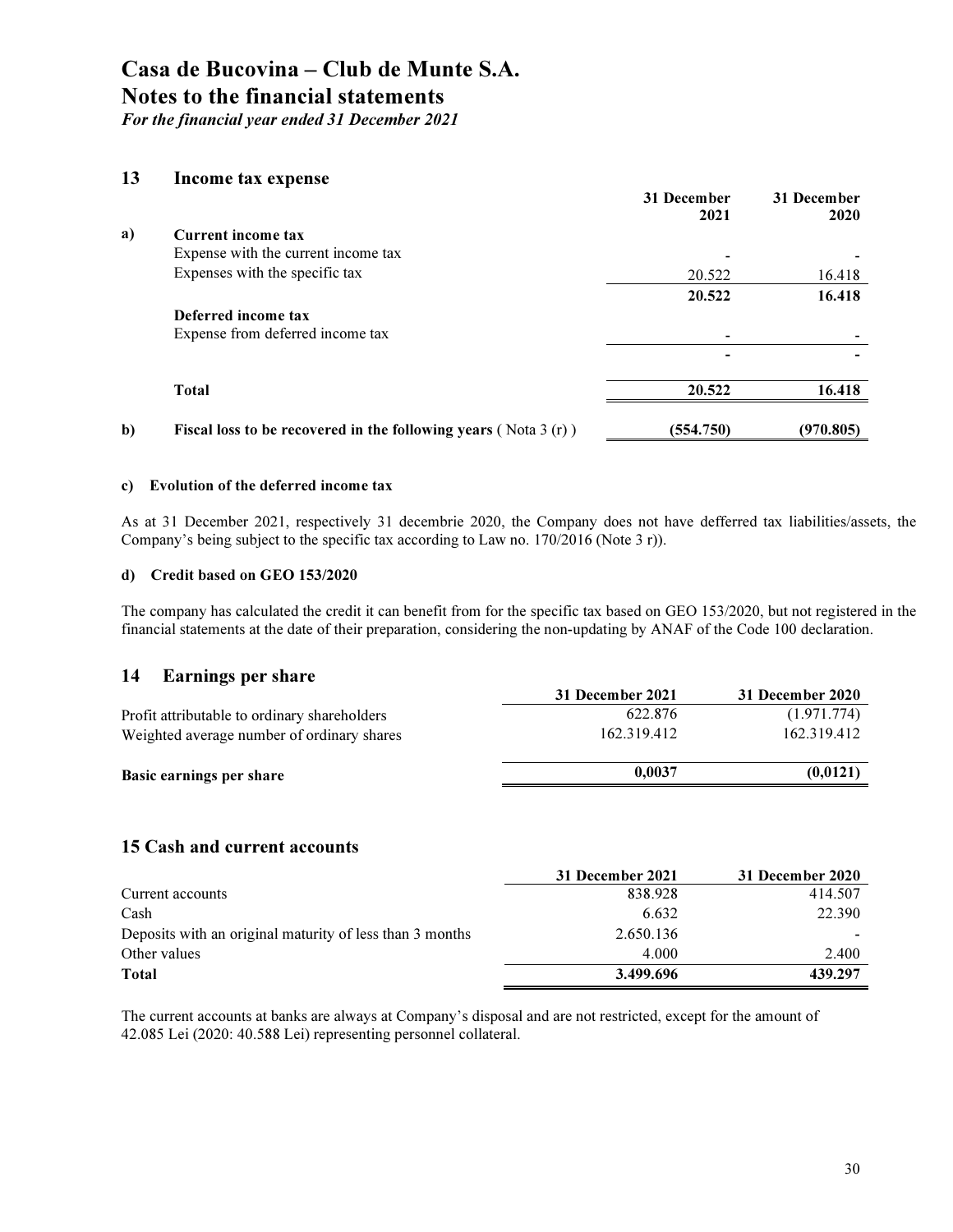For the financial year ended 31 December 2021

#### 16 Bank deposits

|                                                                                     | 31 December 2021 | 31 December 2020 |
|-------------------------------------------------------------------------------------|------------------|------------------|
| Bank deposits with an initial maturity higher than 3 months<br>and less than a year | 3.765.000        | 6.105.000        |
| Receivables attached                                                                | 64.297           | 40.978           |
| Total                                                                               | 3.829.297        | 6.145.978        |

#### i. Bank deposits at 31.12.2021

| Deposit account           |              | Deposit value | Deposit period           |            | <b>Interest</b><br>rate | Days until<br>31.12.2021 | Accumulated<br>interest for the<br>period<br>LEI |
|---------------------------|--------------|---------------|--------------------------|------------|-------------------------|--------------------------|--------------------------------------------------|
| $\mathbf{1}$              | $\mathbf{2}$ |               | 3                        |            | 4                       | 5                        | 6                                                |
| Libra Bank                | 250.000      | 12/10/2021    | $\frac{1}{2}$            | 12/04/2022 | 1.70%                   | 81                       | 943,15                                           |
| Libra Bank                | 250.000      | 27/08/2021    | $\overline{\phantom{a}}$ | 28/02/2022 | 1.70%                   | 127                      | 1.478,77                                         |
| Libra Bank                | 400.000      | 12/01/2021    |                          | 12/01/2022 | 2.00%                   | 354                      | 7.758,90                                         |
| Libra Bank                | 100.000      | 12/01/2021    |                          | 12/01/2022 | 2.00%                   | 354                      | 1.939,73                                         |
| Libra Bank                | 200.000      | 19/10/2021    |                          | 19/04/2022 | 1.70%                   | 74                       | 689,32                                           |
| Libra Bank                | 300.000      | 09/04/2021    | $\blacksquare$           | 11/04/2022 | 1.70%                   | 267                      | 3.730,68                                         |
| Libra Bank                | 500.000      | 05/11/2021    | $\overline{\phantom{a}}$ | 05/05/2022 | 2.20%                   | 57                       | 1.717,81                                         |
| Vista Bank                | 500.000      | 07/06/2021    | $\overline{\phantom{a}}$ | 07/06/2022 | 2.60%                   | 208                      | 7.511,11                                         |
| Vista Bank                | 300.000      | 03/03/2021    | $\blacksquare$           | 03/03/2022 | 2.85%                   | 304                      | 7.220,00                                         |
| Vista Bank                | 400.000      | 03/03/2021    | $\blacksquare$           | 03/03/2022 | 2.85%                   | 304                      | 9.626,67                                         |
| Vista Bank                | 150.000      | 03/03/2021    | $\overline{\phantom{a}}$ | 03/03/2022 | 2.85%                   | 304                      | 3.610,00                                         |
| Vista Bank                | 250.000      | 02/06/2021    | $\blacksquare$           | 02/06/2022 | 2.60%                   | 213                      | 3.845,83                                         |
| Vista Bank                | 250.000      | 02/06/2021    | $\overline{\phantom{a}}$ | 02/06/2022 | 2.60%                   | 213                      | 3.845,83                                         |
| Vista Bank                | 515.000      | 14/12/2021    | $\blacksquare$           | 14/12/2022 | 2.50%                   | 18                       | 643,75                                           |
| Garanti Bank              | 500.000      | 05/11/2021    | $\overline{\phantom{a}}$ | 06/06/2022 | 2.00%                   | 57                       | 1.561,63                                         |
| Garanti Bank              | 200.000      | 10/11/2021    | $\blacksquare$           | 10/02/2022 | 2.25%                   | 52                       | 641,09                                           |
| Garanti Bank              | 100.136      | 10/12/2021    | $\blacksquare$           | 10/01/2022 | 1.50%                   | 22                       | 90,53                                            |
| Garanti Bank              | 250.000      | 12/08/2021    | $\overline{\phantom{a}}$ | 14/03/2022 | 1.75%                   | 142                      | 1.702,05                                         |
| Garanti Bank              | 500.000      | 06/08/2021    |                          | 07/03/2022 | 1.75%                   | 148                      | 3.547,95                                         |
| Garanti Bank              | 500.000      | 13/10/2021    | $\overline{\phantom{a}}$ | 13/05/2022 | 2.00%                   | 80                       | 2.191,78                                         |
| <b>Total deposits LEI</b> | 6.415.136    |               |                          |            |                         |                          | 64.296,58                                        |

The bank deposits registered by the Company on 31 December 2021 are in the amount of 6.415.136 lei (31 December 2020: 6.105.000 lei), of which 3.765.000 lei represent bank deposits with an original maturity of more than 3 months and less than one year, and 2.650.136 lei (31 December 2020: 6.105.000 lei) represent bank deposits with an original maturity of less than 3 months.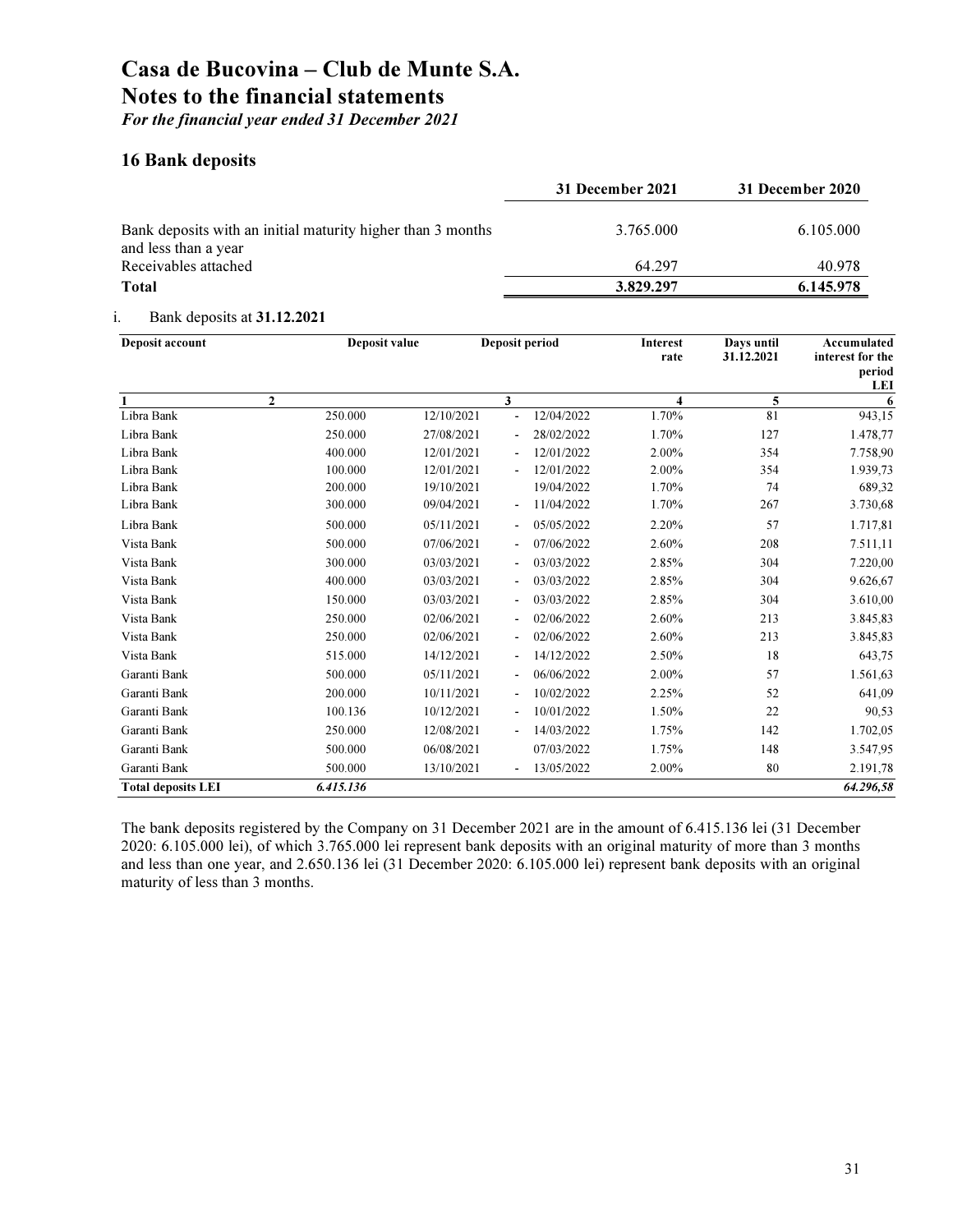For the financial year ended 31 December 2021

### 16 Bank deposits (continued)

#### ii. Bank deposits at 31.12.2020

| Deposit account           |                | Deposit value |            |                          | Deposit period | <b>Interest</b><br>rate | Days until<br>31.12.2020 | Accumulated<br>interest for the<br>period<br><b>LEI</b> |
|---------------------------|----------------|---------------|------------|--------------------------|----------------|-------------------------|--------------------------|---------------------------------------------------------|
|                           | $\overline{2}$ |               |            | 3                        |                | $\overline{\mathbf{4}}$ | 5                        | 6                                                       |
| Libra Bank                | 500.000        | LEI           | 09.07.2020 | $\blacksquare$           | 11.01.2021     | 2,40%                   | 176                      | 5.786,30                                                |
| Libra Bank                | 500.000        | LEI           | 09.10.2020 | $\overline{\phantom{a}}$ | 09.04.2021     | 2,40%                   | 84                       | 2.761,64                                                |
| Libra Bank                | 640.000        | LEI           | 09.10.2020 | $\overline{\phantom{a}}$ | 11.10.2021     | 2,80%                   | 84                       | 4.124,05                                                |
| Libra Bank                | 500.000        | LEI           | 04.11.2020 | $\blacksquare$           | 04.11.2021     | 2,50%                   | 58                       | 1.986                                                   |
| Vista Bank                | 400.000        | LEI           | 09.12.2020 |                          | 09.12.2021     | 3,00%                   | 23                       | 766,67                                                  |
| Vista Bank                | 100.000        | LEI           | 09.12.2020 | $\overline{\phantom{a}}$ | 09.12.2021     | 3,00%                   | 23                       | 191,67                                                  |
| Vista Bank                | 550.000        | LEI           | 07.09.2020 | $\blacksquare$           | 07.06.2021     | 3,30%                   | 116                      | 5.848,33                                                |
| Vista Bank                | 350.000        | LEI           | 03.09.2020 | $\blacksquare$           | 03.03.2021     | 3,10%                   | 120                      | 3.616,67                                                |
| Vista Bank                | 500.000        | LEI           | 01.09.2020 | $\blacksquare$           | 01.06.2021     | 3,20%                   | 122                      | 5.422,22                                                |
| Vista Bank                | 500.000        | LEI           | 01.09.2020 | $\blacksquare$           | 01.03.2021     | 3,10%                   | 122                      | 5.252,78                                                |
| Garanti Bank              | 507.500        | LEI           | 02.11.2020 | $\blacksquare$           | 02.08.2021     | 2,10%                   | 60                       | 1.750,87                                                |
| Garanti Bank              | 300.000        | LEI           | 09.11.2020 | $\blacksquare$           | 09.11.2021     | 2,20%                   | 53                       | 957,98                                                  |
| Garanti Bank              | 250.000        | LEI           | 09.11.2020 | $\sim$                   | 09.08.2021     | 2,10%                   | 53                       | 761,92                                                  |
| Garanti Bank              | 253.750        | LEI           | 30.10.2020 |                          | 30.04.2021     | 2,00%                   | 63                       | 875,13                                                  |
| Garanti Bank              | 253.750        | LEI           | 30.10.2020 | $\blacksquare$           | 30.04.2021     | 2,00%                   | 63                       | 875,13                                                  |
| <b>Total deposits LEI</b> | 6.105.000      |               |            |                          |                |                         |                          | 40.978                                                  |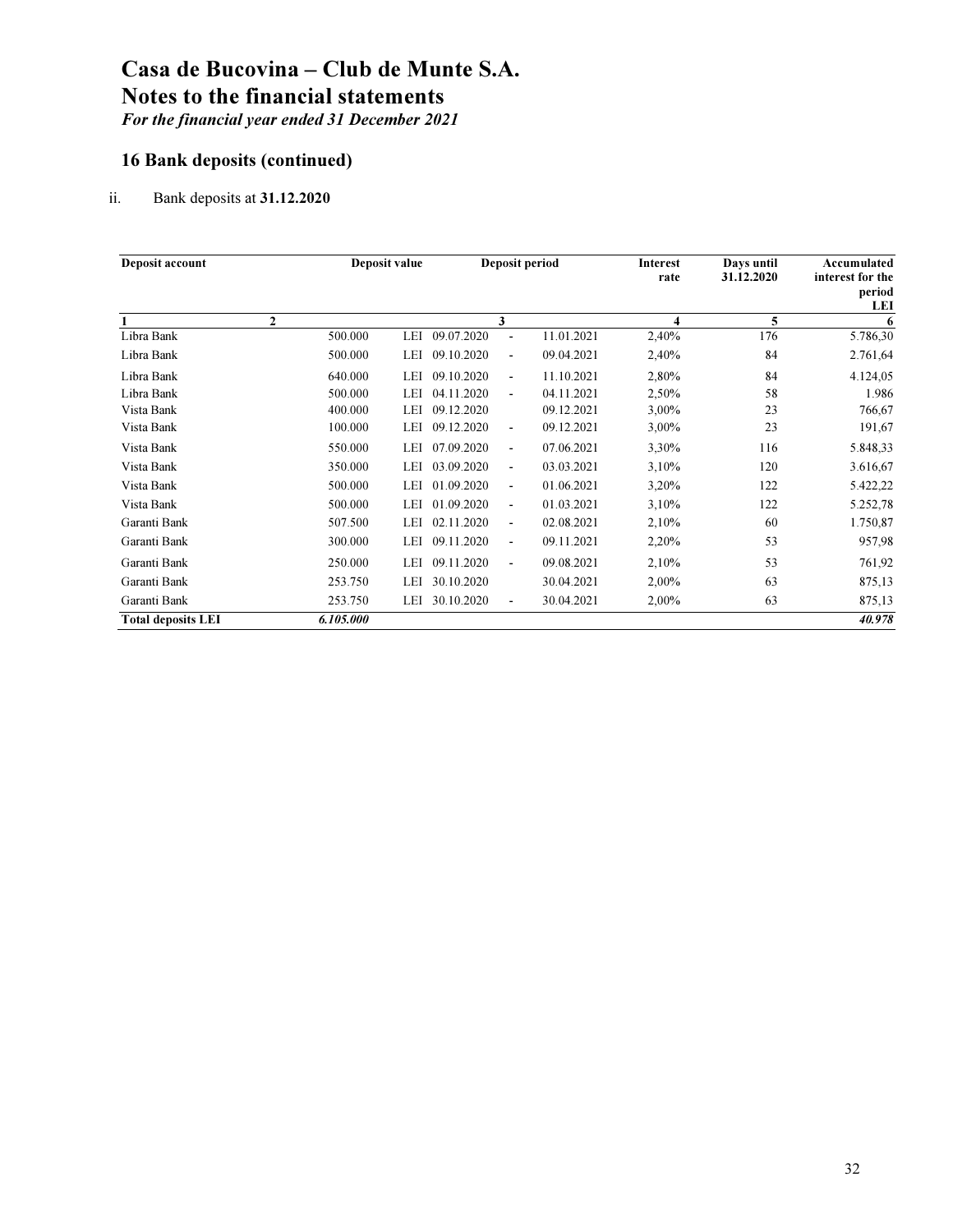For the financial year ended 31 December 2021

#### 17 Financial assets

#### a) Active financiare la valoare justa prin profit sau pierdere

At 31 December 2021 the Company owns fund units valued at fair value (cost: 4.999.996 lei ), acquired in 2018, to Fondul Inchis de Investitii Star Value, managed by SAI Star Asset Management, registered in the FSA Public Register under no. CSC08FIIR / 400008, authorized by FSA Decission no. 8 / 08.02.2007, FIA Star Value authorized by FSA Decission no. 197 / 17.09.2021, with the registration code CSC09FIAIR / 400008. Fund units held are valued at the unit value of the net asset (VUAN), calculated by the fund manager using closing prices for the fund's financial instruments. The differences in the fair value measurement of the fund units held determined a net gain of 376.171 lei (31 December 2020: a net loss of 789.401 lei) (Note 11).

| <b>FIA Star Value</b> | 31 December 2021 | 31 December 2020 |
|-----------------------|------------------|------------------|
| Fair value            | 5.278.126        | 4.901.954        |
| Total                 | 5.278.126        | 4.901.954        |
|                       |                  |                  |
|                       | 31 December 2021 | 31 December 2020 |
| Number of fund units  | 4.691,00         | 4.691,00         |

#### b) Financial assets valued at amortized cost

|                      | 31 December 2021 | 31 December 2020 |
|----------------------|------------------|------------------|
| <b>Bonds</b>         | 2.225.000        | 2.225.000        |
| Receivables attached | 10.268           | 6.281            |
| Total                | 2.235.268        | 2.231.281        |

In 2018 the Company has acquired 890.000 bonds issued by Firos S.A, which are dematerialized, nominative and freely transferable, with a fixed yield. The acquisition value of the bonds was 2.225.000 lei, with a fixed interest rate of 4% per year. The maturity of the bonds is 36 months from the subscription date. These bonds are guaranteed by the issuer through the mortgage on a plot of land owned by the issuer, located in Bdul. Timisoara no.100T, Bucharest. In the first semester of 2021 these bonds have reached their maturity. The principal amount was collected in full by the Company.

In August 2021 the Company acquired from Firos 890.000 registered and freely transferable bonds, with a fixed annual yield, under the same conditions as those mentioned above and specified in the "Offer document for the sale by private placement of a number of 890.000 dematerialized bonds, nominative, with a fixed annual yield "

The value of the cumulated interest as of 31.12.2021 is 10.268 lei (31.12.2020: 6.281 lei).

FIROS S.A., headquartered in Bucharest, 100 Timisoara Blvd., sector 6, sole registration code 434492 is a subsidiary of SIF Muntenia. SIF Muntenia valued its subsidiary and the valued amount as of 31 December 2021 estimated by an independent valuer is of 37.339.811 lei (31 December 2020: 37.471.849 lei).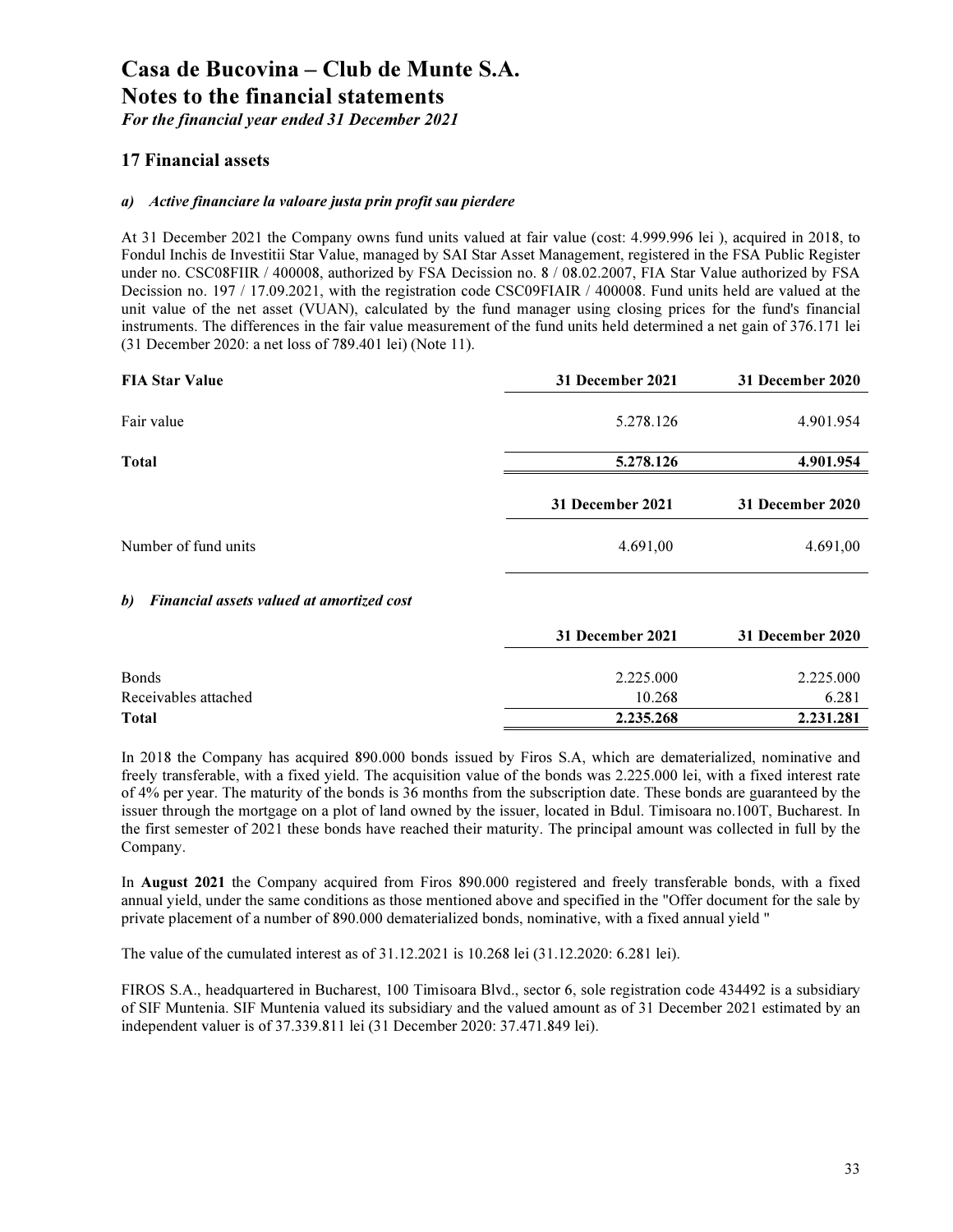For the financial year ended 31 December 2021

#### 18 Other assets

|                                                    | 31 December 2021 | 31 December 2020 |
|----------------------------------------------------|------------------|------------------|
| Trade receivables (i)                              | 128.177          | 123.278          |
| Prepayments (ii)                                   | 146.485          | 147.119          |
| Other receivables (iii)                            | 565.585          | 214.915          |
| <b>Total</b>                                       | 840.247          | 485.312          |
| <b>Trade receivables</b><br>(i)                    | 31 December 2021 | 31 December 2020 |
| Clients                                            | 250.685          | 260.777          |
| Adjustments for impairment of client receivables   | (123.952)        | (138.943)        |
| Suppliers – debtors for services                   | 1.444            | 1.444            |
| <b>Total</b>                                       | 128.177          | 123.278          |
| Prepayments<br>(ii)                                | 31 December 2021 | 31 December 2020 |
| Concession of land – inflated cost                 | 107.912          | 109.376          |
| Value of concession of land – paid in advance      | 34.380           | 34.846           |
| Miscellaneous                                      | 4.193            | 2.897            |
| Total                                              | 146.485          | 147.119          |
| (iii) Other receivables                            | 31 December 2021 | 31 December 2020 |
| Receivables from the State budget                  | 121.188          | 125.908          |
| Various debtors                                    | 95.806           | 101.967          |
| Adjustments for the impairment of various debtors  | (13.210)         | (13.210)         |
| Government grants (*)                              | 276.445          |                  |
| Non-repayable loans in the nature of grants $(**)$ | 85.106           |                  |
| Other financial assets (***)                       | 250              | 250              |
| <b>Total</b>                                       | 565.585          | 214.915          |

\* As a result of the entry into force of GEO no. 132 / 07.08.2020 on support measures for employees and employers in the context of the COVID-19 pandemic and for stimulating employment growth, the Company benefited from the settlement of a part of the salaries supported from the unemployment insurance budget in the amount of 244,480 lei, collecting until 31 December 2021 the amount of 159,374 lei and 85,106 lei collected on 19.01.2022 and 07.02.2022, respectively.

 \*\* The company benefited in 2021 from receiving a state aid in the form of a grant, through the State aid scheme established by GEO 224/2020, with subsequent amendments and completions, implemented by the Ministry of Economy, Entrepreneurship and Tourism (MEAT) through AIMMAIPE. The total value of the grant is 520.317 lei, of which until the date of preparation of the present financial statements, the amount of 243.872 lei was collected, and 276,445 lei were collected on 26.01.2022.

\*\*\*The Company is a founding member of the Association for Tourism Development – Gura Humorului, established in June 2009, in accordance with Government Ordinance no. 26/2000 regarding associations and foundations, with subsequent modifications and additions and with the Decree no. 31/1954, being founded by 26 founding members, with an initial patrimony of 6.800 lei, comprised of the partners' cash contributions. The contribution of the Company was of 250 LEI, representing 3.67% of the association's patrimony.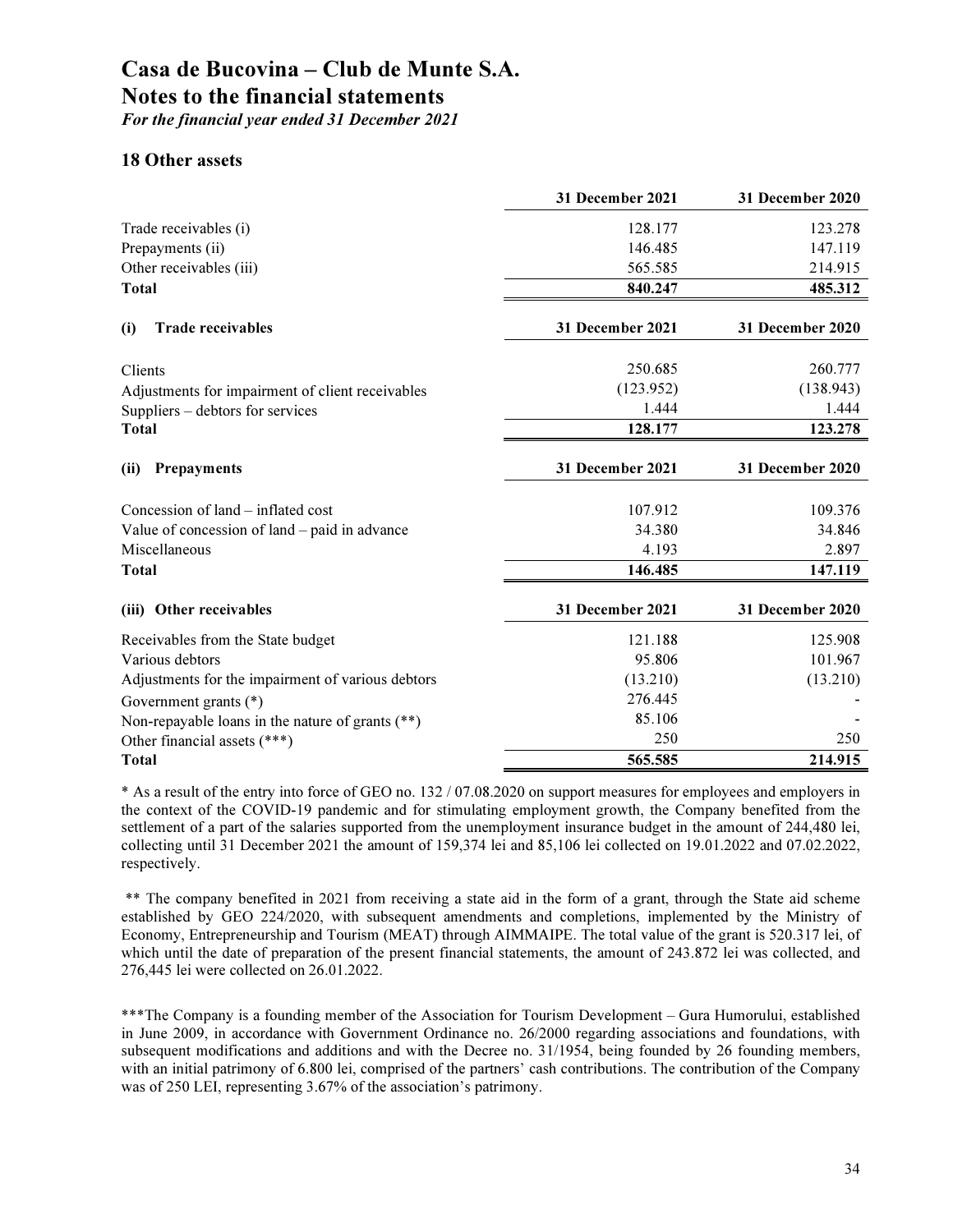For the financial year ended 31 December 2021

#### 19. Tangible and intangible assets

### A. Tangible assets

a) Evolution of tangible assets in the financial year  $2021$ <br>*in lei* Land Buildings in lei Land Buildings Technical

|                                      |            |             | equipment<br>and vehicles | equipment,<br>machinery<br>and<br>furniture | assets in<br>progress |             |
|--------------------------------------|------------|-------------|---------------------------|---------------------------------------------|-----------------------|-------------|
| Gross book value<br>31 December 2020 | 10.255.586 | 13.799.880  | 2.119.639                 | 770.187                                     | 12.171                | 26.957.463  |
| Inflows                              |            |             | 70.343                    |                                             |                       | 70.343      |
| Closed prepayments                   |            |             |                           |                                             |                       |             |
| Outflows                             |            |             | (16.053)                  | (2.675)                                     |                       | (18.728)    |
| 31 December 2021                     |            |             | 2.173.929                 | 767.512                                     | 12.171                | 27.009.078  |
| Cumulated depreciation               |            |             |                           |                                             |                       |             |
| 31 December 2020                     |            | (892.354)   | (1.752.364)               | (427.772)                                   |                       | (3.072.490) |
| Inflows                              |            | (446.177)   | (96.734)                  | (56.408)                                    |                       | (599.319)   |
| Outflows                             |            |             | 16.053                    | 2.675                                       |                       | 18.728      |
| 31 December 2021                     |            | (1.338.531) | (1.833.047)               | (481.503)                                   |                       | (3.653.081) |
| Net book value                       |            |             |                           |                                             |                       |             |
| 31 December 2020                     | 10.255.586 | 12.907.526  | 367,275                   | 342.415                                     | 12.171                | 23.884.973  |
| 31 December 2021                     | 10.255.586 | 12.461.349  | 340.884                   | 286.007                                     | 12.171                | 23.355.997  |

**Other** 

Tangible

Total

b) Evolution of tangible assets in the financial year 2020

| în lei                               | Land       | <b>Buildings</b> | <b>Technical</b><br>equipment<br>and vehicles | Other<br>equipment,<br>machinery<br>and<br>furniture | Tangible<br>assets in<br>progress | Total       |
|--------------------------------------|------------|------------------|-----------------------------------------------|------------------------------------------------------|-----------------------------------|-------------|
| Gross book value<br>31 December 2019 | 10.255.586 | 13.799.880       | 1.961.456                                     | 691.907                                              | 186.720                           | 26.895.549  |
| Inflows                              |            |                  | 168.307                                       | 85.716                                               |                                   | 254.023     |
| Closed prepayments                   |            |                  |                                               |                                                      | (174.549)                         | (174.549)   |
| Outflows                             |            |                  | (10.124)                                      | (7.436)                                              |                                   | (17.560)    |
| 31 December 2020                     | 10.255.586 | 13.799.880       | 2.119.639                                     | 770.187                                              | 12.171                            | 26.957.463  |
| Cumulated depreciation               |            |                  |                                               |                                                      |                                   |             |
| 31 December 2019                     |            | (446.177)        | (1.662.609)                                   | (371.001)                                            | -                                 | (2.479.787) |
| Inflows                              |            | (446.177)        | (99.879)                                      | (64.207)                                             |                                   | (610.263)   |
| Outflows                             |            |                  | 10.124                                        | 7.436                                                |                                   | 17.560      |
| 31 December 2020                     |            | (892.354)        | (1.752.364)                                   | (427.772)                                            |                                   | (3.072.490) |
| Net book value                       |            |                  |                                               |                                                      |                                   |             |
| 31 December 2019                     | 10.255.586 | 13.353.703       | 298.848                                       | 320.905                                              | 186.720                           | 24.415.762  |
| 31 December 2020                     | 10.255.586 | 12.907.526       | 367,275                                       | 342.415                                              | 12.171                            | 23.884.973  |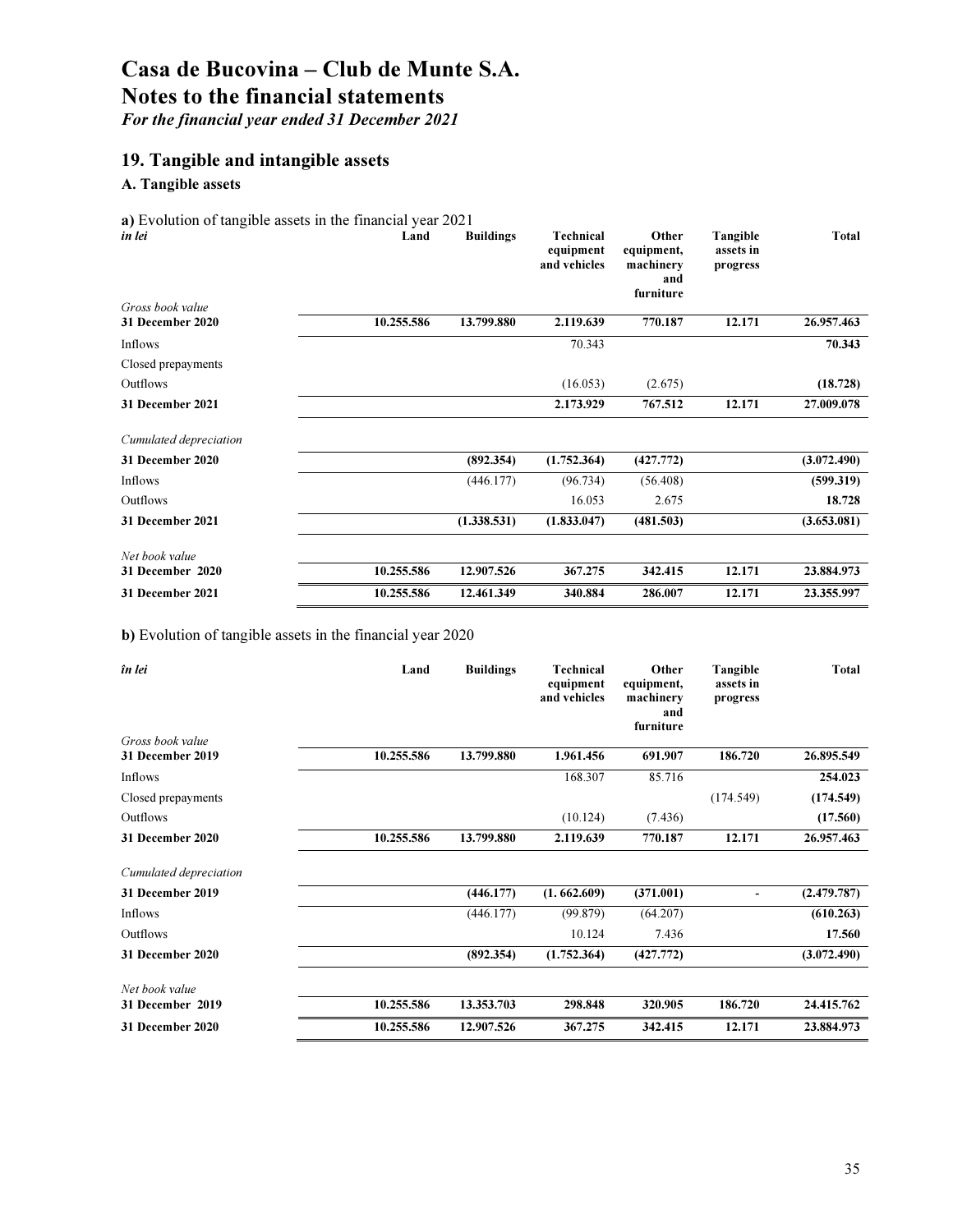For the financial year ended 31 December 2021

#### 19. Tangible and intangible assets (continued)

A. Tangible assets (continued)

c) The breakdown of revaluation reserves, as of 31.12.2021 compared with 31.12.2020, is the following:

| <b>Building/land</b>                     | Value of revaluation | Value of revaluation reserves |
|------------------------------------------|----------------------|-------------------------------|
|                                          | reserves as of       | as of                         |
|                                          | 31.12.2021           | 31.12.2020                    |
|                                          | LEI                  | LEI                           |
| Hotel                                    | 4.623.667            | 4.771.230                     |
| Office headquarters                      | 100.109              | 103.427                       |
| TISA hall                                | 153.920              | 160.334                       |
| Arinis Inn                               | 38.791               | 41.612                        |
| Arinis terrace                           | 4.281                | 6.728                         |
| Trafo                                    | 26.471               | 27.574                        |
| River bank protection                    | 25.316               | 27.502                        |
| <b>Subtotal buildings</b>                | 4.972.554            | 5.138.406                     |
| Lands Str. Sf. Mihail, Gura Humorului    | 112.810              | 112.810                       |
| Land 18, Republicii str., Gura Humorului | 36.422               | 36.422                        |
| Land Arinis dendrologic park             | 698.663              | 698.663                       |
| Land Tisa, Gura Humorului                | 2.465                | 2.465                         |
| Lands Arinis dendrologic park            | 8.616.653            | 8.616.653                     |
| <b>Subtotal land</b>                     | 9.467.014            | 9.467.014                     |
| <b>TOTAL</b> gross revaluation reserve   | 14.439.568           | 14.605.420                    |

d) The value of plots of land held by the Company as of 31.12.2021 and 31.12.2020 is the revalued amount at

31.12.2018, determined by the independent valuer CMF Consulting S.R.L.

|                                                                                           |          |             | LEI         |
|-------------------------------------------------------------------------------------------|----------|-------------|-------------|
| <b>Land - Location / Property document</b>                                                | Area sqm | Value as of | Value as of |
|                                                                                           |          | 31.12.2021  | 31.12.2020  |
| Str. Mihail, Gura Humorului, plot 370/2, CF 6501; Ctr. no.<br>2818/2000                   | 687      | 128.164     | 128.164     |
| Str. Republicii no. 18, Gura Humorului; contribution in<br>kind AA $12/2004$              | 220      | 41.042      | 41.042      |
| Arinis dendrologic park; contribution in kind AA 2/1998                                   | 8.807    | 739.349     | 739.349     |
| Gura Humorului Suceava county; Ctr. 266/02.02.2010                                        | 262      | 48.878      | 48.878      |
| Arinis dendrologic park; contribution in kind AA 3/1999<br>and exchange contract 179/2005 | 162.678  | 9.298.153   | 9.298.153   |
| <b>TOTAL</b>                                                                              | 172.654  | 10.255.586  | 10.255.586  |
| Lands in concession, held by the Company as of 31.12.2021:                                |          |             |             |
| <b>Land - Location / Property</b>                                                         |          |             | Area sqm    |

Piata Republicii no. 18, Gura Humorului Concession ctr 5148/4.10.1996, with Gura Humorului City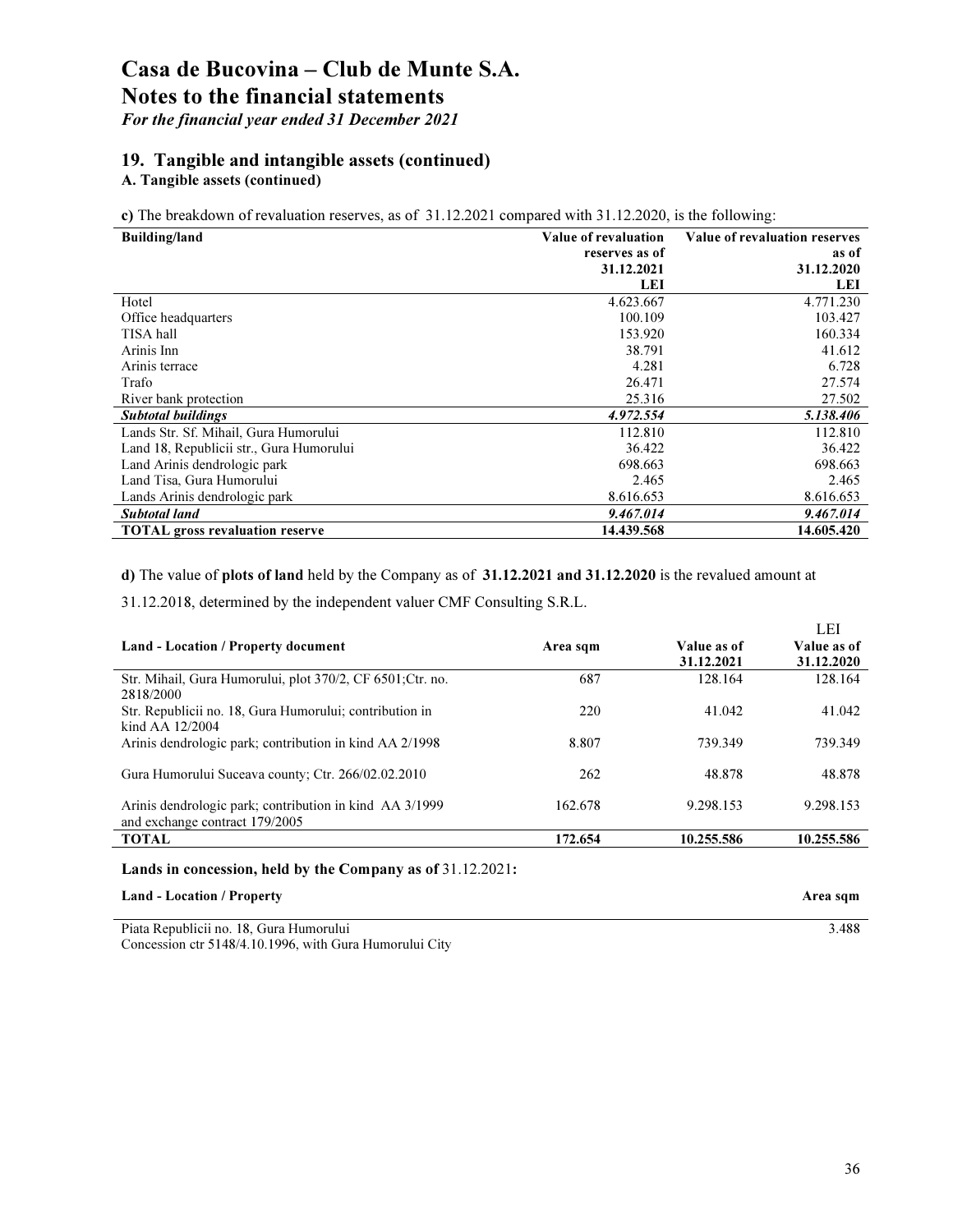For the financial year ended 31 December 2021

#### 19. Imobilizări corporale și necorporale (continuare)

A. Imobilizări corporale (continuare)

e) The Company owns as of 31.12.2021 and 31.12.2020 the following buildings valued at revaluated value at

31.12.2018, determined by the independent valuer CMF Consulting SRL:

|                      | <b>Address of the building</b>                                                                                                                                                                                                                      | <b>Acquisition/registration date</b>                                                                                          | Value as         | Value as of |
|----------------------|-----------------------------------------------------------------------------------------------------------------------------------------------------------------------------------------------------------------------------------------------------|-------------------------------------------------------------------------------------------------------------------------------|------------------|-------------|
|                      |                                                                                                                                                                                                                                                     |                                                                                                                               | of<br>31.12.2021 | 31.12.2020  |
| $\overline{1}$       | Hotel located in Gura Humorului, 4<br>Bucovinei Blvd, registered in FC 5337,<br>with basement, mezzanine, ground floor<br>and 8 floors, 130 rooms with an area or<br>1.550 sqm, constructed area of 1.394<br>sqm, with cadastral (topo) no. 261/25. | 1. Contribution in kind to the share<br>capital, unfinished building,<br>AA 2/1998<br>2. Date of commissioning:<br>28.02.2003 | 11.765.886       | 11.765.886  |
|                      |                                                                                                                                                                                                                                                     | 3. Minutes of final acceptance no.<br>1/21.10.2005                                                                            |                  |             |
| 5<br>(topo) 261/26   | Building on the ground floor of a block<br>located in Gura Humorului, Bd.<br>Bucovinei, Wing A-P no. 4 bl. 4, with<br>area of 171 sqm, with cadastral number                                                                                        | 10.09.1998; contribution in kind AA<br>2/1998;                                                                                | 144.353          | 144.353     |
| 6                    | TISA conference room                                                                                                                                                                                                                                | Minutes of commissioning no. 1/<br>21.10.2005                                                                                 | 1.105.259        | 1.105.259   |
| Arinis Inn<br>7      |                                                                                                                                                                                                                                                     | Minutes of reception no.<br>543/11.07.2011                                                                                    | 305.361          | 305.361     |
| 8                    | Special constructions<br>(transformer station)                                                                                                                                                                                                      | Operated since 2014                                                                                                           | 190.079          | 190.079     |
| 9                    | Special constructions<br>(river bank protection)                                                                                                                                                                                                    | Operated since 2014                                                                                                           | 206.975          | 206.975     |
| Arinis terrace<br>10 |                                                                                                                                                                                                                                                     | Minutes of reception 08.2015                                                                                                  | 81.967           | 81.967      |
| <b>TOTAL</b>         |                                                                                                                                                                                                                                                     |                                                                                                                               | 13.799.880       | 13.799.880  |

f) The carrying amount that would have been recognized if the assets, representing lands and buildings, were stated according to the cost-based model (IAS 16.77 (e)):

|                  |                  | <b>LEI</b>       |
|------------------|------------------|------------------|
|                  | 31 December 2021 | 31 December 2020 |
|                  |                  |                  |
| Land             | 790.322          | 790.322          |
| <b>Buildings</b> | 12.639.381       | 12.639.381       |
| Total            | 13.429.703       | 13.429.703       |
|                  |                  |                  |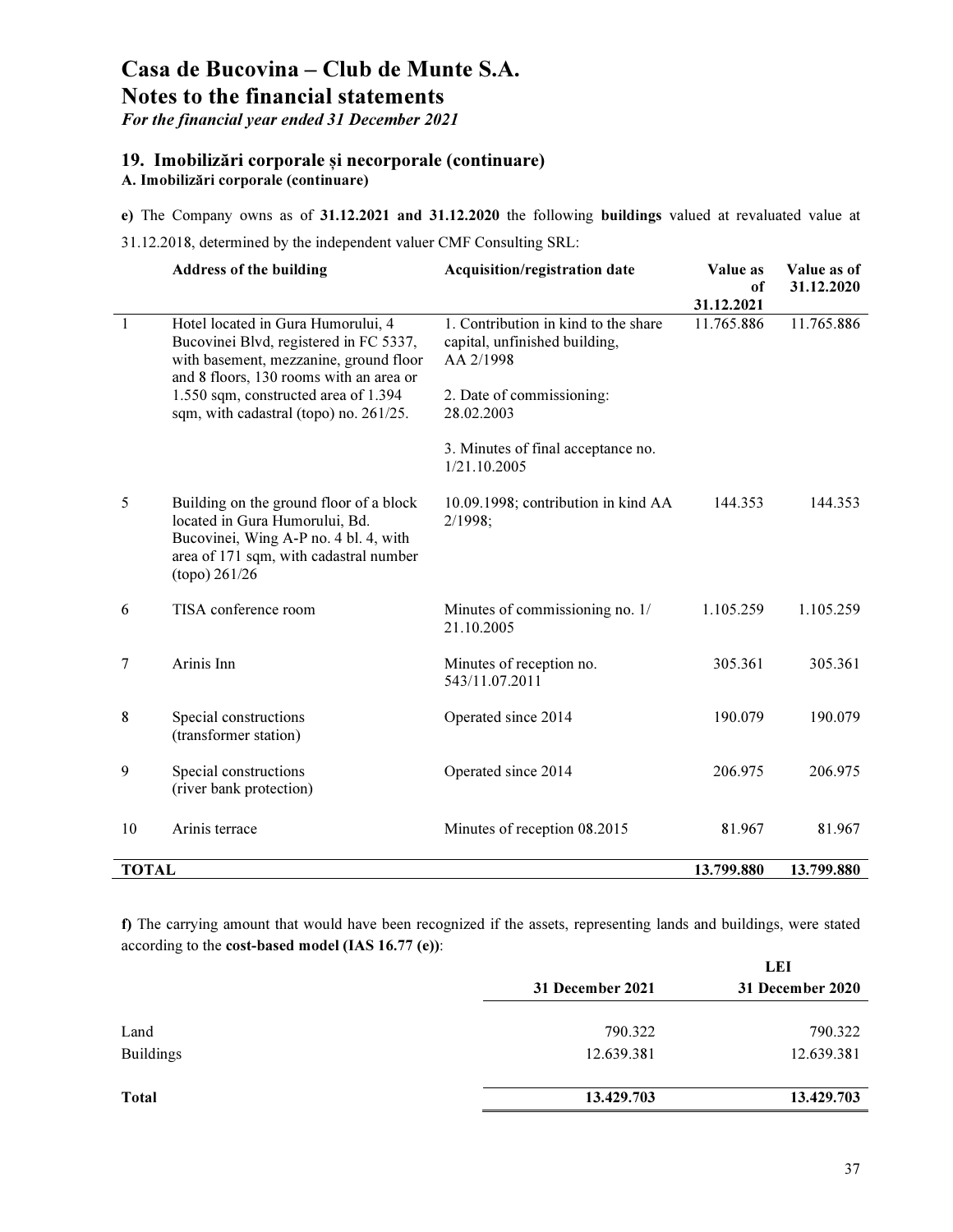For the financial year ended 31 December 2021

#### 19. Tangible and intangible assets (continued)

A. Tangible assets (continued)

#### g) Valuation techniques

The valuation report, for the year 2018, of tangible fixed assets (land and buildings) issued by the independent valuer CMF CONSULTING S.A. has as basis the Standards for the Valuation of Goods, the 2018 edition 2018, developed by National Association of Authorized Valuers in Romania ("ANEVAR"):

- General standarda: SEV 100 General Framework (IVS General Framework); SEV 101 Terms of Reference for Valuation (IVS 101); SEV 102 – Implementation (IVS 102); SEV 103 – Reporting (IVS 103); SEV 104 – Types of value;
- Standards for assets: SEV 230 Real estate rights (IVS 230); GEV 630 Valuation of real estate;
- Standards for specific uses: SEV 300 Valuation for financial reporting (IVS 300).

Estimates of fair value have been made in accordance with the provisions of IFRS and the above-mentioned valuation standards.

For the valuation of buildings, the revenue method was used, with an average capitalization rate of 10.3%, corroborated with the cost method.

For the land valuation it was chosen to use the market approach, the direct comparison method.

The Company's management examined the observable market data for similar assets and other information regarding the real estate market and did not find a depreciation of the value on 31.12.2021 for the owned properties.

#### h) Evolution of tangible assets in progress as of 31.12.2021:

| Tangible assets in progress | <b>Balance at</b><br>01.01.2021 | Inputs                   | <b>Receptions</b>        | LEI<br><b>Balance at</b><br>31.12.2021 |
|-----------------------------|---------------------------------|--------------------------|--------------------------|----------------------------------------|
| Arinis Inn, annex           | 12.171                          | $\overline{\phantom{a}}$ | $\overline{\phantom{a}}$ | 12.171                                 |
| <b>TOTAL</b>                | 12.171                          | $\overline{\phantom{a}}$ | $\,$                     | 12.171                                 |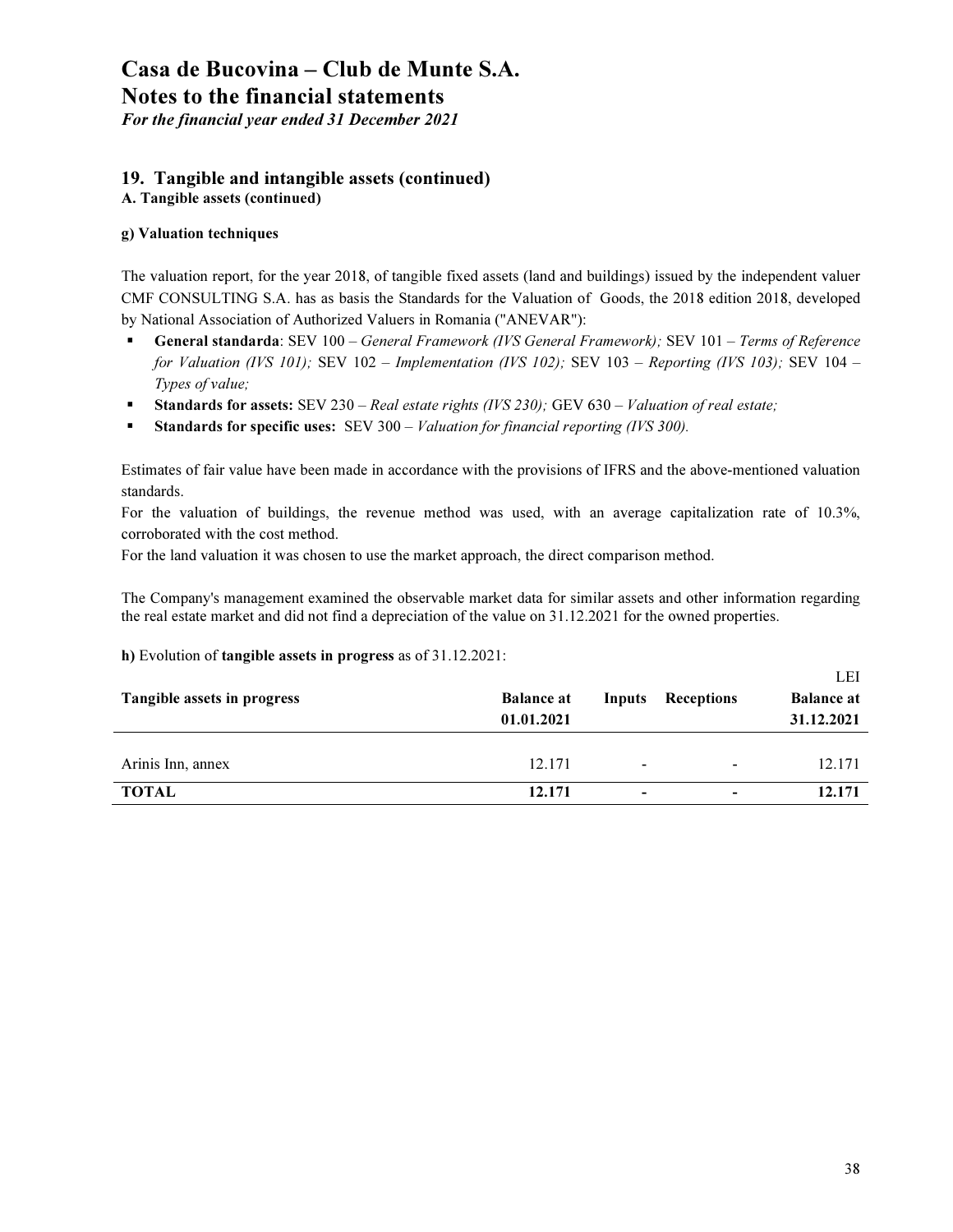For the financial year ended 31 December 2021

#### 19. Tangible and intangible assets (continued)

B. Intangible assets

Other intangible assets amounting to 87.619 LEI represent software licenses for the accounting software, for the software for invoice issue by the reception and various PC operation licenses. These intangible assets come from direct acquisitions. The Company does not own internally generated intangible assets.

#### Evolution of intangible assets in the financial year 2021

| in lei                 | <b>Intangible assets</b> |
|------------------------|--------------------------|
| Gross book value       |                          |
| 31 December 2020       | 87.619                   |
| Inflows                |                          |
| Outflows               |                          |
| 31 December 2021       | 87.619                   |
| Cumulated depreciation |                          |
| 31 December 2020       | (63.794)                 |
| Inflows                | (12.608)                 |
| Outflows               |                          |
| 31 December 2021       | (76.402)                 |
| Net book value         |                          |
| 31 December 2020       | 23.825                   |
| 31 December 2021       | 11.217                   |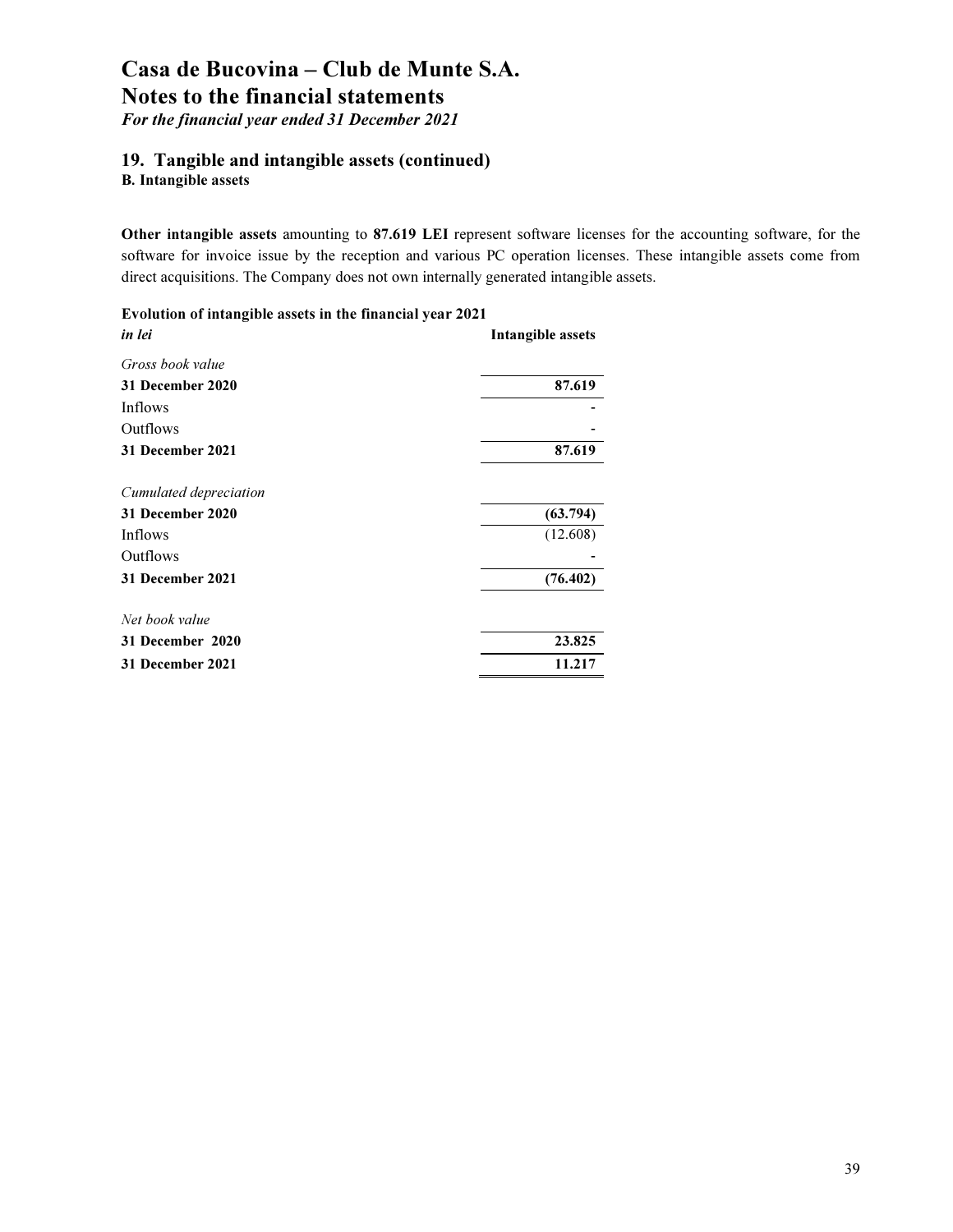For the financial year ended 31 December 2021

#### 20 Trade payables

|                           | 31 December 2021 | 31 December 2020 |
|---------------------------|------------------|------------------|
| Trade payables            | 432.530          | 197.623          |
| Advance payments received | 97.234           | 114.613          |
| Total                     | 529.764          | 312.236          |

#### 21 Other liabilities

|                                 | 31 December 2021 | 31 December 2020 |
|---------------------------------|------------------|------------------|
| Liabilities to the State budget | 102.446          | 70.040           |
| Creditors and other payables    | 79.737           | 82.002           |
| Payables to employees           | 112.021          | 94.658           |
| Subsidies for investments       | 1.084            | 2.383            |
| Provisions <sup>*</sup>         | 151.053          | 88.674           |
| Total                           | 446.340          | 337.758          |
| <b>TOTAL LIABILITIES</b>        | 976.104          | 649.994          |
|                                 |                  |                  |

\* The provisions as of 31 Decembrie 2021 are as follows:

- 512 lei provision for bonuses to employees for the 2012 results, not granted;
- 13.377 lei provision for unused leave for the year 2020;
- **137.164 lei provision for unused leave for the year 2021.**

\* The provisions as of 31 Decembrie 2020 are as follows:

- 512 lei provision for bonuses to employees for the 2012 results, not granted;
- 1.675 lei provision for unused leave for the year 2019;
- 86.487 lei provision for unused leave for the year 2020.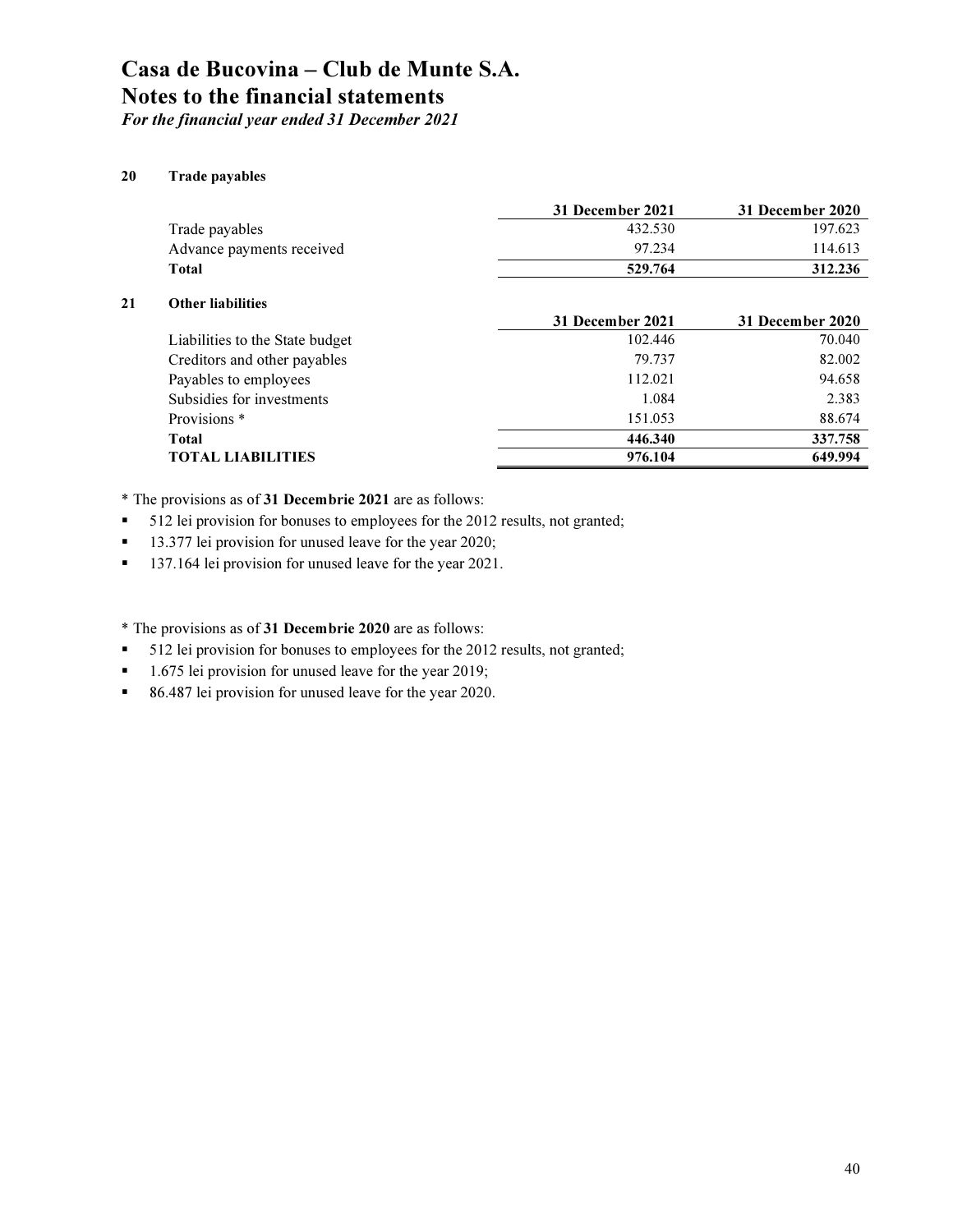For the financial year ended 31 December 2021

#### 22. Capital and reserves

#### a) Share capital

As at 31.12.2021 the Company's paid-up share capital is of 16.231.941 lei, consisting of:

- Contribution in kind : 2.352.620 lei ;
- Cash contribution : 13.879.321 lei.

The share capital is divided in 162.319.412 shares, with a face value of 0,10 lei/share.

Financial Supervisory Authority (ASF) has issued, on 30.09.2020, the certificate for the securities registration no. AC  $-3400$  -2, that certifies the registration of the common, nominative shares in at the face value of 0.1 lei, in the FSA Register at the 3657 position, with the BCM ticker.

#### The shareholder register is held by DEPOZITARUL CENTRAL S.A.

| 31 December 2021                        | Number of shares | <b>Amount (LEI)</b> | $(\%)$           |
|-----------------------------------------|------------------|---------------------|------------------|
| SIF Muntenia S.A.                       | 112.400.276      | 11.240.028          | 69,25            |
| Legal entities                          | 11.679.834       | 1.167.983           | 7,20             |
| Individuals                             | 38.239.302       | 3.823.930           | 23,56            |
| Total                                   | 162.319.412      | 16.231.941          | 100,00           |
|                                         |                  |                     |                  |
| 31 December 2020                        | Number of shares | <b>Amount (LEI)</b> | $(\%)$           |
| SIF Muntenia S.A.                       | 112.400.276      | 11.240.028          | 69,25            |
| Legal entities                          | 17.777.610       | 1.777.761           | 10,95            |
| Individuals                             | 32.141.526       | 3.214.153           | 19,80            |
| <b>Total</b>                            | 162.319.412      | 16.231.941          | 100,00           |
| Reconciliation of share capital         |                  |                     |                  |
|                                         |                  | 31 December 2021    | 31 December 2020 |
| Nominal share capital                   |                  | 16.231.941          | 16.231.941       |
| Capital premium                         |                  | 4.885.965           | 4.885.965        |
| Hyperinflation effect - IAS 29          |                  | 9.960.401           | 9.960.401        |
| Total share capital and capital premium |                  | 31.078.307          | 31.078.307       |

#### The shareholding structure of the Company

For the share capital of 16.733.960 lei related to a number of 167.339.600 shares, according to IAS29, an inflation of 10.267.175 lei was determined, registered at the date of transposition to IFRS at 31.12.2016. For the 5.020.188 repurchased shares, canceled in 2020 the adjustment according to IAS21 decreased with 306.774 lei, resulting an adjustment of 9.960.401 lei.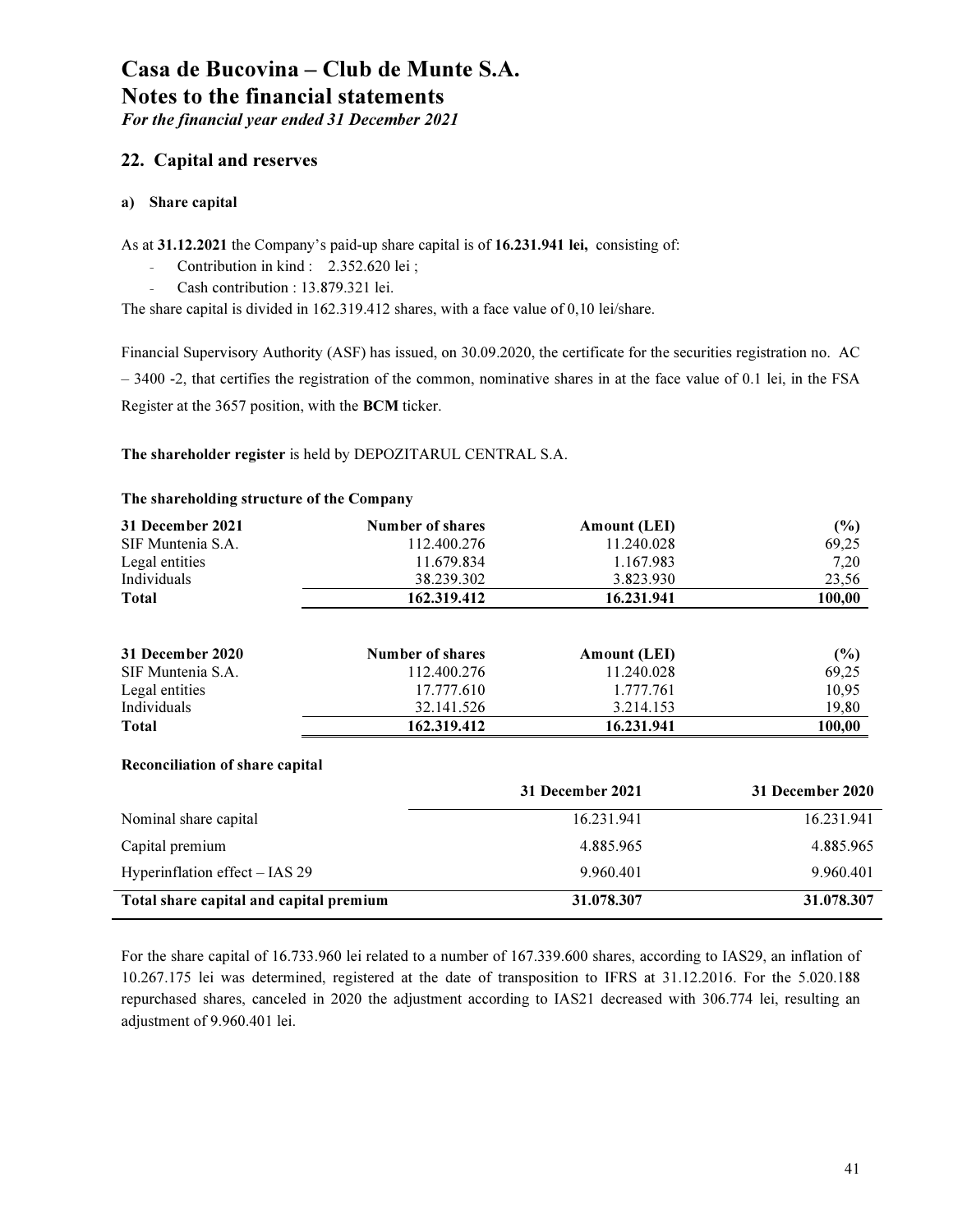For the financial year ended 31 December 2021

#### 22. Capital and reserves (continued)

#### b) Own shares

Based on the FSA Decision no. 1121/10.09.2019 approving the public tender offer to buy shares issued by the Company, SSIF Muntenia Global Invest SA acting as an intermediary, the Company acquired 5.020.188 shares representing 3% of the share capital at the offer price 0,0825 lei/share , value of the offer 414.165,51 lei, during the offer period 17.09.2019 - 30.09.2019. 27.064.830 shares were subscribed from 26 shareholders, with an allocation index of 18.54%. The redemption costs amounted to 12.820 lei. The company proceeded to the decrease of the share capital with these redeemed own shares, registering a capital decrease in the amount of 520.019 lei (5.020.188 shares \* the nominal value of 0,1 lei / share).

The 5.020.188 repurchased and canceled shares have the value of 502.018,80 lei at the nominal value of 0,1 lei / share, and the inflated value is of 808.792,80 lei .

#### c) Reserves from the revaluation of tangible assets

These reserves account for the cumulative net modifications of the fair value of land and buildings.

The reserves from the revaluation of tangible assets are stated at the value net of deferred tax (the value of the deferred tax is zero as at 31.12.2021 and 31.12.2020, considering the destination of the revalued buildings for the activity subject to the specific tax).

#### d) Reported result

| 31 December 2021 | 31 December 2020 |
|------------------|------------------|
| 686.272          | 654.102          |
| 1.085.589        | 1.864.174        |
| 165.852          | 1.193.189        |
| (9.792.697)      | (9.792.697)      |
| 622.876          | (1.971.774)      |
| (32.170)         |                  |
| (7.264.277)      | (8.053.005)      |
|                  |                  |

#### e) Legal reserve

According to the legal provisions, the Company creates legal reserves in the amount of 5% of the registered gross profit, until the level of 20% of the share capital is reached. The value of the legal reserve as of 31 December 2021 is of 686.272 lei, and as of 31 December is of 654.102 lei.

The legal reserves cannot be distributed to shareholders.

#### f) Other reserves

Other reserves, amounting to 1.085.589 lei, as of 31 December 2021 (31 December 2020: 1.864.174 lei), are amounts allocated from the net profit for the financial years 2006-2019:

- <sup>318.</sup> 318. 318.217 lei from the 2006 net profit, according to OGSM decision no. 1/19.04.2007;
- 483.334 lei from the 2007 net profit, according to OGSM decision no.2/25.04.2008;
- 616.690 lei from the 2008 net profit, according to OGSM decision no.2/29.04.2009;
- 192.054 lei from the 2009 net profit, according to OGSM decision no.2/22.04.2010;
- <sup>44.054</sup> lei from the 2010 net profit, according to OGSM decision no.2/28.04.2011;
- 50.378 lei from the 2018 net profit, according to OGSM decision no..2/30.04.2019;
- 84.414 lei prescribed dividends, according to OGSM decision no.5/30.04.2019;
- 75.033 lei from the share capital decrease, according to EGSM decision from 28.04.2020 and FSA Certificate no. AC-3400-2/30.09.2020 regarding the share capital decrease.
- (778.585) lei represents the partial coverage of the net loss registered in the financial year 2020.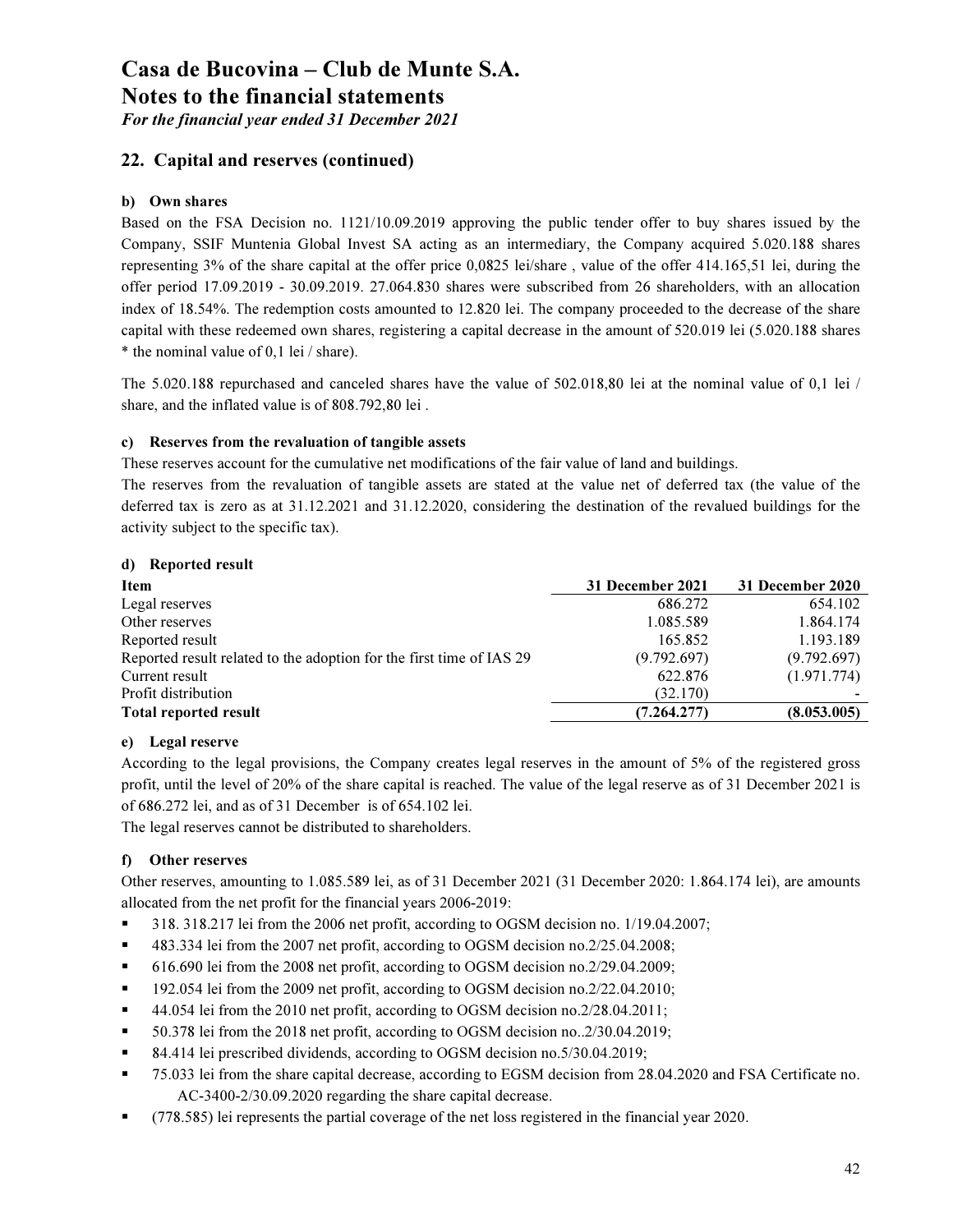For the financial year ended 31 December 2021

# 22. Capital and reserves (continued)

## g) Dividends

The value of the net dividends remaining to be distributed on 31.12.2021 is 67.410 lei (31.12.2020: 69,441 lei)

The value of the gross dividends distributed in 2021 is 0 lei (31.12.2020: 2,272,472 lei).

## h) Net profit distribution

The Board of Administrators of Casa de Bucovina Club de Munte SA submits for approval of the Ordinary General Shareholders Meeting the distribution of the net profit for the 2021 financial year, amounting to 622.876 lei, as follows:

- 32.170 lei representing legal reserve for the financial year 2021;
- 284.147 lei representing coverage of the loss from the correction of accounting errors from 2018;
- 306.559 lei representing undistributed profit.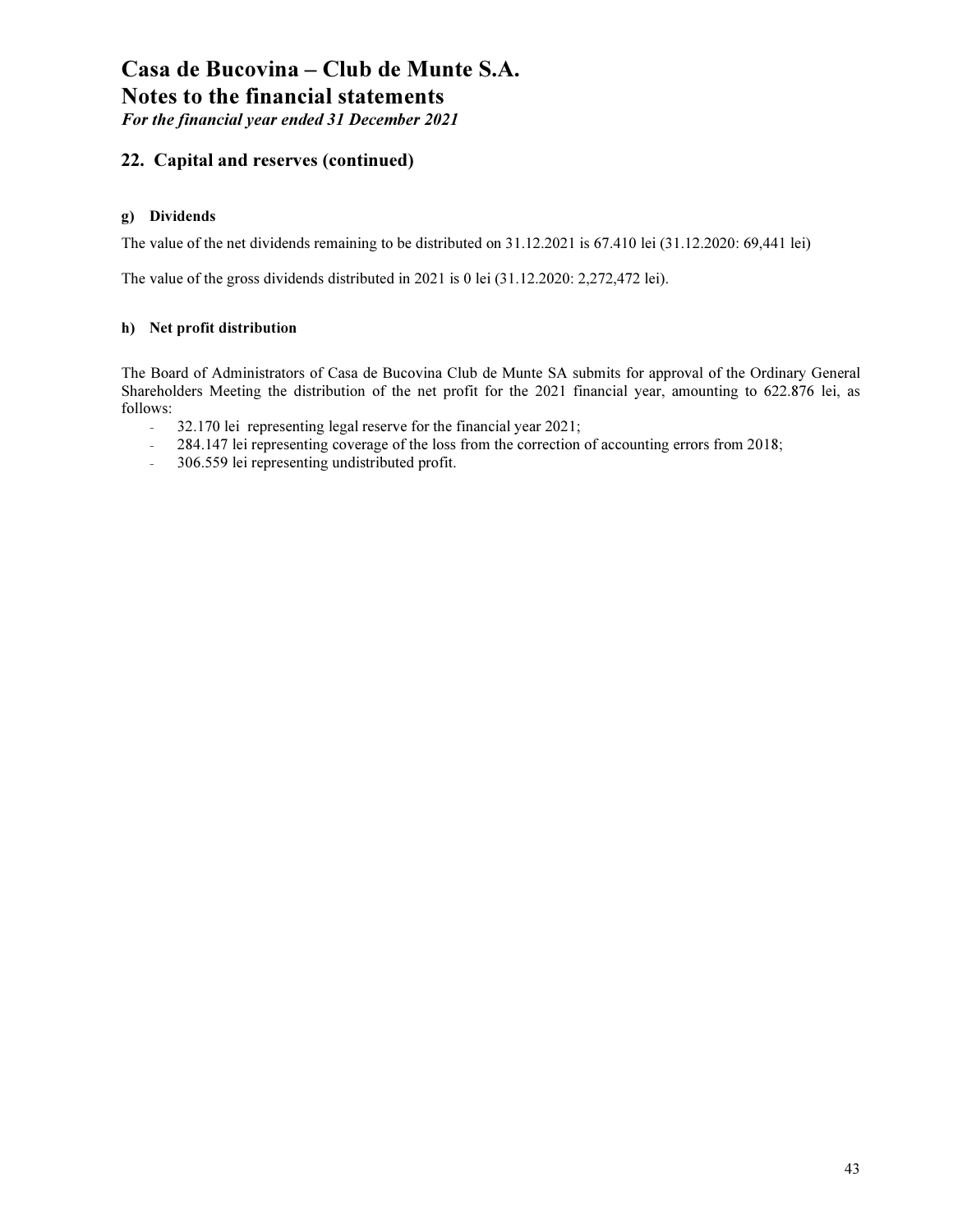For the financial year ended 31 December 2021

# 23 Related parties

### a) Key management personnel

|                                 | 31 December 2021                                                                                                                                                                                                                                       | 31 December 2020                                                                                                                                                                                                                                               |
|---------------------------------|--------------------------------------------------------------------------------------------------------------------------------------------------------------------------------------------------------------------------------------------------------|----------------------------------------------------------------------------------------------------------------------------------------------------------------------------------------------------------------------------------------------------------------|
| Members of the Board of         |                                                                                                                                                                                                                                                        |                                                                                                                                                                                                                                                                |
| Administrators                  | Marinescu Dan Florin - President<br>Tamas Ion Romica - Vice-President<br>Gagea Cristina – Member<br>Ababei Dana – Member<br>Chiribuca Dumitru Florin - Member                                                                                          | Constantin Mircea – President<br>Tamas Ion Romica - Vice-President<br>Gagea Cristina – Member<br>Ababei Dana – Member<br>Chiribuca Dumitru Florin - Member                                                                                                     |
|                                 | 31 December 2021                                                                                                                                                                                                                                       | 31 December 2020                                                                                                                                                                                                                                               |
| Members of executive management |                                                                                                                                                                                                                                                        |                                                                                                                                                                                                                                                                |
|                                 | Tamas Ion Romica - General Director<br>Tiron Dorina – Head of financial-accounting<br>service<br>Ghisovan Stefan - F&B Manager<br>Prosciuc Doina – Sales Manager<br>Simota Analaura-Iuliana – Accommodation<br>Manager<br>Sava Mihai – Technic Manager | Tamas Ion Romica - General Director<br>Tiron Dorina – Head of financial-<br>accounting service<br>Ghisovan Stefan - F&B Manager<br>Prosciuc Doina – Sales Manager<br>Simota Analaura-Iuliana -<br><b>Accommodation Manager</b><br>Sava Mihai - Technic Manager |

#### b) Share holdings of the Company's key management personnel

The number of shares owned by key management personnel is presented in the table below:

|                         | 31 December 2021 | 31 December 2020 |
|-------------------------|------------------|------------------|
| Constantin Mircea       | -                | 499              |
| Marin Liana             | -                | 100.000          |
| Tamas Romica            | 99.000           | 99.000           |
| Misiuc Livia            |                  | 43.516           |
| Prosciuc Doina          | 43.516           | 43.516           |
| Simota Analaura-Iuliana | 30.352           | 30.352           |
| Sava Mihai              | 20.352           | 20.352           |
| Ghisovan Stefan         | 1.406            | 1.406            |
| Dorina Tiron            | 1.055            | 1.055            |
| <b>Total</b>            | 195.681          | 339.696          |

### c) Transactions with the key management personnel:

|                                                   | 31 December 2021 | 31 December 2020 |
|---------------------------------------------------|------------------|------------------|
| Salaries paid to management                       | 481.096          | 443.032          |
| Remunerations paid to the members of the Board of |                  |                  |
| <b>Administrators</b>                             | 102.852          | 85.305           |

The Company has not concluded pension commitments with former members of the Board of Administrators of with former managers and has not approved credits to the members of executive management of members of the Board of Administrators.

### d) Transactions with related parties

The company has identified as a related party FIROS S.A., a subsidiary of the Company's majoritary shareholder, SIF Muntenia. The Company has acquired bonds issued by the related party FIROS S.A. (Note 17 b).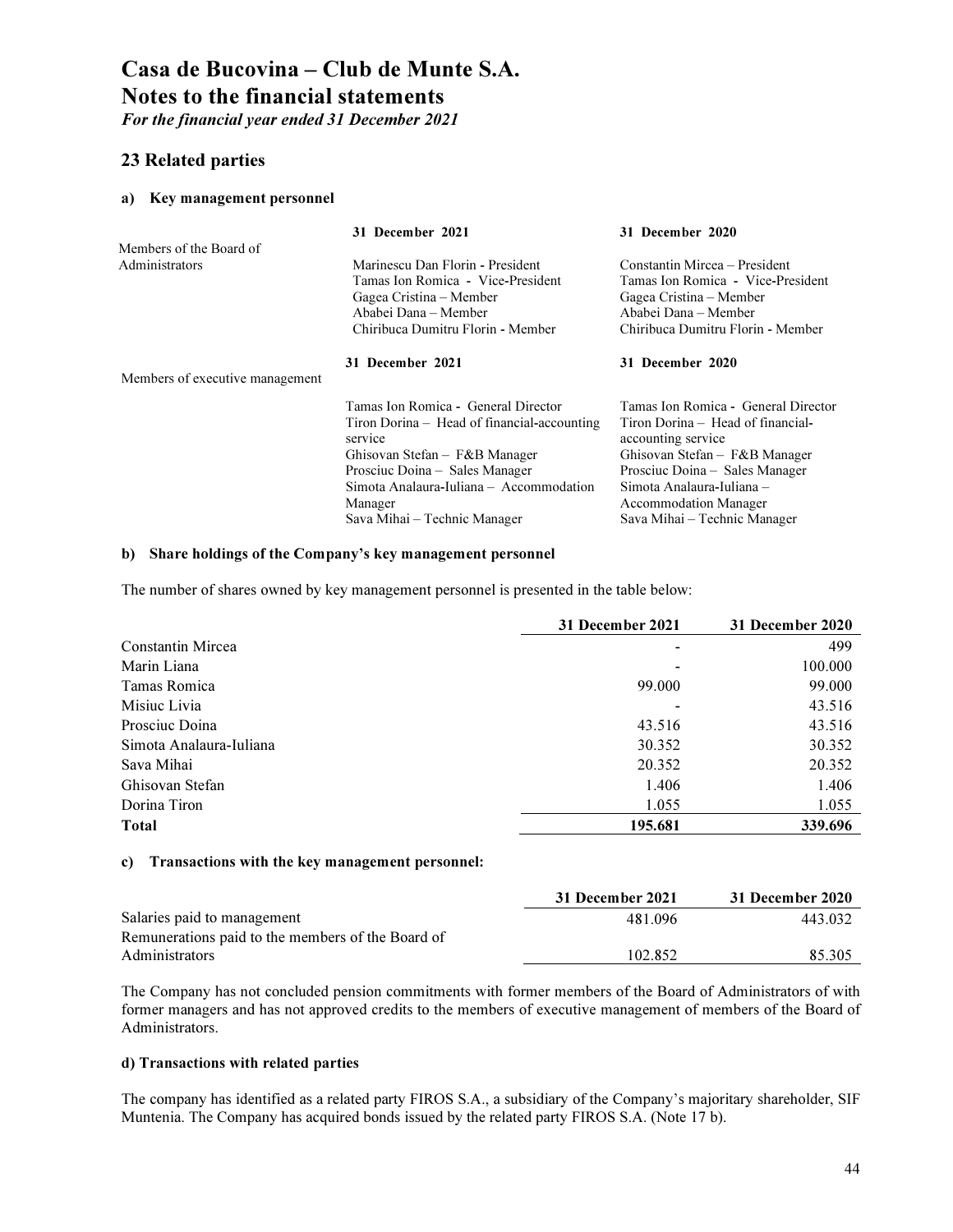For the financial year ended 31 December 2021

# 24. Angajamente

The Company has no capital commitments as of 31 December 2021 and 31 December 2020.

# 25. Financial assets and liabilities

### Accounting classifications and fair values

The table below summarizes the book values and the fair values of the Company's financial assets and liabilities as of 31 December 2021:

|                                                          | <b>Fair value</b><br>through profit or<br>loss | Amortized cost | <b>Total book value</b> | <b>Fair value</b> |
|----------------------------------------------------------|------------------------------------------------|----------------|-------------------------|-------------------|
| Cash and cash equivalents                                |                                                | 3.499.696      | 3.499.696               | 3.499.696         |
| Deposits at banks                                        |                                                | 3.829.297      | 3.829.297               | 3.829.297         |
| Financial assets at fair value through profit<br>or loss | 5.278.126                                      |                | 5.278.126               | 5.278.126         |
| Financial assets at amortized cost                       |                                                | 2.235.268      | 2.235.268               | 2.235.268         |
| Other financial assets                                   |                                                | 1.020.100      | 1.020.100               | 1.020.100         |
| <b>Total financial assets</b>                            | 5.278.126                                      | 10.584.361     | 15.862.487              | 15.862.487        |
| Trade payables and similar                               |                                                | 529.764        | 529.764                 | 529.764           |
| Other financial liabilities                              |                                                | 446.340        | 446.340                 | 446.340           |
| <b>Total financial liabilities</b>                       |                                                | 976.104        | 976.104                 | 976.104           |

The table below summarizes the book values and the fair values of the Company's financial assets and liabilities as of 31 December 2020:

|                                                          | Fair value<br>through profit or<br><b>loss</b> | <b>Amortized cost</b> | Total book value | Fair value |
|----------------------------------------------------------|------------------------------------------------|-----------------------|------------------|------------|
| Cash and cash equivalents                                |                                                | 439.297               | 439.297          | 439.297    |
| Deposits at banks                                        |                                                | 6.145.978             | 6.145.978        | 6.145.978  |
| Financial assets at fair value through profit<br>or loss | 4.901.954                                      |                       | 4.901.954        | 4.901.954  |
| Financial assets at amortized cost                       |                                                | 2.231.281             | 2.231.281        | 2.231.281  |
| Other financial assets                                   |                                                | 653.408               | 653.408          | 653.408    |
| <b>Total financial assets</b>                            | 4.901.954                                      | 9.469.964             | 14.371.918       | 14.371.918 |
|                                                          |                                                |                       |                  |            |
| Trade payables and similar                               |                                                | 312.236               | 312.236          | 312.236    |
| Other financial liabilities                              |                                                | 337.758               | 337.758          | 337.758    |
| <b>Total financial liabilities</b>                       |                                                | 649.994               | 649.994          | 649.994    |

For the estimation of the fair value of the financial assets and liabilities measured at amortized cost, the Company used the following estimations and made the following significant judgments: for the elements of cash and cash equivalents, of other assets and financial liabilities issued or held for very short terms and which in general do not carry interest or have a fixed interest rate, the Company has approximated their fair value as their cost; for financial assets valued at amortized cost, the Company used valuation techniques such as discounted cash flows, using observable market data (therefore, the valuation was performed using level 3 techniques).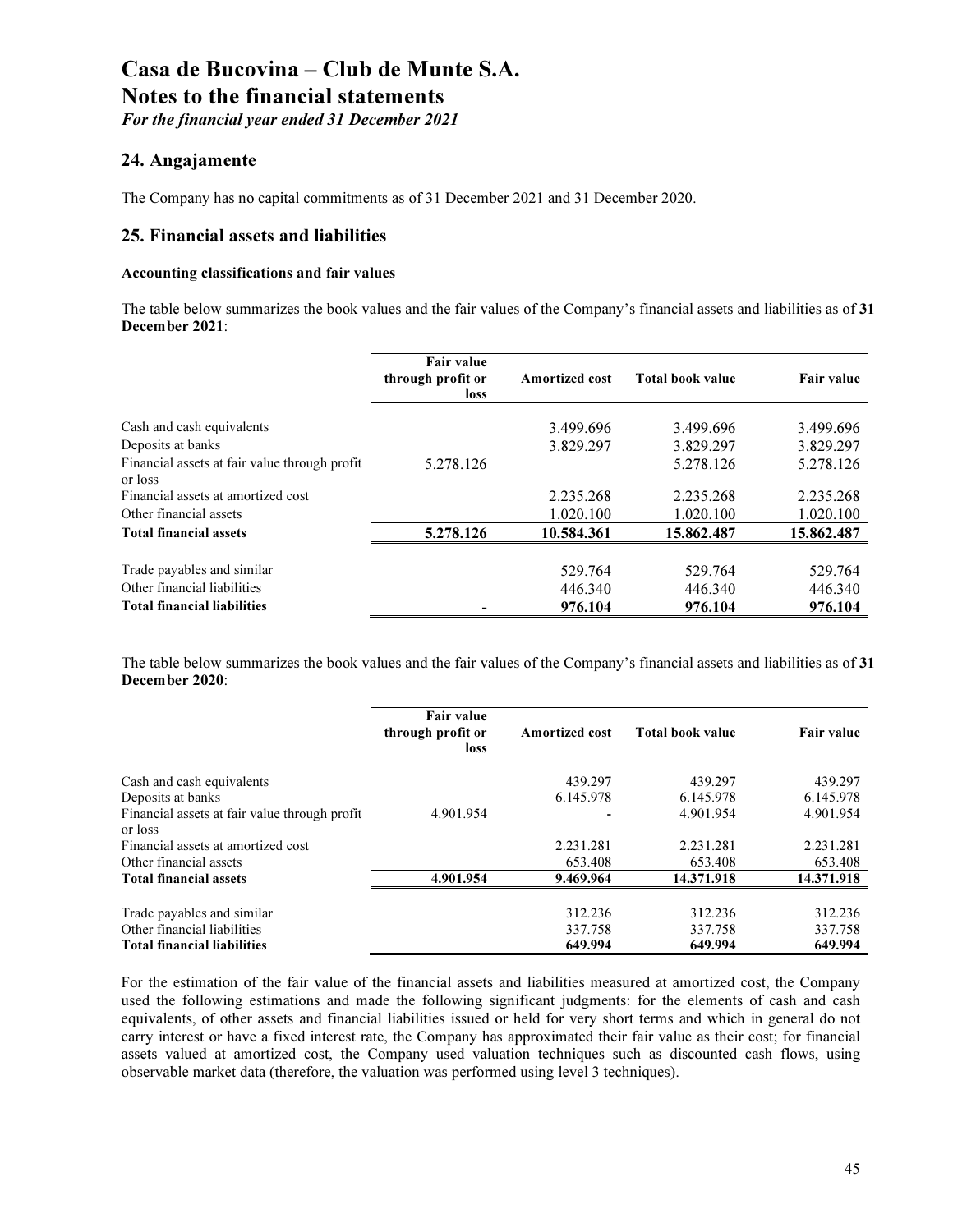For the financial year ended 31 December 2021

# 26. Subsequent events

## Armed conflict between Russia and Ukraine

Following the end of the financial year, in February 2022, an armed conflict broke out between Russia and Ukraine, which affected the economies of the two countries and resulted in, among other things, a significant influx of refugees from Ukraine to neighboring countries (including Romania). as well as a series of sanctions imposed by the international community on Russia and some of the companies of Russian origin. The medium and long-term impact of this conflict and of the sanctions imposed on Russia cannot be anticipated at this time with sufficient accuracy. Given that the Company does not have activities significantly dependent on the area in conflict or affected by sanctions (especially Russia, Ukraine, Belarus), neither in terms of acquisitions nor sales, we consider that the Company's ability to continue its activity in the future will not be significantly affected, therefore these financial statements are not affected by this subsequent event.

## 27. Financial risk management

## Management of significant risks

The main risks the Company is exposed to are:

- Market risk (interest rate risk, currency risk and price risk);
- Credit risk;
- Liquidity risk;
- Risk related to taxation;
- Economic environment risk:
- Operational risk.

The overall risk management strategy seeks to maximize Company's profit reported to the level of risk to which it is exposed and minimize any potential adverse variations on the financial performance of the Company.

The company uses a variety of policies and procedures for the management and evaluation of the types of risk to which it is exposed. These policies and procedures are presented in the subchapter dedicated to each type of risk.

### (a) Market risk

Market risk is the risk of registering a loss or the failure to achieve expected profit as a result of fluctuations in prices, interest rates and exchange rates of currencies.

The Company is exposed to the following market risk categories:

## (i) Price risk

The Company is exposed to the risk associated with the variation of the prices of food and non-food products, necessary for the Company's activity. The Company manages this risk through an adequate supply program.

### (ii) Interest rate risk

As of 31 December 2021 a significant portion of the Company's assets 22,02% (2020: 22,57%) are interest-bearing, the cash and cash equivalents are generally invested at an interest rate for the short term. The decrease of the yields affects the asset valuation.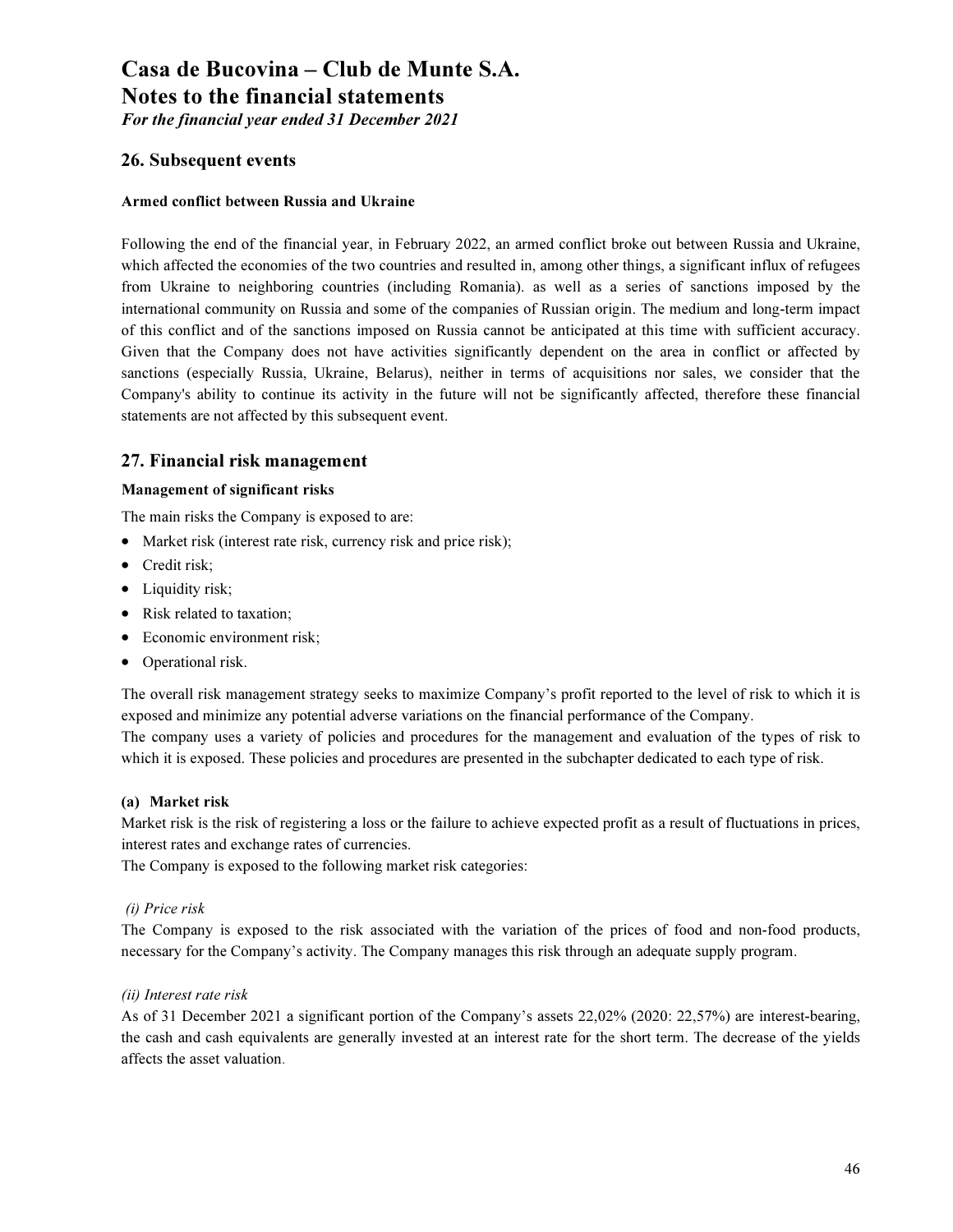For the financial year ended 31 December 2021

# 27. Financial risk management (continued)

### Management of significant risks (continued)

### (a) Market risk (continued)

At the reporting date, the profile of the exposure to the interest rate risk for the interest-bearing financial instruments held by the Company was the following:

| <b>Fixed rate instruments</b> | 31 December 2021 | 31 December 2020 |
|-------------------------------|------------------|------------------|
| Bank deposits                 | 6.415.136        | 6.105.000        |
| <b>Bonds</b>                  | 2.225.000        | 2.225.000        |
| Total                         | 8.640.136        | 8.330.000        |

The Company does not hold instruments with a variable interest rate. The interest rates on its cash deposits range between 1,70% AND 2,85% in 2021 (2020: 2,00% and 3,30%) for RON-denominated deposits and for the bonds held the interest rate is 4% p.a..

The impact on the net income of the Company to a change of  $+/-1\%$  in the interest rate of the RON-denominated variable interest-bearing assets and liabilities is of  $+/-86.401$  lei as of 31 December 2021, respectively  $+/-83.300$  lei as of 31 December 2020.

### (iii) Currency risk

The company is exposed to currency risk due to fluctuations of the currency exchange rates, as operating revenues are received under contracts with EUR-denominated prices, with no specific clauses to cover the potential risk of this nature. These contracts have as beneficiaries Romanian travel agencies that are only intermediaries and cannot assume currency fluctuation risks. Most of the company's financial assets and liabilities are denominated in national currency.

### (b) Riscul de credit

The credit risk is the risk of loss or failure to achieve estimated profits, due to the counterparty's failure to fulfill its financial obligations. The Company is exposed to the credit risk following its liquidities in the current accounts, bank deposits and other receivables.

The maximum exposure of the Company to the credit risk amounts to 10.247.143 lei as of 31.12.2021 (31.12.2020: 9.101.374 lei)

| <b>Book value</b>                                             | 31 December 2021       | 31 December 2020       |
|---------------------------------------------------------------|------------------------|------------------------|
| Trade receivables and other current assets, out of which:     | 693.513                | 309.608                |
| Trade receivables<br>$\sim$                                   | 126.733                | 121.834                |
| Suppliers-debtors<br>$\overline{\phantom{a}}$                 | 1.444                  | 1.444                  |
| Receivables various debtors<br>$\overline{\phantom{a}}$       | 82.597                 | 101.967                |
| Receivables with the State budget<br>$\overline{\phantom{a}}$ | 121.188                | 84.363                 |
| Government grants<br>$\overline{\phantom{a}}$                 | 276.445                |                        |
| Non-repayable loans<br>٠                                      | 85.106                 |                        |
| <b>Bonds</b><br>Cash and bank deposits, out of which:         | 2.235.268<br>7.318.361 | 2.231.281<br>6.560.485 |
| Banca Transilvania<br>$\overline{\phantom{a}}$                | 318.829                | 14.870                 |
| Vista Bank (former Marfin Bank)<br>$\overline{\phantom{a}}$   | 2.365.992              | 2.403.594              |
| Libra Bank<br>$\overline{\phantom{a}}$                        | 2.000.293              | 2.141.028              |
| Garanti Bank<br>٠                                             | 2.050.933              | 1.565.356              |
| Raiffeisen Bank<br>$\overline{\phantom{a}}$                   | 508.420                | 379.371                |
| <b>BCR</b>                                                    | 9.029                  | 9.856                  |
| Trezoreria Suceava                                            | 569                    | 5.432                  |
| Interest for the deposits                                     | 64.297                 | 40.978                 |
| <b>TOTAL</b>                                                  | 10.247.143             | 9.101.374              |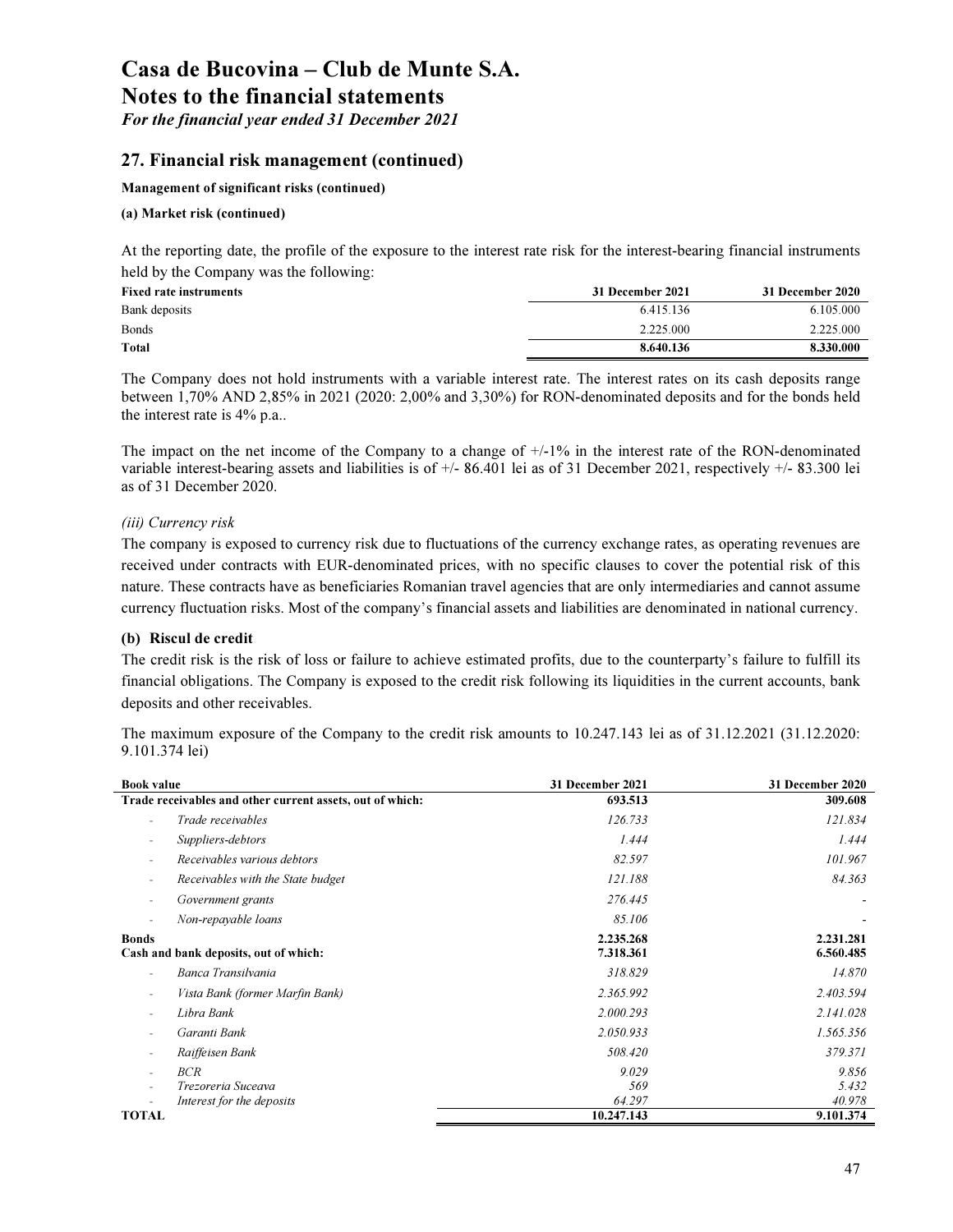For the financial year ended 31 December 2021

# 27. Financial risk management (continued)

## Management of significant risks (continued)

## (b) Credit risk (continued)

The Company's exposure to credit risk is influenced mainly by the individual characteristics of each customer. The management has established a credit policy under which each new client is individually analyzed in terms of creditworthiness before being offered the Company's standard terms of payment and delivery. Customers who do not meet the established conditions can perform transactions with the Company only with payment in advance.

The Company establishes an impairment adjustment which represents its estimates regarding the loss from trade receivables. The adjustments for trade receivables impairment mainly refer to the specific components of the significant supported and identified individual exposures.

## Losses from impairment

The analysis of the number of days of delay for trade receivables and other receivables:

| 31 December 2021                          | <b>Gross value</b> | Impairment |
|-------------------------------------------|--------------------|------------|
| in lei                                    |                    |            |
| Current and overdue between 0 and 30 days | 163.910            |            |
| Overdue between 31 and 60 days            | 2.573              |            |
| Overdue between 61 and 90 days            | 26.809             |            |
| Overdue between 91 and 180 days           | 1.568              |            |
| Overdue between 181 and 360 days          | 15.912             |            |
| More than 360 days                        | 137.163            | 137.163    |
| <b>Total</b>                              | 347.935            | (137.163)  |
| 31 December 2020                          | <b>Gross value</b> | Impairment |
| in lei                                    |                    |            |
| Current and overdue between 0 and 30 days | 186.445            |            |
| Overdue between 31 and 60 days            | 7.044              |            |
| Overdue between 61 and 90 days            | 2.424              |            |
| Overdue between 91 and 180 days           | 9.965              |            |
| Overdue between 181 and 360 days          | 6.156              |            |
| More than 360 days                        | 152.153            | (152.153)  |
| <b>Total</b>                              | 364.187            | (152.153)  |

### (c) Liquidity risk

Liquidity risk is the company's risk to encounter difficulties in fulfilling the obligations associated with financial liabilities that are settled in cash or by the transfer of another financial asset. The company's approach regarding its liquidity management consists in ensuring, as much as possible, that it would always have sufficient liquidities to meet its due liabilities, both under normal conditions and under stress conditions, without incurring unacceptable losses or putting at risk the company's reputation.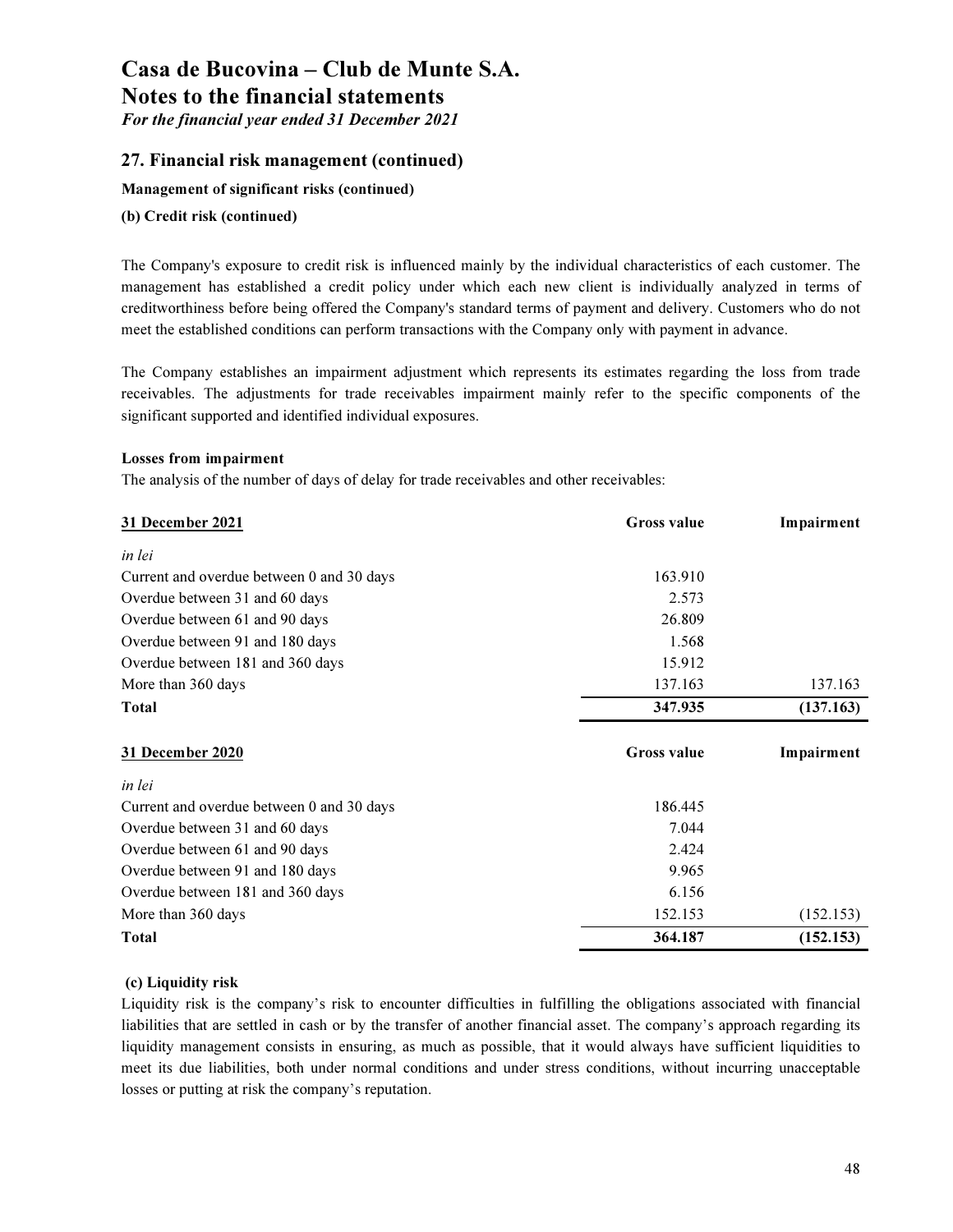For the financial year ended 31 December 2021

# 27. Financial risk management (continued)

## Management of significant risks (continued)

## (c) Liquidity risk (continued)

Generally, the company ensures that it has enough cash to cover its operating expenses. The following table presents the residual maturity of the Company's financial assets and liabilities, including the estimated interest payments:

| 31 December 2021                   | <b>Book value</b> | Under 3<br>months | <b>Between 3</b><br>and 12<br>months | Over 1<br>year | No default<br>maturity |
|------------------------------------|-------------------|-------------------|--------------------------------------|----------------|------------------------|
| <b>Financial assets</b>            |                   |                   |                                      |                |                        |
| Cash                               | 849.560           | 849.560           |                                      |                |                        |
| Deposits at banks                  | 6.479.433         | 2.714.433         | 3.765.000                            |                |                        |
| <b>Bonds</b>                       | 2.235.268         | 10.268            |                                      | 2.225.000      |                        |
| Fund units                         | 5.278.126         |                   |                                      |                | 5.278.126              |
| Other assets                       | 840.247           | 840.247           |                                      |                |                        |
| <b>Total financial assets</b>      | 15.682.634        | 4.414.508         | 3.765.000                            | 2.225.000      | 5.278.126              |
| <b>Financial liabilities</b>       |                   |                   |                                      |                |                        |
| Trade payables                     | 529.764           | 529.764           |                                      |                |                        |
| Provisions for risks and expenses  | 151.053           | 151.053           |                                      |                |                        |
| Other liabilities                  | 295.287           | 295.287           |                                      |                |                        |
| <b>Total financial liabilities</b> | 976.104           | 976.104           |                                      |                |                        |
| <b>Liquidity surplus</b>           | 14.706.530        | 3.438.404         | 3.765.000                            | 2.225.000      | 5.278.126              |

| 31 December 2020                   | <b>Book value</b> | Under 3 | <b>Between 3</b> | Over 1 | No default |
|------------------------------------|-------------------|---------|------------------|--------|------------|
|                                    |                   | months  | and 12           | year   | maturity   |
|                                    |                   |         | months           |        |            |
| <b>Financial assets</b>            |                   |         |                  |        |            |
| Cash                               | 439.297           | 439.297 |                  |        |            |
| Deposits at banks                  | 6.145.978         | 40.978  | 6.105.000        |        |            |
| <b>Bonds</b>                       | 2.231.281         | 6.281   | 2.225.000        |        |            |
| Fund units                         | 4.901.954         |         |                  |        | 4.901.954  |
| Other assets                       | 485.312           | 485.312 |                  |        |            |
| <b>Total financial assets</b>      | 14.203.822        | 971.868 | 8.330.000        |        | 4.901.954  |
|                                    |                   |         |                  |        |            |
| <b>Financial liabilities</b>       |                   |         |                  |        |            |
| Trade payables                     | 312.236           | 312.236 |                  |        |            |
| Provisions for risks and expenses  | 88.674            | 88.674  |                  |        |            |
| Other liabilities                  | 249.084           | 249.084 |                  |        |            |
| <b>Total financial liabilities</b> | 649.994           | 649.994 |                  |        |            |
| <b>Liquidity surplus</b>           | 13.553.828        | 321.874 | 8.330.000        |        | 4.901.954  |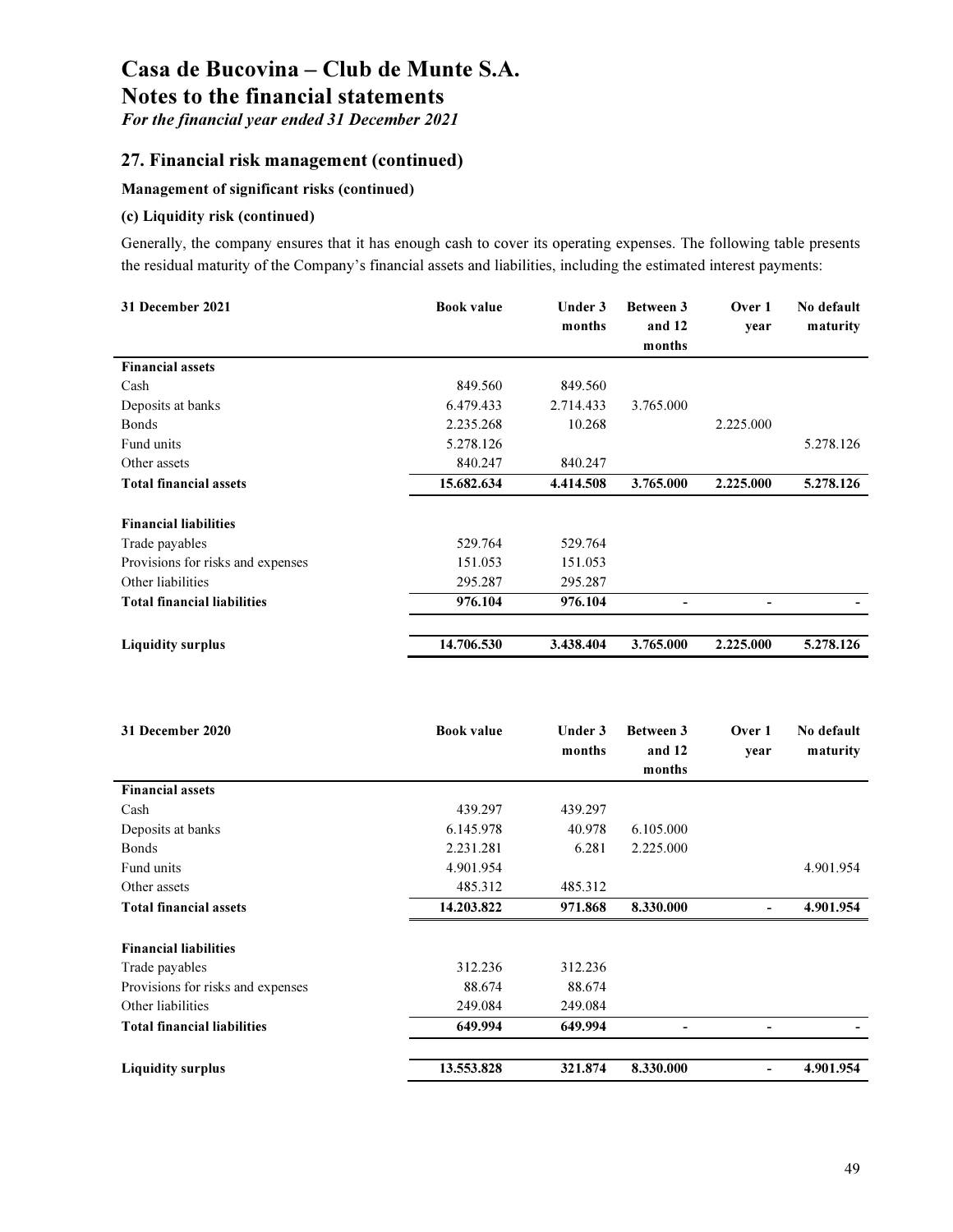For the financial year ended 31 December 2021

# 27. Financial risk management (continued)

## Management of significant risks (continued)

### (d) Risk related to taxation

The Romanian fiscal legislation provides detailed and complex provisions, having passed through several changes in recent years. Text interpretation and practical procedures for implementing the tax legislation might vary, with the risk that certain transactions are interpreted differently by the tax authorities compared to the Company's treatment. The Romanian Government has a number of agencies authorized to conduct audits (inspections) of companies operating in Romania. These inspections are similar to tax audits in other countries and may cover not only tax matters, but other legal and regulatory matters of interest to these agencies. It is possible that the Company continues to be subject to tax audits on the extent of new tax regulations being issued.

### (e) Economic environment risk

The Company's management cannot foresee all the effects of potential economic or financial crises that would impact the sector in which the company operates, nor their potential impact on the present financial statements. The Company's management believes that it has adopted the necessary measures for the sustainability and the development of the company in current market conditions.

## (f) Operational risk

The operational risk is defined as the risk of recording losses or failure to achieve the estimated profits due to internal factors such as the inappropriate conduct of internal activities, the existence of inadequate personnel or systems, inadequate application of sanitary measures imposed to prevent infection with Covid-19 or due to external factors such as economic conditions, technological advances, the state of alert caused by the Covid-19 pandemic, DSP provisions. The operational risk is inherent in all of the Company's activities.

The policies defined for the operational risk management have taken into consideration each type of events that can generate significant risks and the ways of their manifestations, to remove or minimize losses of financial or operational type.

### (g) Reputational risk

Reputational risk is the risk of loss or failure to make estimated profits due to the lack of confidence of tourists, travel agencies, third parties, employees, in the integrity of the Company, in the Company's ability to manage the new conditions of business.

Reputational risk management aims at ensuring a permanent positive image, in accordance with the reality of the market, with the economic environment, with the restrictions determined by the Covid-19 pandemic, in front of customers.

### (h) Capital adequacy

The Company policy is to maintain a solid capital base necessary to maintain the trust of investors, creditors and the market and to sustain the future development of the entity.

The Company's equity includes the paid-up capital, different types of reserves and retained earnings. The Company is not subject to mandatory capital requirements.

Tamaș Ion Romică Tiron Dorina

General Manager **Head of financial-accounting service Head of financial-accounting service**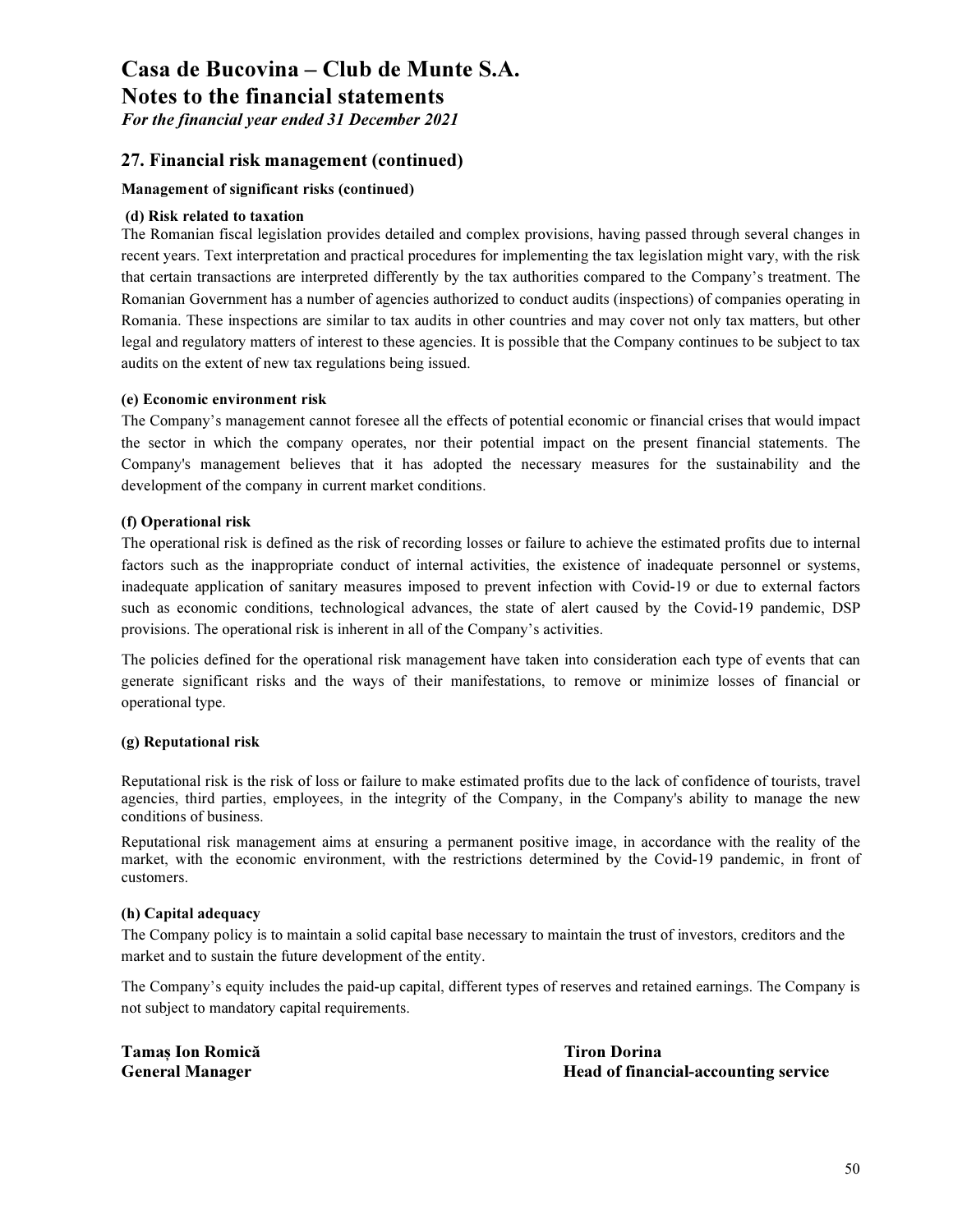# Independent Auditor report

To the shareholders of CASA DE BUCOVINA - CLUB DE MUNTE SA

### Report on the audit of financial statements

### **Opinion**

We have audited the Financial Statements of CASA DE BUCOVINA – CLUB DE MUNTE SA (hereinafter referred to as "the Company"), headquartered in Gura Humorului, 18 Piata Republicii street, registered with the National Trade Register under no. J33/718/1998 and fiscal registration code RO 10376500, which include the statement of financial position as of December 31<sup>st</sup>, 2021, statement of profit or loss and other comprehensive income, statement of changes in equity, statement of cash flow for the financial year ended on this date, as well as a summary of significant accounting policies and explanatory notes.

The financial statements as of December 31<sup>st</sup>, 2021 are identified as follows:

| Net Asset/Total shareholders' equity | 38.253.598 lei |
|--------------------------------------|----------------|
| Net profit for the financial year    | 622.876 lei    |

In our opinion, the financial statements give a true and fair view of the Company's financial position as of December 31<sup>st</sup>, 2021, as well as of the financial performance and cash flows for the year ended at that date, in accordance with the Order of the Minister of Public Finance no. 2.844/12.12.2016 for the approval of the accounting Regulations compliant with the International Financial Reporting Standards, applicable to companies whose securities are admitted to trading on a regulated market, with subsequent amendments and completions.

#### Basis for the opinion

We conducted our audit in accordance with International Standards on Auditing ("ISA"), EU Regulation no. 537/2014 of the Parliament and of the European Council (hereinafter "the Regulation") and Law no. 162/2017 ("the Law"). Our responsibilities under these standards are described in detail in the "Auditor's Responsibilities in an Audit of Financial Statements" section of our report. We are independent from the Company, according to the Ethical Code of Professionals issued by the International Ethics Standards Board for Accountants ("IESBA Code"), according to the ethical requirements that are relevant for the audit of the Romanian financial statements, including the Regulation and the Law, and we have fulfilled the ethical responsibilities, according to these requirements and according to the IESBA Code. We believe that the audit samples we have obtained are sufficient and adequate to provide a basis for our opinion.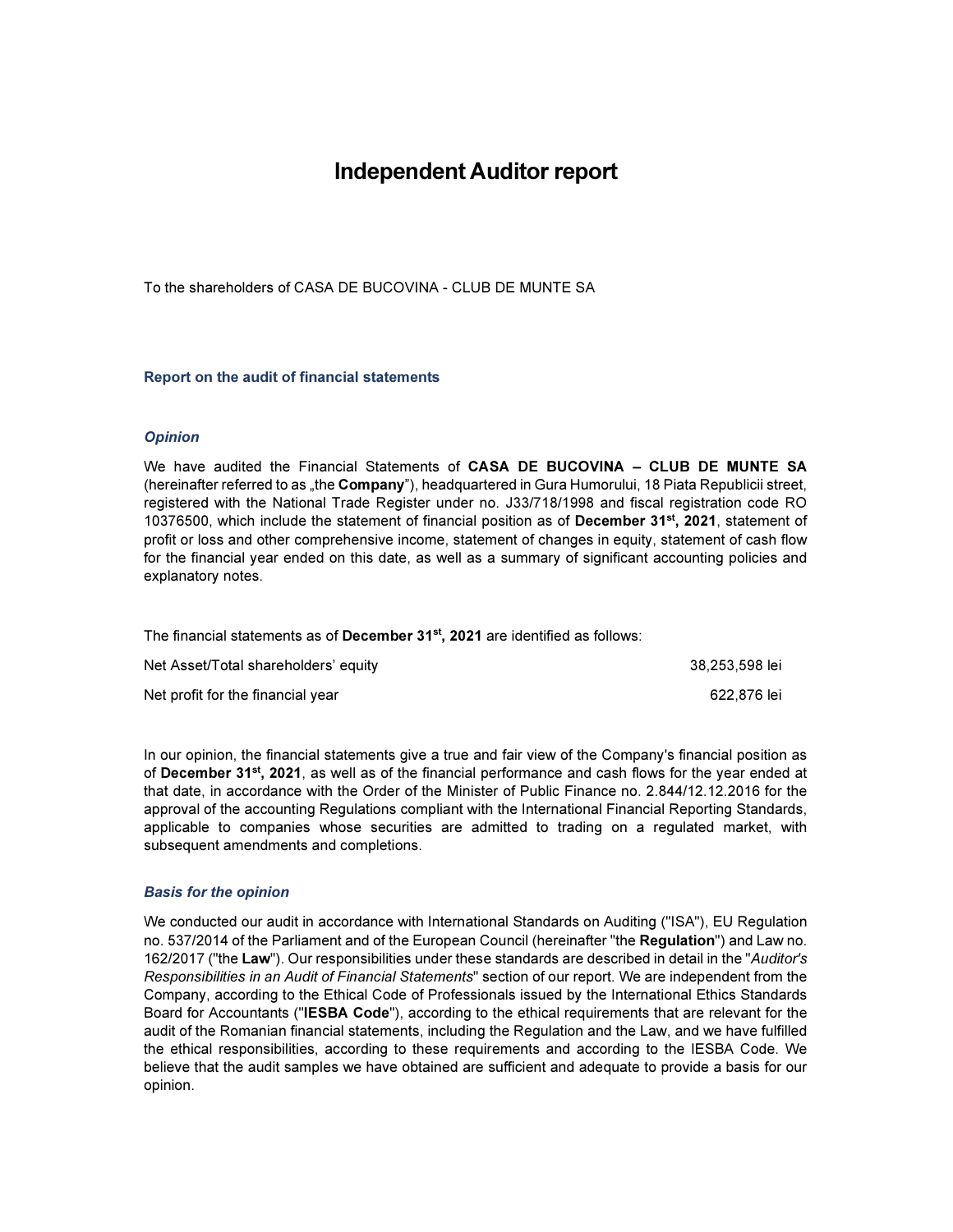## Audit key aspects

Key audit aspects are those aspects that, based on our professional judgment, have been of the greatest importance for the audit of the current period's financial statements. These issues have been addressed in the context of the audit of the financial statements as a whole and in the formation of our opinion on them and we do not provide a separate opinion on these key aspects.

| Valuation financial assets valued at fair value through profit or loss                                                                                                                                  |                                                                                       |  |
|---------------------------------------------------------------------------------------------------------------------------------------------------------------------------------------------------------|---------------------------------------------------------------------------------------|--|
| As of 31 <sup>st</sup> December, 2021, the Company owns financial assets at fair value through profit or loss                                                                                           |                                                                                       |  |
| amounting to 5,278,126 lei, representing fund units. The gain from the revaluation of financial assets<br>at fair value through profit or loss recognized in the financial year 2021 is of 376,171 lei. |                                                                                       |  |
| We refer to the following notes:                                                                                                                                                                        |                                                                                       |  |
| Note 3 d) "Significant accounting policies. Financial assets and liabilities"                                                                                                                           |                                                                                       |  |
| Note 17 a) "Financial assets at fair value through profit or loss"                                                                                                                                      |                                                                                       |  |
| <b>Key audit aspects</b>                                                                                                                                                                                | <b>Approach within the audit mission</b>                                              |  |
| As of 31 <sup>st</sup> December, 2021, the Company owns fund<br>units issued by Fondul Inchis de Investitii Star                                                                                        | Our audit procedures included:                                                        |  |
| Value, managed by SAI Star Asset Management,                                                                                                                                                            | - We have tested the key controls the Company                                         |  |
| valued at a fair value of 5,278,126 lei.                                                                                                                                                                | has implemented to prevent, detect and correct                                        |  |
|                                                                                                                                                                                                         | errors that may occur in the process of the                                           |  |
| For these financial assets included in Level 3 of the                                                                                                                                                   | valuation of financial assets;                                                        |  |
| fair value hierarchy, the Company uses the<br>valuation techniques mentioned in Note 3.                                                                                                                 | - We received a confirmation letter from the                                          |  |
|                                                                                                                                                                                                         | Fund Manager regarding the fund units held by                                         |  |
| Valuation techniques based on unobservable                                                                                                                                                              | the Company and the fair value of the fund                                            |  |
| parameters require a significant level of analysis                                                                                                                                                      | units;                                                                                |  |
| and estimation from the Company's management to<br>determine fair value.                                                                                                                                |                                                                                       |  |
|                                                                                                                                                                                                         | - We assessed the Company's fair value<br>estimates by analyzing the valuation of the |  |
| We considered the valuation of these financial                                                                                                                                                          | assets held by the fund;                                                              |  |
| assets as a key audit issue considering the                                                                                                                                                             |                                                                                       |  |
| significant judgments and estimates to be made in                                                                                                                                                       | - We have assessed the proper fit within the                                          |  |
| the valuation process.                                                                                                                                                                                  | hierarchy of the fair value;                                                          |  |
|                                                                                                                                                                                                         | - We have assessed how the notes to the                                               |  |
|                                                                                                                                                                                                         | financial<br>statements present fairly<br>and                                         |  |
|                                                                                                                                                                                                         | accurately the issues related to the valuation of                                     |  |
|                                                                                                                                                                                                         | the financial assets according to the relevant<br>financial reporting framework.      |  |
|                                                                                                                                                                                                         |                                                                                       |  |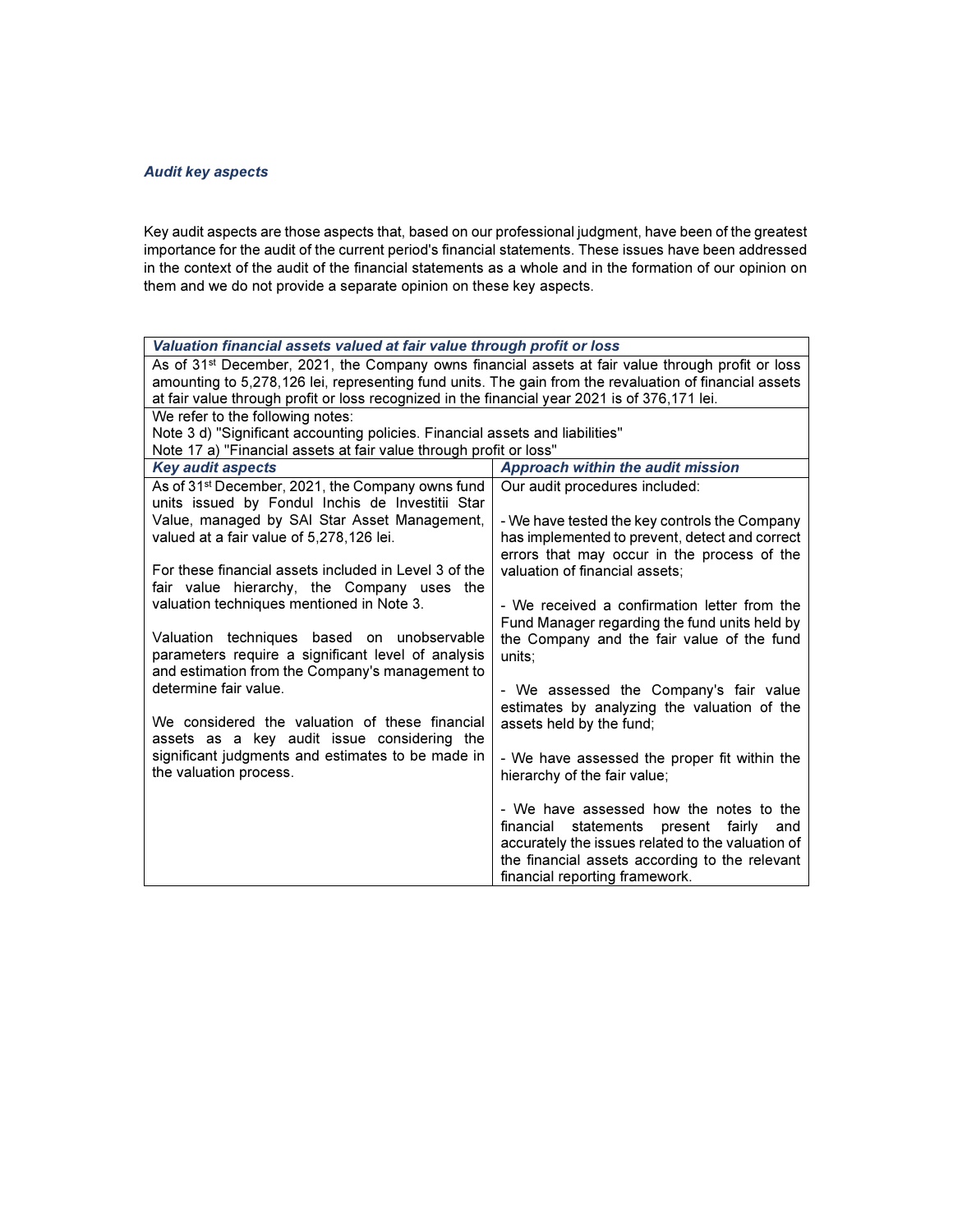### Other information – Administrators' report and Remuneration report

Administrators are responsible for preparing and presenting other information. That other information include the Administrators' Report but does not include the financial statements and the auditor's report.

Our opinion on the financial statements does not cover this other information, and unless expressly stated in our report, we do not express any conclusion about it.

Regarding the audit of the financial statements for the year ended as of  $31<sup>st</sup>$  December, 2021, it is our responsibility to read that other information and, in this regard, to assess whether that other information is materially inconsistent with the financial statements or with the knowledge we have acquired during the audit, or if they appear to be materially distorted.

Regarding the Remuneration Report, we have read and we report whether it has been prepared, in all material respects, in accordance with the provisions of Law 24/2017 on issuers of financial instruments and market operations ("Law 24/2017"), para. no. 106 and 107.

On the sole basis of the activities that must be performed during the audit of the financial statements, in our opinion:

- a) The information presented in the Administrators' Report for the financial year for which the financial statements were prepared is consistent, in all material respects, with the financial statements;
- b) The Administrators' Report was prepared, in all the significant aspects, according with the Order of the Minister of Public Finance no. 2.844/12.12.2016 for the approval of Accounting Regulations in accordance with International Financial Reporting Standards, applicable to companies whose securities are admitted to trading on a regulated market, as subsequently amended and supplemented, Annex 1, Chapter 3, paragraphs 15-20.
- c) The Remuneration Report was prepared, in all the significant aspects, in accordance with the provisions of Law 24/2017, para. no. 106 and 107.

In addition, based on our knowledge and understanding of the Company and its environment, acquired in the course of our audit of the financial statements for the year ended as of  $31<sup>st</sup>$  December, 2021, we are required to report whether we have identified significant misstatements in the Administrators' Report and in the Remuneration Report. We have nothing to report on this aspect.

### The responsibility of the management and the persons responsible with the governance for the financial statements

The management of the Company is responsible for the preparation of financial statements that provide a true and fair view in accordance with the Order of the Minister of Public Finance no. 2,844/12.12.2016 for the approval of accounting Regulations in accordance with International Financial Reporting Standards, applicable to companies whose securities are admitted to trading on a regulated market, with subsequent amendments and completions, and for the internal compliance that management deems necessary to enable the preparation of the financial statements, free of material misstatement, whether due to fraud or error.

In preparing the financial statements, the management is responsible for assessing the Company's ability to continue its business, for presenting, where appropriate, business continuity related aspects and for using of business continuity accounting, unless the management intends to liquidate the Company or to stop its operations, or has no realistic alternative besides these.

The persons responsible for the governance are responsible for supervising the financial reporting process of the Company.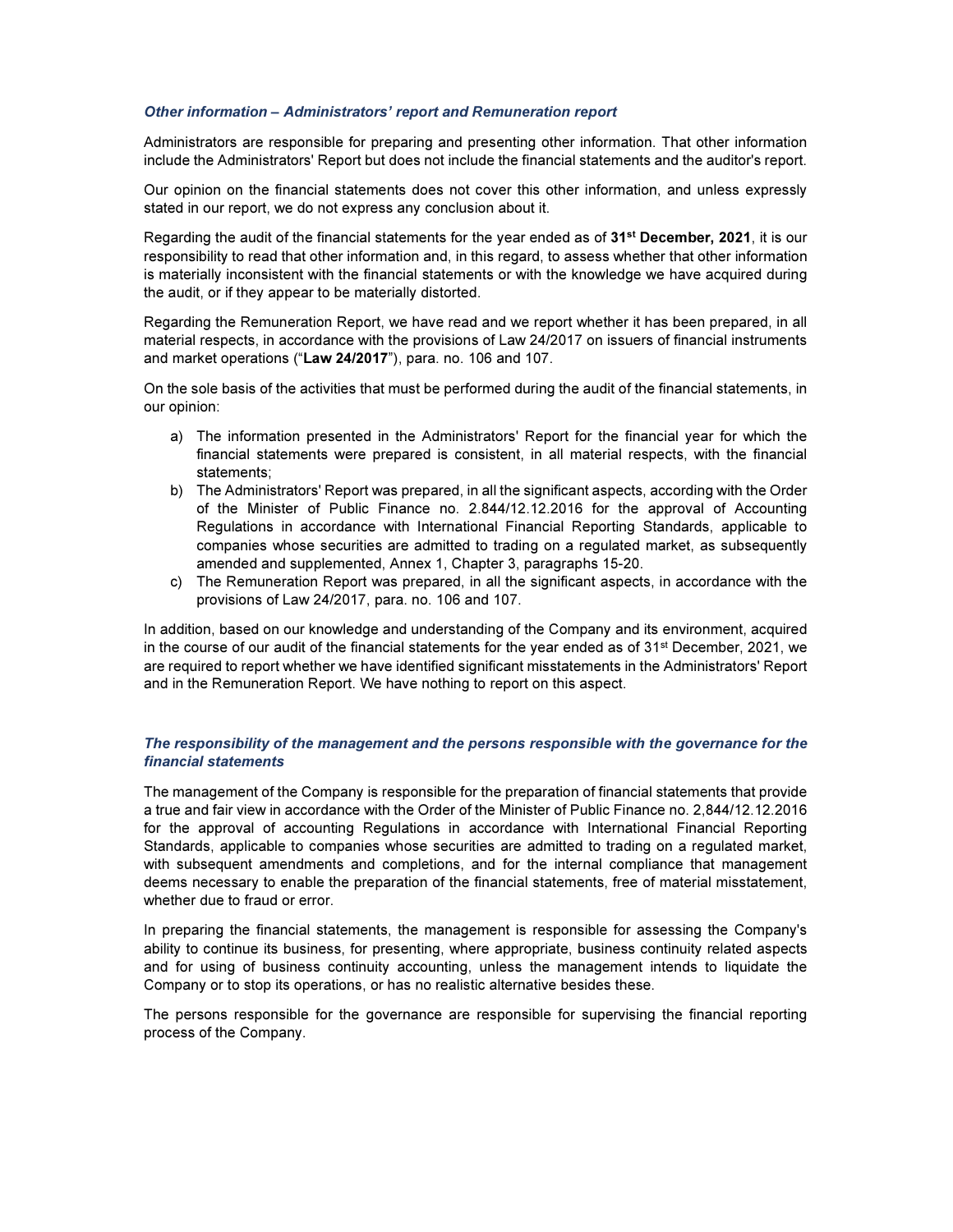### Auditor's responsibility in a financial statements audit

Our objectives are to obtain a reasonable assurance on whether the financial statements, as a whole, are free from material misstatement, whether caused by fraud or by error, as well as to issue an auditor's report which includes our opinion. Reasonable assurance is a high level of assurance, but there is not a guarantee that an audit conducted in accordance with ISA will always detect a material misstatement, if any. Distortions can be caused either by fraud or error and are considered significant if it can be expected, reasonably, that they, individually or cumulated, will influence the economic decisions of users, taken on the basis of these financial statements.

As part of an ISA-compliant audit, we exert professional reasoning and maintain professional skepticism during the entire process. We also:

- Identify and evaluate risks that could cause significant distortion of financial statements, caused either by fraud or error, prepare and execute audit procedures in response to different risks and we obtain adequate audit evidence in order to provide a basis of our opinion. The risk of not detecting a significant distortion caused by fraud is higher than the risk of not detecting a distortion caused by error because fraud can involve collusion, forgery, intentional omissions, false statements or internal control avoidance.
- Understand relevant internal controls for the audit, used to prepare auditing procedures that are adequate given the circumstances, but without expressing an opinion on the effectiveness of the Company's internal control procedures.
- Evaluate the appropriateness of accounting policies used and the reasonableness of accounting estimates and presentations of information prepared by the management.
- Submit a conclusion regarding the adequacy of management's use of accounting on a going concern basis and determine, based on audit evidence obtained, if there is significant uncertainty regarding the events or conditions that may cast significant doubt on the Company's ability to continue operating on a going concern. If we conclude that there is significant uncertainty, we must report it in the auditor's report on the presentation of financial statements or, in the case these presentations are not adequate, to modify our opinion. Our conclusions rely on the audit evidence obtained before the date of the audit report. However, future events or conditions may cause the Company to not be able to continue operations on a going concern basis.
- Asses the overall presentation, structure and content of financial statements, including disclosures and to the extent that the financial statements reflect the underlying transactions and events in a manner that results in a fair presentation.

We communicate to those responsible for governance, among other things, the planned area and timing of the audit, as well as the main findings of the audit, including any significant deficiencies in internal control, which we identify during the audit.

Furthermore, we provide to the persons responsible with the governance a statement that we met the professional and ethics requirements on independence and that we communicated them all the relationships and other aspects that can be considered, under reasonable assumptions, to impact our independence and, if the case may be, the related protection measures.

Of all issues reported to the persons responsible for corporate governance, we decide on the most important ones for the audit of the current financial statements and, accordingly, represent key aspects of the audit. We describe these issues in the auditor's report, unless law or regulations prohibit public dissemination of the issue, or if, under extremely rare circumstances, we consider the general public interest be outweighed by the negative consequences of the report.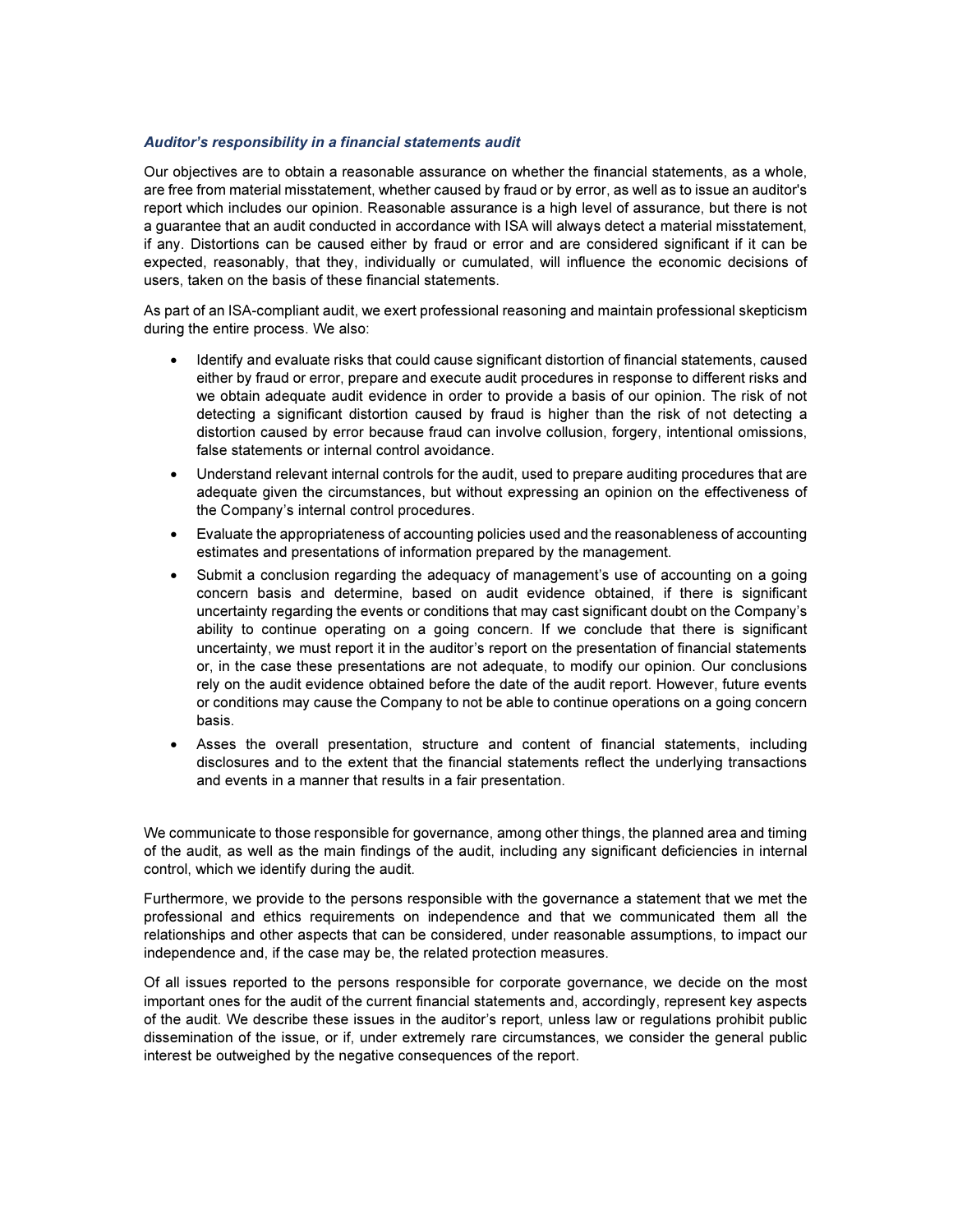### Report on Other Legal and Regulatory Provisions

We have been appointed by the Ordinary General Meeting of the Shareholders on April 28, 2020 to audit the financial statements of CASA DE BUCOVINA – CLUB DE MUNTE SA for the financial exercise ended December 31<sup>st</sup>, 2021. The total uninterrupted duration of our engagement is of 4 years, covering the exercises financial year ended at December 31st, 2020 until December 31st, 2021.

We confirm that:

- Our audit opinion is consistent with the additional report submitted to the Audit Committee of the Company, which we issued on the same date that we issued this report. Also, in conducting our audit, we have kept our independence from the audited entity.
- We did not provide for the Company prohibited non-audited services referred to in Article 5 (1) of EU Regulation no. 537/2014.

### Report on compliance with Commission Delegated Regulation (EU) 2018/815 ("Technical Regulatory Standard on the European Single Electronic Reporting Format" or "ESEF")

We have performed a reasonable assurance mission on the compliance of the financial statements prepared by the entity of CASA DE BUCOVINA - CLUB DE MUNTE SA included in the annual financial report presented in the digital file uzGRGfP2VxK6A with the Delegated Regulation (EU) 2018/815 of the Commission.

#### Responsibility of the management of CASA DE BUCOVINA - CLUB DE MUNTE SA for the digital files prepared in accordance with ESEF

The Company's management is responsible for preparing the digital file in accordance with ESEF: This responsibility include:

- designing, implementing and maintaining the internal control relevant for the application of ESEF;

- ensuring the consistency between the digital file and the financial statements that will be published in accordance with Order 2844/2016 for the approval of the Accounting Regulations compliant with International Financial Reporting Standards, applicable to companies whose securities are admitted to trading on a regulated market, with amendments and subsequent additions.

The persons responsible for governance are responsible for overseeing the preparation of the digital file in accordance with ESEF.

#### Auditor's responsibility for auditing Digital Files

We are responsible for expressing a conclusion regarding the extent to which the financial statements included in the annual financial report are in accordance with ESEF, in all material respects, based on the evidence obtained. Our reasonable assurance assignment was performed in accordance with International Assurance Standards 3000 (revised) "Other assurance assignments than audits or revisions of historical financial information" ("ISAE 3000") issued by the International Auditing and Assurance Standards Board.

A reasonable assurance mission in accordance with ISAE 3000 requires procedures to be performed to obtain evidence of ESEF compliance. The nature, timing, and extent of the selected procedures depend on the auditor's reasoning, including the assessment of the risk of material misstatement of the ESEF provisions, whether due to fraud or error. A reasonable assurance includes:

- obtaining an understanding of the process of preparing digital files in accordance with ESEF, including relevant internal controls;

- reconciliation of digital files that include marked data with the audited financial statements of the Company that will be published in accordance with Order 2844/2016 for the approval of Accounting